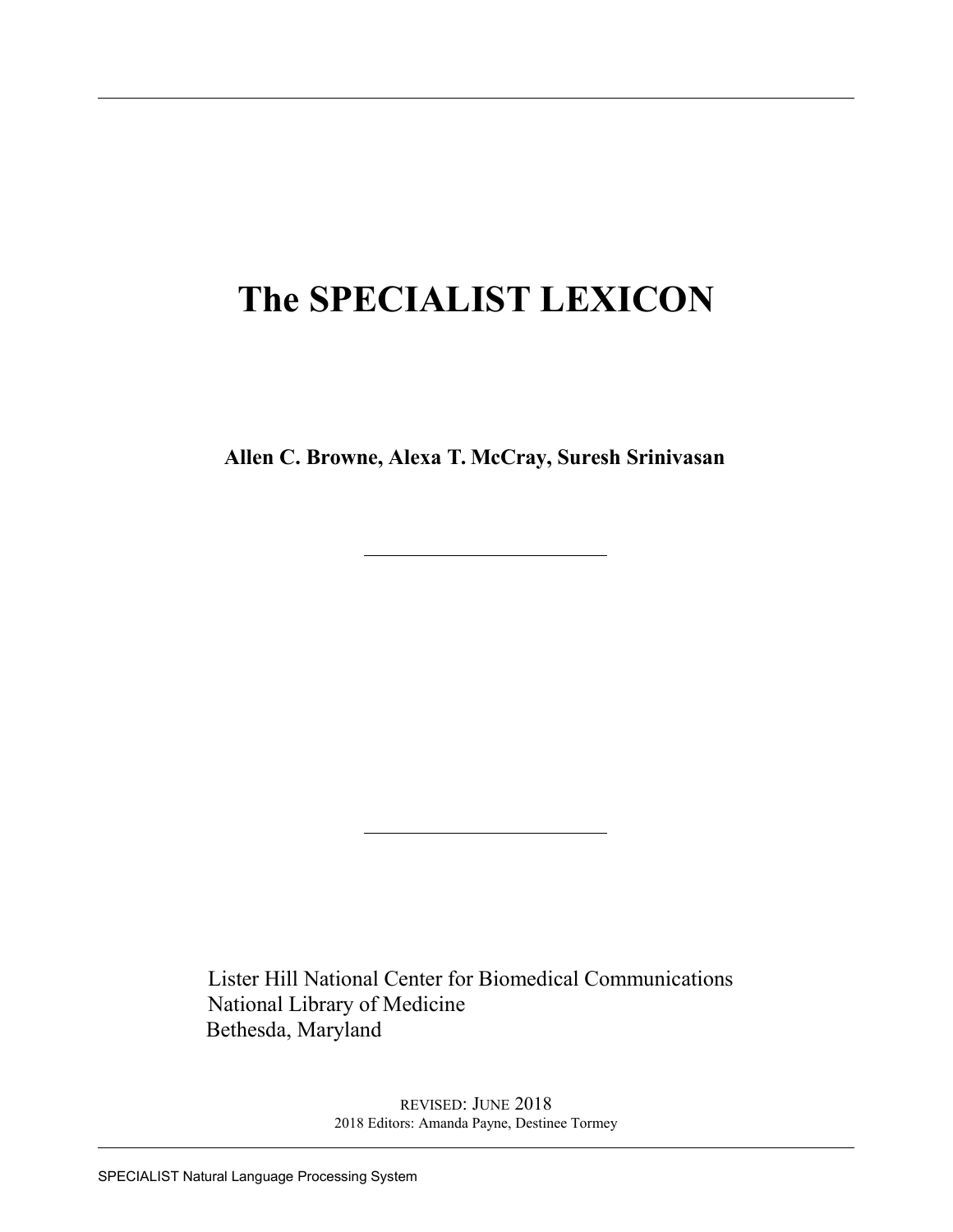- 1. [Introduction](#page-6-0) 5
	- 1.1 [General Description](#page-6-0) 5
	- 1.2 [The Development](#page-8-0) of the Lexicon 7
	- 1.3 [Verbs](#page-9-0) 8
	- 1.4 **[Nouns](#page-10-0)** 9
	- 1.5 [Adjectives](#page-10-1) 9
	- 1.6 [Adverbs](#page-11-0) 10
- 2. Spelling [Variation](#page-11-1) 10
- 3. [Syntactic Category](#page-12-0) (Part Of Speech) 11
- 4. Variants: [Agreement](#page-12-1) And Inflection 11
	- 4.1 Verb [Inflection](#page-12-2) 11 4.1.1 Regular Verb [Inflection 12](#page-13-0) 4.1.2 Regular Doubling [Inflection](#page-14-0) 13 4.1.3 Irregular Verb [Inflection](#page-15-0) 14 4.2 [Variants of Modals and Auxiliaries](#page-16-0) 15
		- 4.2.1 Tense [in Modals and Auxiliaries](#page-16-1) 15
			- 4.2.2 [The Paradigm](#page-17-0) of be 16
			- 4.2.3 The Paradigms [of do and have 17](#page-18-0)
			- 4.2.4 <u>Clitic Forms</u> 18
			- 4.2.5 Negative [Contracted Forms](#page-19-0) 18
	- 4.3 Adjective Inflection [\(Comparison\)](#page-21-0) 19
		- 4.3.1 <u>Regular [Variants](#page-19-1) 19</u>
		- 4.3.2 Regular [Doubling 19](#page-20-0)
		- 4.3.3 Irregular [Adjectives 19](#page-20-1)
		- 4.3.4 Invariant [Adjectives 19](#page-20-2)
		- 4.3.5 [Periphrastic Adjectives](#page-21-1) 20
	- 4.4 Adverb Inflection [\(Comparison\)](#page-21-0) 20
		- 4.4.1 <u>Regular Adverbs</u> 20
		- 4.4.2 Irregular [Adverbs 21](#page-22-0)
		- 4.4.3 Invariant [Adverbs](#page-22-1) 21
		- 4.4.4 [Periphrastic Adverbs](#page-21-1) 21
	- 4.5 Noun [Inflection](#page-22-2) 21
		- 4.5.1 [Countability 22](#page-22-2)
		- 4.5.2 <u>[Regular](#page-23-0) Nouns 22</u>
		- 4.5.3 Greco[-Latin regular](#page-24-0) plurals 23
		- 4.5.4 Meta[-linguistic regular](#page-25-0) nouns 24
		- 4.5.5 <u>[Irregular](#page-25-1) Nouns 24</u>
		- 4.5.6 Fixed [Singular Nouns](#page-25-2) 24
		- 4.5.7 Fixed [Plural Nouns](#page-26-0) 25
		- 4.5.8 <u>Invariant [Nouns 2](#page-26-1)5</u>
		- 4.5.9 <u>[Group Nouns](#page-28-0) 27</u>
		- 4.5.10 <u>Uncount Nouns</u> 27
		- 4.5.11 [Group Uncount Nouns](#page-29-0) 28
	- 4.6 [Agreement for Pronouns](#page-29-1) 28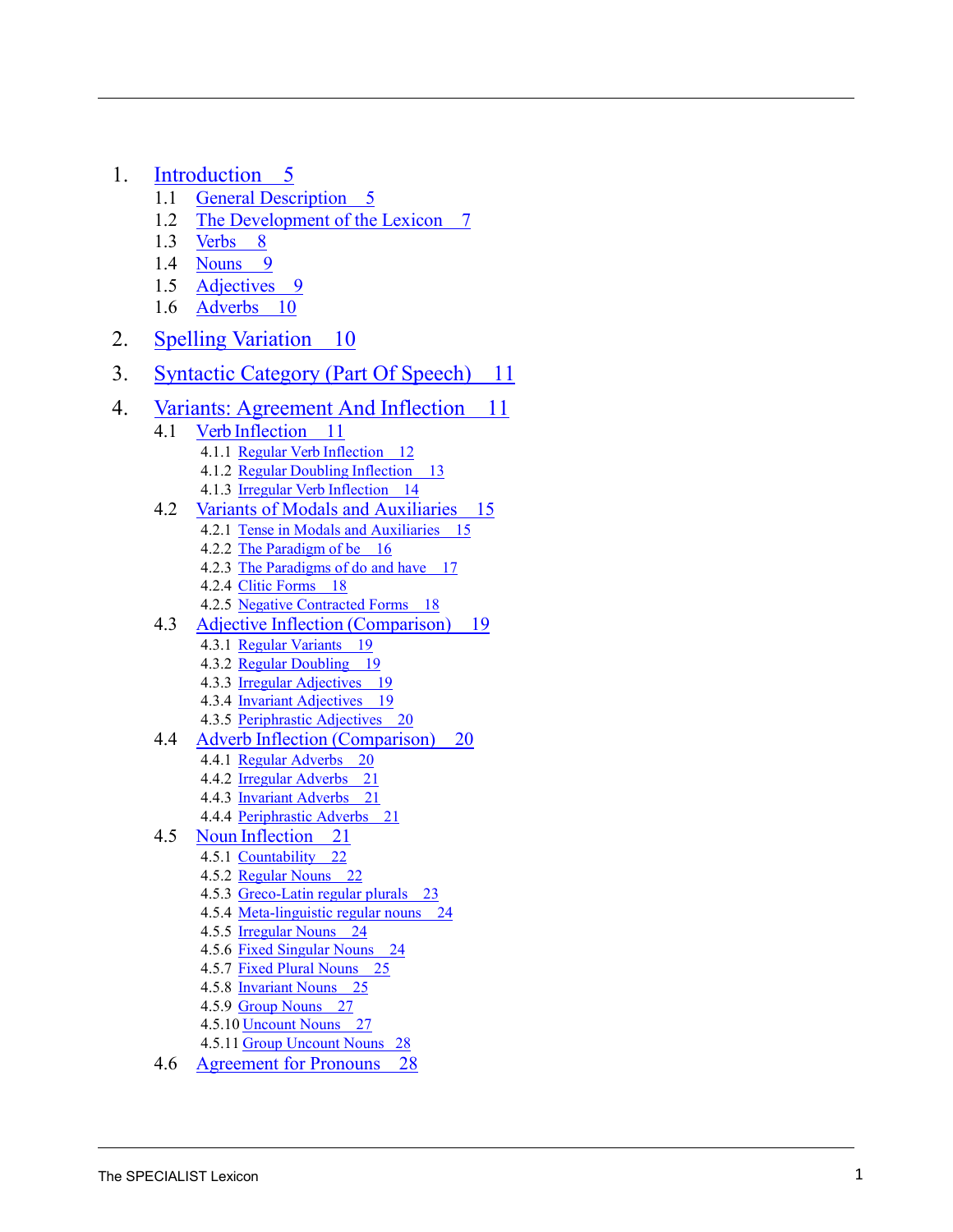- 4.7 [Agreement for Determiners](#page-30-0) 29
	- 4.7.1 [Determiners of Singular Nouns](#page-31-0) 30
	- 4.7.2 [Determiners of Plural Nouns 30](#page-31-1)
	- 4.7.3 [Determiners of Uncount Nouns 31](#page-32-0)
	- 4.7.4 [Determiners of Singular and Uncount Nouns](#page-32-1) 31
	- 4.7.5 [Determiners of Plural and Uncount Nouns](#page-32-2) 31
	- 4.7.6 [Free Determiners 32](#page-33-0)

#### 5. [Complementation](#page-33-1) 32

- 5.1 Verb [Complementation Patterns](#page-33-1) 32
	- 5.1.1 [Intransitive 33](#page-34-0)
	- 5.1.2 [Transitive 34](#page-35-0)
	- 5.1.3 [Ditransitive 35](#page-36-0)
	- 5.1.4 [Linking 36](#page-37-0)
	- 5.1.5 [Complex-transitive 37](#page-38-0)
- 5.2 Verb [Complements](#page-39-0) 38
	- 5.2.1 [Noun Phrase Complements \(Objects\)](#page-39-1) 38
	- 5.2.2 [Prepositional Phrase Complements](#page-40-0) 39
	- 5.2.3 Adjective [Complements 40](#page-41-0)
	- 5.2.4 Adverbial [Complements 40](#page-41-1)
	- 5.2.5 [Non-Finite Clause Complements 41](#page-42-0)
	- 5.2.6 [Finite Clause Complements](#page-58-0) 47
	- 5.2.7 [WH Complement Clauses](#page-50-0) 49
- 5.3 Verb Particle [Constructions](#page-51-0) 50 5.3.1 The Passive [Construction 51](#page-52-0)
- 5.4 [Noun Complementation](#page-52-1) 51
	- 5.4.1 Infinitive Clause [Complements](#page-53-0) 52
	- 5.4.2 [Non Subject Raising 52](#page-53-1)
	- 5.4.3 [Finite Clause Complements](#page-58-0) 53
	- 5.4.4 [WH Finite Clause Complements](#page-54-0) 53
	- 5.4.5 [Prepositional Phrase Complements](#page-54-1) 53
- 5.4.6 WH Infinitive [Complements 54](#page-55-0)
- 5.5 Adjective [Complementation](#page-55-1) 54
	- 5.5.1 Infinitive Clause [Complements](#page-56-0) 55
		- 5.5.2 [Non Subject Raising 56](#page-57-0)
		- 5.5.3 [Non-Subject Control 57](#page-58-1)
		- 5.5.4 [Finite Clause Complements](#page-58-0) 57
		- 5.5.5 WH Infinitive Clause [Complements](#page-59-0) 58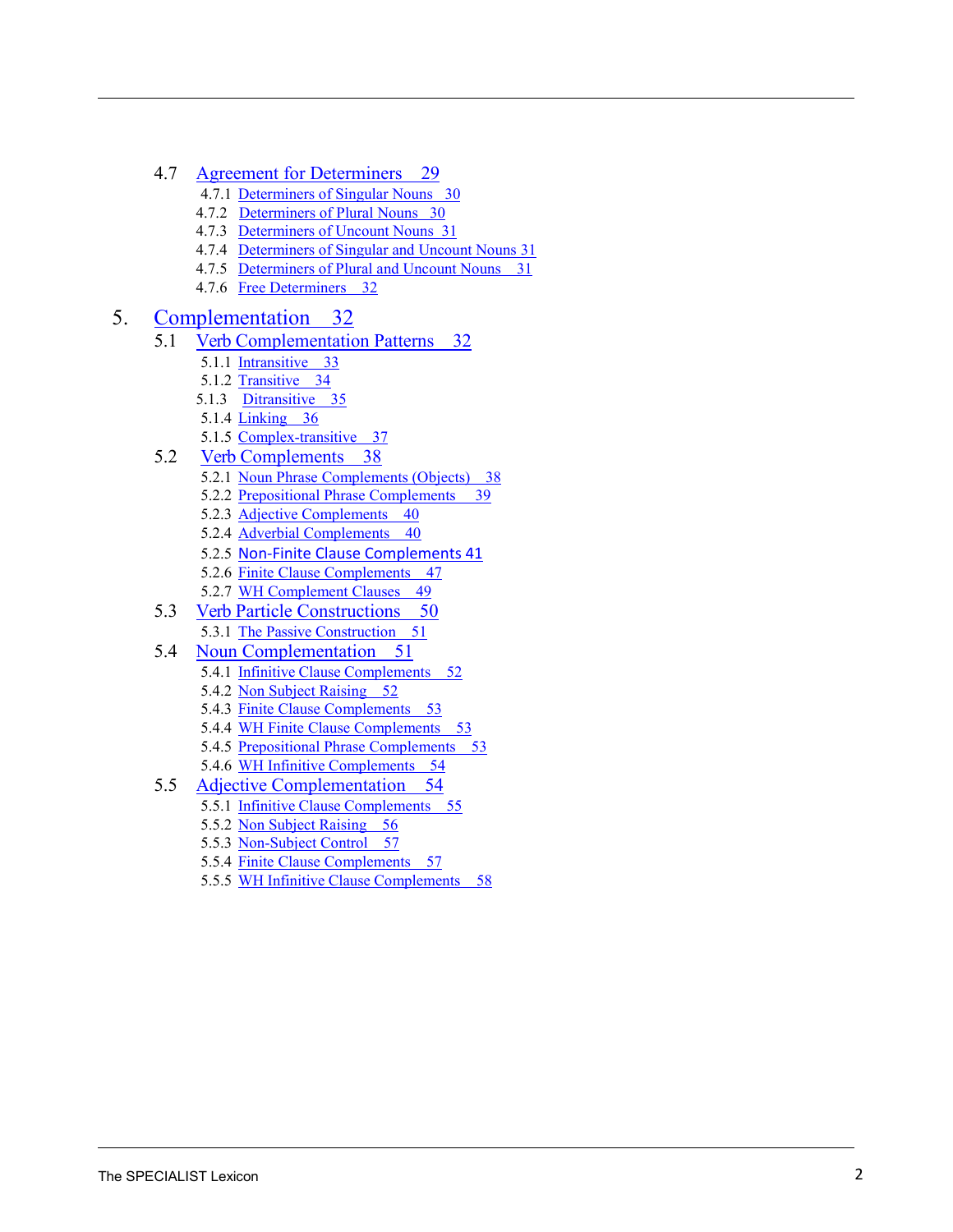- 5.5.6 [WH Finite Clause Complements](#page-59-1) 58
- 5.5.7 Adverbial [Complements 59](#page-60-0)
- 5.5.8 [Prepositional Phrase Complements](#page-54-1) 59
- 6. [Nominalizations of Verbs and Adjectives](#page-60-1) 59
- 7. Acronyms [and Abbreviations](#page-61-0) 60
- 8. [Proper Nouns](#page-61-1) 60
- 9. [Adjective](#page-62-0) Positions 61
	- 9.1 [Attributive](#page-62-1) Adjectives 61
		- 9.1.1 [Position Classes for Attributive](#page-63-0) Adjectives 62 [Qualitative Adjectives 63](#page-64-0) [Color Adjectives 63](#page-64-0) [Classifying Adjectives 64](#page-65-0)
	- 9.2 [Attributive Adjectives with Complements](#page-65-1) 64
	- 9.3 [Predicative](#page-66-0) Adjectives 65
	- 9.4 [Post-Nominal Adjectives](#page-66-1) 65
- 10. Stative [Adjectives](#page-67-0) 66

#### 11. Adverb [Modification](#page-68-0) types 67

- 11.1 [Adverbial](#page-69-0) Particles 68
- 11.2 [Intensifiers](#page-69-1) 68
- 11.3 Sentence [Modifiers](#page-69-2) 68
- 11.4 [VerbModifiers](#page-69-3) 68
- 11.5 Locative, Temporal [and Manner Adverbs](#page-70-0) 69
	- 11.5.1 [Locative 69](#page-70-0)
	- 11.5.2 [Temporal 69](#page-70-1)
	- 11.5.3 [Manner 69](#page-70-2)
- 12. [Interrogative](#page-71-0) 70
	- 12.1 [Interrogative](#page-71-1) Pronouns 70
	- 12.2 [Interrogative](#page-71-2) Adverbs 70
	- 12.3 [Interrogative](#page-71-3) Determiners 70
- 13. [Negation](#page-72-0) 71
	- 13.1 True [Negative](#page-72-1) Adverbs 71
	- 13.2 [Broadly Negative](#page-72-2) Adverbs 71
- 14. [Pronouns](#page-74-0) 73
	- 14.1 [Person and Number](#page-74-1) 73
	- 14.2 [Gender for Personal Pronouns](#page-74-2) 73
	- 14.3 [Type](#page-76-0) 75
		- 14.3.1 [Government 75](#page-76-1)
		- 14.3.2 [Possession 76](#page-77-0)
		- 14.3.3 [Reflexive 78](#page-79-0)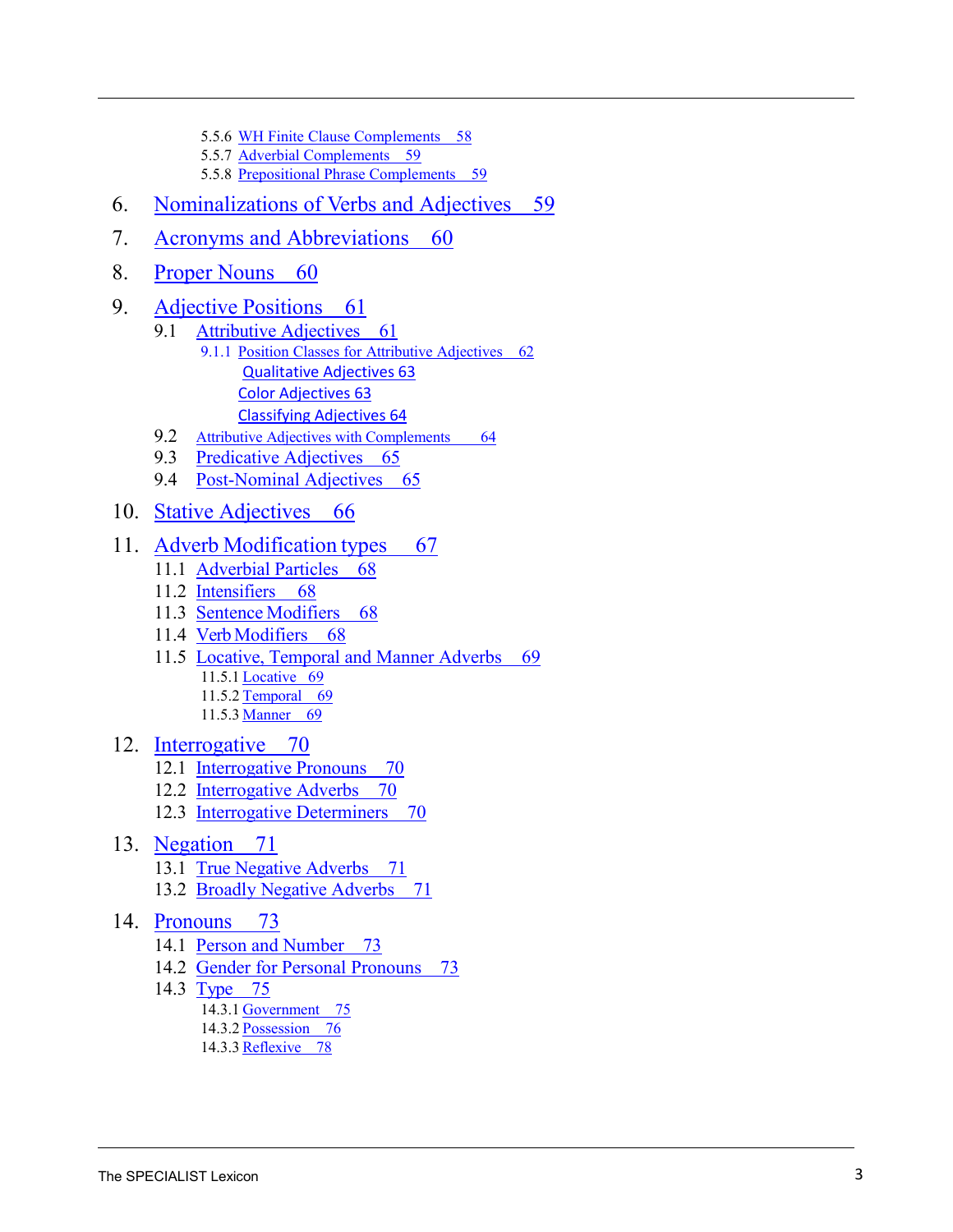14.3.4 [Quantification 78](#page-79-1) 14.3.5 [Deixis 79](#page-80-0) 14.3.6 [Deictic Determiners 80](#page-81-0)

## 15. Classification Types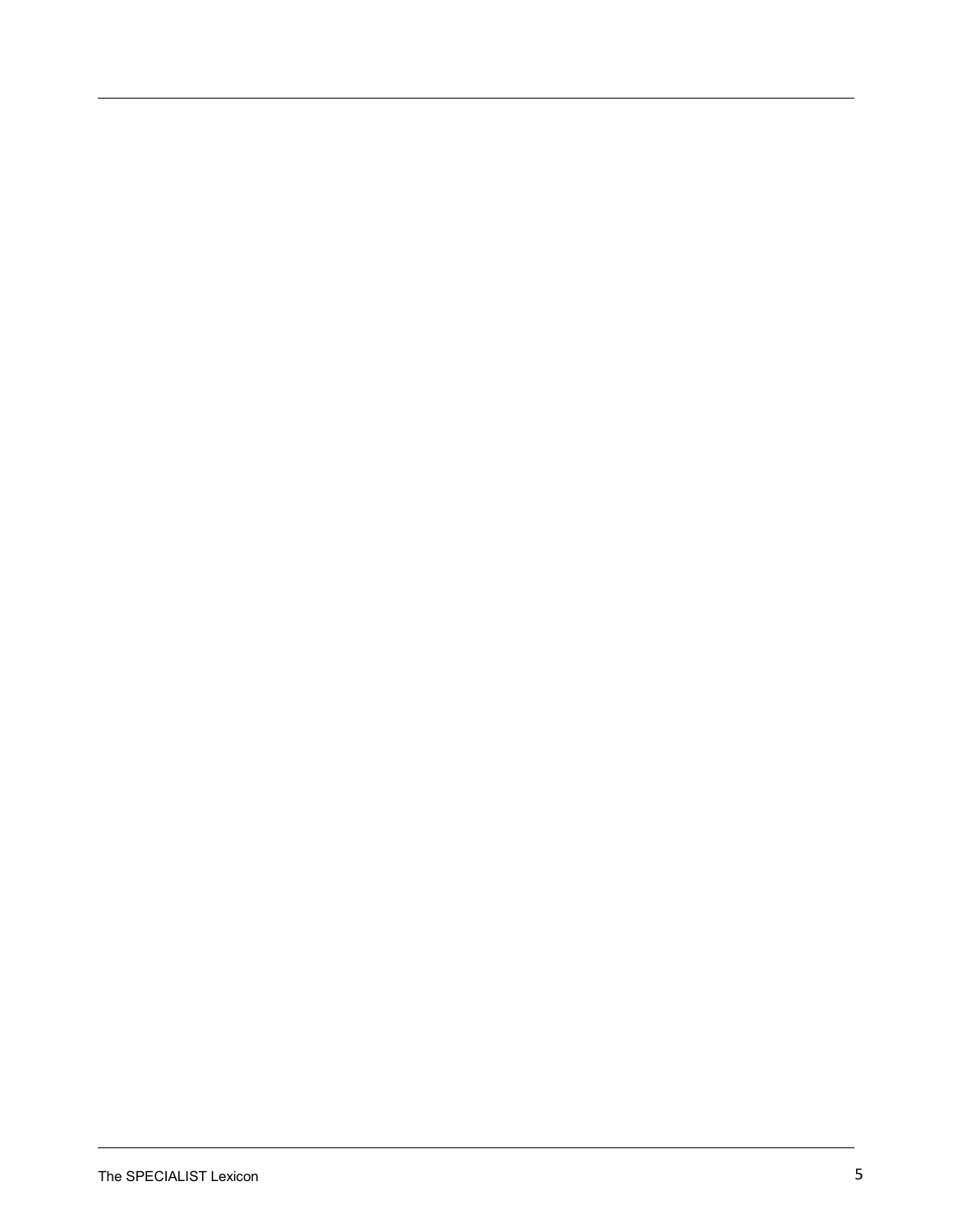#### <span id="page-6-0"></span>**1. Introduction**

#### **1.1 General Description**

A lexicon, recording information specific to individual lexical items, is necessarily a core component of any natural language processing system. The SPECIALIST lexicon has been developed to provide the lexical information needed for the SPECIALIST Natural Language Processing System. It is intended to be a general English lexicon that includes many biomedical terms. Coverage includes both general English words as well as more specialized biomedical vocabulary discovered in the NLM Test Collection and the UMLS Metathesaurus. The lexicon entry for each word or term records the syntactic, morphological, and graphemic information. Syntactic information includes syntactic category (part of speech), and complementation patterns for verbs, adjectives and nouns, as well as positional and modification types for adjectives and adverbs. Inflectional morphology is indicated for those syntactic categories which inflect, and spelling variation is recorded for each lexical item known to exhibit such variation.

The lexicon consists of a set of lexical entries, with one entry for each spelling or set of spelling variants in a particular part of speech. Lexical items may be "multi-word" terms made up of other words if the multi-word term is determined to be a lexical item by its presence as a term in general English or medical dictionaries, or in medical thesauri such as MeSH. Expansions of generally used acronyms and abbreviations are also allowed as multi-word terms.

The lexical entry is a frame structure consisting of slots and fillers. Each entry is enclosed in braces ({...}) and identified by a unique entry number (EUI) recorded as the filler of the **entry=**  slot. The EUI is a seven digit number preceded by the letter "E". The **cat=** slot indicates the part of speech of the entry and the **base=** slot indicates the base form of the entry. The base form is the uninflected citation form of the lexical item; the infinitive in the case of a verb; the singular in the case of a noun; and the positive in the case of an inflecting adjective or adverb. Optionally a **spelling\_variants=** slot records spelling variants of the base form, including variants used in other English dialects like UK English, Australian English, and Canadian English. Spelling variants are listed in the following order: pure ASCII terms first, then terms without punctuation, then shortest length terms, and alphabetized after that. The spelling variant listed first by this metric (the filler of "base=") is called the citation form, while the other forms are not. That means each entry in the lexicon may have multiple base forms, or spelling variants, but each has just one citation form. The lexical entries for the citation form *anesthetic* given below illustrate some of the features of a SPECIALIST lexical entry: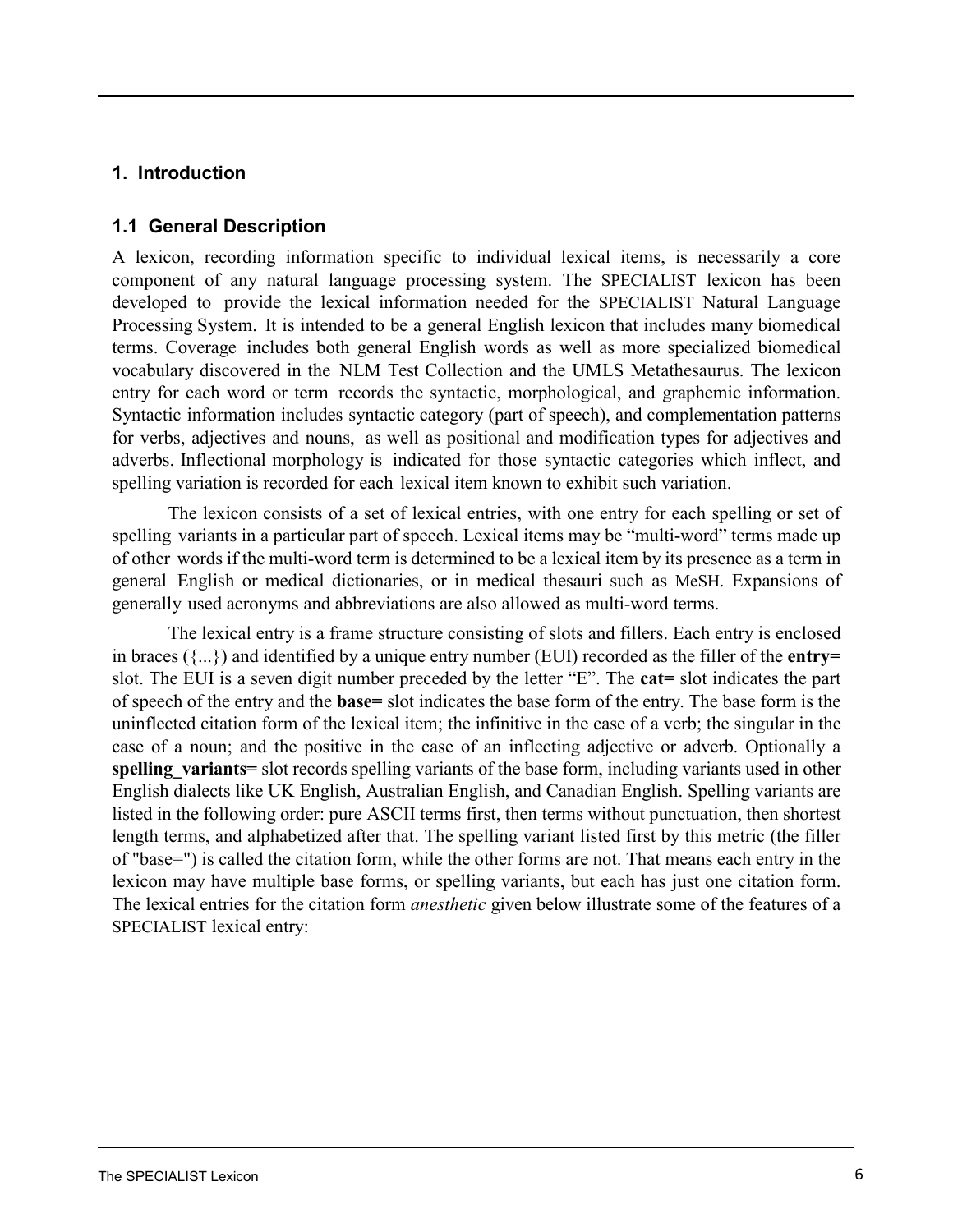```
1. {base=anesthetic 
                    spelling variant=anaesthetic
                    entry=E0008769
                         cat=noun 
                         variants=reg
                    }
                 {base=anesthetic 
                     spelling_variant=anaesthetic
                     entry=E0008770
                         cat=adj 
                         variants=inv
                         position=attrib(3)
                    }
```
There are two entries for the base form *anesthetic,* a noun entry and an adjective entry.

The **variants=** slot contains a code indicating the inflectional morphology of each entry; the filler **reg** in the noun entry indicates that the noun *anesthetic* is a count noun which undergoes regular English plural formation (*anesthetics*); **inv** in the **variants=** slot of the adjective entry indicates that the adjective *anesthetic* does not form a comparative or superlative. The **position=** slot indicates that the adjective *anesthetic* is attributive and appears after color adjectives in the normal adjective order.

Lexical entries are not currently divided into senses. So, an entry represents a spellingcategory pairing regardless of semantics. The noun *act* has two senses, both of which show a capitalized and lowercase spelling; an act of a play and an act of law. Since both senses share the same spellings and syntactic category, they are represented by a single lexical entry in the current lexicon.

<span id="page-7-1"></span><span id="page-7-0"></span>

2. {base=Act spelling\_variant=act entry=E0000154 cat=noun variants=reg }

When different senses have different syntactic behavior, codes for each behavior are recorded in a single entry. For example, *beer* has two senses: the alcoholic beverage and the amount of a standard container of that beverage.

- 3a. Patients who drank beer recovered more slowly than patients who drank wine.
- 3b. 56 patients reported drinking more than five beers a day.

The first sense [illustrated](#page-7-0) in 3a. is a mass (uncount) noun. The second sense illustrated in [3b.](#page-7-1) is a regular (count) noun. In cases like this the appropriate codes for both senses are included in the entry.

4. {base=beer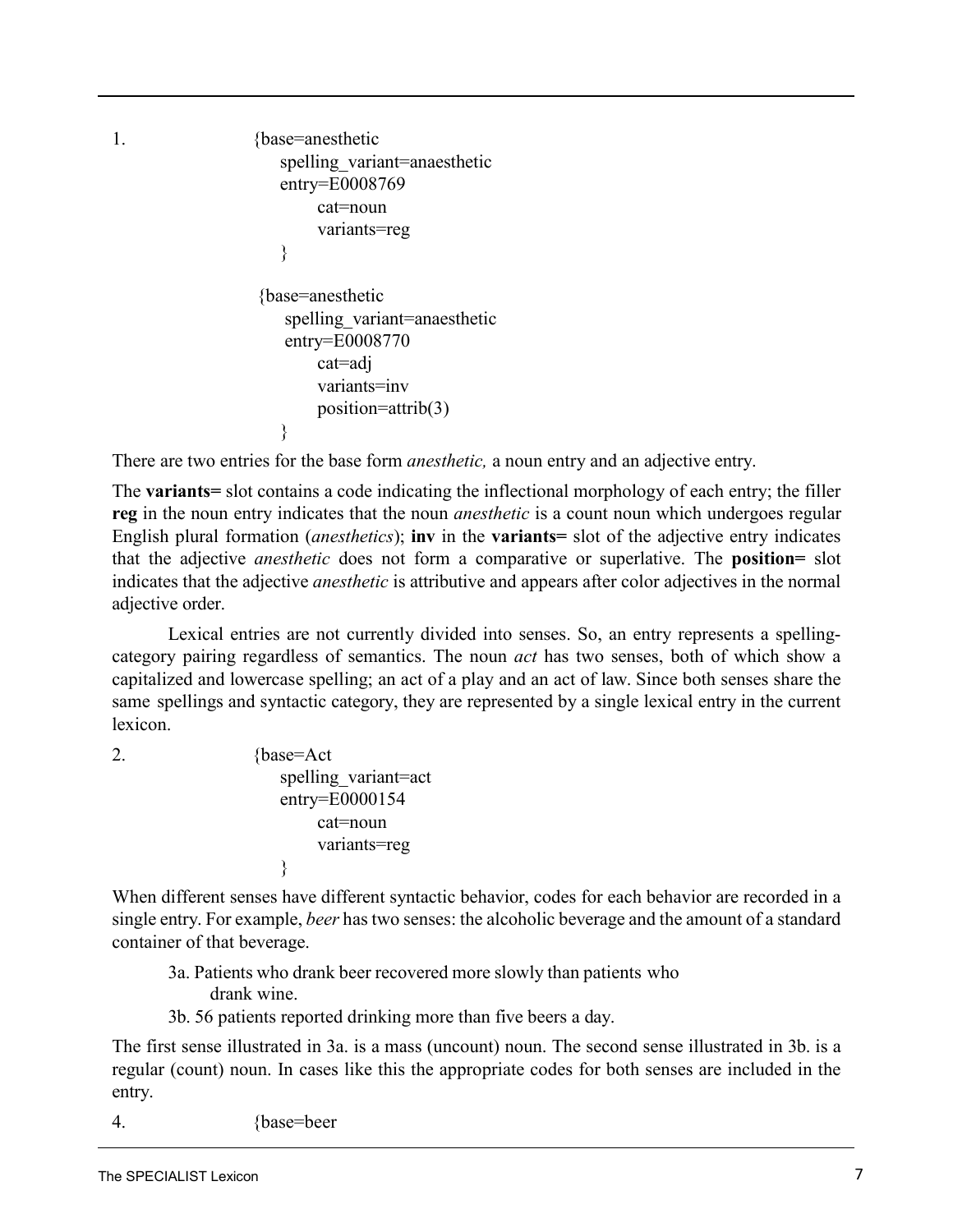```
entry=E0012226 
    cat=noun 
     variants=uncount
     variants=reg
}
```
<span id="page-8-1"></span>Two codes will also appear in cases where the lexical item is both count and uncount without a sense distinction. *Abdominal delivery* denotes the same procedure whether it appears as an [uncount noun as in](#page-8-1)  [5a.](#page-8-1) or a count noun as in 5[b.](#page-8-1)

5a. Abdominal delivery is the procedure of choice in this situation.

5b. Abdominal deliveries are more common these days.

So the lexical record for *abdominal delivery* includes both codes.

<span id="page-8-0"></span>

6. {base=abdominal delivery entry=E0006453 cat=noun variants=uncount variants=reg }

Other syntactic codes such as complement codes for verbs, adjectives and nouns are similarly grouped without regard to sense.

#### **1.2 The Development of the Lexicon**

Words and terms are selected for lexical coding from a variety of sources. Approximately 20,000 words from the UMLS Test Collection of MEDLINE abstracts together with words which appear both in the UMLS Metathesaurus and *Dorland's Illustrated Medical Dictionary* form the core of the words entered. In addition, an effort has been made to include words from the general English vocabulary. The 10,000 most frequent words listed in The American Heritage Word Frequency Book and the list of 2,000 words used in definitions in Longman's Dictionary of Contemporary English have also been coded. Since the majority of the words selected for coding are nouns, an effort has been made to include verbs and adjectives by identifying verbs in current MEDLINE citation records, by using the *Computer Usable Oxford Advanced Learner's Dictionary*, and by identifying potential adjectives from *Dorland's Illustrated Medical Dictionary* using heuristics developed by McCray and Srinivasan (1990). A systematic model was developed to retrieve words and terms from MEDLINE in 2014. We plan to apply this model to consumer health related data and other resources to enrich the coverage of the Lexicon.

A variety of reference sources was used in coding lexical records. Coding was based on actual usage in the NLM Test Collection, dictionaries of general English, primarily learner's dictionaries which record the kind of syntactic information needed for NLP, and medical dictionaries. *Longman's Dictionary of Contemporary English*, *Dorland's Illustrated Medical Dictionary*, *Collins* COBUILD *Dictionary, The Oxford Advanced Learner's Dictionary*, and *Webster's Medical Desk Dictionary* were make available to the coders. The early development of the lexicon coding scheme relied heavily on the coding scheme used in the first edition of the *Longman Dictionary of Contemporary English*, with only minor deviation from that scheme. But changes in the current lexicon scheme such as the addition of **modification\_type** codes for adverbs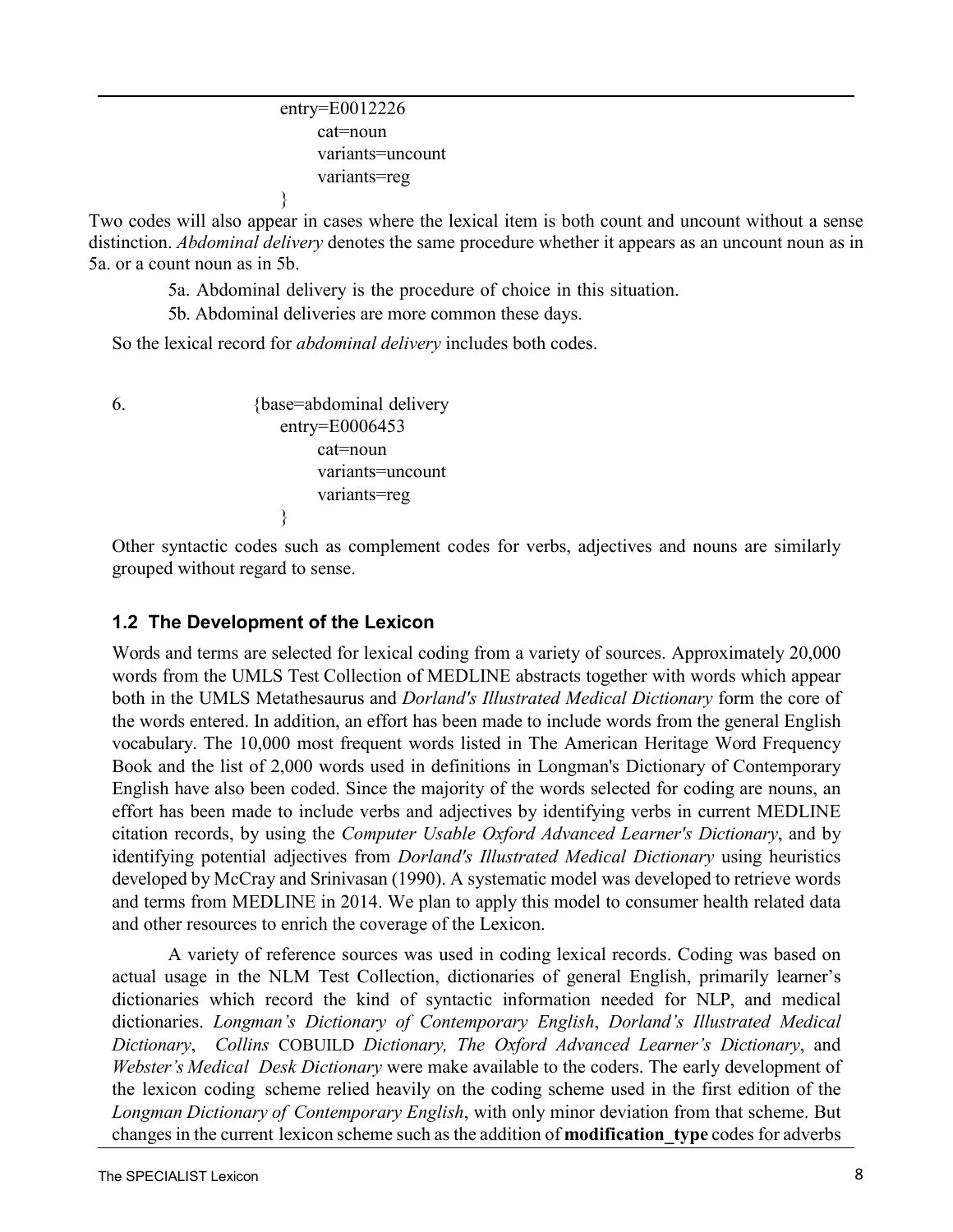and **position** codes for adjectives have moved the SPECIALIST lexicon coding system farther away from Longman's and have required increased use of other lexicographic sources such as *Collins*  COBUILD *Dictionary*.

The SPECIALIST LEXICON (unit lexical record formatted file) along with relational files have been released annually as one of the UMLS Knowledge Sources since 1994. Number words, including cardinal, ordinal and fractions, were added to the Lexicon release in 2003. XML format of unit lexical records, XML schemas and JAXB (Java Architecture XML Binding) APIs were available in the LexCheck package released in 2005. The Lexicon migrated to Unicode and has been released in UTF-8 format since 2006. Derivations with negation information (DM.DB) and synonyms (SM.DB) are generated to synchronize with the Lexicon annual release since 2013 and 2017, respectively.

## <span id="page-9-0"></span>**1.3 Verbs**

The basic sentence patterns of a language are determined by the number and nature of the complements taken by verbs, since the complementation of the main verb largely determines the structural skeleton of a sentence. SPECIALIST recognizes five broad complementation patterns: intransitive, transitive, ditransitive, linking and complex-transitive. These complementation classes are manifested in the lexicon as slots filled by codes further specifying the verbs' complementation pattern. [Table](#page-9-1) 1 indicates the slot name associated with each complementation class and the page on which that class and its elaborations are discussed.

<span id="page-9-1"></span>

| Complementation<br>Class | <b>Slot Name</b> | Page           |
|--------------------------|------------------|----------------|
| intransitive             | intran           | <u>page 33</u> |
| transitive               | tran=            | page 34        |
| ditransitive             | ditran=          | page 35        |
| linking                  | $link =$         | page 36        |
| complex-transitive       | cplxtran=        | page 37        |

<span id="page-9-7"></span>**Table 1.** Verb Complementation patterns in SPECIALIST

Intransitive verbs are those which can appear with no complements at all. The verb *eat* has no complements in example 7.

#### <span id="page-9-5"></span>7. He ate.

<span id="page-9-6"></span><span id="page-9-4"></span><span id="page-9-3"></span><span id="page-9-2"></span>Transitive verbs take a single object complement. This complement may be a noun (direct object), a prepositional phrase, a finite complement, etc. *Eat* and *find* are transitive in 8a. and 8[b.](#page-9-2) respectively. Ditransitive verbs have more than one object complement. *Give* and *lower* are ditransitive in [9a.](#page-9-3) and [9b.](#page-9-4) respectively. The verb-phrase complement of linking verbs is one that reidentifies the subject of the verb. *Become* is linking in [10.](#page-9-5) In complex-transitive verbs there are two verb-phrase complements, which may be in a predication relationship, shown in 11a. and 11[b.,](#page-9-6) or an identity relationship, found in [11c.](#page-9-7)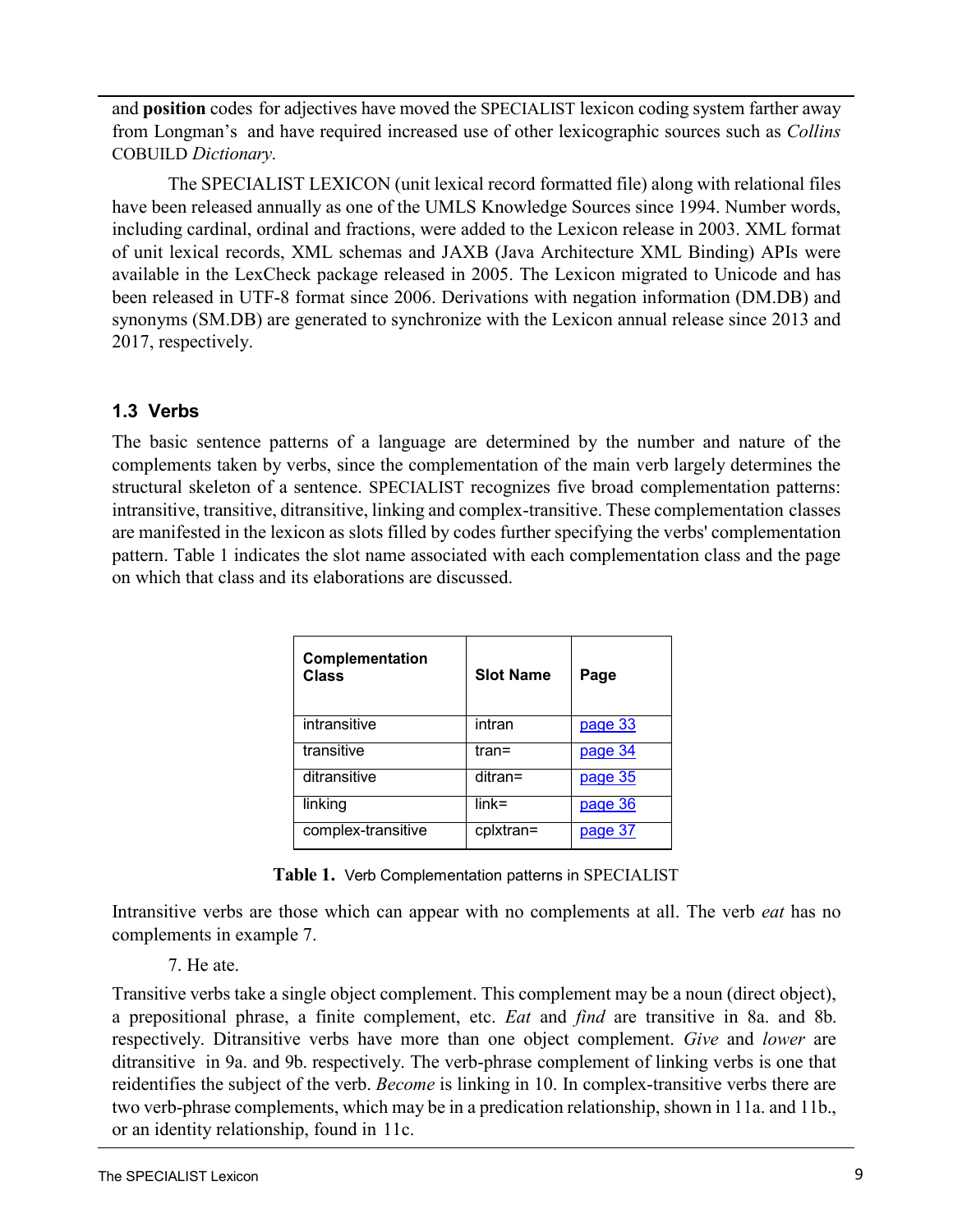8a. He ate the cake. 8b. He found that I had eaten. 9a. John gave Mary the book. 9b. John lowered the price to \$5.00 10. John became king. 11a. We painted the house purple. 11b. I wanted him to leave. 11c. They elected him president.

Verbs can, and often do, fall into more than one complementation class. For example, consider the verb *treat*.

```
12. {base=treat}
                     entry=E0061964 
                         cat=verb
                         variants=reg
                         intran 
                         tran=np
                         tran=pphr(with,np) 
                         tran=pphr(of,np) 
                         ditran=np,pphr(to,np) 
                         ditran=np,pphr(with,np) 
                         ditran=np,pphr(for,np)
                         cplxtran=np,advbl
                         nominalization=treatment|noun|E0061968
                     }
```
<span id="page-10-0"></span>See [Section 5.1 on page](#page-33-1) 34 for details of verb complement coding.

<span id="page-10-1"></span>Verb entries also encode each of the inflected forms, (principal parts of the verb) in a **variants=** slot. Verbs are inflectionally classified as regular, Greco-Latin regular or irregular. Se[e](#page-12-3) "Verb [Inflection"](#page-12-3) on page 11, for more detail.

#### **1.4 Nouns**

<span id="page-10-2"></span>As described above, noun entries describe the inflection of the nouns (pluralization) in a **variants=** slot, and spelling variation in a **spelling\_variant=** slot. The **compl=** slot indicates complementation for nouns. A **nominalization=** slot indicates that the noun is the nominalization of a verb or adjective. Nouns also have a **trademark=** slot to list tradenames, as well as a **trademark** code (with no argument) to indicate that a term is a trademark without an identifiable name.

## <span id="page-10-3"></span>**1.5 Adjectives**

In addition to inflection (**variants=**) codes and complement codes, adjectives in SPECIALIST have position codes, in a **position=** slot, to indicate the syntactic positions in which they occur.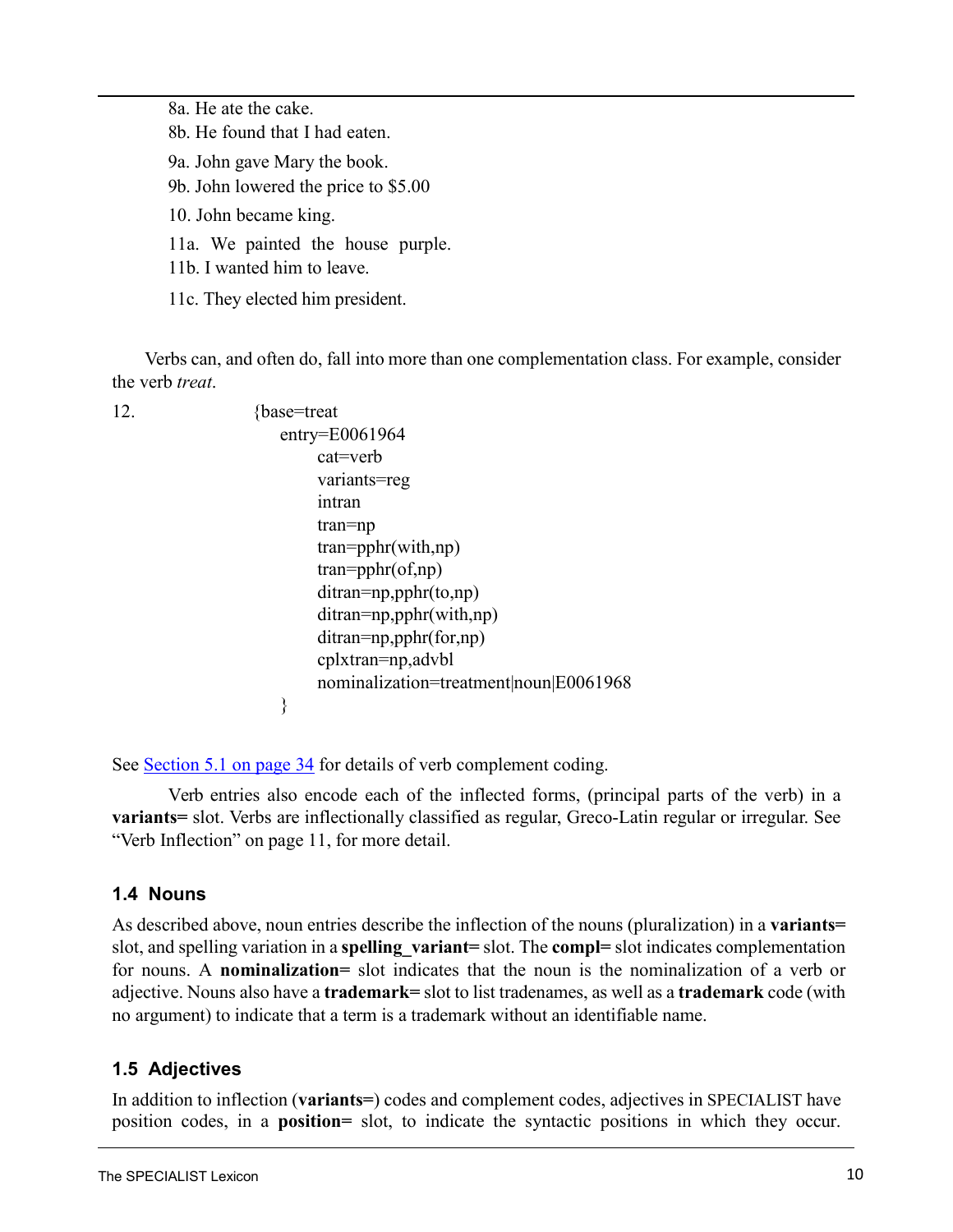Adjectives that occur pre-nominally in noun phrases are marked **attrib(),** in the **position=** slot. The numerical argument of the **attrib**() slot indicates where in the normal sequence of noun premodifiers this adjective occurs. Qualitative adjectives (**attrib(1)**) normally precede color (**attrib(2)**) and classifying (**attrib(3)**) adjectives. [13a. is](#page-10-2) more natural than either 13b. [or](#page-10-3) 13c.

13a. a big red wooden box. 13b. a red big wooden box.

<span id="page-11-0"></span>Adjectives that can occur in predicate adjective constructions have the code **pred** in their **position=** slot, and adjectives which can occur post nominally have the code **post**. [See "Adjective](#page-62-2) [Positions"](#page-62-2)  [on page 61.](#page-62-2)

#### **1.6 Adverbs**

Adverbs in SPECIALIST are coded to indicate their modification properties in a **modification** type= slot. SPECIALIST recognizes sentence, verb-phrase and intensifier type adverbs, as well as classifying verb-phrase and sentence adverbsinto manner, temporal and locative types. Adverbial particles like *up* in 14. are also listed as adverbs in SPECIALIST, with a modification type indicating that it is a particle.

14. I called them up.

#### <span id="page-11-1"></span>**2. Spelling Variation**

<span id="page-11-2"></span>While spelling is highly standardized in Modern English, spelling variation remains fairly common. Some spelling variation is due to dialect differences, such as the well-known differences between British and American spelling conventions, especially in technical vocabulary. [Table](#page-11-2) 2 describes some American and British English spelling differences.

| American<br><b>Spelling</b> | <b>British</b><br><b>Spelling</b> | <b>Example</b>       |
|-----------------------------|-----------------------------------|----------------------|
| е                           | ae                                | hemo/haemo           |
| е                           | oе                                | fetus/foetus         |
| er                          | re                                | center/centre        |
| ection                      | exion                             | inflection/inflexion |
|                             | s                                 | analyze/analyse      |

**Table 2.** American and British Spelling Differences

Many words show spelling variation in American English. For example*, artifact* has the spelling variant *artefact* listed in several modern American dictionaries (See Emery (1973)). Spelling variants when known are collected as the fillers of the **spelling\_variant=** slots in lexical records.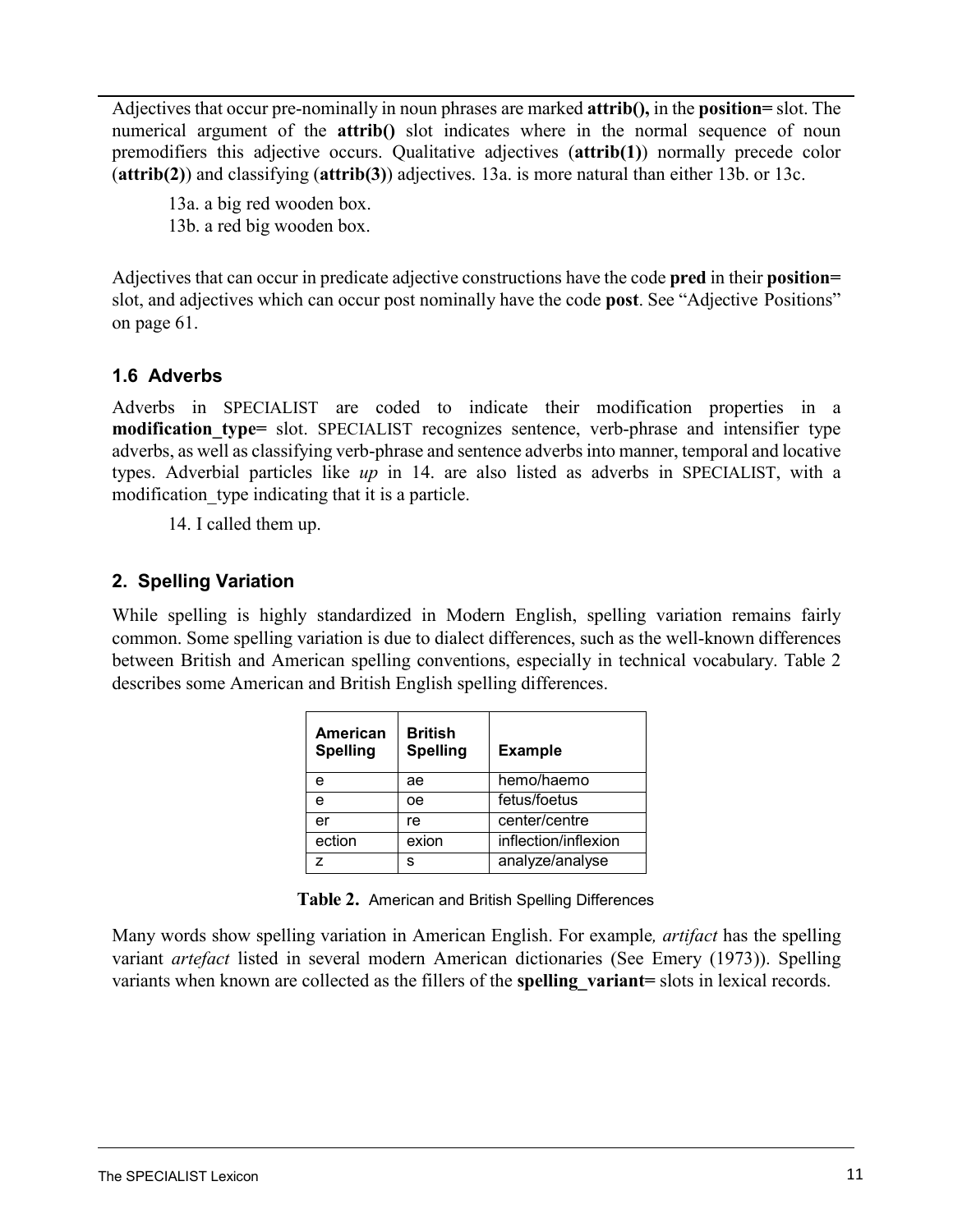## <span id="page-12-0"></span>**3. Syntactic Category (Part Of Speech)**

Each entry includes a **cat=** slot, showing the syntactic category of the entry. [Table](#page-12-4) 3 shows the allowable fillers of the **cat=** slot, the syntactic categories they represent and some examples of each category.

<span id="page-12-4"></span>

| Code      | Category                 | Examples                    |
|-----------|--------------------------|-----------------------------|
| cat=verb  | Verbs                    | see, run, anaesthetize      |
| lcat=aux  | <b>Auxiliary Verbs</b>   | do, have, be                |
| cat=modal | <b>Modal Auxiliaries</b> | may, can, shall, could      |
| lcat=noun | <b>Nouns</b>             | boy, milk, surgery          |
| cat=pron  | Pronouns                 | he, she, it, they           |
| cat=adj   | Adjectives               | red, optical                |
| lcat=adv  | Adverbs                  | quickly, fast, probably, up |
| cat=prep  | Prepositions             | in, of, on, in regard to    |
| cat=conj  | Conjunctions             | and, or, but                |
| cat=compl | Complementizers          | that                        |
| cat=det   | Determiners              | this, that, these, those    |

<span id="page-12-3"></span>**Table 3.** SPECIALIST Syntactic Categories

#### <span id="page-12-1"></span>**4. Variants: Agreement and Inflection**

The **variants=** slot records inflectional and agreement information. Each entry has at least one **variants=** slot indicating inflectional morphology and/or agreement facts about the entry.

## <span id="page-12-2"></span>**4.1 Verb Inflection**

The **variants=** slot records the verb's inflectional pattern. English main verbs have five forms (principal parts): the base form (infinitive), third person singular form, past tense form, present participle form and past participle form. When a verb adheres to the regular English inflection pattern, it is marked **reg** or **regd**. The code **reg** indicates regular inflection as defined in ["Regular](#page-13-0) Verb [Inflection"](#page-13-0) on page 12; **regd** indicates that the final consonant is doubled. (See ["Regular](#page-14-1)  [Doubling](#page-14-1) [Inflection"](#page-14-1) on page 13.) If the verb is irregular it receives the code **irreg| | | | | |**. The actual inflections are recorded in the **irreg** code, See [Section 4.1.3 on page](#page-15-1) 14.

SPECIALIST inflection codes refer to the *spelling*s of lexical items, not to their phonology. A lexical item which is phonologically regular may be orthographically irregular. Although it is extremely rare for an English verb to have a phonologically irregular present participle form, there are verbs whose present participle is orthographically irregular. For instance, the present participle of *glue* can be spelled regularly (*gluing*) or irregularly (*glueing*) with the same regular phonology.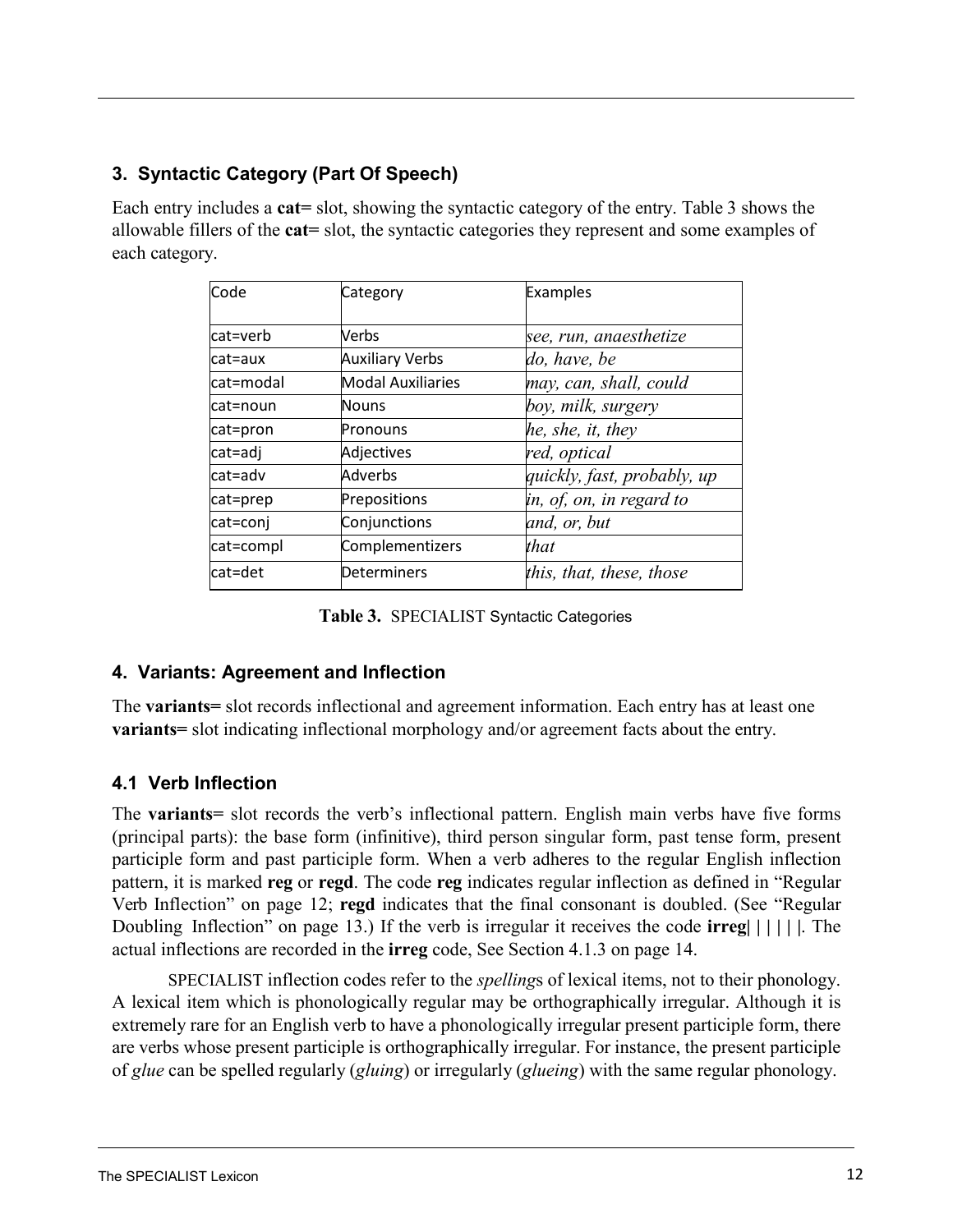#### <span id="page-13-0"></span>**4.1.1 Regular Verb Inflection**

The filler **reg** is added to the **variants**= slot of regular verbs. Verbs are considered regular if they meet the following description:

- 1. The third person present tense singular suffix is *s.*
	- *y* becomes *ie* following a consonant before the suffix *s*.
	- *e* is inserted between a base ending in *z*, *x*, *ch*, or *sh* and the suffix *s*.
- 2. The past tense and the past participle suffix is *ed*. y becomes *ie* following a consonant before the suffix *ed*. final *e* is deleted before the suffix *ed*.
- 3. The present participle suffix is *ing*. *ie* becomes *y* before the suffix *ing.* final e is deleted before the suffix *ing*, unless preceded by *e*, *y*, or *o*.

The alternation of *y* with *ie* and the dropping of the silent *e* interact in forming the past tense/past participle of regular verbs. The  $\{y \sim ie\}$  alternation precedes *e*-dropping. For example, in the past tense/past participle of the verb *fry*, *y* becomes *ie* and the final *e* is dropped to produce *fried*, rather than \**frieed*. (The asterisk preceding \**frieed* indicates an ungrammatical or ill-formed utterance.) And *ie* becomes *y* before the final *e* is deleted in the present participle of *tie*, producing *tying* rather than *\*tiing.* Notice, too, that the final *e*-dropping rule applies differently to the past tense/past participle and the present participle. The final *e* of *hoe*, for example, is dropped before *ed* and retained before *ing*, i.e. *hoeing* and *hoed*. [Table](#page-13-1) 4 illustrates the regular pattern of verb inflection.

<span id="page-13-1"></span>

| <b>Base</b><br><b>Ends</b><br>with: | 3rd<br>Singular<br>Ends with: | Past / Past<br><b>Participle</b><br>ends with: | <b>Present</b><br><b>Participle</b><br>ends with: | <b>Example paradigms:</b>                                    |
|-------------------------------------|-------------------------------|------------------------------------------------|---------------------------------------------------|--------------------------------------------------------------|
| l-s                                 | -ses                          | -sed                                           | $-sing$                                           | dismiss: dismisses, dismissed, dismissing                    |
| -z                                  | -zes                          | -zed                                           | $-zing$                                           | waltz: waltzes, waltzed, waltzing                            |
| -x                                  | -xes                          | -xed                                           | $-xing$                                           | index: indexes, indexed, indexing                            |
| -ch                                 | -ches                         | -ched                                          | -ching                                            | detach: detaches, detached, detaching                        |
| -sh                                 | -shes                         | -shed                                          | -shing                                            | distinguish: distinguishes,<br>distinguished, distinguishing |
| $-ie$                               | $-1es$                        | -ied                                           | -ying                                             | tie: ties, tied, tying                                       |
| -ee                                 | -ees                          | -eed                                           | -eeing                                            | agree: agrees, agreed, agreeing                              |
| -oe                                 | -oes                          | -oed                                           | -oeing                                            | canoe: canoes, canoed, canoeing                              |
| -ye                                 | -yes                          | -yed                                           | -yeing                                            | dye: dyes, dyed, dyeing                                      |
| $-Cy^a$                             | $-Cies$                       | -Cied                                          | $-Cying$                                          | dry: dries, dried, drying                                    |

|  | Table 4. Regular Verb Inflection |
|--|----------------------------------|
|--|----------------------------------|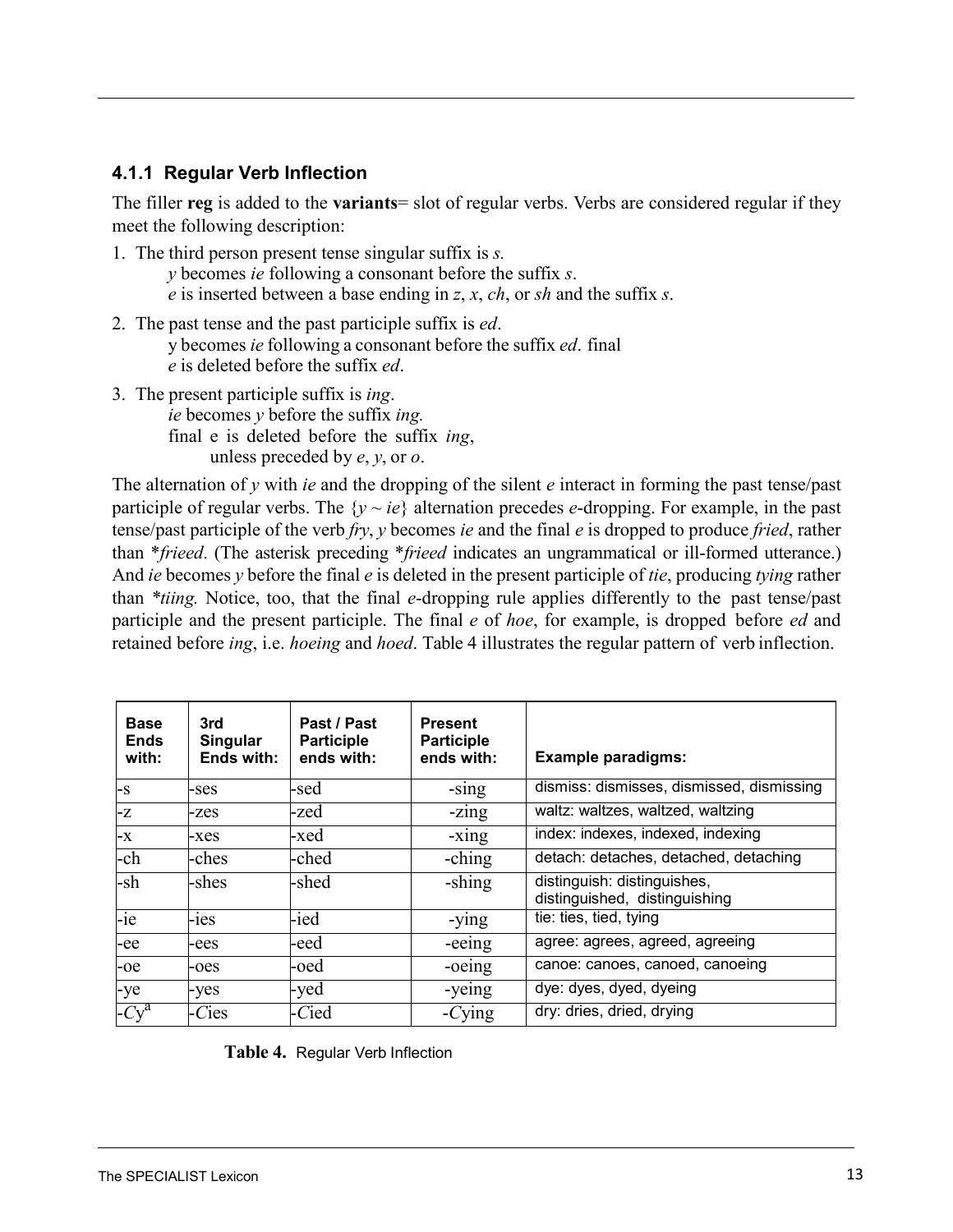<span id="page-14-1"></span>

| <b>Base</b><br><b>Ends</b><br>with: | 3rd<br>Singular<br>Ends with: | Past / Past<br><b>Participle</b><br>ends with: | <b>Present</b><br><b>Participle</b><br>ends with: | <b>Example paradigms:</b>    |
|-------------------------------------|-------------------------------|------------------------------------------------|---------------------------------------------------|------------------------------|
| $-De^{\circ}$                       | <i>-Des</i>                   | -Ded                                           | $-Ding$                                           | love: loves, loved, loving   |
| $-\overline{X}^c$                   | $-Xs$                         | $-Xed$                                         | $-Xing$                                           | talk: talks, talked, talking |

**Table 4.** Regular Verb Inflection

a. *C* denotes any consonant or consonant cluster.

<span id="page-14-2"></span>b. *D* denotes any letter other than *i*, *y*, *e*, or *o.*

c. *X* denotes any final letter not otherwise covered in the table.

#### <span id="page-14-0"></span>**4.1.2 Regular Doubling Inflection**

The filler **regd** is added to the **variants=** slot of verbs displaying regular doubling inflection. Cummings (1988) gives the following rule for orthographic consonant doubling in English:

The final consonant letter of a stem is twinned only when all of the following conditions are met:

- 1. The stem must be free.
- 2. The stem must end in VC# -- that is, with a single vowel letter that is followed by a single consonant letter that spells a single consonant sound.
- 3. The VC# string in the stem must bear primary or secondary stress both before and after the suffix is added.
- 4. The suffix being added starts with a vowel.
- 5. The suffix must not be one of the shortening suffixes, such as *-ic* or *-ity.*

[These rules, especially rule three and the "spells a single consonant" clause of rule 2,](#page-14-2) refer to the phonology of the verb. Since the SPECIALIST system has no access to phonology, a purely orthographic approximation of these rules is used in the SPECIALIST lexicon coding scheme.

Verbs ending in an orthographic CVC pattern, whose final consonant is doubled before the past tense and participle suffix *-ed* and the present participle suffix *-ing* but are otherwise regular are given the code **regd**, e.g. *bat*: *bats*, *batted*, *batting*.

The requirement that the verb end in a closed syllable with a single (orthographic) vowel means that verbs like *acquit*, *dial*, *duel*, *equip*, *fuel*, and *quit* are considered irregular.

Since consonant doubling generally occurs following a stressed vowel, many of these verbs are one syllable. But multi-syllable verbs with final consonant doubling do exist, e.g. *commit*, *control*, *overlap*, *transfer* and *debug*, even when the vowel of the final syllable is unstressed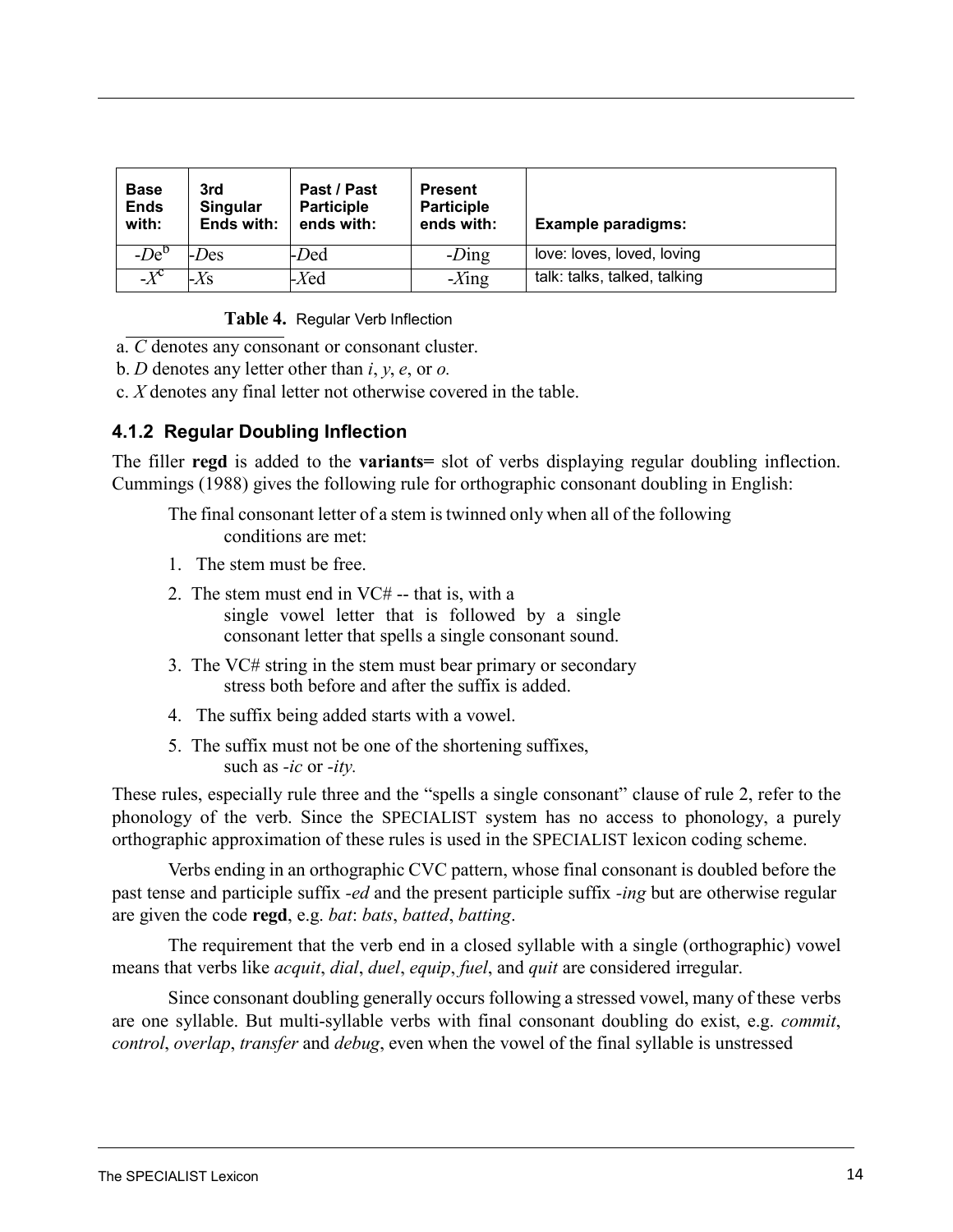as in *level* and *bootleg*; *level*: *levels*, *levelled*, *levelling*, and *bootleg*: *bootlegs*, *bootlegged*, *bootlegging*. These are all considered regular doubling.

We do not consider addition of *k* following a final *c* to be an instance of regular doubling, although some scholars identify those processes. So, verb entries for *mimic* and *traffic* are irregular: *traffic*: *traffic*, *traffics*, *trafficked*, *trafficking*, and *mimic*: *mimic*, *mimics*, *mimicked*, *mimicking*.

Regular doubling applies to only the past tenses, past participles, and present participles of verbs; we do not consider the regular doubling rule to apply in the rare cases where a final *s* or *z* doubles before the third person singular present tense suffix *-es*. The verb *bias*, for example, is both regular and irregular but not regular doubling. Its two paradigms are: *bias*: *biases*, *biased*, *biasing* and *bias*: *bias*, *biasses*, *biassed*, *biassing* which are regular and irregular respectively. The verb *bus* is both regular doubling and irregular because its third person singular present tense form can be either *buses* or *busses*; irregular: *bus*: *bus*, *busses*, *bussed*, *bussing*; regular doubling: *bus*: *buses*, *bussed*, *bussing*.

<span id="page-15-1"></span>Consonant doubling is often subject to dialectal or simple spelling variation; *travel* can be either regular or regular doubling in American English but it is regular in British English. Verbs like those are marked both regular and regular doubling.

Some cases in which the base form shows dialectal or other spelling variation involving doubling do not count as instances of regular doubling. The verb *program* has a British English spelling variant *programm*e. The result is that this verb has the following paradigm: *programs*/ *programmes*; *programmed*/*programed*; *programming*/*programing*. While *programming* might appear to be the result of regular doubling applied to *program*, it is identical to the regular present participle of *programme* so the lexical record is coded as regular.

#### <span id="page-15-0"></span>**4.1.3 Irregular Verb Inflection**

The **variants=** slot of irregular verbs is filled with the code **irreg| | | | | |** , with the irregular inflectional forms listed between the pipe "|" symbols in this order: base form, third person present tense, past tense, past participle followed by present participle. The filler of the **variants=** slot for the irregular verb *break* is: irreg|break|breaks|broke|broken|breaking|. Many of the verbs listed in the SPECIALIST lexicon as irregular are members of the class of English strong verbs; verbs with inflectional vowel changes and past participles which differ from their past tenses. e.g. *eat*: *eats*, *ate*, *eaten*, *eating*. Some verbs are nearly regular but fail to meet the rules given for regular or regular doubling above. e.g. *singe: singeing* which does not drop *e* before *ing*. And *stymie* does not undergo { $ie \sim y$ }-alternation; *stymie* ~ *stymieing*. Such verbs are listed as irregular. Verbs ending in *o* which take *es* in the present tense, like *veto,* are considered irregular.

Verbs whose spelling variants differ in their inflectional paradigms are coded as irregular. The verb *fulfil* has the variant spelling *fulfill*. Since all variant codes, except **irreg| | | | | |**, apply to all spelling variants of a lexical record, *fulfil*/*fulfill* must be listed with two irregular codes, despite the fact that the two paradigms are, individually, regular and regular doubling; *fulfil*: *fulfil*,*fulfils*, *fulfilled*, *fulfilling* and *fulfill: fulfill*, *fulfills*, *fulfilled*, *fulfilling*.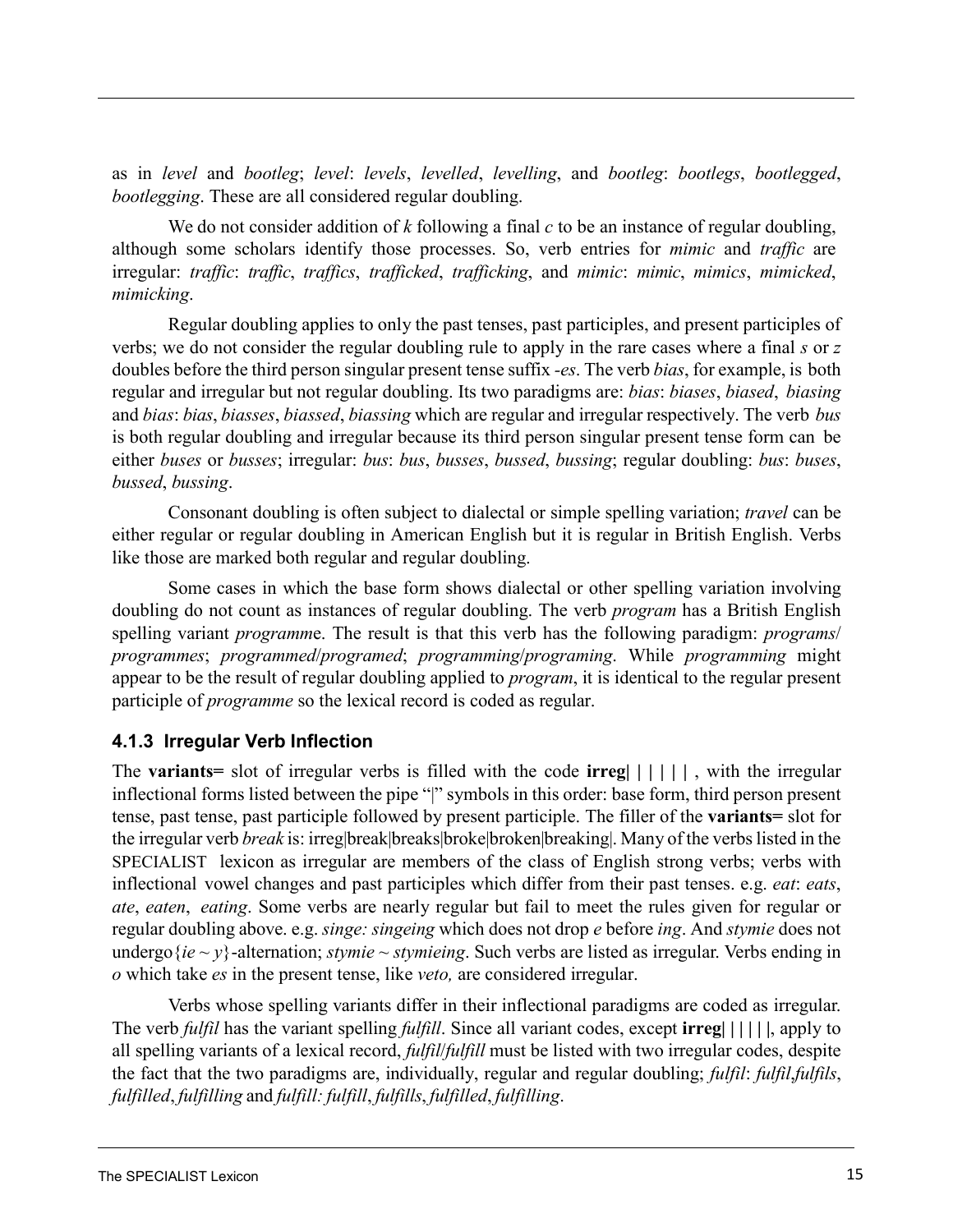<span id="page-16-3"></span>Verbs with defective paradigms are also coded as irregular. The verb *sight-see* has a base form, and a present participle, but the other principal parts do not exist, *\*sight-sees, \*sight-saw*, *\*sight-seen*. Similarly *beware* occurs only in its base form. The missing parts of the paradigm of these verbs are indicated by leaving the position for them in the **irreg| | | | | |** code empty.

#### <span id="page-16-0"></span>**4.2 Variants of Modals and Auxiliaries**

Modal and auxiliary verbs differ from main verbs in the richness of their inflectional paradigm. *Be* has more inflections than most verbs and the modals have fewer. Modals and auxiliaries also have cliticized and negative contracted forms. This variation is captured in the **variant=** slot. The **variants=** slot found in the entries for most verbs can be thought of as an abbreviation of several **variant=** slots.

The fillers of the **variant=** are the variants themselves with features attached following a semi-colon. The main part of a variant feature is a tense code, indicating the tense (past or present) of the variant. The tense codes take arguments indicating agreement restrictions on the variant; no argument means that agreement is unrestricted. The agreement features are the same ones used to describe pronoun agreement.

| Tense<br>Code                                        | List<br>οf<br><b>Agreement</b><br><b>Features</b>                                   | t | <b>Negation</b><br>Code |
|------------------------------------------------------|-------------------------------------------------------------------------------------|---|-------------------------|
| past<br>pres                                         | free<br>fst_plur<br>second<br>sec_sing<br>sec_plur<br>third<br>thr_sing<br>thr plur |   | negative                |
| infinitive<br>past_part<br>pres_part<br>pres<br>past |                                                                                     |   |                         |

#### <span id="page-16-1"></span>**4.2.1 Tense in Modals and Auxiliaries**

<span id="page-16-2"></span>The modal verbs *can*, *may*, *shall* and *will* have past tense forms *could*, *might*, *shall*, and *would*. While these forms are not semantically identical to past tense in main verbs, they function syntactically as past tense in some cases. For example, 15a. could be a report that the subject of 15a. [uttered 15b.](#page-16-2) as well as [15c.](#page-16-2) This back-shifting phenomenon in indirect quotations is most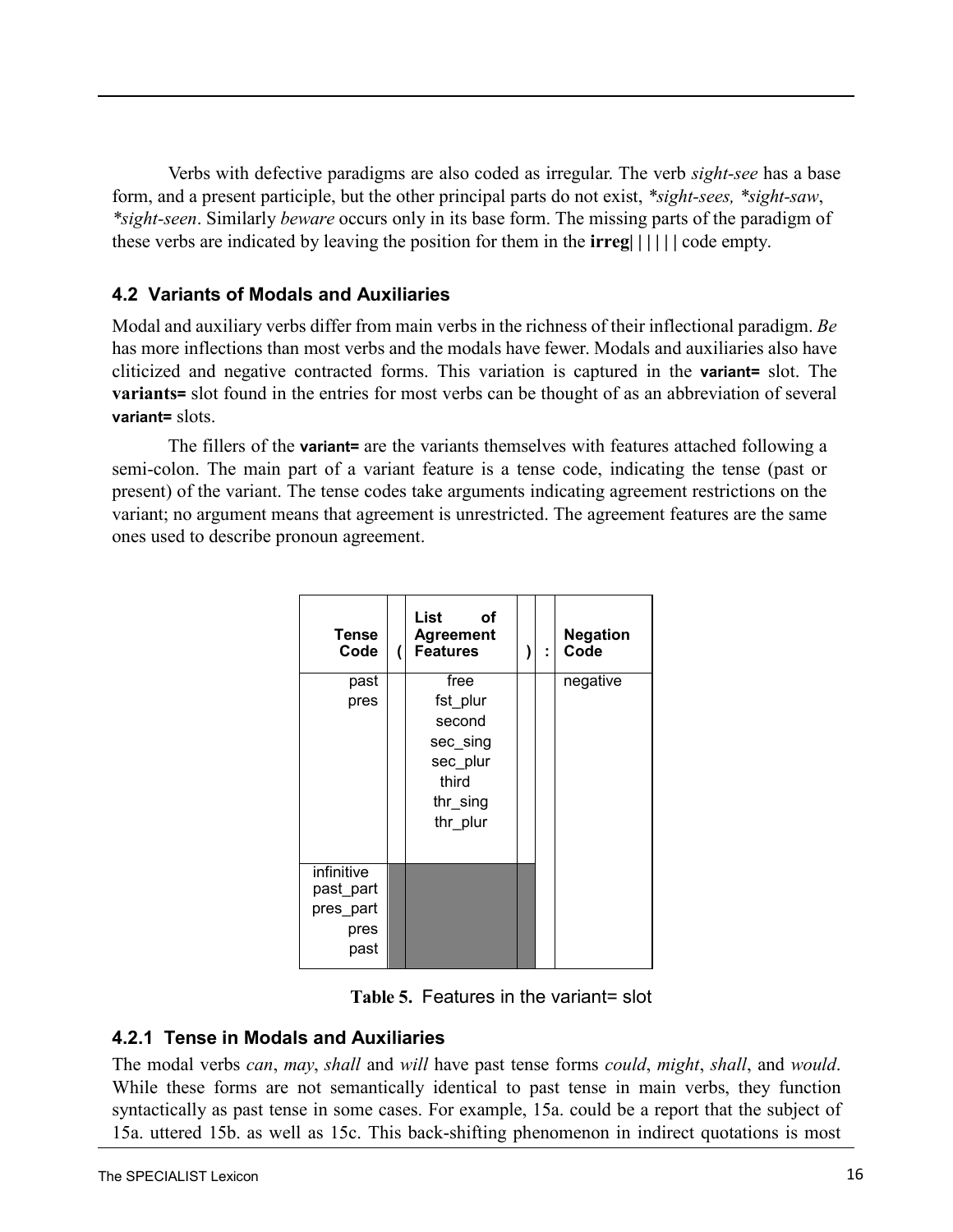naturally stated in terms of past tense, since the difference between *hope* and *hoped* in [16b.](#page-16-2) and [16c.](#page-16-2) is uncontroversially a matter of tense.

15a. He said he would go. 15b. I will go. 15c. I would go. 16a. He said he hoped to attend the meeting. 16b. I hope to attend the meeting. 16c. I hoped to attend the meeting.

Past and present tense modals are grouped together in the same entry with the past and present forms appearing in separate **variant**= slots. The features **past** and **pres** indicate the past and present form of the modal respectively. These codes also allow SPECIALIST to capture the special agreement behavior of the modal verbs. *May* agrees with any noun or pronoun subject regardless of person or number as **variant=may;pres** indicates. Similarly, *might* agrees with any noun or pronoun as **variant=might;past** indicates.

```
17. {base=may
                   entry=E0039142 
                       cat=modal 
                       variant=might;past
                       variant=mayn't;pres:negative
                       variant=mightn't;past:negative
                   }
```
The single variant of *must* is considered to be present tense.

```
18. {base=must}
                  entry=E0041474 
                      cat=modal
                      variant=mustn't;pres:negative
                  }
```
## <span id="page-17-0"></span>**4.2.2 The Paradigm of** *be*

The auxiliary verb *be* has a richer inflectional paradigm than other verbs. Unlike *have* and *do,* these forms could not be fitted into an **irreg| | | | | |** filler of a **variants=** slot. *Be* has no form equivalent to the past tense of a main verb. *Ate*, for example, agrees with any subject without regard to person or number, but *was* agrees only with first and third person singular subjects and *were* agrees with second and third person plural subjects as well as first person plural subjects.

19a. \*We/they was going home. 19b. We/they ate at three o'clock. 19c. We/they were going home

19d. \*I/he were going home.

Each of the inflectional forms of *be* (*am*, *is*, *was*, *are*, *were*, *been*, *being*) is given in a **variant**= slot with the appropriate agreement features. Cliticized and negative forms are also given. See the di[scussion in 4.2.4](#page-18-2) and [4.2.5](#page-19-2) below.

20. {base=be} entry=E0012152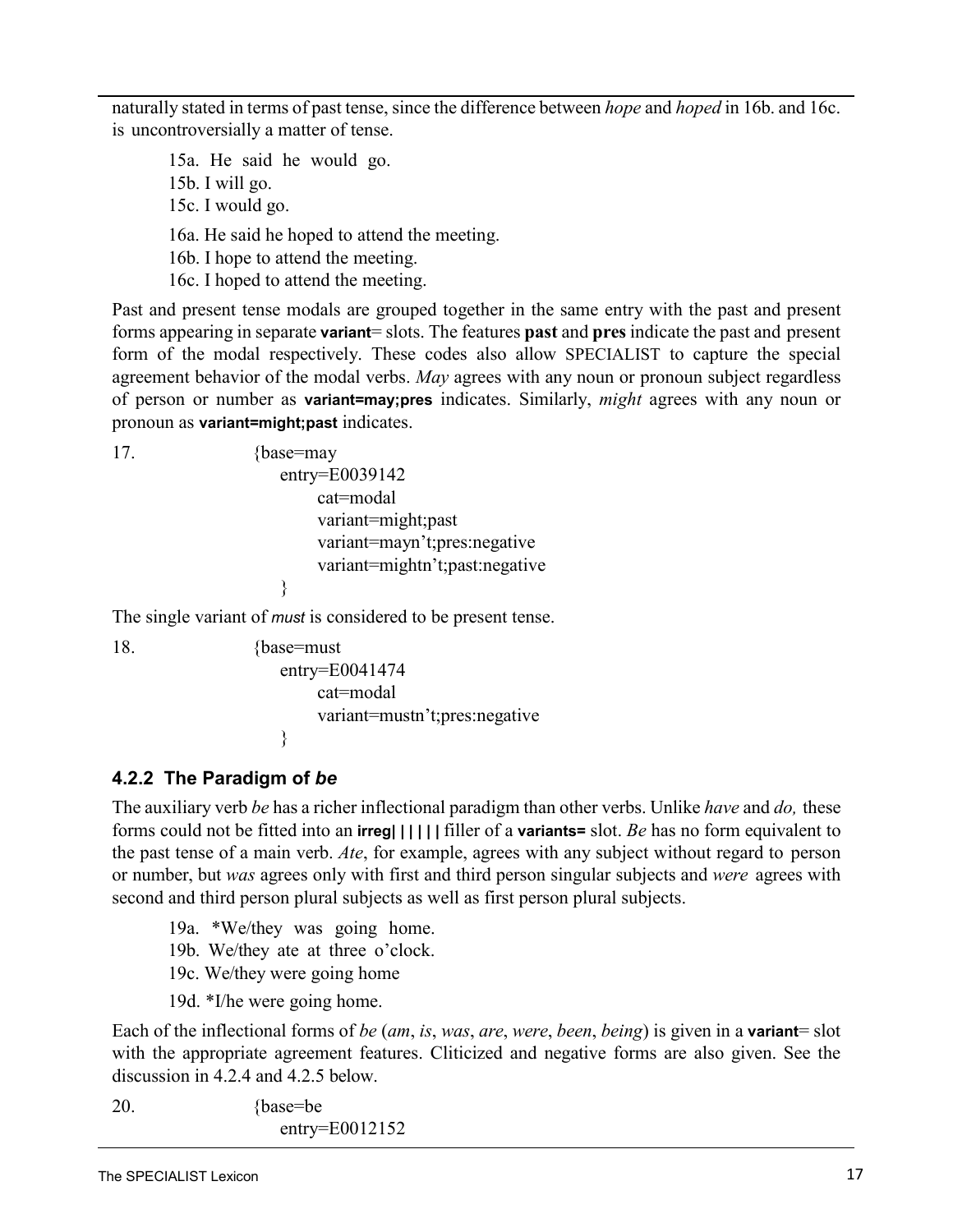cat=aux variant=be;infinitive variant=is;pres(thr\_sing) variant='s;pres(thr\_sing) variant=isn't;pres(thr\_sing): negative variant=are;pres(fst\_plur,second,thr\_plur) variant='re;pres(second,thr\_plur) variant=aren't;pres(fst\_plur,second,thr\_plur):negative variant=am;pres(fst\_sing) variant='m;pres(fst\_sing) variant=was;past(fst\_sing, thr\_sing) variant=wasn't;past(fst\_sing, thr\_sing):negative variant=were;past(fst\_plur,second,thr\_plur) variant=weren't;past(fst\_plur,second,thr\_plur):negative variant=been;past\_part variant=being;pres\_part

#### <span id="page-18-0"></span>**4.2.3 The Paradigms of** *do* **and** *have*

}

The inflectional variants of the auxilliary verbs *do* and *have* are listed in **variant=** slots. The main verbs *do* and *have* are treated as ordinary irregular verbs.

| 21. | {base=do<br>$entry = E0023651$<br>cat=aux                        |
|-----|------------------------------------------------------------------|
|     | variant=do;pres(fst sing,fst plur,second,thr plur)               |
|     | variant=don't;pres(fst_sing,fst_plur,second,thr_plur):negative   |
|     | variant=does;pres(thr sing)                                      |
|     | variant=doesn't;pres(thr_sing):negative                          |
|     | variant=did;past                                                 |
|     | variant=didn't;past:negative<br>}                                |
|     |                                                                  |
| 22. | {base=have                                                       |
|     | $entry = E003089$                                                |
|     | $cat = aux$                                                      |
|     | variant=have; infinitive                                         |
|     | variant=have; pres(fst sing, fst plur, second, thr plur)         |
|     | variant=has;pres(third)                                          |
|     | variant=had;past                                                 |
|     | variant=having;pres_part                                         |
|     | variant=hadn't;past:negative                                     |
|     | variant=hasn't;pres:negative                                     |
|     | variant=haven't;pres(fst_sing,fst_plur,second,thr_plur):negative |
|     | variant='ve;pres(fst sing,fst plur,second,thr plur)              |
|     | variant='d;past                                                  |
|     | }                                                                |

<span id="page-18-2"></span><span id="page-18-1"></span>**4.2.4 Clitic Forms**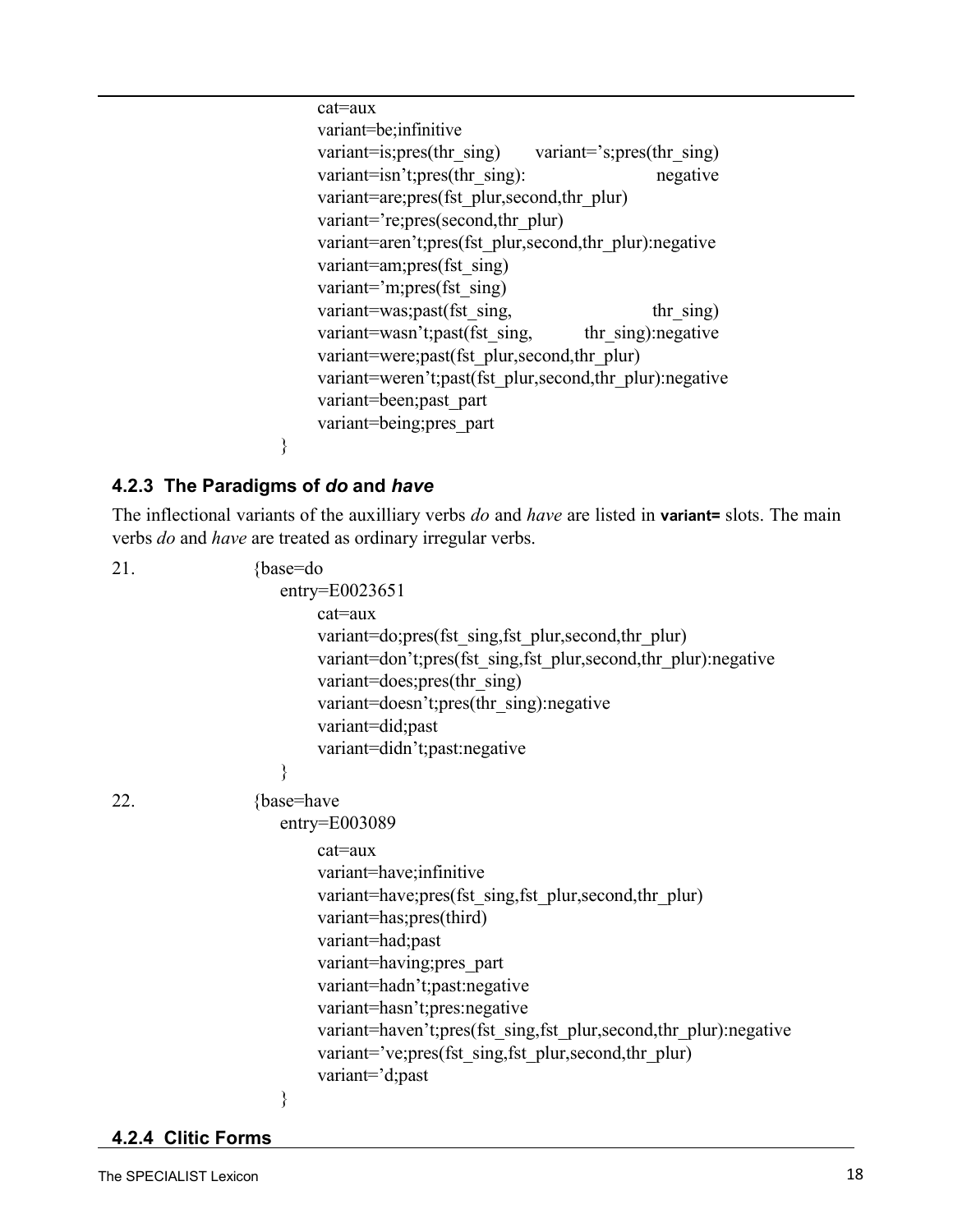In written English tensed auxiliary and modal verbs can be contracted onto the subject noun phrase.

23a. He's going to the picnic. 23b. He'll be leaving soon.

23c. He'd like to take us along.

These cliticized forms are recorded in the **variant=** slot of auxiliary and modal verbs. For example, in the modal entry for *will* in example 24., the clitic forms *'ll* and *'d* are recorded in **variant=** slots, with the same agreement features as *will* and *would* respectively.

<span id="page-19-2"></span>24. {base=will entry=E0065450 cat=modal variant=would;past variant=won't;pres:negative variant=wouldn't;past:negative variant='ll;pres variant='d;past }

#### <span id="page-19-0"></span>**4.2.5 Negative Contracted Forms**

In written English *not* may be contracted onto the tensed auxiliary (including modal auxiliaries).

25a. He isn't coming to the picnic. 25b. He won't go with us. 25c. He didn't even try.

These contracted forms might be thought of as involving a variant form of the adverb *not*. But, since the form of the contraction depends on the auxiliary, it is best to regard these as negative variants of the auxiliaries. *Can* has both *can't* and *cannot*, while *will* has *won't*, not *\*willn't.* In SPECIALIST these contracted forms are recorded in **variant=** slots. Since inflected forms of the auxiliary are contracted, there may be several **variant=** slots containing negative contractions in an entry; *can*, for example, has **variant=can't, variant=cannot**, and **variant=couldn't** as its lexical entry shows.

```
26. {base=can}
                    entry=E0014877 
                        cat=modal 
                        variant=could;past
                        variant=couldn't;past:negative
                        variant=cannot;pres:negative
                        variant=can't;pres:negative
```
}

The feature **negative** in the negative contracted forms represents strict negation, as it does in the entries for strictly negative adverbs. See "True Negative Adverbs" [on page 71.](#page-72-0)

## <span id="page-19-1"></span>**4.3 Adjective Inflection (Comparison)**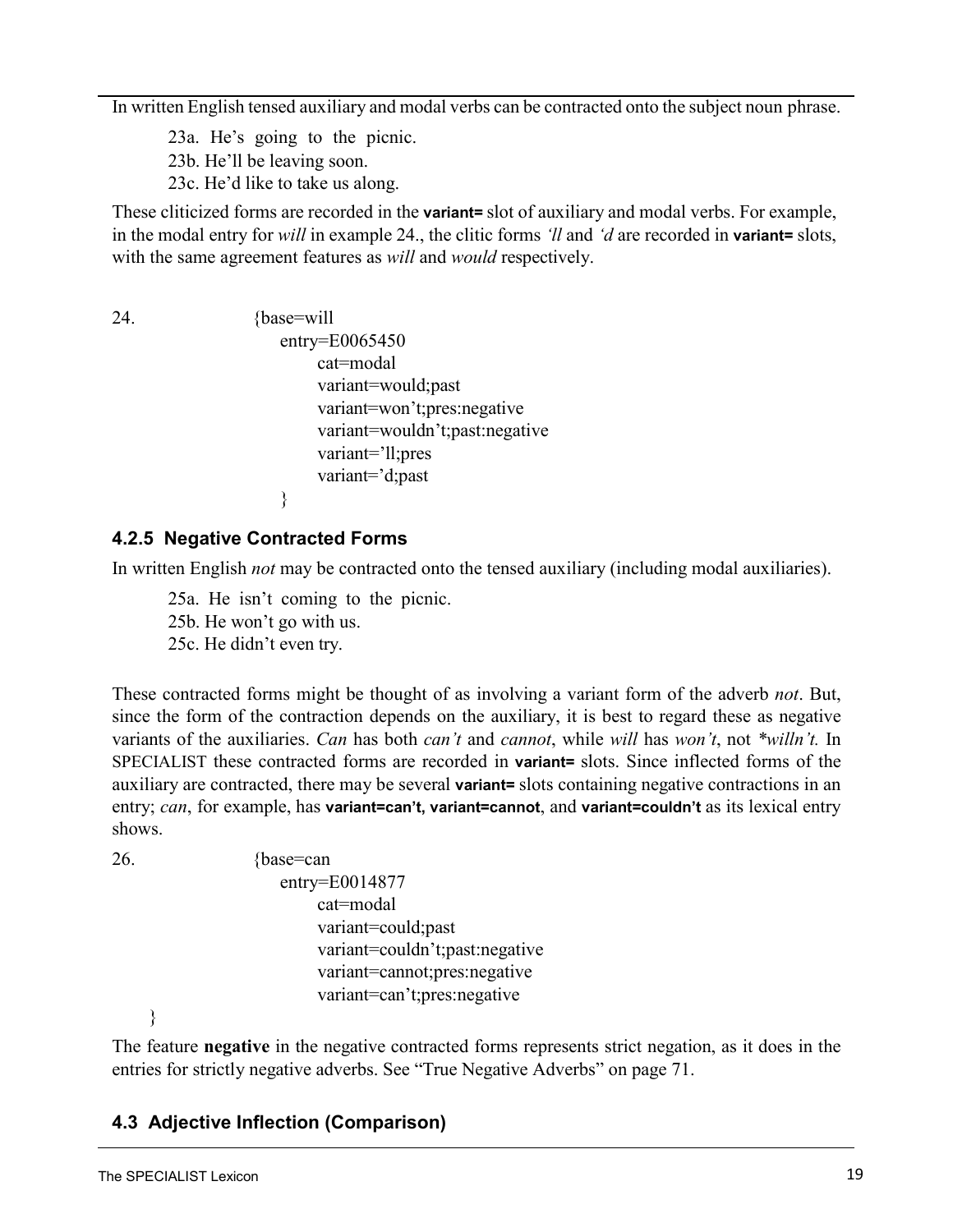#### **4.3.1 Regular Variants**

Regular adjectives form their comparative and superlative according to the following rules: The

comparative suffix is *er*.

Following a consonant, *y* becomes *ie* before the *er* suffix.

Final *e* is deleted before the *er* suffix.

The superlative suffix is *est*.

Following a consonant before the *est* suffix, *y* becomes *ie*.

Final *e* is deleted before the *est* suffix.

<span id="page-20-3"></span>As with verbs  $\{y \sim e\}$  alternation precedes final *e*-drop, so in words like *dizzy*, *y* becomes *ie* and the final *e* is subsequently dropped; it's *dizzier* not \**dizzieer*.

| Base<br>ends<br>with: | Comparative<br>ends with: | Superlative<br>ends with: | <b>Example Paradigms</b>    |
|-----------------------|---------------------------|---------------------------|-----------------------------|
| $-C^{\alpha}$ y       | -Cier                     | -iest                     | brainy: brainier, brainiest |
| $-V^{\rm b}V$         | <b>FVyer</b>              | -Vyest                    | gray: grayer, grayest       |
| $-Ce$                 | -Cer                      | -Cest                     | fine: finer, finest         |
| $-Ve$                 | -Ver                      | -Vest                     | blue: bluer, bluest         |
| $-X^c$                | -Xer                      | -Xest                     | clear: clearer, clearest    |

These rules give the pattern shown in [Table](#page-20-3) 6.

**Table 6.** Adjective Inflection

a. C stands for any Consonant letter.

b. V stands for any Vowel letter.

c. X stands for any letter other than y or e.

Regular Adjectives have the code **reg** in their **variants=** slot.

## <span id="page-20-0"></span>**4.3.2 Regular Doubling**

Regular doubling adjectives follow the regular pattern except that they double the final consonant before the suffixes *er* and *est,* e.g. *fat*, *fatter*, *fattest.*

Regular doubling adjectives have the code **regd** in their **variants=** slot.

## <span id="page-20-1"></span>**4.3.3 Irregular Adjectives**

Any adjective which inflects in a way which does not conform to the rules for regular or regular doubling adjectives is considered irregular. The superlative and comparative of irregular forms are listed inside the code **irreg| | | |**; the base form first, followed by the comparative and the superlative. Irregular adjectives include superlative cases like: *good*: *better*, *best* as well as cases which deviate more subtly from the rules for regular and regular doubling adjectives. E.g. *shy*,*spry* and *sly* violate *{y* ~ *ie*} alternation: *shy*: *shyer*, *shyest*. In *gooey* and *pricey*, *ey* alternates with *ie*: *gooey*: *gooier*, *gooiest*. *Old* has two paradigms, one regular and one irregular: *old*: *older*, *oldest*, and *old*: *elder*, *eldest*. *Far* has two irregular paradigms: *far*: *farther*, *farthest* and *far*: *further, furthest*.

## <span id="page-20-2"></span>**4.3.4 Invariant Adjectives**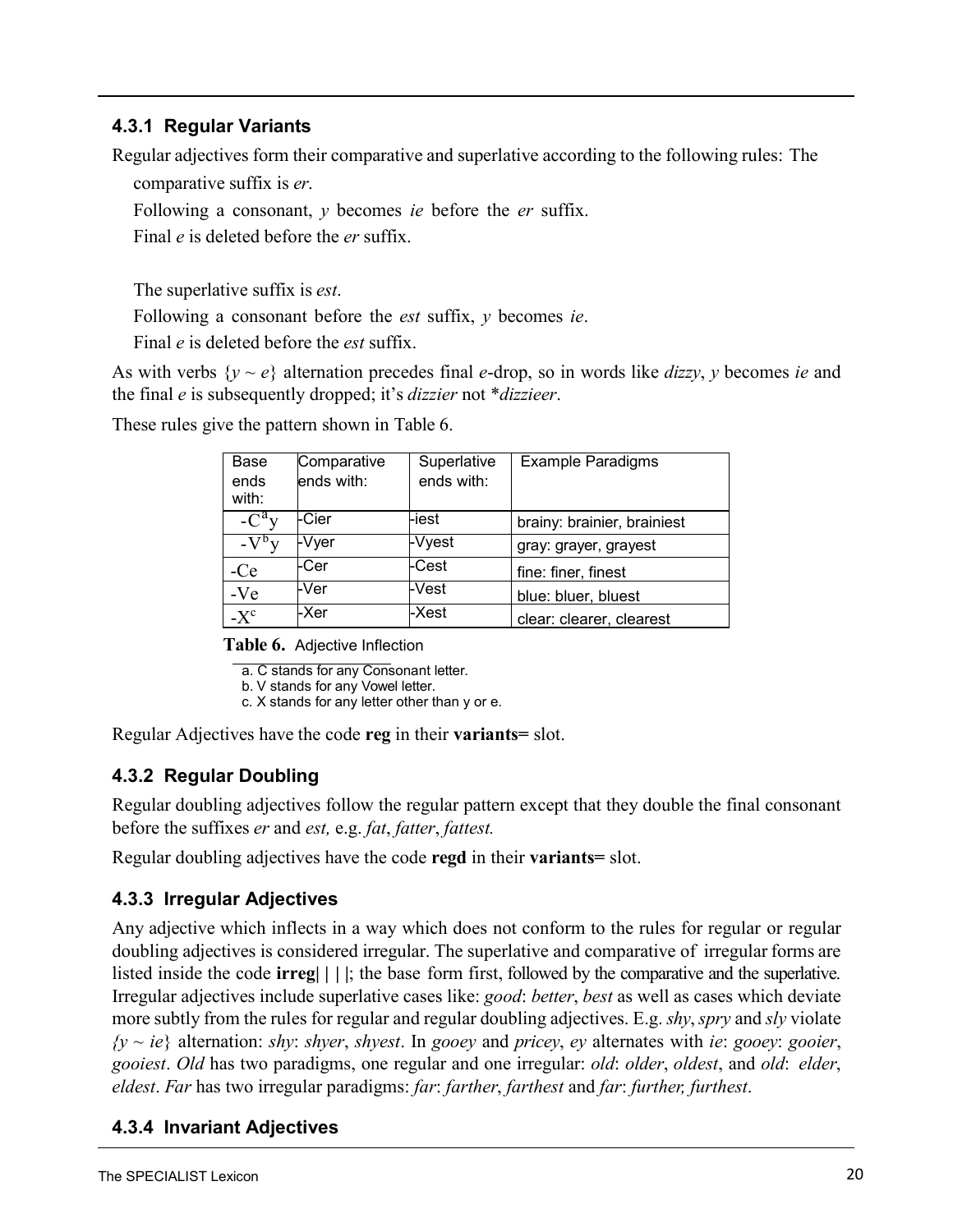Invariant adjectives have no morphological comparative or superlative form. This includes nongradable adjectives like *medical* or *daily* as well as periphrastic adjectives which compare with *more* or *most*. **inv** in the **variants=** slot of an adjective indicates that the adjective is invariant. Note that **inv** for adjectives and adverbs has a meaning quite different from **inv** for nouns. See ["Invariant](#page-26-2) [Nouns" on page](#page-26-2) 22.

```
27. {base=acoustic 
                    entry=E0006949
                        cat=adj 
                        variants=inv
                        position=attrib(3) 
                        position=pred 
                        stative
                    }
```
## <span id="page-21-1"></span>**4.3.5 Periphrastic Adjectives**

Periphrastic adjectives form their comparative and superlative with *more* and *most*. Since in standard English adjectives in periphrastic constructions do not inflect morphologically (\**more beautifuller*), periphrastic adjectives are necessarily invariant. The code for periphrastic adjectives is **periph**. When an invariant adjective (**inv**) is periphrastic, it receives one **variants=** slot of the form **variants=inv; periph.**

## <span id="page-21-0"></span>**4.4 Adverb Inflection (Comparison)**

The variants of adverbs are similar to those of adjectives.

## <span id="page-21-2"></span>**4.4.1 Regular Adverbs**

Adverbs that form their comparative and superlative according to the regular pattern of English adverb inflection are considered regular, and their **variants=** slot contains the code **reg**.

Regular adverbs form their comparative and superlative according to the following rules: The

comparative suffix is *er*.

Following a consonant, *y* becomes *ie* before the *er* suffix.

Final *e* is deleted before the *er* suffix.

The superlative suffix is *est*.

Following a consonant before the *est* suffix, *y* becomes *ie*.

Final *e* is deleted before the *est* suffix.

 ${y \sim ie}$  alternation precedes final *e*-drop.

These rules are the same as the rules for regular adjective inflection: *early* (positive), *earlier* (comparative), *earliest* (superlative).

28. {base=early entry=E0024315 cat=adv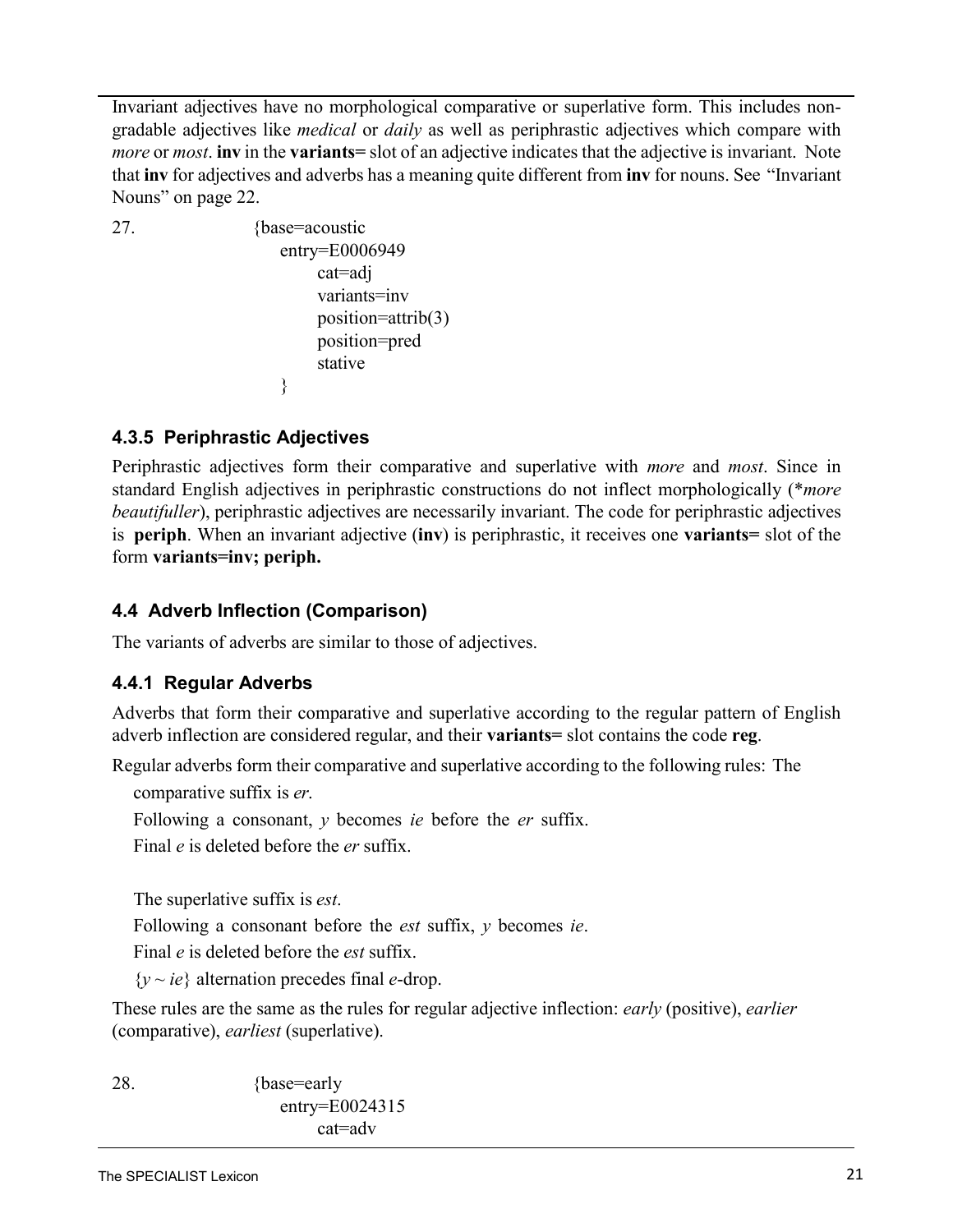```
variants=reg
    modification_type=verb_modifier;temporal
}
```
#### <span id="page-22-0"></span>**4.4.2 Irregular Adverbs**

When an adverb has an irregular comparative and/or superlative form, an **irreg| | | |** filler is used in the **variants=** slot. The **irreg| | | |** has three argument positions, the first for the base form, second for the comparative and the third for the superlative form. *Well* is an irregular adverb: *well*  (positive), *better* (comparative), *best* (superlative).

29. {base=well entry=E0065231 cat=adv variants=irreg|well|better|best| modification\_type=verb\_modifier;manner }

#### <span id="page-22-1"></span>**4.4.3 Invariant Adverbs**

Adverbs that have no comparative or superlative form have **inv** in their **variants=** slots. The code **inv** has a different meaning in adjective and adverb entries than it does in noun entries. Se[e](#page-26-2) "Invariant [Nouns" on page](#page-26-2) 22.

30. {base=always entry=E0008403 cat=adv variants=inv modification\_type=intensifier modification\_type=verb\_modifier;temporal }

#### **4.4.4 Periphrastic Adverbs**

Adverbs which form the comparative and superlative with *more* and *most* have the code **periph** following a semi-colon after the **variants=inv** code. *Often* is a periphrastic adverb: *often* (positive), *more often* (comparative), *most often* (superlative).

31. {base=often entry=E0043653 cat=adv variants=inv;periph modification\_type=verb\_modifier;temporal }

#### <span id="page-22-2"></span>**4.5 Noun Inflection**

#### **4.5.1 Countability**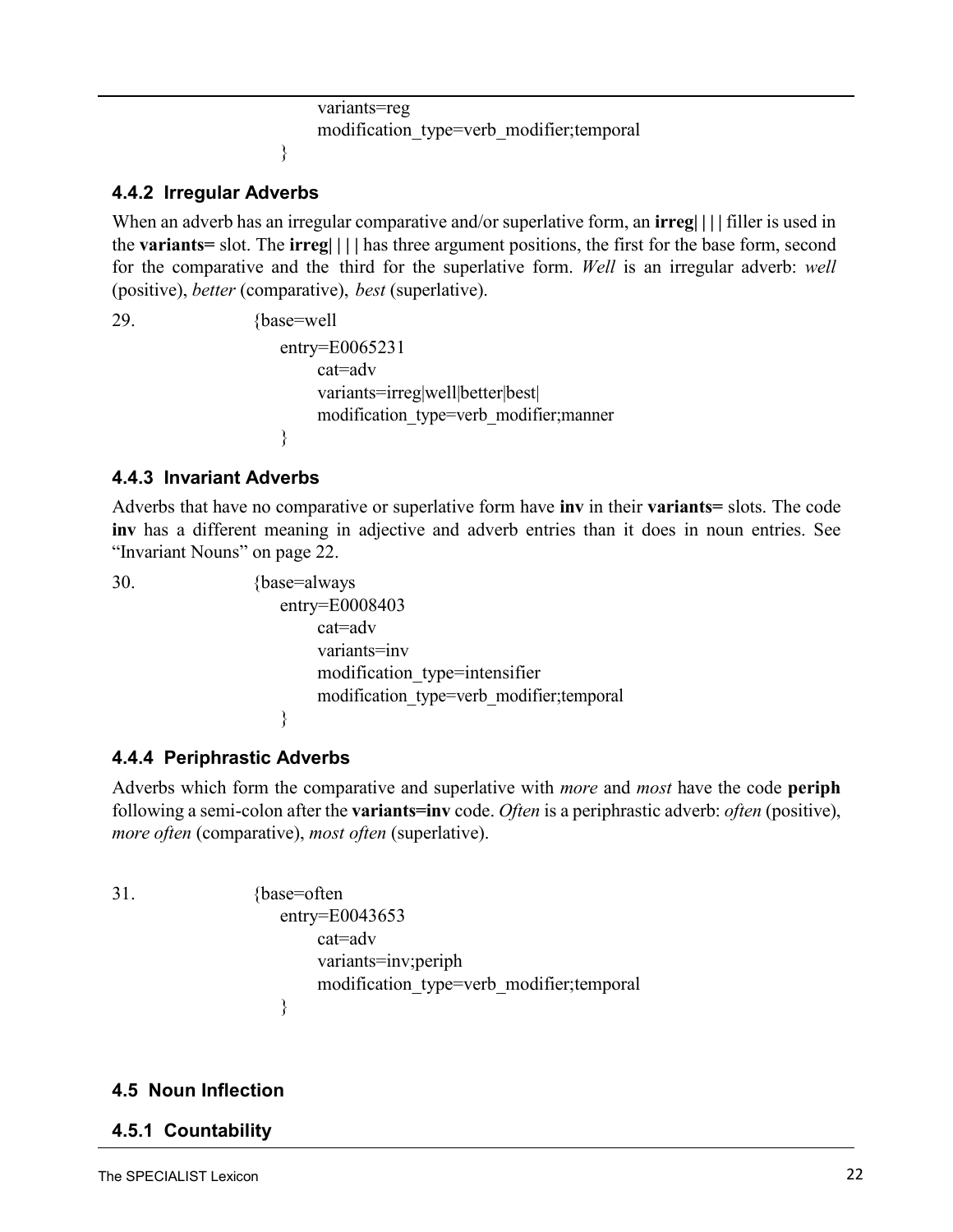A major distinction is made in the SPECIALIST lexicon between count and uncount nouns, corresponding to the traditional categories of countable, abstract and mass nouns. Both abstract and mass nouns are considered uncount. Generally, nouns are considered count if they have distinct singular and plural forms which agree with singular and plural verbs respectively. Some nouns are invariant in form, but may be count (e.g., *sheep*, shown in 33a-d.). Count nouns can be determined by numbers, *a*/*an*, *many*, etc., and they cannot occur in the singular with a zero determiner, whereas uncount nouns are the opposite (as in 34.)

32a. A book is on the desk. 32b. Two books/many books are on the desk. 32c. \*Book is on the desk. Books are on the desk. 33a. A sheep is in the field. 33b. Two/many sheep are in the field. 33c. Sheep is in the field. 33d. Sheep are in the field. 34a. \* A sand is on the beach. 34b. \*Two /many sands are on the beach. 34c. Sand is on the beach. 34d. \*Sand are on the beach.

<span id="page-23-2"></span>Uncount nouns are represented by the fillers **uncount** and **groupuncount** in the **variants=**  slot; count nouns are indicated by **reg**, **glreg, metareg**, **irreg**, **sing**, **plur**, **inv**, and **group()**. Each of those codes is discussed below.

#### <span id="page-23-0"></span>**4.5.2 Regular Nouns**

When a noun follows the regular pattern of English plural formation, the **variants=** slot contains the filler **reg**.

Nouns are considered regular if they conform to the following rules:

- 1. The plural suffix is *s*.
- 2. *y* becomes *ie* following a consonant before the *s*.
- 3. *e* is inserted before the plural suffix *s* if the base ends in *s*, *z*, *x*, *ch*, or *sh*.

The results of these rules can be summarized in [Table](#page-23-1) 7.

<span id="page-23-1"></span>

| Base<br>ends<br>with: | <b>Plural</b><br>ends<br>with: | <b>Examples</b>    |
|-----------------------|--------------------------------|--------------------|
| a<br>-Cy              | -Cies                          | fly: flies         |
| $-S$                  | -ses                           | illness: illnesses |
| $-Z$                  | $-z$ es                        | waltz: waltzes     |
| $- x$                 | $-xes$                         | box: boxes         |
| -ch                   | -ches                          | match: matches     |
| -sh                   | -shes                          | splash: splashes   |
|                       | $-Xs$                          | book: books        |

**Table 7.** Regular Noun Inflection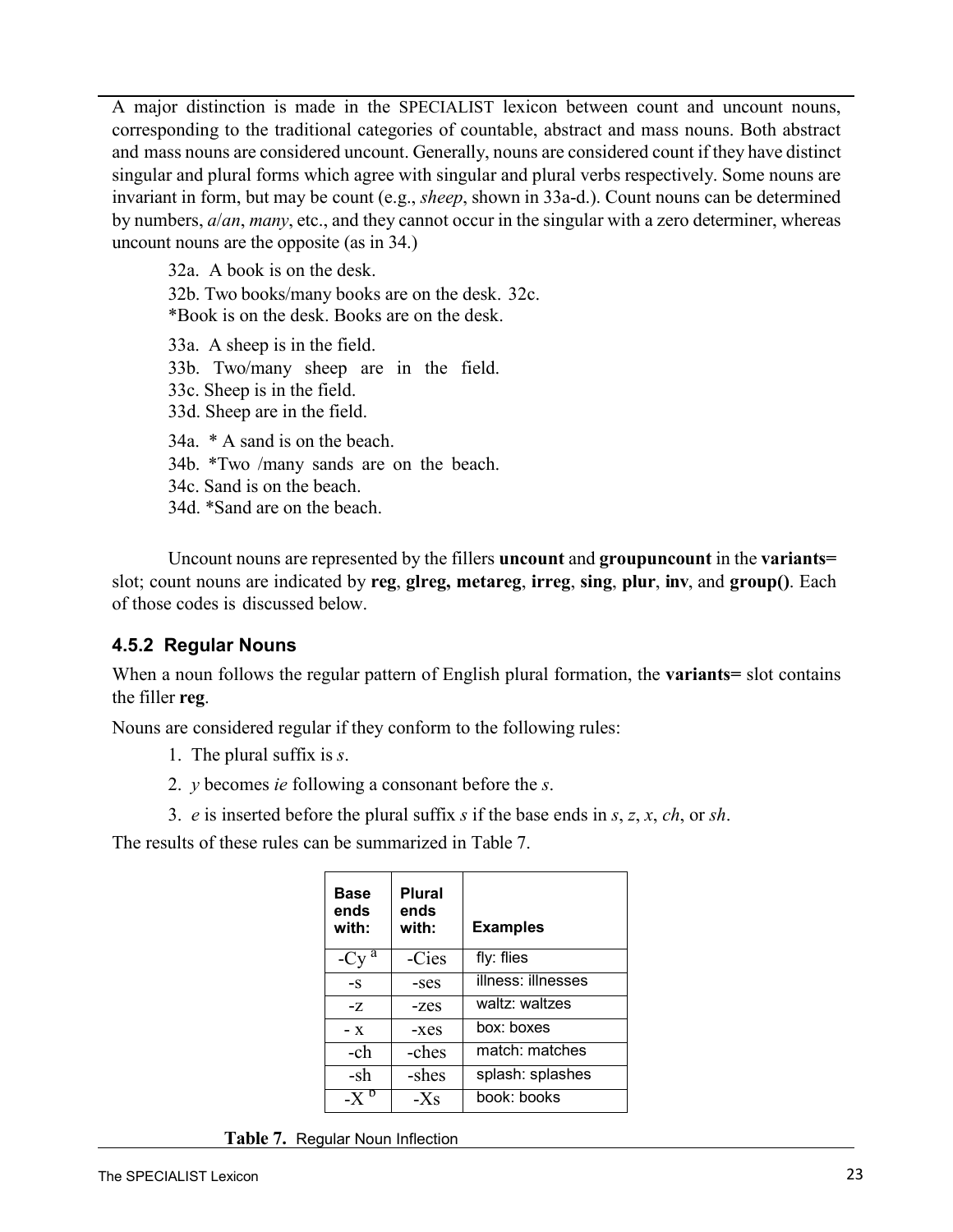a. C stands for any consonant letter. b. X stands for any termination other than *y*,*s, z, x, ch* or *sh.*

No other nouns are considered regular in this system.

Since these are orthographic rules which incompletely reflect phonological rules, some words which might be considered regular in English are irregular in this system. The word *stomachs*, for example, is considered an irregular plural in this system, since rule 3. does not distinguish "hard" from "soft" *ch*'s.

The rules above consider only the end of a term, whether or not the term consists of several words. So left headed multi-word terms like *body politic*, *court martial* and *notary public* which form their plural according to regular English rules applied to the first word of the term (*bodies politic*, *courts martial* and *notaries public),* are considered irregular. Similarly, *passersby*, *tablespoonsful*, and *filets mignons* are irregular.

Although many English words ending in *o* take *es* in the plural, the rules above categorize them as irregular, e.g *buffaloes*, *potatoes*, *vetoes*, and *volcanoes*. Similarly, words ending in *uy* often participate in  $\{y \sim ie\}$  alternation, but [since rule 2 requires](#page-23-2) a preceding consonant these words will be considered irregular (e.g. *colloquies*, *soliloquies*, *obsequies*).

Those few nouns which double the final consonant before the plural affix, (*busses*, *quizzes*, *fezzes*), are considered irregular; there is no **regd** code for nouns.

#### <span id="page-24-0"></span>**4.5.3 Greco-Latin regular plurals**

Words of Classical origin, which are common in the biomedical domain, often retain their Latin or Greek inflectional pattern in English. SPECIALIST therefore encodes these words with the **glreg** filler of the **variants=** slot to indicate Greco-Latin inflection.

Nouns are considered Greco-Latin regular if they follow one of the paradigms illustrated i[n](#page-24-1) [Table](#page-24-1) 8.

<span id="page-24-1"></span>

| singular<br>ends<br>with: | plural<br>ends<br>with: | <b>Examples</b>   |
|---------------------------|-------------------------|-------------------|
| -us                       | $-1$                    | focus/foci        |
| -ma                       | -mata                   | trauma/traumata   |
| -a                        | -ae                     | larva/larvae      |
| -um                       | -a                      | ilium/ilia        |
| -on                       | -a                      | taxon/taxa        |
| -sis                      | -ses                    | analysis/analyses |
| -is                       | -ides                   | cystis/cystides   |
| -men                      | -mına                   | foramen/foramina  |
| -ex                       | $-1$ ces                | index/indices     |
| -X                        | -ces                    | matrix/matrices   |

**Table 8.** Greco-Latin Plural Nouns

These rules cover only a few common Greco-Latin patterns of noun inflection. Words like *corpus*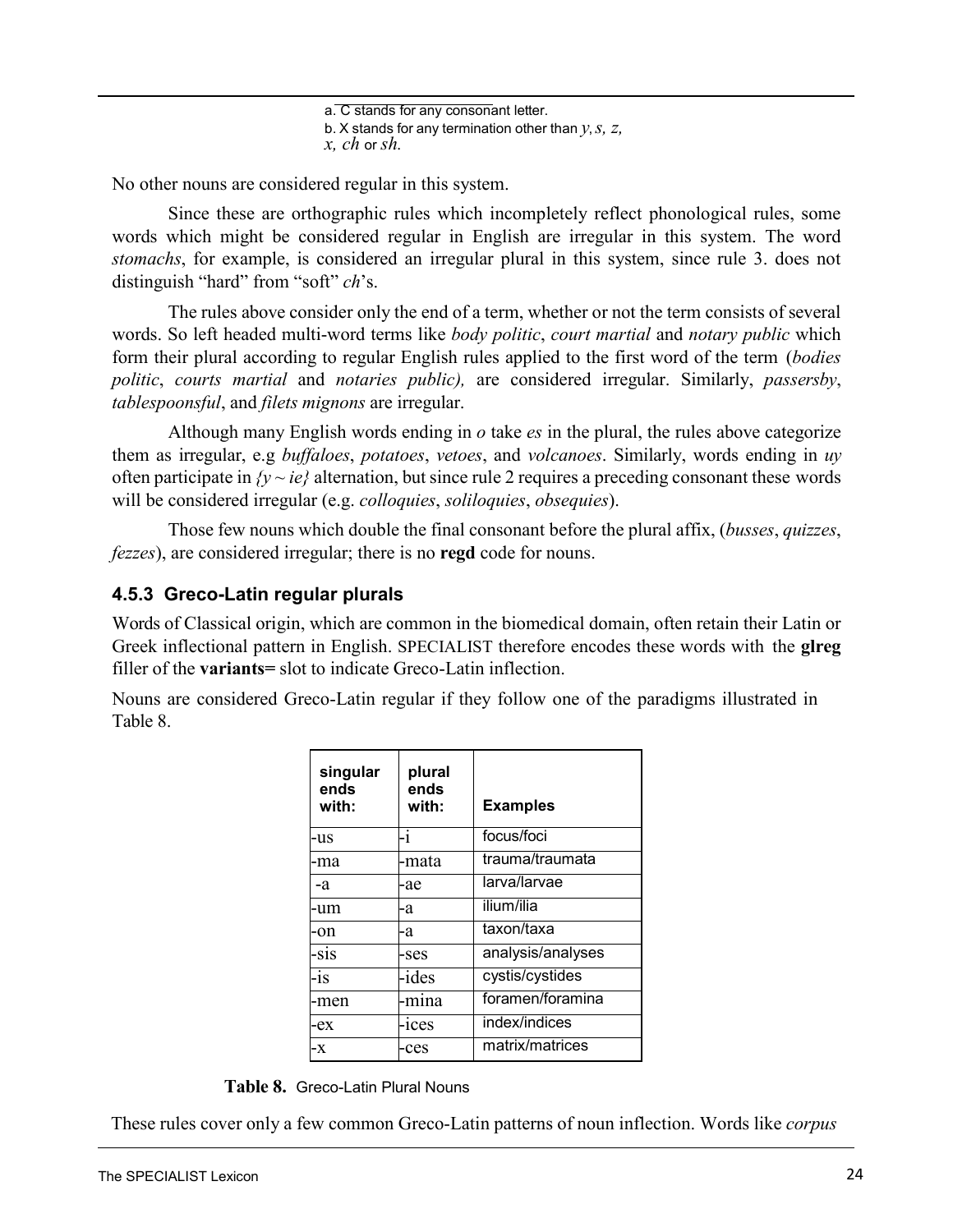(pl. *corpora*) are not considered Greco-Latin regular in our system. As with the regular inflection rule these rules apply only to the end of a term. Multi-word terms consisting of a Latin noun followed by a Latin adjective are not Greco-Latin plural even if both the noun and adjective inflect according to the Greco-Latin paradigm given in [Table](#page-24-1) 8. For example, the plural of *Lactobacillus fermentum* is *Lacotbacilli fermenta*.

In cases of apparent conflict between rules,  $ma \sim mata$  vs.  $a \sim ae$ ,  $sis \sim ses$  vs.  $is \sim ideas$  and  $ex - ices$  vs.  $x \sim ces$ , the one with the longer singular ending is used. That is, the plural of any word marked **glreg** ending in *ma* ends in *mata* not *mae* and the plural of a glreg word ending in *sis* ends in *ses* not *sides*. The rare cases in which a word ending in *ma* does have a plural ending in *mae*, are treated as irregular. For example, *lacrima*, *mamma* and *squama* are irregular, not Greco- Latin regular in our system. Their plurals are *lacrimae*, *mammae* and *squamae*. Similarly, *axis* (plural *axes*) is irregular.

#### <span id="page-25-0"></span>**4.5.4 Meta-linguistic regular nouns**

The plural of acronyms, in which the constituent letters of the orthography are pronounced as their letter name, numbers and other orthographically meta-linguistic nouns may form their plural with an apostrophe s. There is considerable individual variation in this, so the plural of *Ph.D*. may be written *Ph.D.'s* or *Ph.D.s*. Similarly the plural of *5* could be *5's* or *5s*. The **variants=** slot filler **metareg** is used in SPECIALIST to capture this variation. Nouns (most often acronyms) coded as **metareg** can have a plural with simple *s* or with *'s*.

#### <span id="page-25-1"></span>**4.5.5 Irregular Nouns**

The plural form for irregular nounsis explicitly listed in an **irreg| | |** filler of the **variants=** slot. The irregular plural form is given as the second argument of the **irreg| | |** code, as illustrated in the lexical item for *calf* below.

```
34. {base=calf
                   entry=E0014750 
                   cat=noun 
                        variants=irreg|calf|calves|
                        variants=uncount
                        compl=pphr(of,np|leg|)
                    }
```
## <span id="page-25-2"></span>**4.5.6 Fixed Singular Nouns**

Some English nouns behave like count nouns but lack a plural form. These fixed singular forms are indicated by the filler **sing** in the **variants=** slot.

Nouns are considered fixed singular if they meet the following criteria:

1) They lack a plural form.

- 2) They agree with a singular verb.
- 3) They may be determined by a/an but do not appear with numerical determiners.
- 4) They do not appear with zero determiner.

These traits are illustrated by the fixed singular noun *lope*, 'an easy swinging gate'.

35a. He jogged through the room at a lope.

35b. \*They jogged through the room at two lopes. 35c.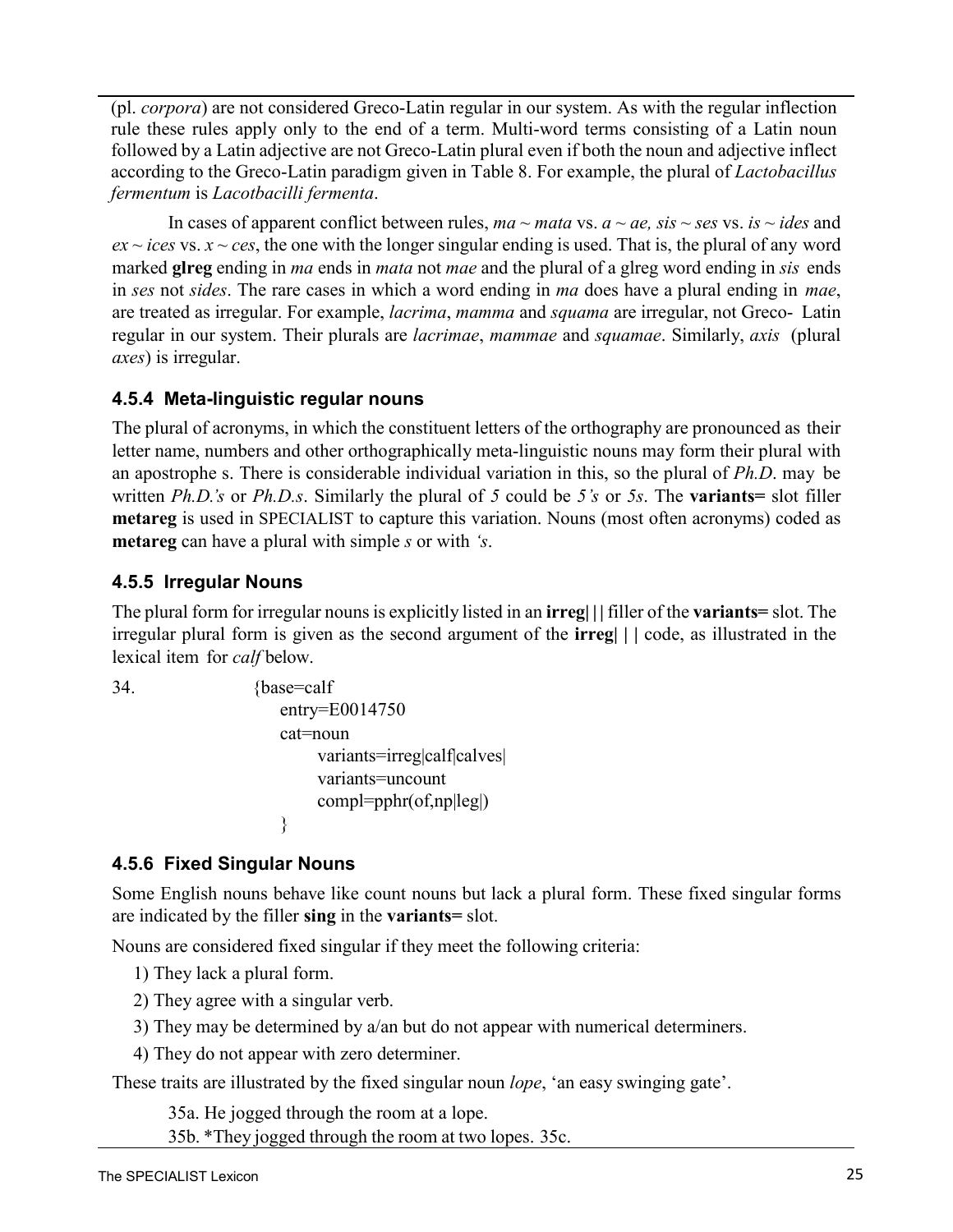\*Lope is a poor way to get home.

#### <span id="page-26-0"></span>**4.5.7 Fixed Plural Nouns**

Fixed plural nouns, like fixed singular nouns, are basically count nouns. Fixed plurals are count nouns that lack a singular form. They are indicated in the **variants**= slot by the filler **plur.**

Nouns are considered fixed plural if they:

1) Agree only with plural verbs, and

2) have no distinct singular form.

The following examples illustrate those properties.

36a. The cattle are grazing. 36b. \*A cattle is grazing. 36c. We saw those cattle. 36d. \*We saw this cattle. 37a. We called the police. 37b. \*We called a police. 38a. The surroundings were beautiful. 38b. \*The surrounding was beautiful. 38c. These surroundings are beautiful. 38d. \*This surrounding is beautiful.

<span id="page-26-2"></span>Many fixed plurals seem to show regular plural morphology (e.g. *auspices*, *amends*, *entrails*, *guts*, *odds*, *remains*, *regards*, *particulars*, *premises*, etc.) but they are considered fixed plural rather than regular, since they lack a singular form.

40. {base=surroundings entry=E0059344 cat=noun variants=plur }

#### <span id="page-26-1"></span>**4.5.8 Invariant Nouns**

Nouns are considered invariant if they have the same form in the singular and the plural (e.g. *sheep*, *means*), but remain countable. The **variants=** slot for these nouns is filled with the code **inv.** These nouns should not be confused with fixed singular, fixed plural, or uncount nouns which have only one form. Invariant nouns may be thought of as having both a singular and a plural form that happen to be the same.

41a. A sheep has been found.

41b. Five sheep have been found.

42a. The quickest means of travel is by plane.

42b. The means justify the ends.

43. There are five deer by the pond.

44. {base=deer

entry=E0021150 cat=noun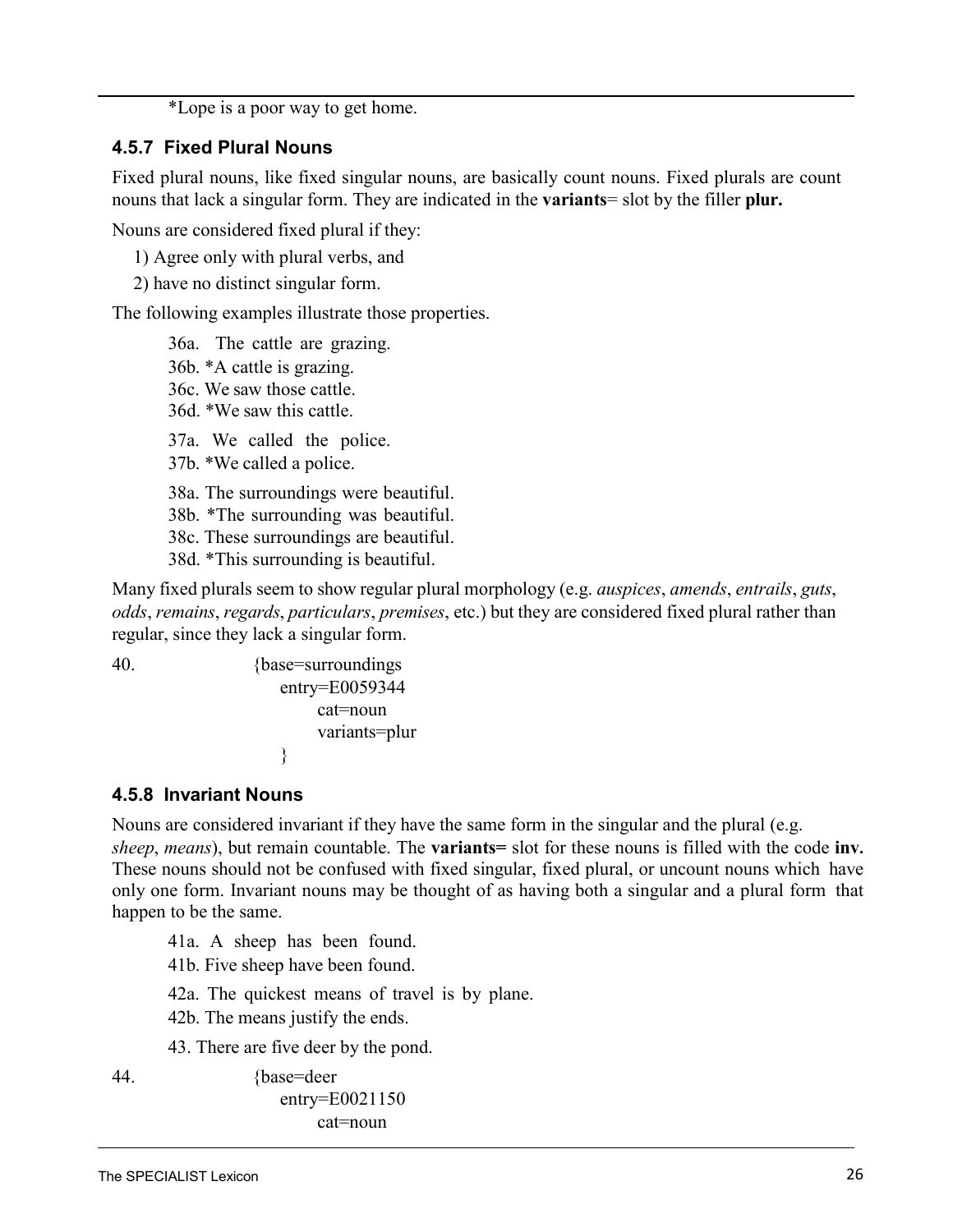variants=inv

}

Words whose singular and plural are pronounced differently but spelled the same are coded invariant, e.g. *corps*, *Sioux*, *chamois*, etc.

Invariant nouns sometimes have homophonous (homographous) regular nouns, meaning "type of" the invariant noun.

45a. There are three fish in this bowl.

45b. There are four carnivorous fishes in this region.

Some terms denoting animals or fish are either invariant or regular depending on whether they are considered "game".

46a. The hunters bagged three bear.

46b. We saw three bears in the woods.

46c. The fishermen caught six carp.

46d. We saw three carps in the pond.

In such cases there are two **variants=** slots, one invariant and the other regular.

<span id="page-27-0"></span>Invariant nouns are not limited to the common English vocabulary or to the sub-language of hunters. [Table](#page-27-0) 9 lists some invariant nouns in the biomedical domain.

| Singular    | Plural      |
|-------------|-------------|
| aditus      | aditus      |
| aquaeductus | aquaeductus |
| arcus       | arcus       |
| decubitus   | decubitus   |

**Table 9.** Some invariant nouns as listed in Dorland's Illustrated Medical Dictionary.

| Singular  | Plural    |
|-----------|-----------|
| descensus | descensus |
| ductus    | ductus    |
| exitus    | exitus    |
| facies    | facies    |
| ictus     | ictus     |
| introitus | introitus |
| lacus     | lacus     |
| manus     | manus     |
| nexus     | nexus     |
| processus | processus |
| pulsus    | pulsus    |
| recessus  | recessus  |
| situs     | situs     |
| tractus   | tractus   |

**Table 9.** Some invariant nouns as listed in Dorland's Illustrated Medical Dictionary.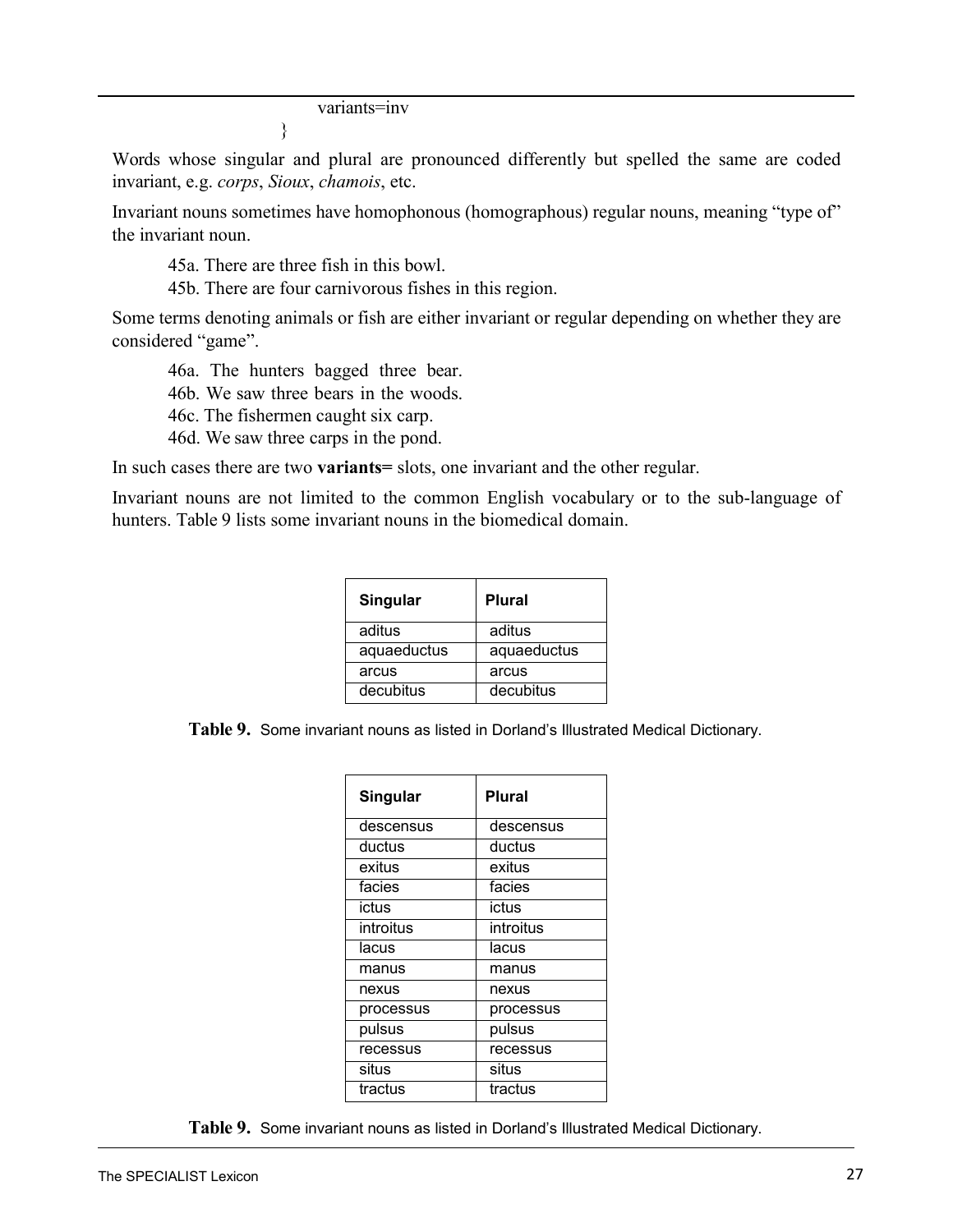#### <span id="page-28-0"></span>**4.5.9 Group Nouns**

Group nouns have a **group()** filler in their **variants=** slot. The argument of the **group()** code indicates the inflectional morphology of the noun, while **group()** refers to the agreement facts of the noun. The allowable arguments of the **group()** code are: **reg**, **irreg**, **sing**, **glreg**, and **metareg**.

The term **group** corresponds, generally, to the traditional term *collective*. The singular form of group nouns is indeterminate as to number; it can agree with either a singular or plural verb. Collective nouns are much more common in British English than American English.

47a. The committee has met.

47b. The committee have met.

48a. My family are all Socialists.

48b. My family always votes Socialist.

49a. The majority of the class are freshmen. 49b.

The majority of the class takes Spanish.

The meaning difference between these pairs of examples is said to be "point of view". See Quirk et al. (1985, section 5.108), for further discussion and examples.

Some group nouns take a prepositional (*of*) phrase complement which indicates what the group denoted by the group noun consists of.

50a. A herd of cattle is/are munching grass in the meadow. 50b.

The board of directors is/are angry over the attempted take over.

50c. A bunch of flowers was/were lying on the floor.

50d. A tall stack of pancakes was/were his favorite breakfast.

Some group nouns are uncount, or fixed singular. They have no separate plural form, and the form they have is indeterminate between singular and plural. These nouns have the code **groupuncount**  in their **variants=** slot.

51a. The new right are a bunch of dangerous hooligans.

51b. The new right is gaining votes in the south.

[See "Group Uncount Nouns"](#page-29-0) below.

#### <span id="page-28-1"></span>**4.5.10 Uncount Nouns**

Uncount nouns are indicated by the code **uncount** as filler for the **variants=** slot.

The term uncount corresponds to the traditional terms abstract and mass. These nouns have no separate plural form, and unlike group (count) or invariant nouns agree only in the singular. Only uncount nouns may appear in the singular with a zero determiner.

The examples below illustrate these properties for the nouns *sincerity* and *dirt*: 52a.

Sincerity is hard to fake. 52b. \*(Five) sincerities is/are hard to fake. 52c. Dirt is not good to eat. 52d. \*(Five) dirts is/are not good to eat.

53. {base=dirt entry=E0023123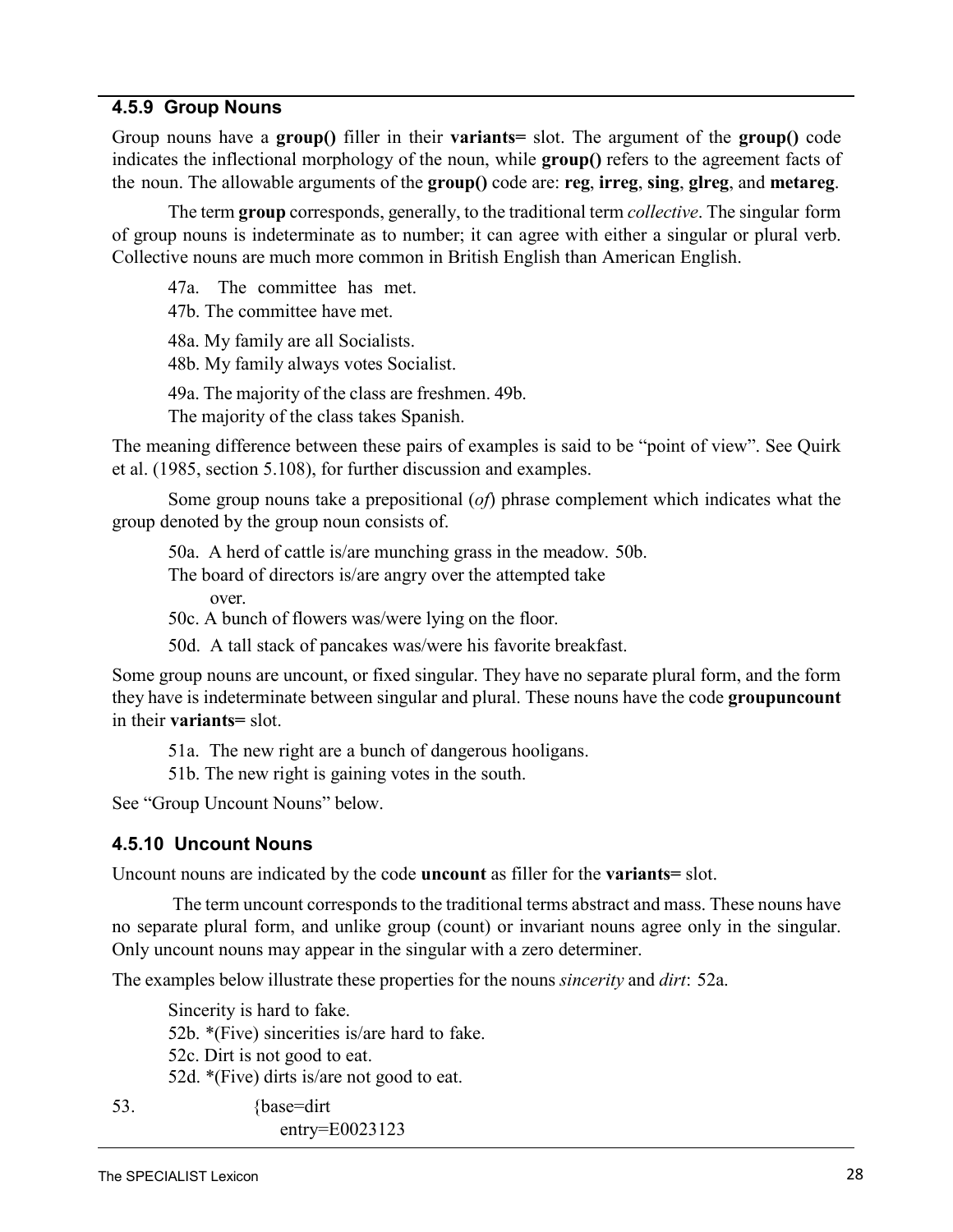cat=noun variants=uncount

Some uncount nouns have homophonous (homographous) count nouns which mean "kinds, units, instances," etc. of the uncount noun.

54a. He drank a lot of beer. (uncount)

}

54b. He drank five beers. (count (= bottles of beer))

55a. Arthritis is a painful disease. (uncount)

55b. There are several different arthritides.  $\text{(count (= types of arth:)}\text{)}$ 

56a. Truth is the core of social morality. 56b.

We hold these truths to be self evident.

Lexical entries for nouns like this have **uncount** and **reg, irreg** or **glreg** in their **variants=** slot.

## <span id="page-29-0"></span>**4.5.11 Group Uncount Nouns**

Uncount nouns, and fixed singular nouns which are group, are given the code **groupuncount** in their **variants=** slot. These nouns have no distinct plural form, but the singular agrees as both singular and plural. They differ from invariant nouns in that they cannot be determined by *a, an* or a number.

Group uncount includes unique uncount terms like *United States*, *Kremlin* and *parliament*, generic terms like *intelligentsia*, *laity* and *faculty*, as well as collective terms like *mankind* which simply lack a plural.

57a. The parliament is/are meeting today.

57b. Mankind is/are the main environmental problem.

57c. The intelligentsia is/are skeptical of the new order.

We consider words ending in *ics* which are indeterminate with respect to agreement to be group uncount (e.g. *heuristics*, *optics*, *politics* and *statistics* but not *linguistics* or *physics*.)

58a. His politics is/are of no interest to me.

58b. Linguistics is not an exact science.

58c. \*Linguistics are not an exact science.

## <span id="page-29-1"></span>**4.6 Agreement for Pronouns**

In English, pronouns show agreement (concord) in terms of both number and person.

The **variants=** slot for pronouns records the person and number features needed for agreement. Three persons (First, Second, and Third) and two numbers (Singular and Plural) are combined in the six fillers for the **variants=** slot for pronouns.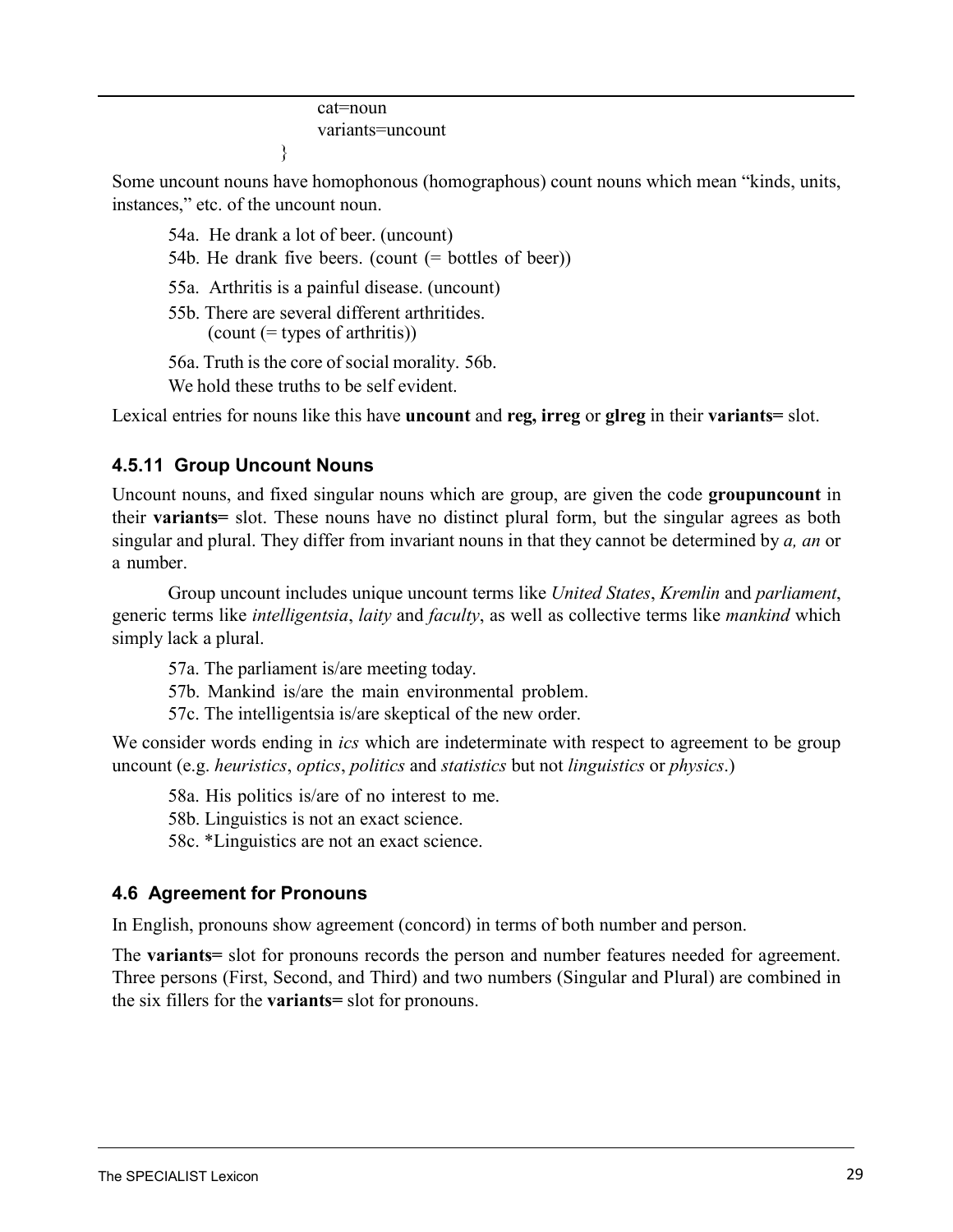|                     | Singular | <b>Plural</b> |
|---------------------|----------|---------------|
| <b>First Person</b> | fst sing | fst plur      |
| Second Person       | sec sing | sec plur      |
| <b>Third Person</b> | thr sing | thr plur      |

**Table 10.** Person / Number Codes For Pronouns

Since there is so much syncretism of the singular and plural forms of second and third person pronouns, the codes **second** and **third** have been added to denote those pronouns which have syncretic singular and plural forms. The code **free** was also added to denote a pronoun which agrees with all person and number combinations. The result is summarized in [Table](#page-30-1) 11.

<span id="page-30-1"></span>

| Slot      | <b>Fillers</b> |
|-----------|----------------|
| variants= | free           |
|           | fst_plur       |
|           | fst sing       |
|           | sec plur       |
|           | sec_sing       |
|           | second         |
|           | third          |
|           | thr_plur       |
|           | thr sing       |

**Table 11.** Fillers of the **variants=** slot for pronouns.

These same codes are used as features in the **variant=** slot of auxiliary and modal verbs. Se[e](#page-16-3) ["Variants of Modals and Auxiliaries" on page](#page-16-3) 11.

## <span id="page-30-0"></span>**4.7 Agreement for Determiners**

Determiners are distinct from adjectives because they exhibit agreement with nouns in English. The **variants=** slot for determiners (**cat=det**) gives the number characteristics of the nouns that they determine; for example, *a* can only determine a singular count noun.

59a. \*I need a mud. (uncount) 59b. \*I need a boxes. (plural) 59c. I need a box. (singular)

And, *both* can only determine a plural (count) noun.

60a. \*Both mud are mine. (uncount) 60b. \*Both box are mine. (singular) 60c. Both boxes are mine. (plural)

There are six fillers for the **variants=** slot of determiners.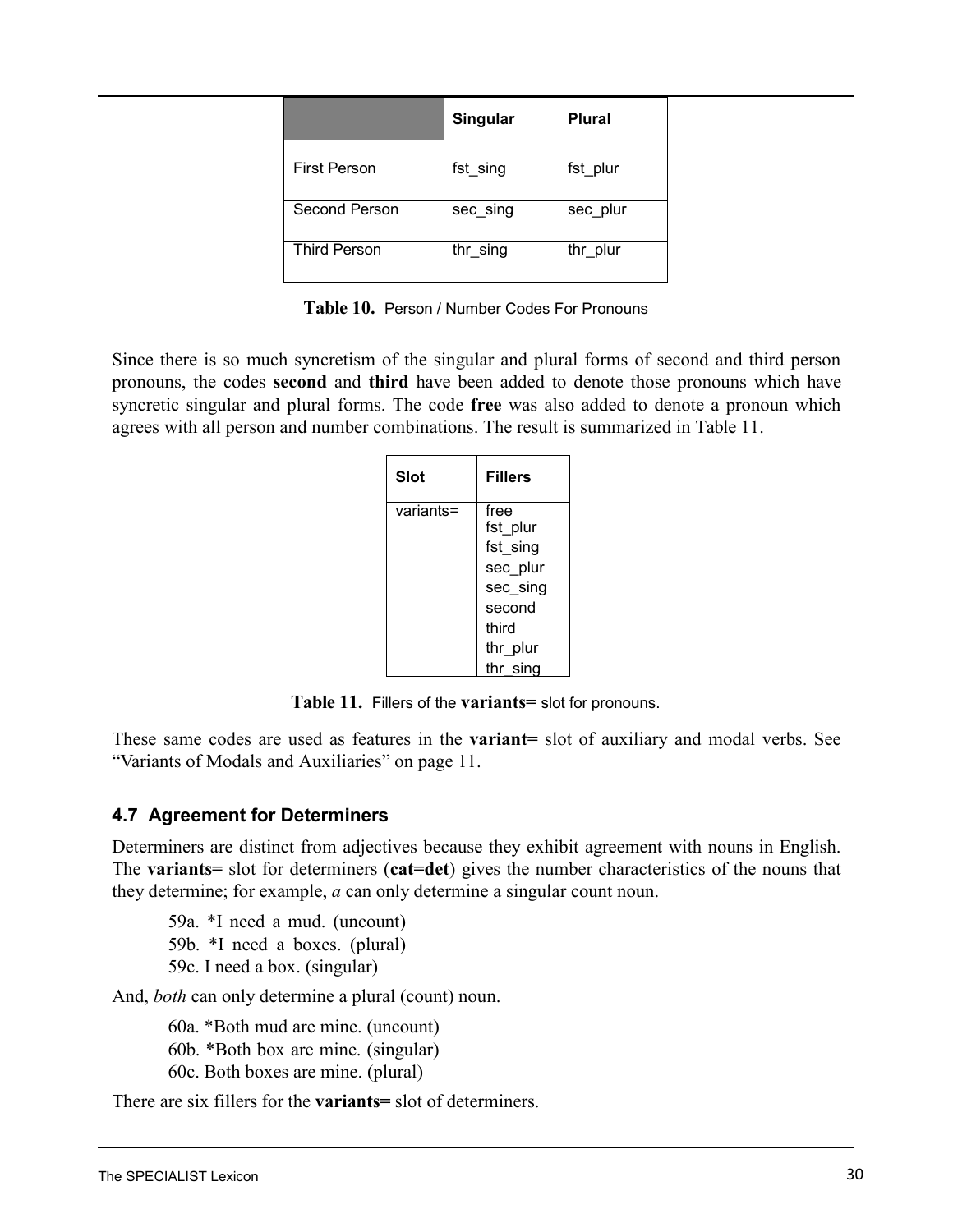| <b>Slot</b> | <b>Filler</b> |
|-------------|---------------|
| variants=   | sing          |
|             | plur          |
|             | uncount       |
|             | singuncount   |
|             | pluruncount   |
|             | free          |

**Table 12.** Fillers of the variants slot for determiners

<span id="page-31-2"></span>The fillers of the **variants=** slot for determiners are discussed in [sections](#page-31-2) 4.7.1 through 4.7.6 below.

#### <span id="page-31-0"></span>**4.7.1 Determiners of Singular Nouns**

Determiners with the code **sing** can only determine singular count nouns. The examples in 61a[.](#page-31-2) [through 61c.](#page-31-2) show that *each* meets this criterion.

61a. Each boy did well. (count singular) 61b. \*Each dirt was on the floor. (uncount) 61c. \*Each boys did well. (count plural)

62. {base=each entry=E0024304 cat=det variants=sing }

#### <span id="page-31-1"></span>**4.7.2 Determiners of Plural Nouns**

Determiners with the code **plur** can only determine plural count nouns. The examples in 63a[.](#page-31-2) [through 63c.](#page-31-2) show that *many* meets this criterion.

```
63a. *Many boy did well.
           (count singular)
      63b. *Many dirt was on the floor.
           (uncount)
      63c. Many boys did well. (count 
           plural)
64. {base=many
                   entry=E0038864 
                        cat=det
```
variants=plur

}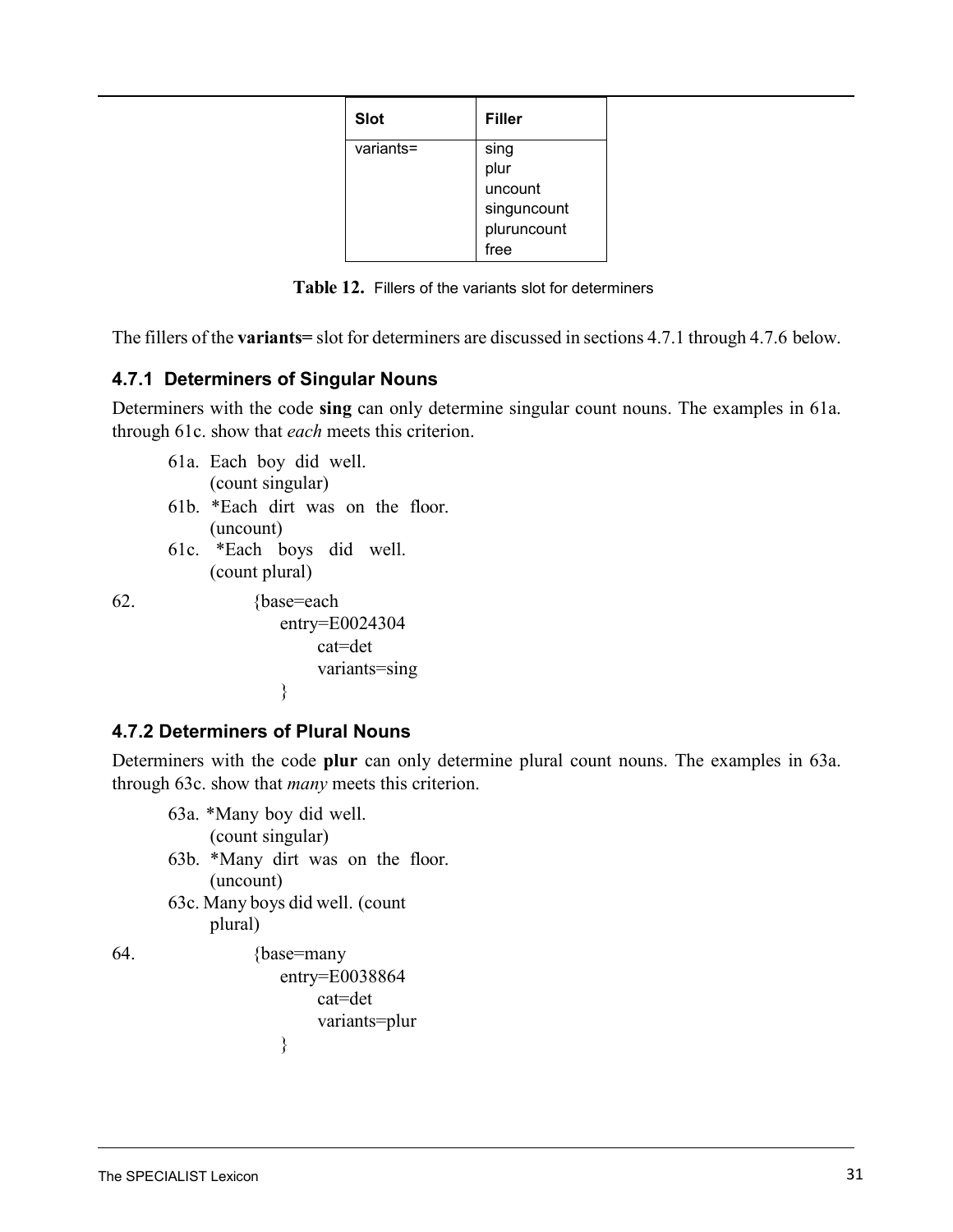#### <span id="page-32-0"></span>**4.7.3 Determiners of Uncount Nouns**

Determiners with the code **uncount** can only determine uncount (aka mass) nouns. The examples in 65a. [through 65c.](#page-31-1) show that *much* meets this criterion.

| 65a. *Much boy did well.         |  |  |  |
|----------------------------------|--|--|--|
| (count singular)                 |  |  |  |
| 65b. Much dirt was on the floor. |  |  |  |
| (uncount)                        |  |  |  |
| 65c. *Much boys did well.        |  |  |  |
| (count plural)                   |  |  |  |

66. {base=much entry=E0041165 cat=det variants=uncount }

#### <span id="page-32-1"></span>**4.7.4 Determiners of Singular and Uncount Nouns**

Determiners with the code **singuncount** can only determine singular or uncount nouns. The [examples](#page-32-1) in 67a. through [67c.](#page-32-1) show that the determiner *this* meets this criterion.

<span id="page-32-3"></span>67a. This boy went home. (count singular) 67b. This dirt was on the floor. (uncount) 67c. \*This boys went home. (count plural) 68. {base=this entry=E0060692

cat=det variants=singuncount demonstrative

#### <span id="page-32-4"></span><span id="page-32-2"></span>**4.7.5 Determiners of Plural and Uncount Nouns**

}

Determiners with the code **pluruncount** can only determine count plural or uncount nouns. The [examples](#page-32-3) in 69a. through [69c.](#page-32-4) show that *more* meets this criterion.

- 69a. More boys went home. (count plural) 69b. More dirt was on the floor. (uncount) 69c. \*More boy went home. (count singular)
- <span id="page-32-6"></span><span id="page-32-5"></span>70. {base=more} entry=E0040986 cat=det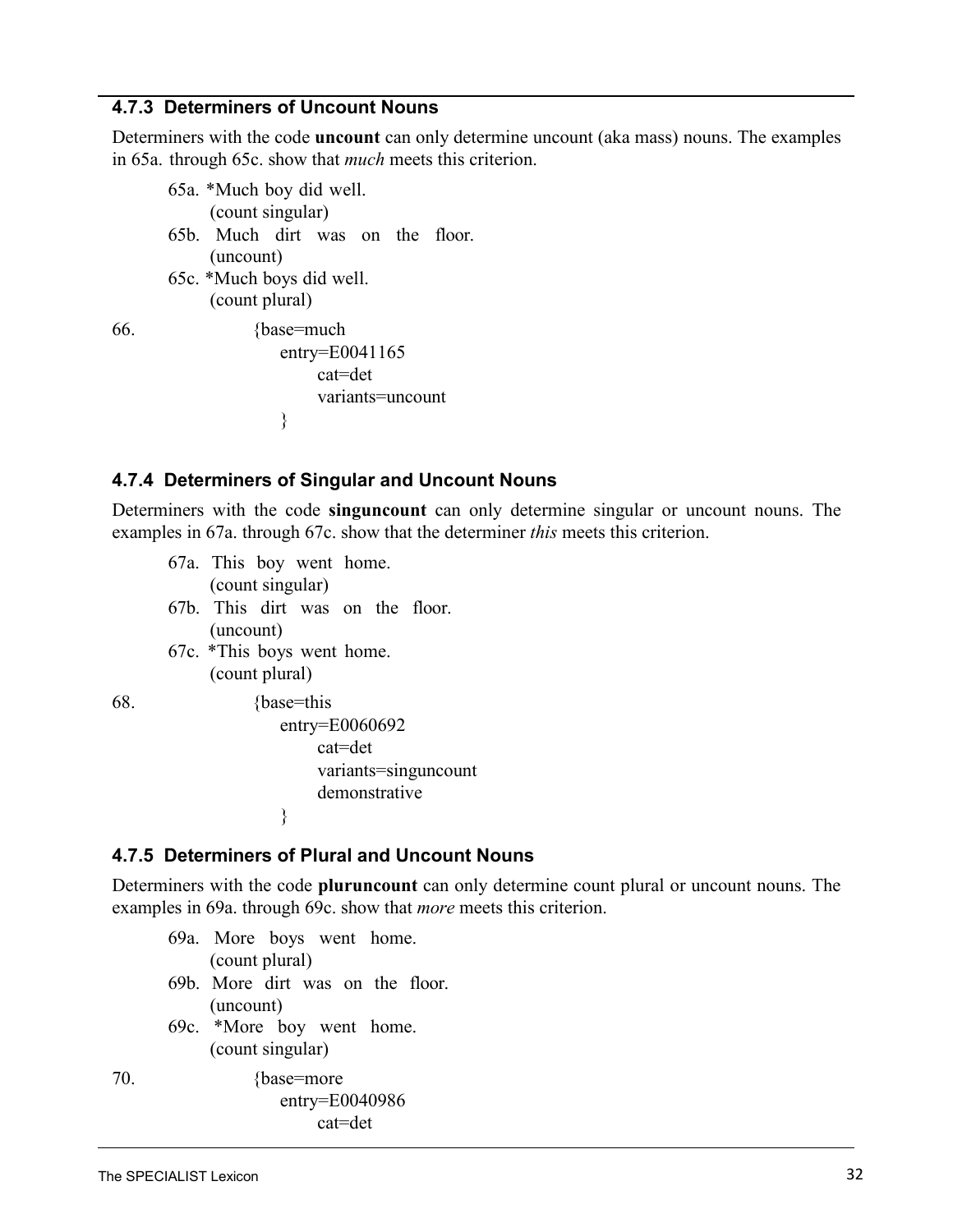```
variants=pluruncount
```
#### }

#### <span id="page-33-0"></span>**4.7.6 Free Determiners**

Determiners with the code **free** are not restricted as to the number of the nouns they can determine. The [examples](#page-32-5) in 71a. through [71c.](#page-32-6) show that *some* is such a determiner.

71a. Some boys went home.

71b. Some dirt was on the floor.

71c. Some boy went home.

72. {base=some entry=E0056728 cat=det  $variants = free$ }

#### <span id="page-33-1"></span>**5. Complementation**

#### **5.1 Verb Complementation Patterns**

The SPECIALIST lexicon recognizes five basic categories of verb, depending on the complements they take: intransitive, transitive, ditransitive, linking, and complex-transitive. The first four of these categories bear the names of the traditional verb types to which they correspond. Although the term "complement" is sometimes restricted to verb phrase constituents which follow linking verbslike *be*, or which enter into an "intensive relation" with an object of a verb, here a complement is considered to be any element of the verb phrase predicated by the verb. However, the particle of a verb particle construction is not treated as a complement of the verb. The code **part()** is added (following a semi-colon **;**) to the complementation codes to indicate a verb particle construction. See ["Verb Particle Constructions" on page 48. Tr](#page-51-1)aditionally, the terms **intransitive**, **transitive**, and **ditransitive** refer to the number and type of noun phrases in the verb phrase. They are used here to refer to the number and type of complements in a verb phrase. **Linking** is a term traditionally used to refer to verbs which take a complement "referring to" or "in an intensive relationship" to another NP in the sentence. The term "linking" is retained and "complex-transitive" is used for verbs in which two complements may be regarded as being in a close semantic relationship with each other. Verbs can, and often do, fall into more than one category, and may have many complementation patterns within each category. The verb *give* illustrates the variety possible in complementation within a single verb entry.

73. {base=give} entry=E0029785 cat=verb variants=irreg|give|gives|gave|given|giving| intran intran;part(out) intran;part(over) intran;part(in) intran;part(up) tran=np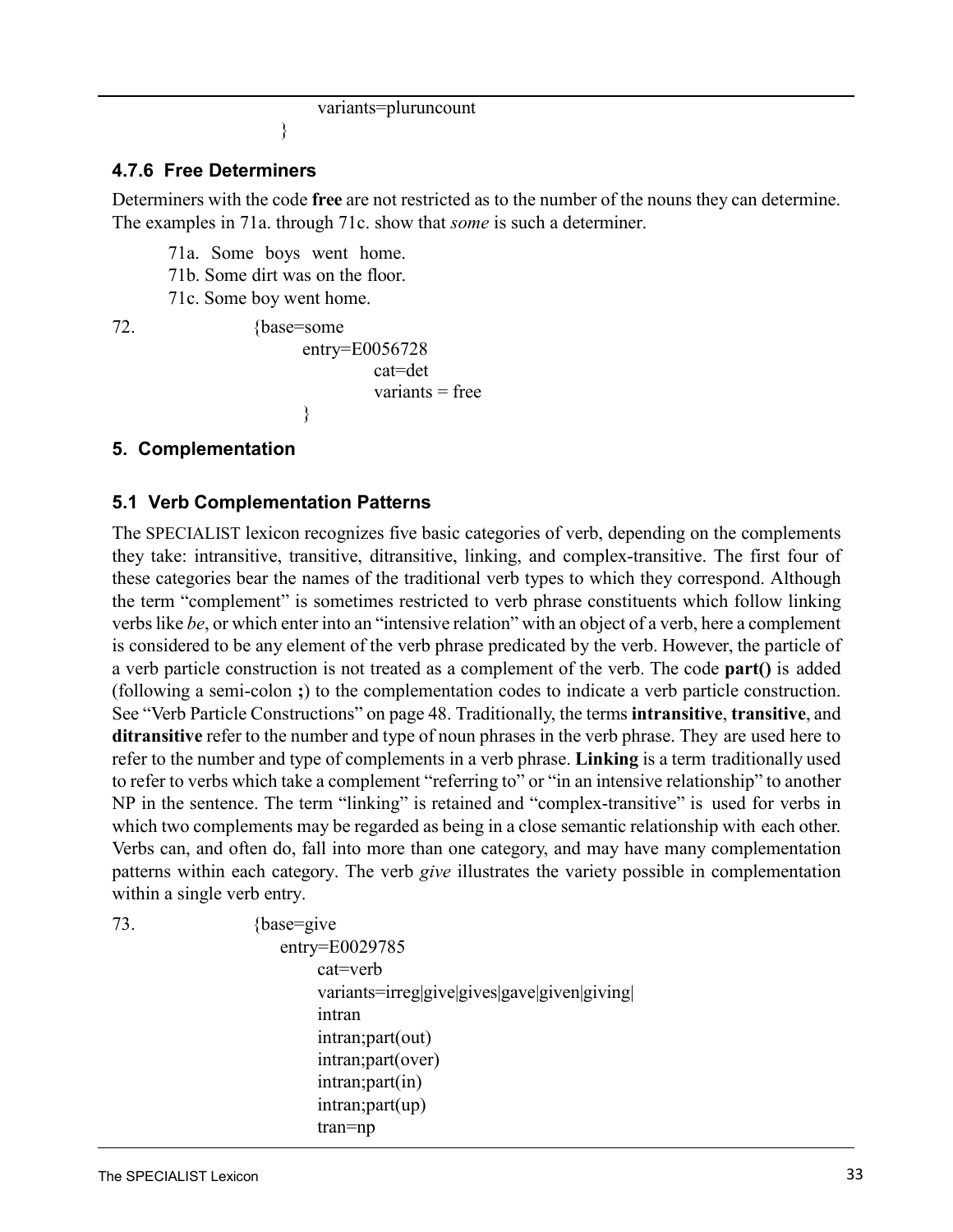tran=np;part(back) tran=np;part(over) tran=np;part(out) tran=np;part(off);noprtmvt tran=np;part(in) tran=pphr(to,np);part(in) tran=pphr(on,np);part(up) tran=np;part(up) tran=np;part(away) tran=whinfcomp:arbc;part(away) tran=ingcomp:subjc;part(up) tran=ingcomp:subjc;part(out) ditran=np,np|short shrift| ditran=np,pphr(to,np);datmvt ditran=np,pphr(to,np);part(back);datmvt ditran=np,pphr(for,np) ditran=np,pphr(to,np);part(out) ditran=np,pphr(to,np);part(over) ditran=np,pphr(for,np);part(up) ditran=np,pphr(to,np);part(back) cplxtran=np,infcomp:objr cplxtran=np,infcomp:objr;part(out) cplxtran=np,ingcomp:arbc;part(over) nominalization=gift|noun|E0029737

<span id="page-34-2"></span><span id="page-34-1"></span>The [examples](#page-34-1) in 74a. through [74e.](#page-34-2) illustrate each major complementation category: 74a.

The bridge gave without warning. (intransitive)

}

74b. The handout gives the results. (transitive)

- 74c. He gave some money to charity. (ditransitive)
- 74d. He gave the Salvation Army his entire wardrobe. (ditransitive with dative movement)
- 74e. She was given to believe that her work was unacceptable. (complex transitive with object raising)

Note that several senses of the verb may be captured in the full entry for the verb.

#### <span id="page-34-0"></span>**5.1.1 Intransitive**

A verb is marked intransitive if it may appear without any complement.

75a. He died.

intran

75b. The patient complained.

intran

Since adverbial particles are not considered complements, both *die* and *add* are intransitive in the following sentences:

76a. The patient gave up.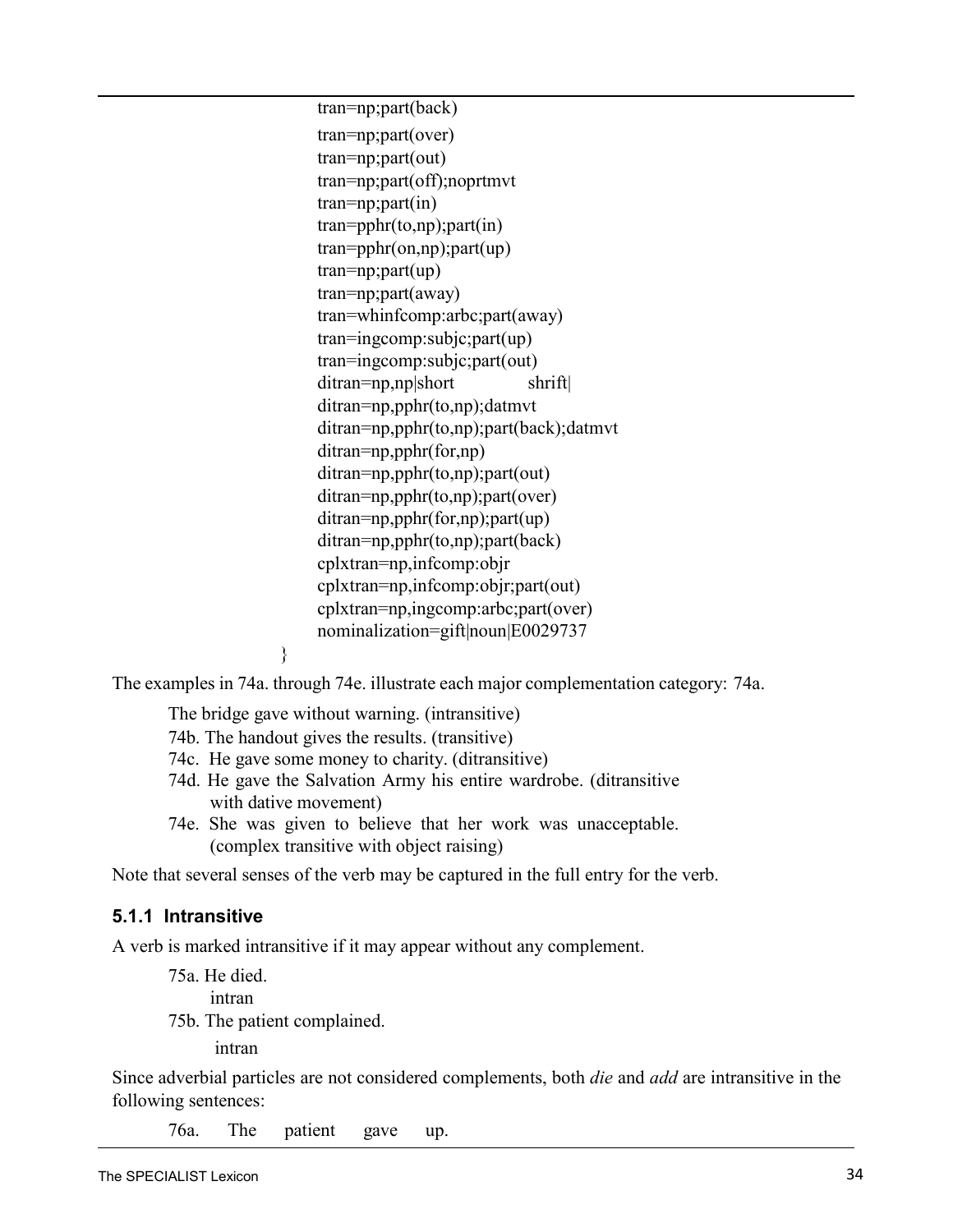intran;part(up) 76b. Our fuel ran out. intran;part(out)

Intransitive verbs may appear with non-complement adverbials.

- 77a. He died on Tuesday. intran
- 77b. Our fuel ran out near Toledo. intran

The intransitive verbs take no complement, but may take particles, as illustrated in [Table](#page-35-1) 13.

| <b>Slot</b> | <b>Particle Code</b>                  |
|-------------|---------------------------------------|
| intran      | blank<br>;part(particle) <sup>a</sup> |

**Table 13.** Fillers for the **intran=** slot

| a an particle (particle)<br>code can be one of the                |
|-------------------------------------------------------------------|
|                                                                   |
| following: about, across,<br>against, ahead, along,               |
| aloud, apart, around, at,                                         |
| away, back, behind, by,                                           |
| down, forth, forward,                                             |
| forwards, free, in it, off, on,                                   |
|                                                                   |
|                                                                   |
| open, out, over, round,<br>through, to, together, up,<br>without. |

#### <span id="page-35-0"></span>**5.1.2 Transitive**

The slot **tran**= indicates a transitive verb. A verb is marked transitive if it takes a single complement. This may be a noun phrase, a prepositional phrase, or a clause. The codes following the equals sign refer to the syntactic category of the complement.

78a. I hit the boy. **tran=np**

78b. I propose that they initiate the project. **tran=fincomp(ts)**

78c. I propose going to the conference. **tran=ingcomp:arbc** 78d.

I asked whether he meant it. **tran=whfincomp**

The **tran**= slot takes ten different fillers as illustrated in [Table](#page-35-1) 14.

<span id="page-35-1"></span>**Slot Filler**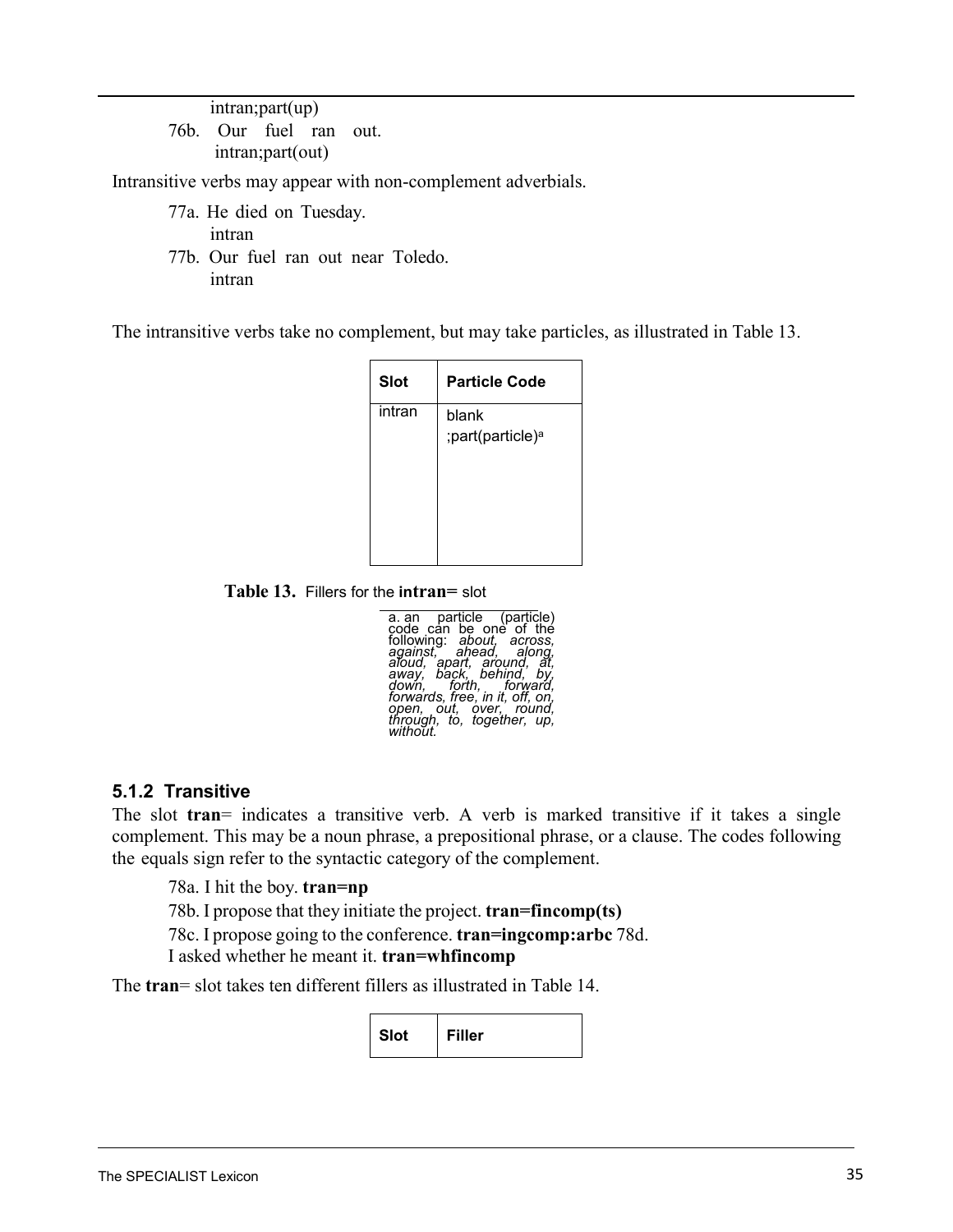| tran= | np                          |
|-------|-----------------------------|
|       | npll                        |
|       | pphr( , )                   |
|       | binfcomp:interp             |
|       | infcomp:interp <sup>a</sup> |
|       | ingcomp:interp              |
|       | ascomp:interp               |
|       | whinfcomp:interp            |
|       | fincomp()                   |
|       | whfincomp                   |

**Table 14.** Fillers for the **tran=** slot

a. an interpretation (interp) code can be one of **objc**, **subjc**, **arbc**, **nsc**.

Each of those slot fillers are discussed in "Verb [Complements"](#page-39-0) on page 36.

An interpretation code (represented by *interp* in the table above) consists of one of the following: **objc**, **objr**, **subjc**, **subjr**, **arbc**, or **nsc.** Interpretation codes are discussed in ["Interpretation](#page-42-0) Codes" [on page 39](#page-42-0)*.*

## **5.1.3 Ditransitive**

A **ditran**= slot indicates a ditransitive verb. A verb is marked ditransitive if it takes two complements, either of which might be a noun phrase, a prepositional phrase, or a clause.

79a. I struck Mary a blow. **ditran=np,np**

79b. I wrote the letter to the president.

**ditran=np,pphr(to,np);datmvt**

- 79c. He increased the dose from 5 tablets to 6 tablets. **ditran=np,pphr(from,np,pphr(to,np))**
- 79d. He showed us what he is able to do.

**ditran=np,whfincomp**

79e. They sided with him against the authorities.

**ditran=pphr(with,np),pphr(against,np)**

79f. The chairman must account to the stockholders for what he has done.

**ditran=pphr(to,np),pphr(for,whfincomp)**

<span id="page-36-0"></span>The **ditran=** slot takes two fillers separated by a comma, SPECIALIST allows five different fillers for the first position and five for the second as illustrated in [Table](#page-36-0) 15.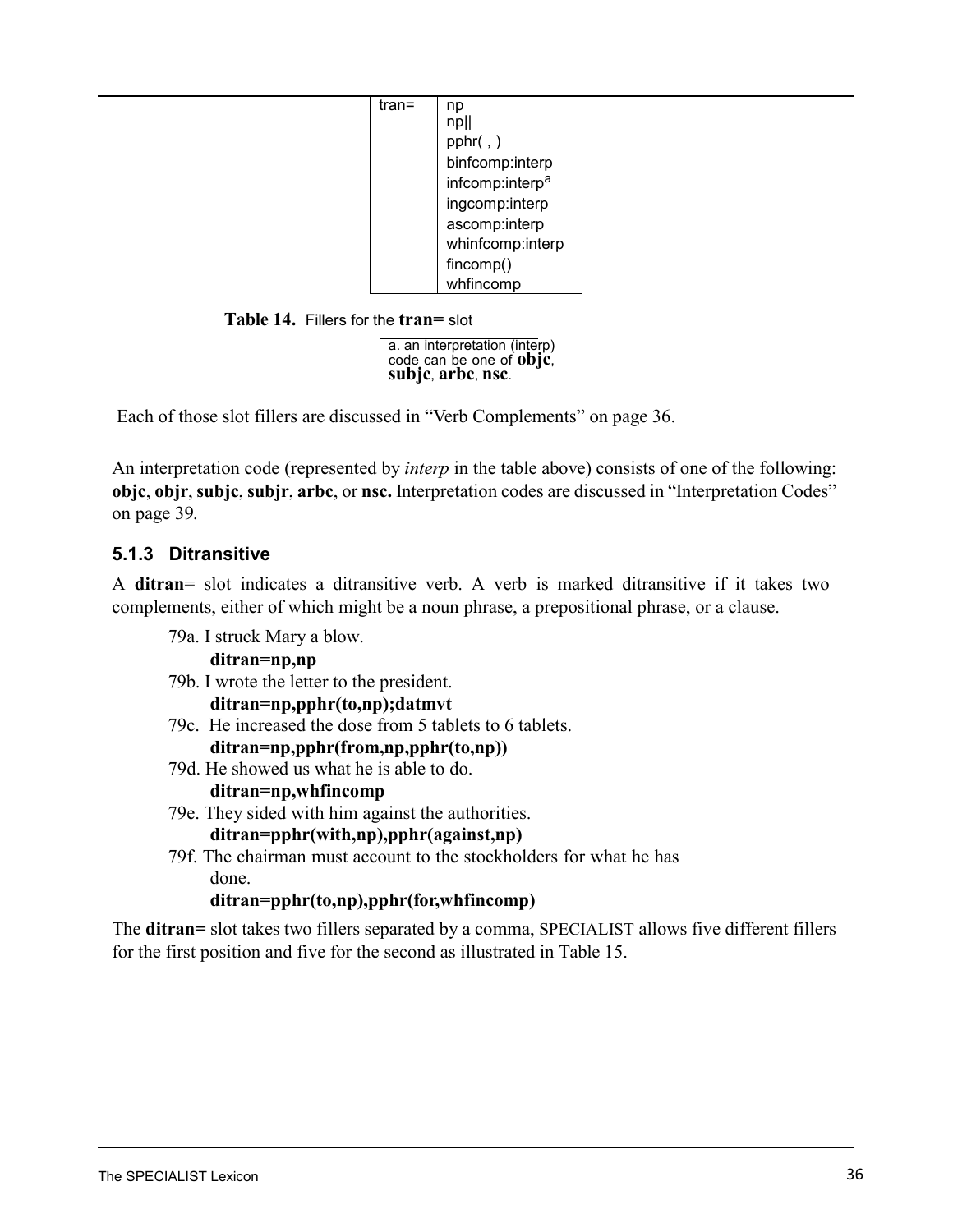| <b>Slot</b> | <b>First filler</b>                                   | <b>Second filler</b>                                                   |
|-------------|-------------------------------------------------------|------------------------------------------------------------------------|
| ditran=     | np<br>np<br>fincomp()<br>ingcomp:interp<br>pphr $(j)$ | np<br>whinfcomp:interp<br>fincomp:interp<br>fincomp()<br>$pphr($ , $)$ |

**Table 15.** Fillers of the **ditran=** slot

The objects of ditransitive verbs may participate in Dative Movement. The SPECIALIST lexicon treats the dative shift phenomenon as a movement of the prepositionally marked indirect object into a position immediately following the verb. For example, "I gave Mary the book" is derived from "I gave the book to Mary'" by Dative Movement. The verb *give* is coded **ditran=np,pphr(to,np);datmvt**, with the additional code, **datmvt**, indicating that the two objects may be permuted. This device not only allows the two codes **ditran=np,pphr(P,np) and ditran=np,np1** to be collapsed into one code: **ditran(np,pphr(P,np));datmvt**, it captures the identity of the NPs in each code. The first NP of the **ditran(np,np)** code, the indirect object, is identified with the second NP in the **ditran=np,pphr(P,np),** and the second NP of the **ditran(np,np), the** direct object, is identified with the first NP of the **ditran=np,pphr(P,np)** code.

80a. I wrote a letter to the president. 80b. I wrote the president a letter.

## **5.1.4 Linking**

The **link**= slot indicates a linking verb. A verb taking one complement which is in a close semantic relationship to the subject is a linking verb. The clearest example of this linking relation is shown with the auxiliary verb *be*, which "links" the subject to the object, but verbs such as *appear*, *feel*, *lie*, *remain*, *seem*, *become* and *get* are also included. Linking verbs may take a wide range of complements.

| 81a. He is the chief.                             |
|---------------------------------------------------|
| $link = np$                                       |
| 81b. He seems to be a good boy.                   |
| link=infcomp:subjr                                |
| 81c. The joke is in poor taste.                   |
| link=advbl                                        |
| 81d. He is in New York.                           |
| link=advhl                                        |
| 81e. The problem is believing everything he says. |
| $link = ingcomp:arbc$                             |
| 81f. The question is where the scissors are now.  |
| $link=whfincomp$                                  |
| 81g. The director appeared happy.                 |
| link=adj                                          |
| 81h. He lives in Silver Spring.                   |
| link=advbl                                        |

So-called middle-verbs like *weigh* and *cost* are considered linking verbs.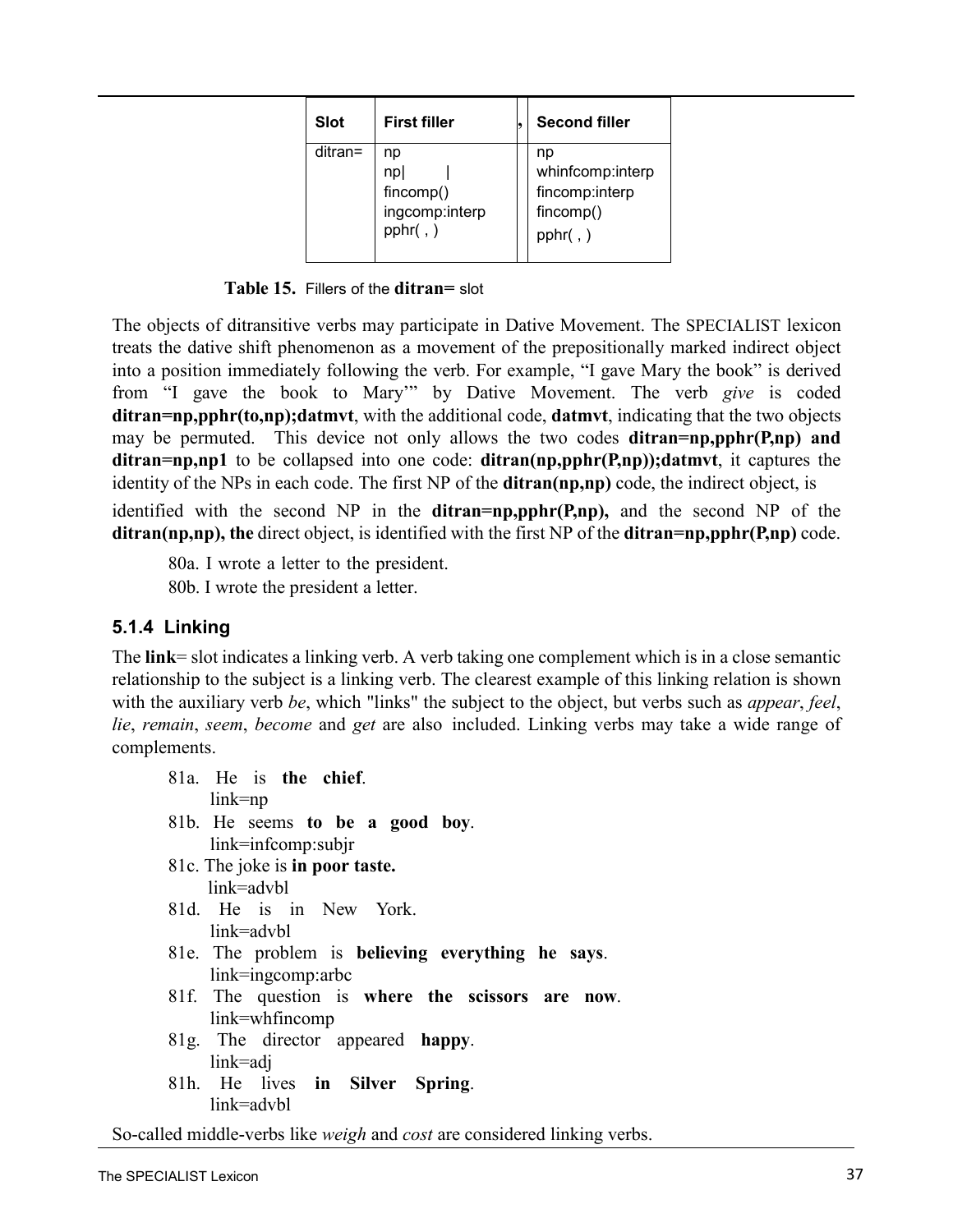82a. It weighs five pounds. link=np 82b. It cost twenty dollars. link=np

Eight fillers are allowed for the **link=** slot, as illustrated in [Table](#page-38-0) 16.

<span id="page-38-0"></span>

| Slot     | Filler         |
|----------|----------------|
| $link =$ | np             |
|          | pphr(,)        |
|          | adj            |
|          | advbl          |
|          | edcomp:interp  |
|          | infcomp:interp |
|          | ingcomp:interp |
|          | fincomp()      |

**Table 16.** Fillers of the **link=** slot

## **5.1.5 Complex-transitive**

A **cplxtran**= slot indicates a complex transitive verb. A verb taking two complements which are in a close semantic relation to each other is a complex-transitive verb. The first complement is most often an NP, but it may also be a prepositional phrase, a finite clause, or an -*ing* clause. The second complement may be any one of a wide range of complements.

- 83a. I called him a fool. cplxtran=np,np 83b. I consider him to be a genius. cplxtran=np,infcomp:objr 83c. We can't risk him seeing us.
- cplxtran=np,ingcomp:objr
- 83d. I regard him as my brother. cplxtran=np,ascomp:objc

The **cplxtran** slot takes two fillers separated by a comma, as illustrated in [Table](#page-39-1) 17.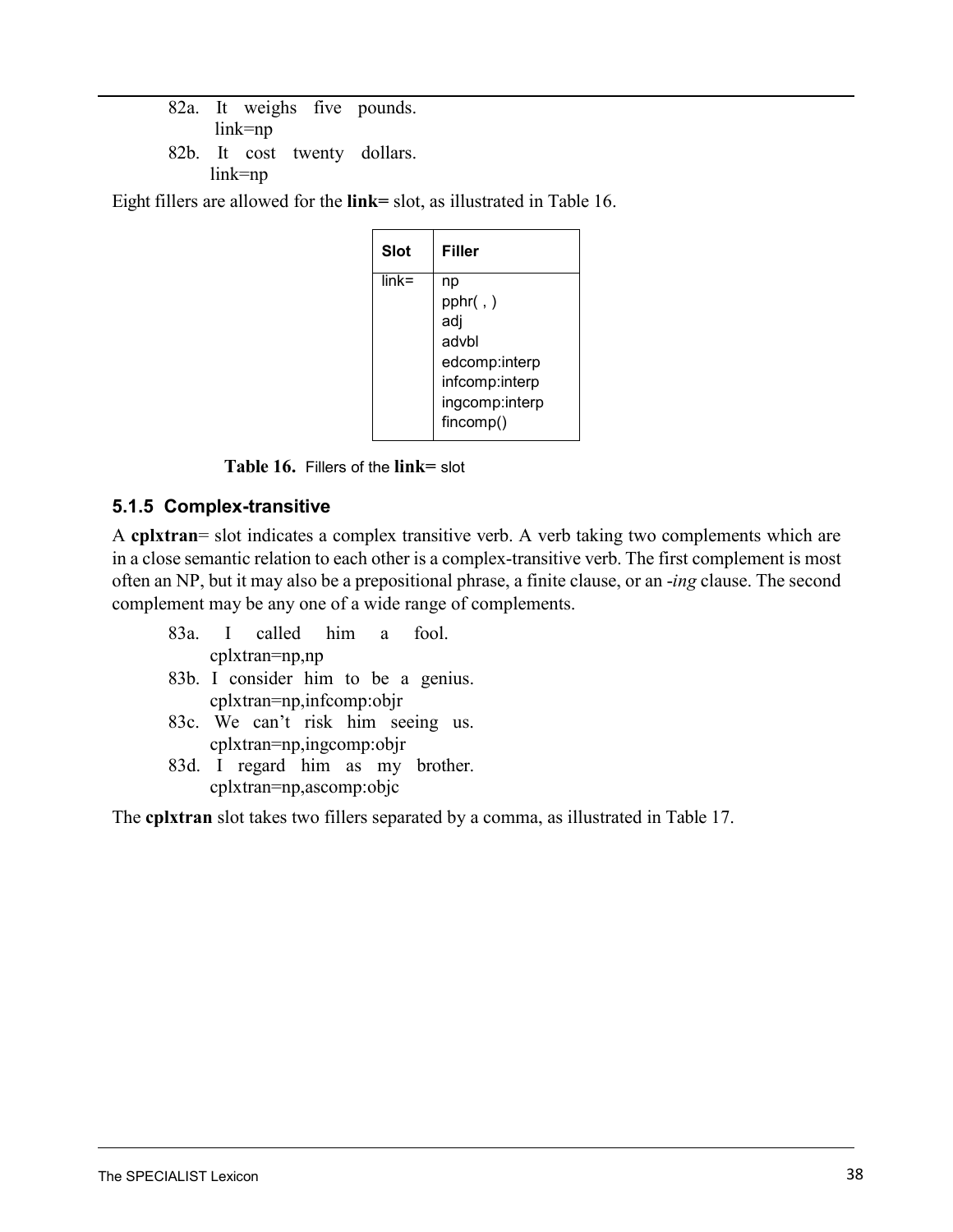<span id="page-39-1"></span><span id="page-39-0"></span>

| <b>Slot</b> | <b>First Filler</b>                        | <b>Second Filler</b>                                          |
|-------------|--------------------------------------------|---------------------------------------------------------------|
| cplxtran=   | np<br>pphr(<br>fincomp()<br>ingcomp:interp | np<br>adj<br>advbl<br>binfcomp:interp<br>infcomp:interp       |
|             |                                            | ingcomp:interp<br>ascomp:interp<br>pphr( , )<br>edcomp:interp |

**Table 17.** Fillers of the **cplxtran=** slot

### **5.2 Verb Complements**

Twelve different codes are used to characterize the complements for which the verb is subcategorized. (Note that in an actual lexical entry these are used in combination with one of the five basic transitivity categories for verbs.) Each complement type is illustrated below. In the examples, complements of the type being exemplified are emphasized (in **bold**).

### **5.2.1 Noun Phrase Complements (Objects)**

The codes **np** and **np|N**| are used to indicate a noun phrase, i.e. a noun, its determiner and all of its pre- and post-modifiers.

| 84a. I hit him.                                                 |
|-----------------------------------------------------------------|
| $tran = np$                                                     |
| 84b. I saw my best friend's favorite uncle, who owns the store. |
| $tran = np$                                                     |
| 84c. I gave the book to my friend.                              |
| $ditran=np,pphr(to,np); datumvt$                                |
| 84d. I made the decision.                                       |

tran=np

When a verb idiomatically requires a particular noun as a complement, it is marked **np|N|**, where **N** stands for the required noun. Light verb constructions, however, like *take/have a shower*, are not explicitly marked in this way, due to the plethora of possible noun complements. Instead they are covered by the verb complementation type, as in 84d above.

85a. take **account** of the situation ditran=np|account|,pphr(of,np) 85b. shed **light** on ditran=np|light|,pphr(on,np)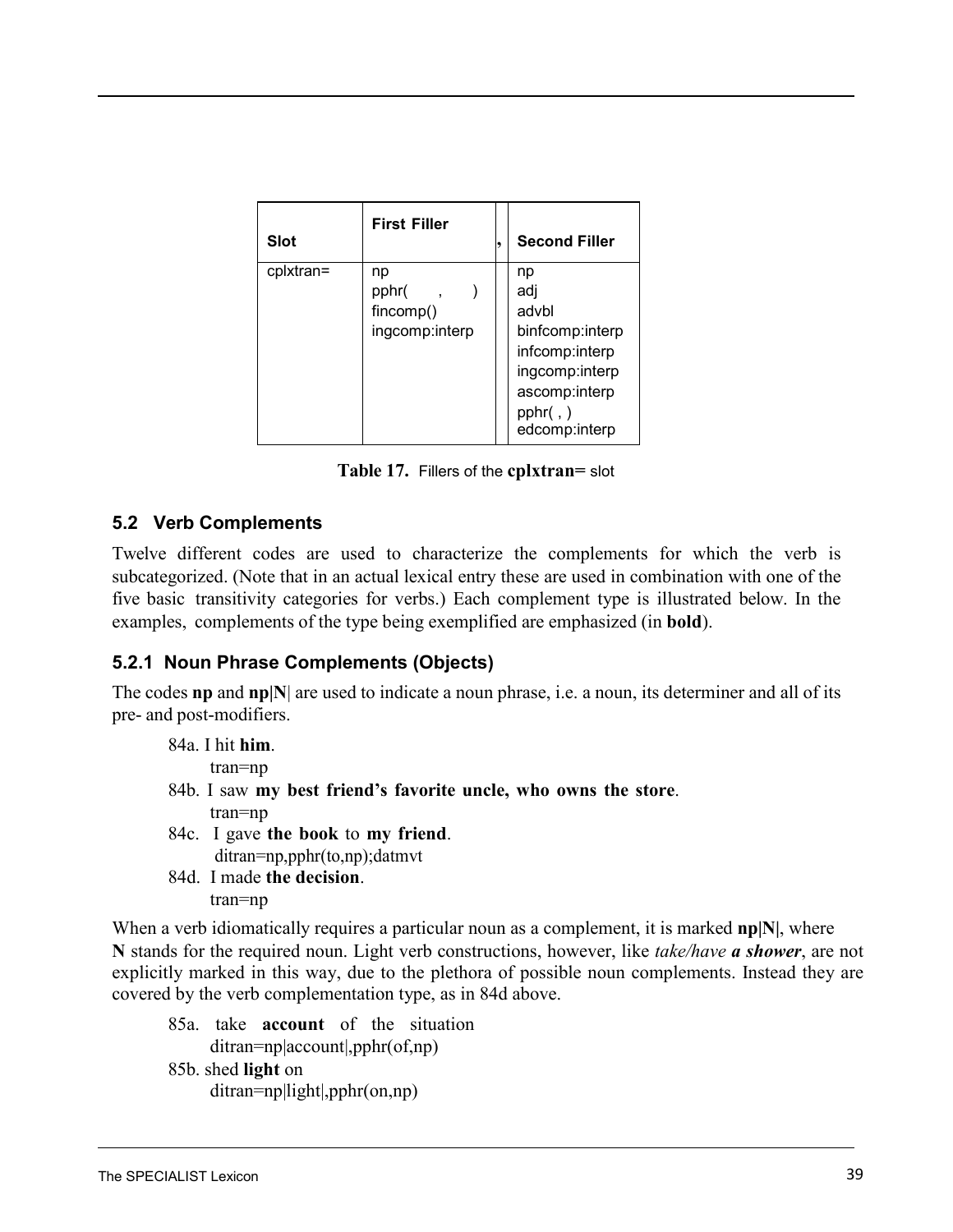<span id="page-40-0"></span>Wh-clauses introduced by *what* and *whatever*, sometimes called headless relatives, are considered to be a type of np. Other types of wh-clause complements are explicitly marked with either the code **whinfcomp** or **whfincomp.**

86a. I consider **what you do** impossible. np 86b. I accept **what you said**. np

## **5.2.2 Prepositional Phrase Complements**

The codes **pphr(P,O)** and **pphr(P,O,pphr(P,O))** are used for a prepositional objects. P stands for the preposition and O for its object. The object may be one of several complement types. SPECIALIST does not assign verbs any higher level of transitivity than two (ditransitive). Sentences like *We decreased the dose from 5 mg. to 3 mg.* are analyzed as containing only one prepositional phrase in addition to the direct object NP. The *from*...*to* prepositional phrase is taken to have the structure reflected in the form of the code, **pphr(from,np,pphr(to,np))**. The code **pphr(P1,O,pphr(P2,O))** implies both **pphr(P1,O)** and **pphr(P2,O)** alone.

87a. The cavity filled **with fluid**. tran=pphr(with,np)

}

- 87b. She knows **about their having suddenly left for New York**. tran=pphr(about,ingcomp:arbc)
- 87c. The temperature increased **from ninety-five to one hundred**. ditran=np,pphr(from,np,pphr(to,np))
- 

```
88. {base=increase}
                 entry=E0034077
                         cat=verb
                         variants=reg
                         intran 
                         tran=np
                         tran=pphr(from,np) 
                         tran=pphr(from,np,pphr(to,np)) 
                         tran=pphr(to,np) 
                         ditran=np,pphr(from,np) 
                         ditran=np,pphr(from,np,pphr(to,np)) 
                         ditran=np,pphr(to,np)
```
SPECIALIST allows nine fillers for the object position of pphr(\_,\_) as illustrated in [Table](#page-41-0) 18.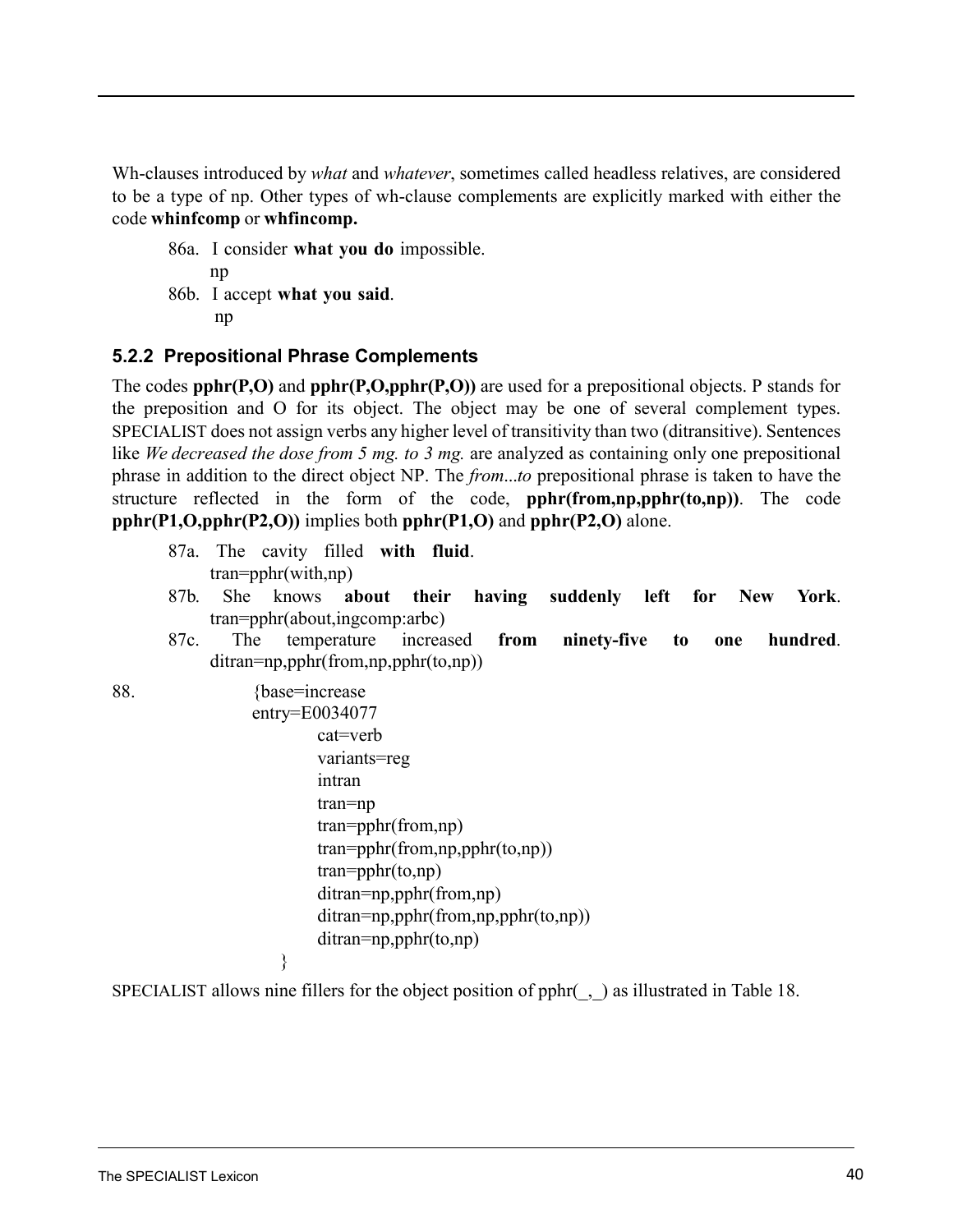<span id="page-41-0"></span>

| Code | <b>First Argument</b> | <b>Second Argument</b>                                                                              |  |
|------|-----------------------|-----------------------------------------------------------------------------------------------------|--|
| pphr | Any Preposition       | np<br>np<br>adj<br>advbl<br>infcomp:interp<br>ingcomp:interp<br>whinfcomp:interp<br>binfcomp:interp |  |
|      |                       | edcomp:interp                                                                                       |  |

|  | Table 18. Arguments of the pphr(, ) code. |  |
|--|-------------------------------------------|--|
|--|-------------------------------------------|--|

### **5.2.3 Adjective Complements**

The code **adj** is used for an adjective, along with its modifiers and complements. Only linking and complex-transitive verbs take adjective complements.

- <span id="page-41-1"></span>89a. The moon appears **blue**. link=adj 89b. The dinner seems **ready to eat**. link=adj
- 89c. I dyed the cloth **red**. cplxtran=np,adj
- 89d. I consider him **reckless**. cplxtran=np,adj
- 89e. I painted the house **light green**. cplxtran=np,adj
- 89f. The accused pleads **guilty**. link=adj

### **5.2.4 Adverbial Complements**

The code **advbl** is a cover term for simple adverbs and adverbial prepositional phrases. The latter is distinguished from the code **pphr(P,np)** where the particular preposition (P) is explicitly mentioned. An **advbl** prepositional phrase is not constrained to a particular preposition.

90a. He showed me **to the door**. cplxtran=np,advbl 90b. He showed me **out**. cplxtran=np,advbl

91a. She carried it **to the meeting**.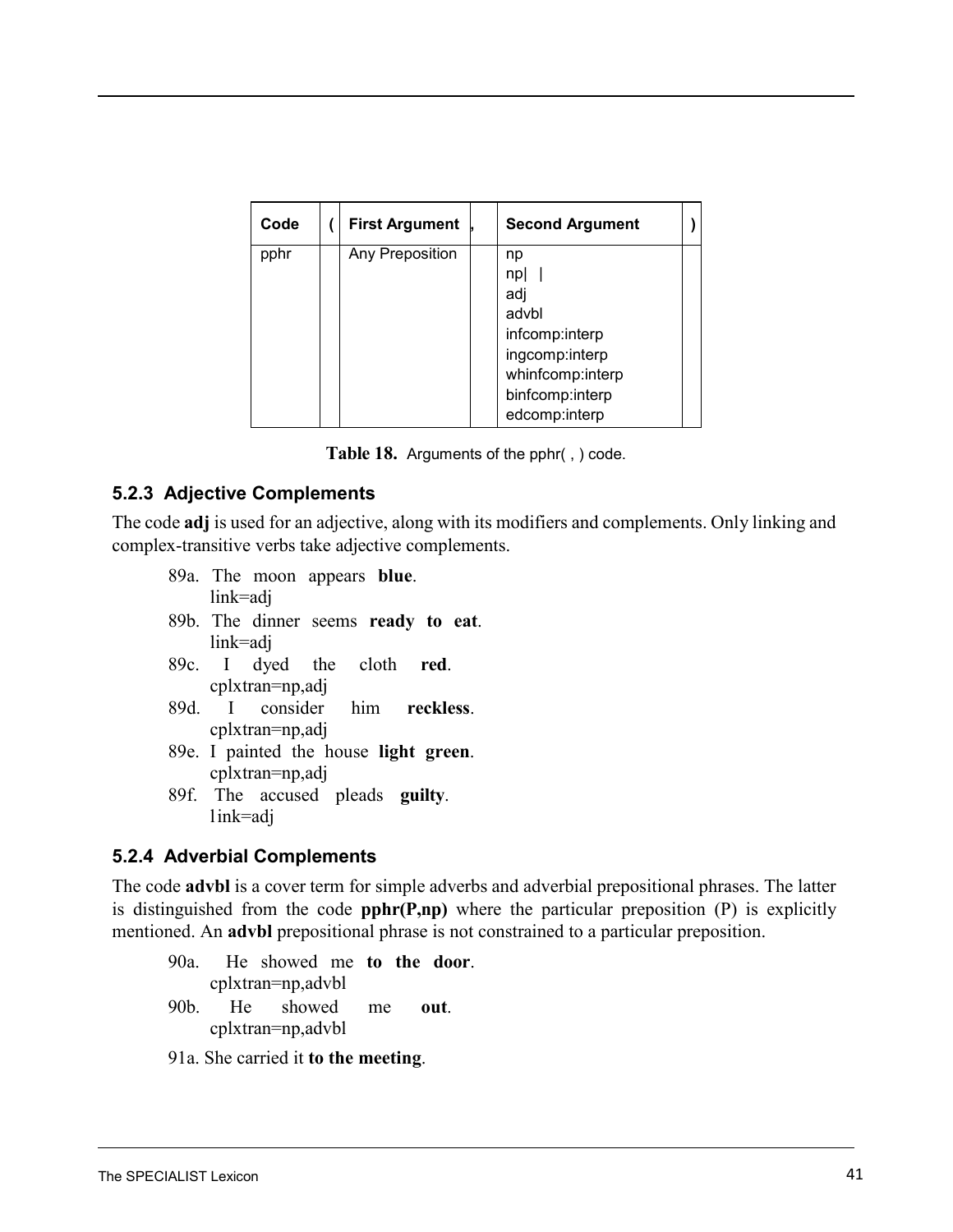<span id="page-42-1"></span>cplxtran=np,advbl 91b. She carried it **home**.

cplxtran=np,advbl

# <span id="page-42-0"></span>**5.2.5 Non-Finite Clause Complements**

The SPECIALIST lexicon provides for a variety of non-finite complements: infinitive clauses as i[n](#page-42-1) [92a.](#page-42-1) and [92b.](#page-42-1) (**infcomp** and **binfcomp**), present participle clauses as in [92c.](#page-42-1) (**ingcomp**), and past participle clauses as in 92d. (**edcomp**).

92a. He wants **to go home**.

92b. I helped **write the program**.

92c. The law forbids **stealing hubcaps**.

92d. He wants a new house **built**.

## <span id="page-42-2"></span>**5.2.5.1 Interpretation Codes**

<span id="page-42-5"></span><span id="page-42-4"></span>Non-finite clauses generally do not have overt subjects; the understood subject of the clause is usually identified with some NP in the matrix sentence. Interpretation codes are provided to indicate where these logical subjects are found. The interpretation codes (**objc**, **objr**, **subjc**, **subjr**, **nsr**, **nsc**) are attached to the code for the non-finite complement with a colon. Each of them is di[scussed in sections 5.2.5.1.1](#page-42-2) through [5.2.5.1.7](#page-45-0) below.

# **5.2.5.1.1 Object Control**

<span id="page-42-3"></span>Object control means that the direct object in the higher clause is logically both the object of the higher verb and the subject of the embedded (non-finite) clause.

93a. I advised him **to go**. cplxtran=np,infcomp:objc

93b. I told him **to rethink the problem**.

cplxtran=np,infcomp:objc

93c. We warned him against **stealing state secrets**. cplxtran=np,pphr(against,ingcomp:objc)

Some object control sentences may be paraphrased with an embedded finite clause such that the object of the higher clause is coreferential with the subject of the lower [clause. 94a.](#page-42-3) paraphrases [93a.](#page-42-4) and [94b.](#page-42-3) paraphrases 93[b.](#page-42-5)

94a. I advised him that he should go.

94b. I told him that he should rethink the problem.

The interpretation code **objc** is attached (with a colon **:**) to complement codes which display object control.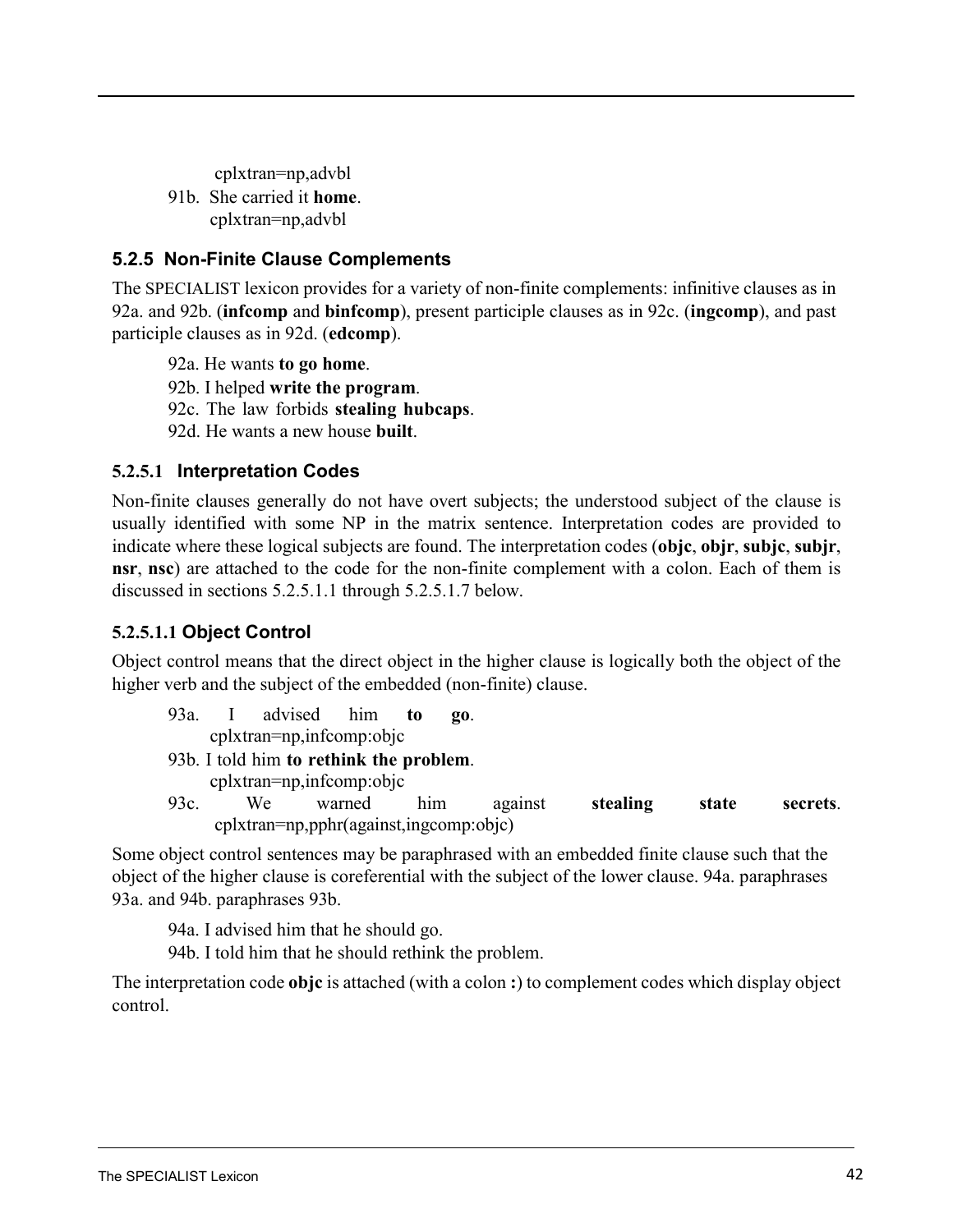### <span id="page-43-0"></span>**5.2.5.1.2 Object Raising**

<span id="page-43-1"></span>Object raising means that the direct object in the higher clause is logically the subject of the nonfinite clause and not the logical object of the higher clause.

|  |  |                               | 95a. I intended him to win. |                                             |
|--|--|-------------------------------|-----------------------------|---------------------------------------------|
|  |  | $cplx$ tran=np, infcomp: objr |                             |                                             |
|  |  |                               |                             | 95b. I believe him to have stolen my watch. |
|  |  | $cplx$ tran=np, infcomp: objr |                             |                                             |

Some object raising cases may be paraphrased with an embedded finite clause. [96a.](#page-43-0) is such a paraphrase of [95a.](#page-43-0) and [96b.](#page-43-1) paraphrases 95[b.](#page-43-0)

96a. I intended that he would win. 96b. I believe that he stole my watch.

The interpretation code **objr** is attached (with a colon **:**) to complement codes indicating clauses which display object raising.

### **5.2.5.1.3 Subject Control**

Subject Control means that subject of the higher clause is also the logical subject of the embedded infinitival clause:

- 97a. John promised to leap over the wall. cplxtran=np,infcomp:subjc
- 97b. He is training to swim the channel. tran=infcomp:subjc

Some subject control constructions may be paraphrased with an embedded definite clause having a subject coreferential with the subject of the higher clause. 98a. paraphrases 97a.

98a. John promised that he would leap over the wall.

The interpretation code **subjc** is attached (with a colon **:**) to complement codes indicating clauses which display subject control.

### **5.2.5.1.4 Subject Raising**

Subject Raising indicates that the subject of the higher clause is the logical subject of the embedded infinitival clause:

- 99a. John seems to have criticized Martha. link=infcomp:subjr
- 99b. John appears to firmly believe that he is Superman. link=infcomp:subjr

Subject raising constructions may not be paraphrased in the same way that subject control constructions are:

100a. \*John seems that he criticized Martha.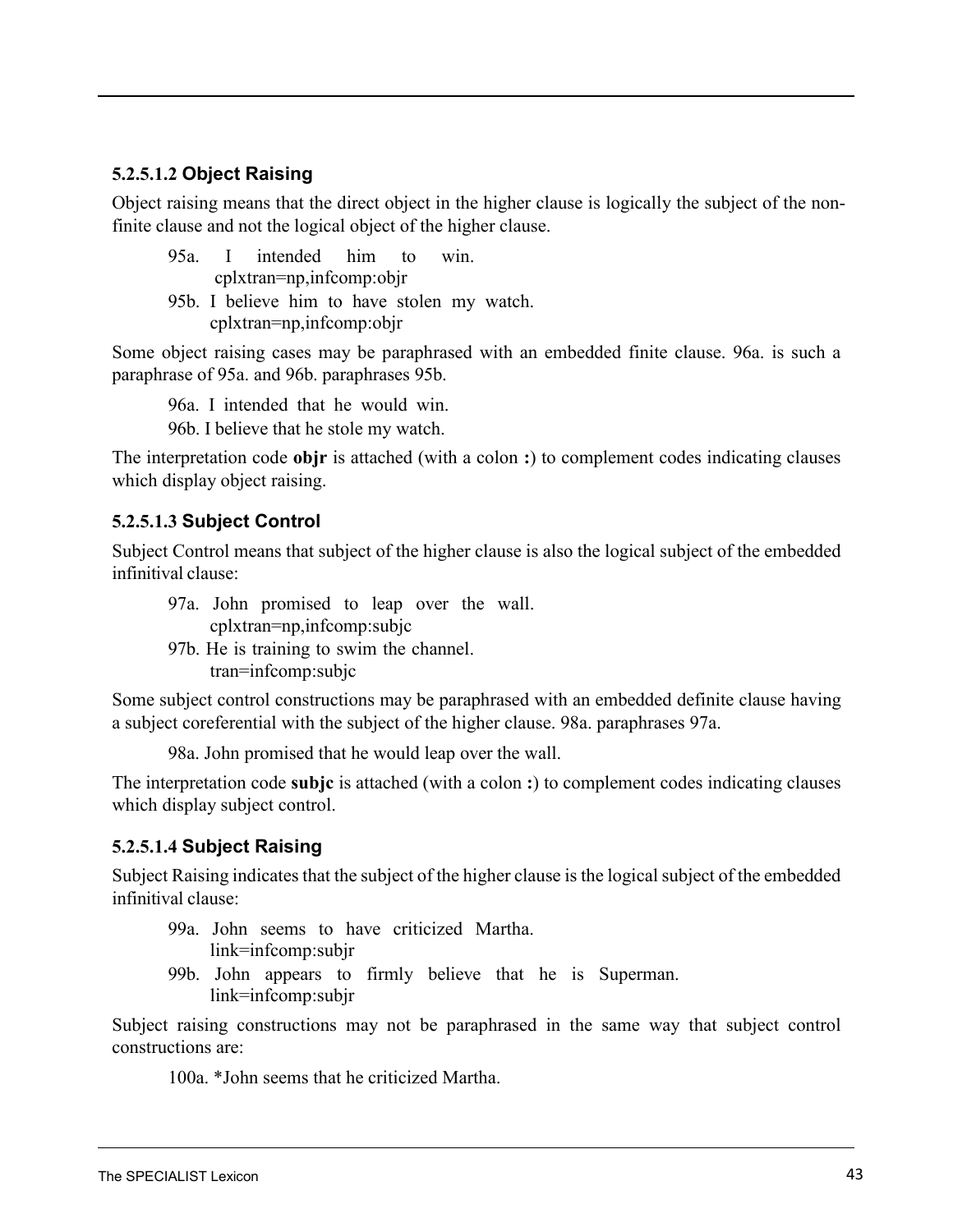100b. \*John appears that he firmly believes that he is Superman.

<span id="page-44-0"></span>Expletive *it* subjects are possible in paraphrases of Subject Raising constructions:

101a. It seems that John has criticized Martha.

101b. It appears that John firmly believes that he is Superman.

<span id="page-44-2"></span><span id="page-44-1"></span>The interpretation code **subjr** is attached (with a colon **:**) to the complement codes indicating clauses which display subject raising.

## <span id="page-44-3"></span>**5.2.5.1.5 Arbitrary Control**

Arbitrary control indicates that the subject of the lower clause is not linguistically controlled. [102a.](#page-44-0) can be paraphrased by [102b.](#page-44-1) and [102c.](#page-44-2) can be paraphrased by [102d.](#page-44-3) The subjects of *hunting* and *write* are not linguistically identified.

102a. I dislike hunting. tran=ingcomp:arbc 102b. I dislike anyone hunting. 102c. I helped write the program. tran=binfcomp:arbc 102d. I helped someone write the program.

<span id="page-44-5"></span><span id="page-44-4"></span>The interpretation code **arbc** is attached (with a colon **:**) to complement codes indicating clauses which display arbitrary control.

## **5.2.5.1.6 Non-Subject Control**

This phenomenon appears in present-participle clause complements of verbs. Non-subject control means that the subject of the matrix verb controls a missing non-subject NP in the present participle clause. The subject of the present participle clause is understood to be arbitrarily controlled. For [example,](#page-44-4) 103a. can be roughly paraphrased by 103[b.](#page-44-5) in which the object of *wash* is *the car*. The logical subject of *wash* is not linguistically indicated.

103a. This car needs washing. tran=ingcomp:nsc 103b. This car needs someone to wash the car.

tran=ingcomp:nsc

- 103c. Surgical instruments require constant sharpening. tran=ingcomp:nsc
- 103d. This abstract deserves careful reading. tran=ingcomp:nsc

The code **nsr** is used to indicate non subject control. This phenomenon also appears in infinitive clause complements of adjectives. [It is further discussed on page 55.](#page-58-0)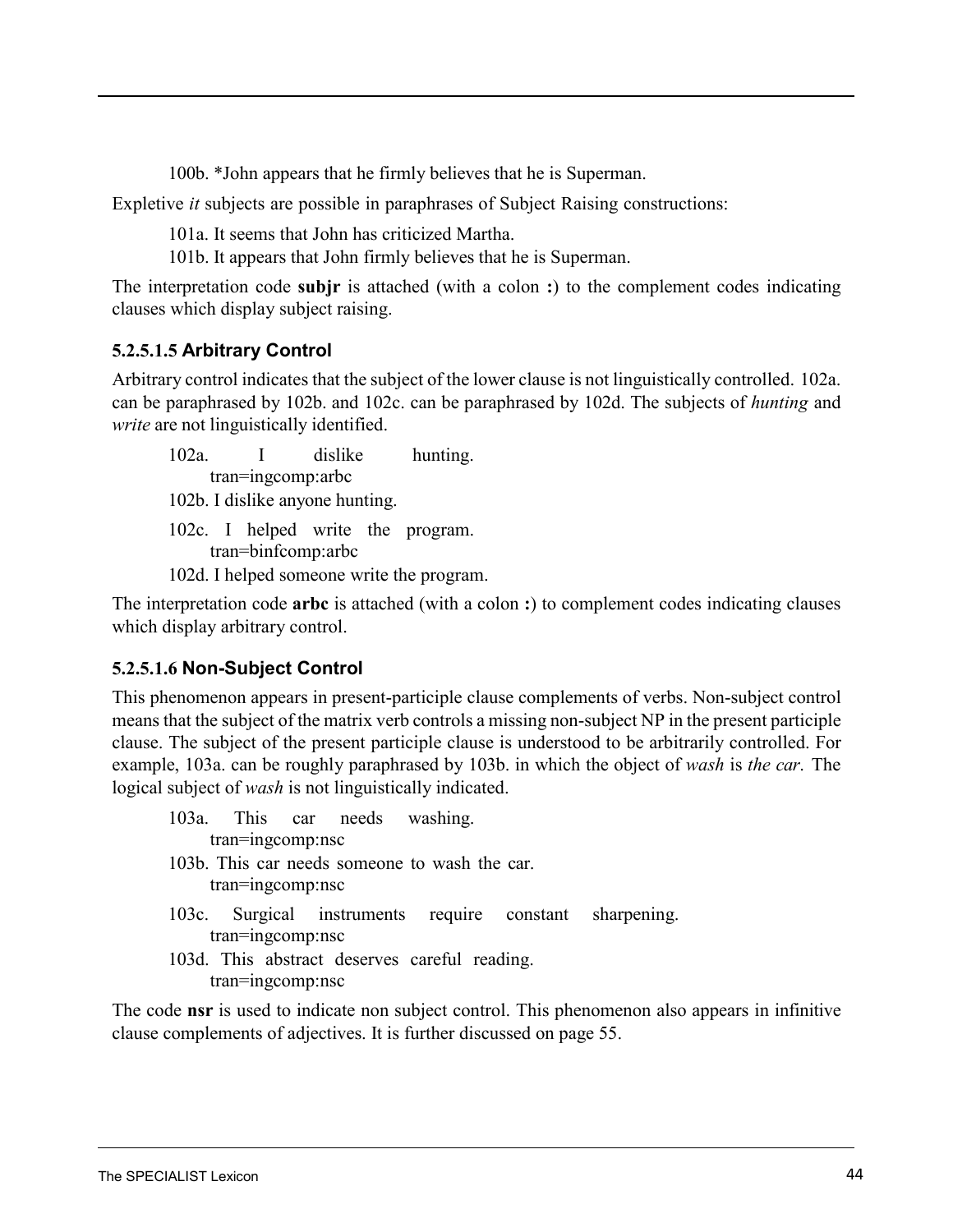## <span id="page-45-0"></span>**5.2.5.1.7 Non-Subject Raising**

Non-subject raising is the phenomenon often called "tough-movement", wherein a non-subject noun phrase is missing from an infinitive complement and identified with an NP in the matrix clause. This phenomenon occurs primarily in infinitive complements of adjectives, and more rarely in adjective complements of nouns. We know of no verb which displays non subject raising. Se[e](#page-53-0) [page 50](#page-53-0) for more detailed discussion.

## **5.2.5.2 Past Participle Clause Complements**

The code **edcomp** is used for a past-participial clause. The code **edcomp** is required to have an interpretation code attached to it by a colon (**:***),* indicating the subject of the past participial clause*.*

<span id="page-45-1"></span>[Table 19](#page-45-1) illustrates the interpretation codes for **edcomp**.

| Code   | Interpretation<br>code |
|--------|------------------------|
| edcomp | objc                   |
|        | objr                   |
|        | subjc                  |
|        | subjr                  |
|        | arbc                   |

<span id="page-45-2"></span>**Table 19.** Interpretation codes for edcomp

- 104a. I had the house **built by the best contractor in town**. cplxtran=np,edcomp:objr;nopass
- 104b. The car got **washed**. link=edcomp:subjc
- 104c. I saw the car **destroyed**. cplxtran=np,binfcomp:objr

## **5.2.5.3 Infinitive Clause Complements**

The code **infcomp** is used for an infinitive clause, introduced by *to*. The code **infcomp** must have an interpretation code.

- 105a. We can't afford **to do it**. tran=infcomp:subjc 105b. He allowed the neighbors **to use the car**. cplxtran=np,infcomp:objr 105c. He promised **to go**.
	- cplxtran=np,infcomp:subjc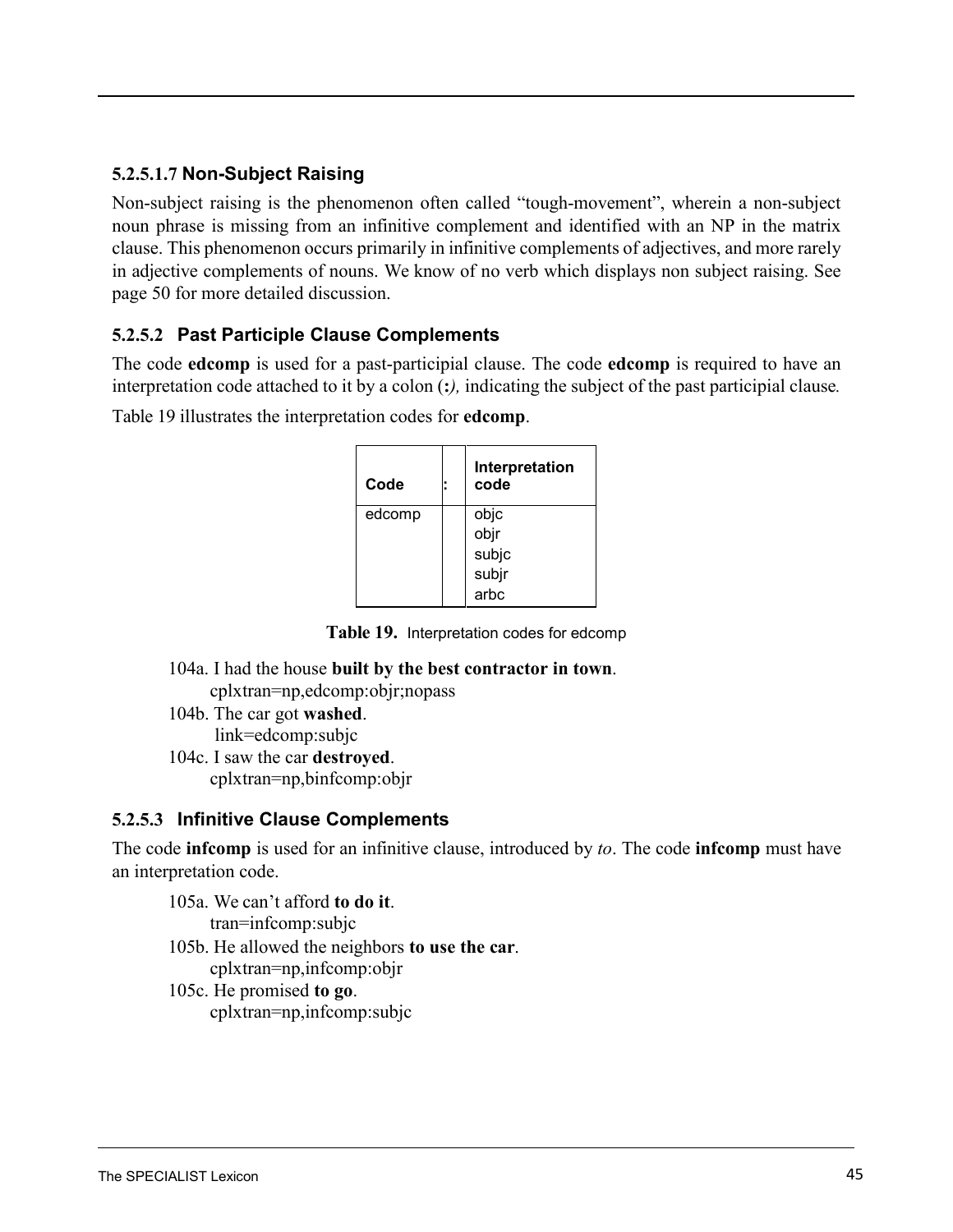The table below illustrates the interpretation codes for **infcomp**.

<span id="page-46-0"></span>

| Code    | Interpretation<br>code |
|---------|------------------------|
| infcomp | objc                   |
|         | objr                   |
|         | subjc                  |
|         | subjr                  |
|         | arbc                   |
|         | nsc                    |

**Table 20.** Interpretation codes for infcomp in verb entries

<span id="page-46-1"></span>An **infcomp** can have an overt subject if the complementizer *for* is present. This subject is not considered a complement of the verb but part of the to-infinitive complement. The interpretation code does not apply when there is an overt subject. The verb *afford* has the code **tran=infcomp:subjc** because, in the absence of an overt subject marked by *for*, the subject of the infinitive complement is understood to be the subject of the matrix sentence, as shown in [106a.](#page-46-0) In [106b.](#page-46-1) the occurrence of an overt subject (*the institution*) overrules the interpretation code.

106a. We can't afford **to make that commitment**. tran=infcomp:subjc 106b. We can't afford **for the institution to make that commitment**. tran=infcomp:subjc

# **5.2.5.4 Bare Infinitive Clause Complements**

The code **binfcomp** is used for a "bare" infinitive clause, without *to*. The code **binfcomp** requires an interpretation code.

The table below illustrates interpretation codes for **binfcomp.**

| Code     | ٠ | Interpretation<br>code |
|----------|---|------------------------|
| binfcomp |   | objc                   |
|          |   | objr                   |
|          |   | subjc                  |
|          |   | subjr                  |
|          |   | arbc                   |

**Table 21.** Interpretation codes for binfcomp in verb entries

107a. I had him **critique the documen**t.

cplxtran=np,binfcomp:objr

107b. Please help me **write the invitations**.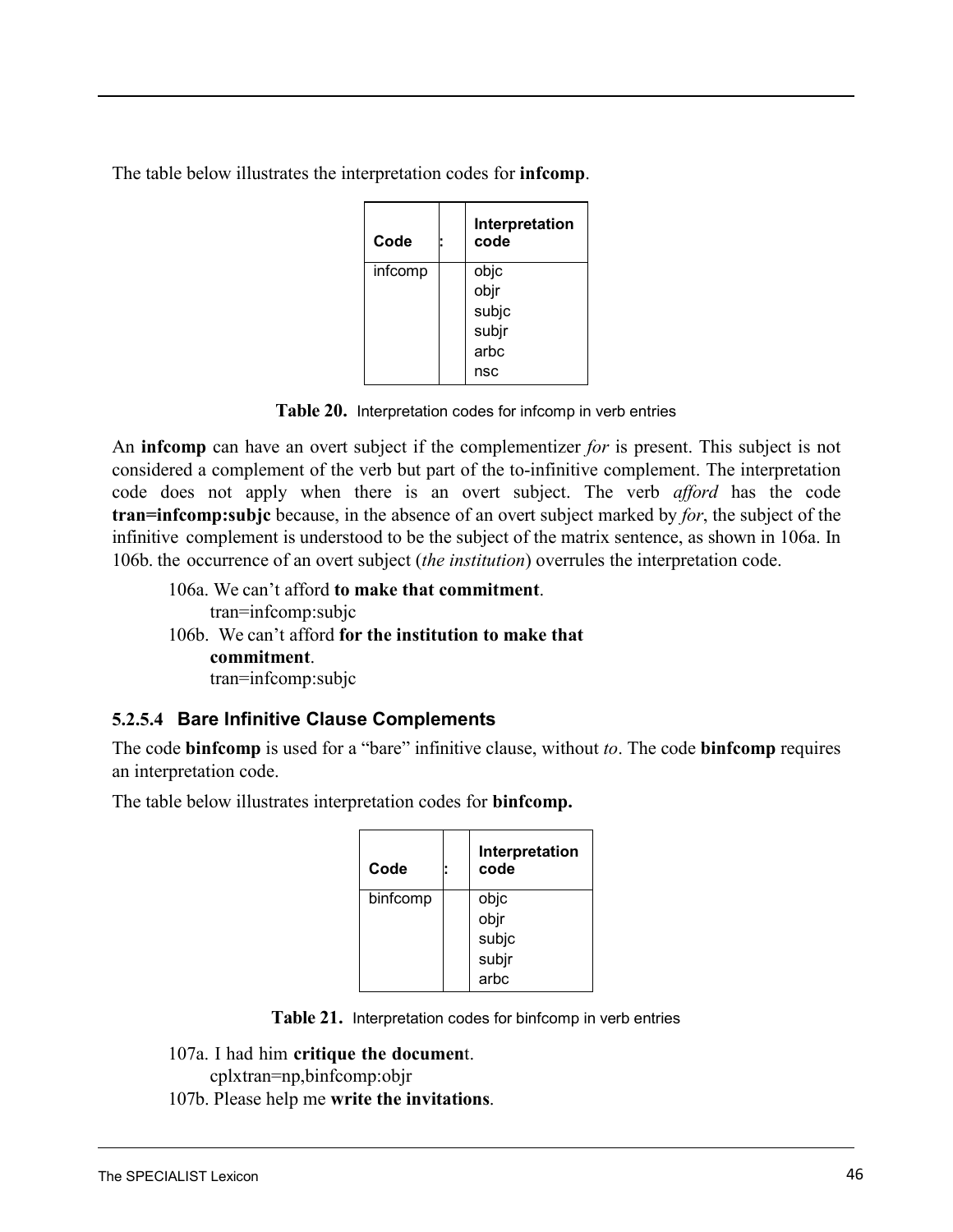cplxtran=np,binfcomp:objc

## **5.2.5.5 Present Participle Complements**

The code **ingcomp** is used for a present participial clause. The code **ingcomp** requires an interpretation code as illustrated in the following table.

| Code    |  | Interpretation<br>code |
|---------|--|------------------------|
| ingcomp |  | objc                   |
|         |  | objr                   |
|         |  | subjc                  |
|         |  | subjr                  |
|         |  | arbc                   |
|         |  | nsc                    |

**Table 22.** Interpretation codes for ingcomp

- 108a. She advised **completing the project as soon as possible**. tran=ingcomp:arbc
- 108b. I saw him **running down the street**. cplxtran=np,ingcomp:objr
- 108c. I approve of him **finishing before the due date**.
	- cplxtran=pphr(of,np),ingcomp:objr
- <span id="page-47-0"></span>108d.This car needs washing. tran=ingcomp:nsc
- 108e. We tried to prevent him from **dropping the course**. cplxtran=np,pphr(from,ingcomp:objc)

<span id="page-47-1"></span>An **ingcomp** can have a subject in the genitive case. As with the *for* subject of the to-infinitive, this subject is not considered a complement of the verb. Notice that the interpretation code does not apply when an explicit subject is present. The verb *report* has the code **tran=ingcomp:subjc** [in](#page-47-0)  [both 109a.](#page-47-0) and [109b.,](#page-47-1) indicating that the subject of the participial clause is controlled by the subject of *report*. But when there is an explicit genitive subject as in [109a.](#page-47-0) the interpretation code **subjc** is ignored.

109a. They reported **John's having noticed an error in the manuscript.** tran=ingcomp:subjc

109b. They reported **having noticed an error in the manuscript**. tran=ingcomp:subjc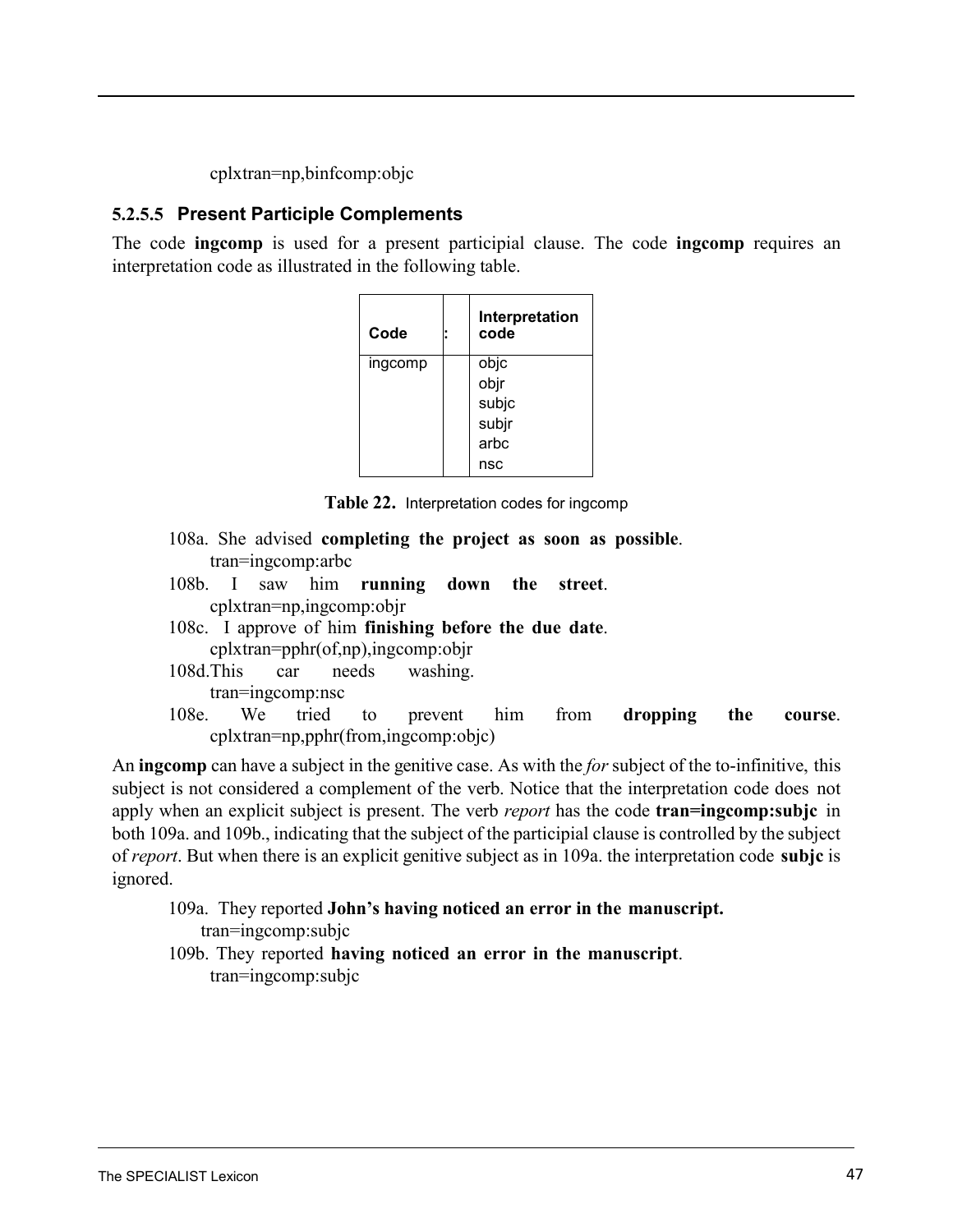### <span id="page-48-2"></span>**5.2.6 Finite Clause Complements**

Finite clause complements have tensed verbs, and show subject-verb agreement. They appear as full sentences generally introduced by the complementizer *that*. The code **fincomp()** is used to indicate finite clause complements.

### **5.2.6.1 Types of Finite Clause Complement**

There are eight variations of **fincomp()**, each with or without an extraposed subject code, as illustrated in [Table](#page-48-0) 23.

<span id="page-48-1"></span><span id="page-48-0"></span>

| Code    | <b>Arguments</b>                 | ٠<br>٠ | <b>Extraposed</b><br><b>Subject</b><br>Code |
|---------|----------------------------------|--------|---------------------------------------------|
| fincomp | O<br>s<br>ts<br>tp<br>sp*<br>tsp |        | subj                                        |

**Table 23.** Variations of fincomp( ). \*Note: there are no current instances of the code sp in the lexicon.

[Each of these codes is discussed in 5.2.6.1.1.-](#page-48-1) [5.2.6.1.8.](#page-49-0) below.

## **5.2.6.1.1 fincomp(o)**

This code represents a finite clause with an optional *that* complementizer.

- 110a. They decided **(that) this was the right course of action**.  $tran = fincomp(o)$
- 110b. We assured him **(that) it would all turn out right**. ditran=np,fincomp(o)

### **5.2.6.1.2 fincomp(t)**

This code represents a finite clause with a required *that* complementizer.

111. I conclude **that you are a linguist**. tran=fincomp(t)

### **5.2.6.1.3 fincomp(p)**

This code represents a finite clause with an optional *that* complementizer which may be realized as the proform *so* or *not*.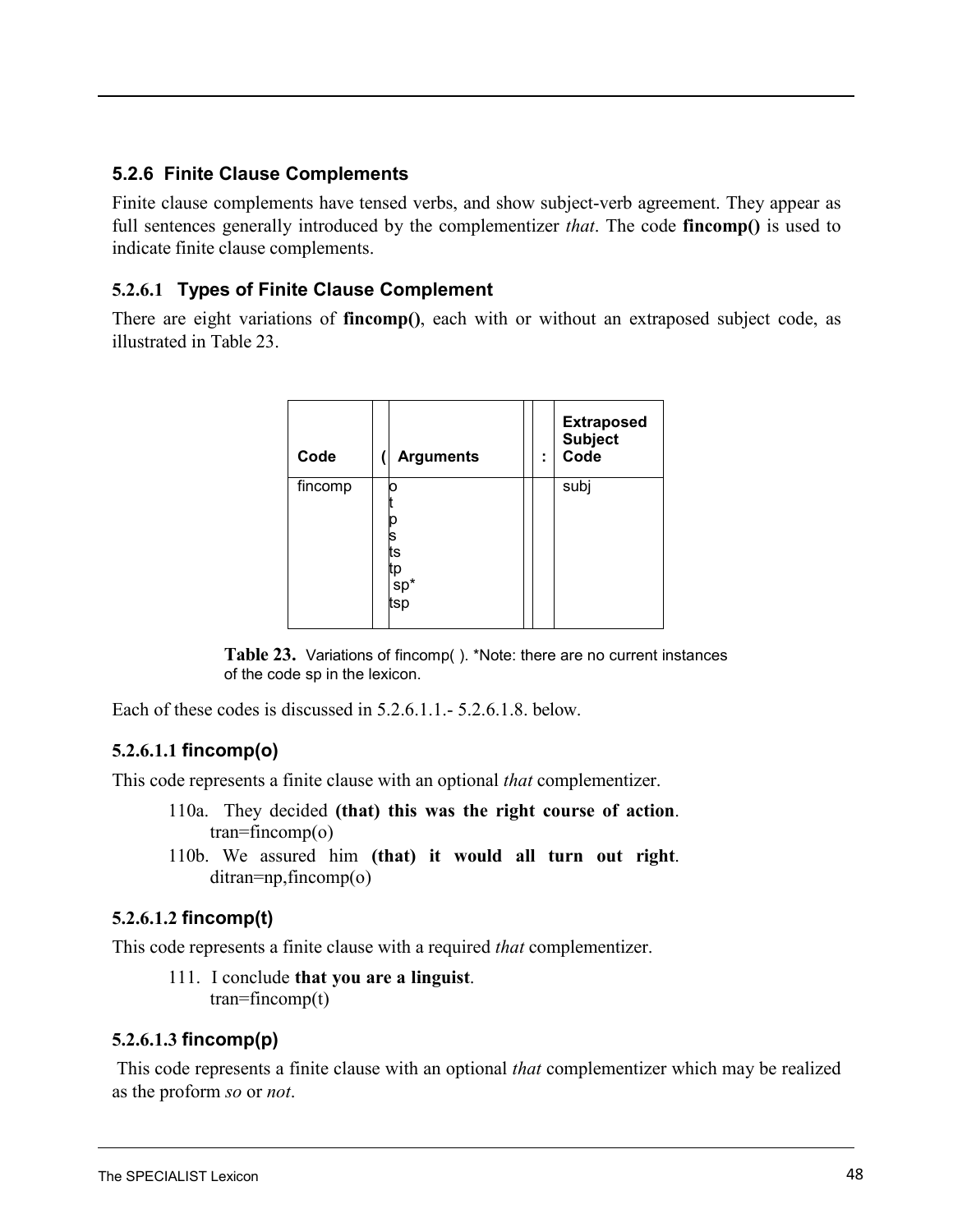112a. I assume **(that) you're going home tomorrow**.  $tran = fincomp(p)$ 112b. I assume **so**.  $tran = fincomp(p)$ 

### **5.2.6.1.4 fincomp(s)**

This code represents a subjunctive clause with an optional *that* complementizer. A subjunctive clause is a finite clause with an untensed verb (subjunctive form), or *should* followed by an untensed verb. Although finite complement was defined above in terms of having a tensed verb, subjunctive clauses are considered finite complements in spite of their apparent lack of tense.

#### 113. I suggest **(that) you (should) be here on time**.  $tran = fincomp(s)$

### **5.2.6.1.5 fincomp(ts)**

This code represents a subjunctive clause with a required *that* complementizer.

114. We require **that you (should) be here**. tran=fincomp(ts)

### **5.2.6.1.6 fincomp(tp)**

This code represents a finite clause with a required *that* complementizer, which may be realized as *so* or *not*.

<span id="page-49-0"></span>115a. I advised him **that the cargo bay door was open**. ditran=np,fincomp(tp) 115b. I advised him **so**. ditran=np,fincomp(tp) 115c. I **so** advised him. ditran=np,fincomp(tp)

### **5.2.6.1.7 fincomp(sp)**

This code represents a subjunctive clause with an optional *that* complementizer, which may be realized as *so* or *not*. It is possible that such complements do not occur in English. The current SPECIALIST lexicon has no instances of **fincomp(sp).**

## **5.2.6.1.8 fincomp(tsp)**

This code represents a subjunctive clause with a required *that* complementizer which can also be realized as *so* or *not*.

116. He moved **that this be stricken from the record**.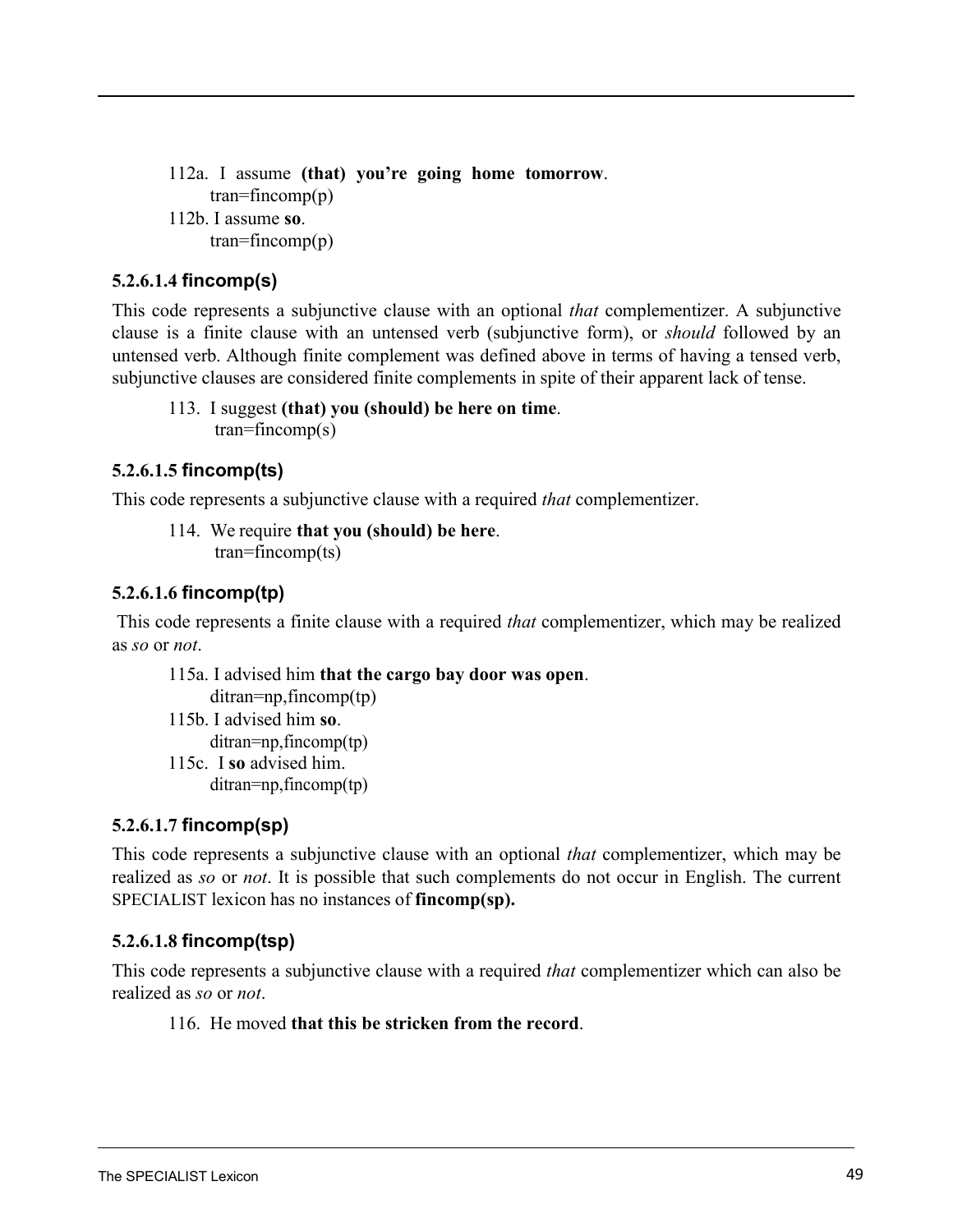#### <span id="page-50-0"></span>**5.2.6.2 Extraposed Subject**

The interpretation code **subj** is attached to a **fincomp( )** to indicate that the finite complement is an extraposed subject. That is, it appears postverbally only with an expletive *it* subject. For example, *appear* takes a **fincomp(p)** which is understood as the subject of *appear.* In [117a.](#page-50-0) and [117b.](#page-50-0) *so* and *that John won* are understood as the subject of *appear*.

117a. It appears **that John won**.

117b. It appears **so**.

118. {base=appear entry=1 cat=verb variants=reg intran tran=pphr(for,np) tran=fincomp(p):subj link=adj link=advbl link=infcomp:subjr link=np

}

<span id="page-50-1"></span>Other examples of extraposed subject finite complements are illustrated in 119a. through 119d.

119a. It seems **that John intends to leave**. tran=fincomp(o):subj 119b. It came about **that he lost the contest**. tran=fincomp(t):subj;part(about);nopass 119c. It annoyed them **that John was late**.

- ditran=np,fincomp(t):subj
- 119d.It seems **that John was the winner**. tran=fincomp(p):subj

### **5.2.7 WH Complement Clauses**

#### **5.2.7.1 WH Finite Clause Complements**

Finite clause complements introduced by a *wh*-word are coded **whfincomp**. Wh-finite complements can be introduced by *whether*, *how*, *why*, *where*, *when, who*, and sometimes *if*.

120a. He asked **whether they were coming**. tran=whfincomp 120b. He asked me **if I'd be there on time.** ditran=np,whfincomp 120c. I decided **how I would go about it**.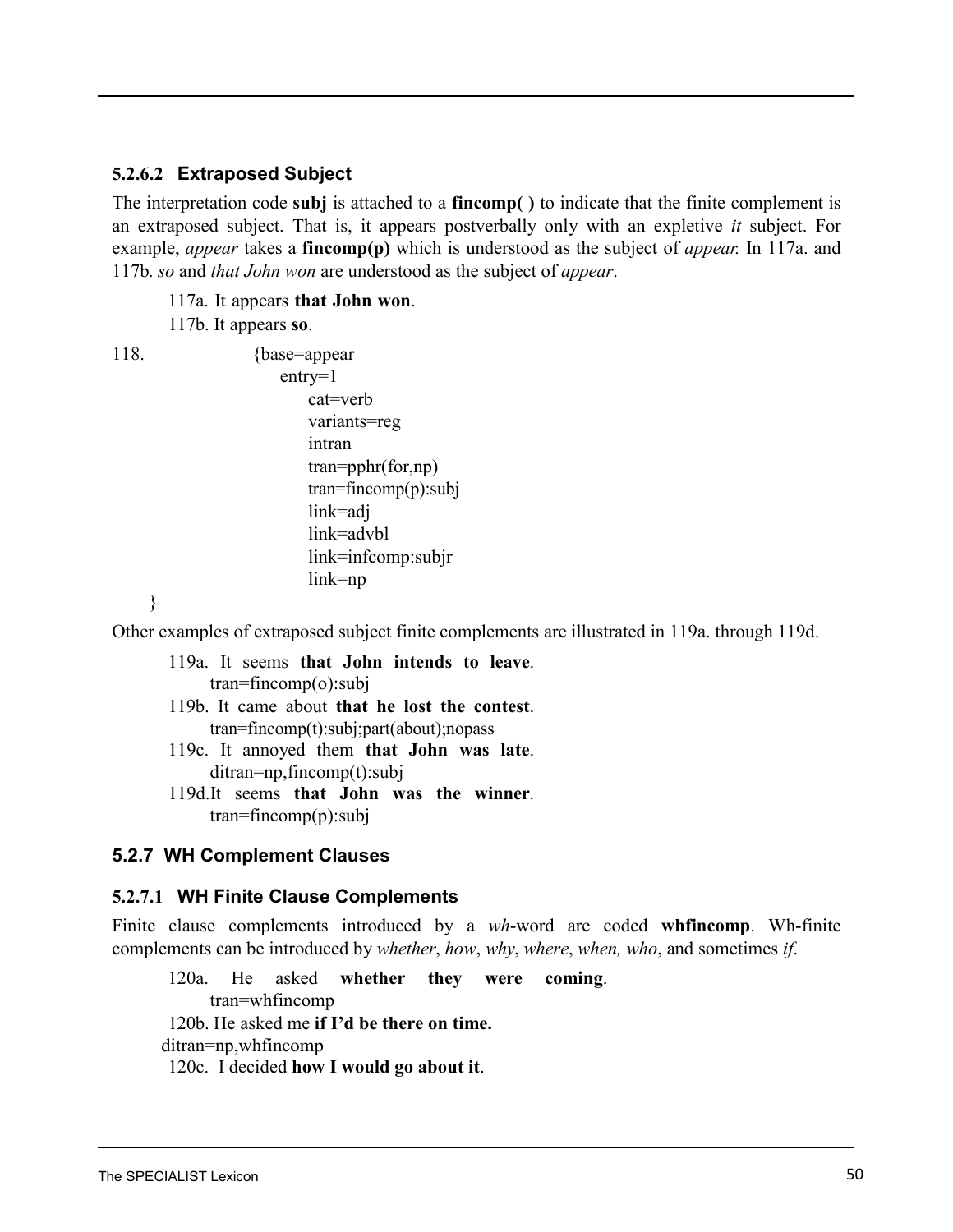<span id="page-51-0"></span>tran=whfincomp 120d.They expected to ascertain **whether this was appropriate**. tran=whfincomp

### **5.2.7.2 WH Infinitive Complements**

Infinitival clauses introduced by *wh*-words are coded **whinfcomp**; whinfcomp requires an interpretation code to indicate the subject. All **whinfcomps** in the SPECIALIST lexicon have been given the interpretation code **arbc**.

- 121a. I don't know **where to send the money**. tran=whinfcomp:arbc
- 121b. I decided **how to go about it**. tran=whinfcomp:arbc
- 121c. He chose **where to go**. tran=whinfcomp:arbc

## **5.2.8 As Absolute Clause Complements**

*As* absolute clauses consisting of a predicate introduced by *as* are coded **ascomp**. The predicate may be a noun, adverb, prepositional phrase or *ed*-clause. The code **ascomp** requires an interpretation code.

- 122a. We all looked upon him **as one of us**. cplxtran=pphr(upon,np),ascomp:objr
- 122b. He qualified as **team chief**. tran=ascomp:subjc
- 122c. The generals all regarded Uzbekistan **as well out of missile range**.

cplxtran=np,ascomp:objc

## **5.3 Verb Particle Constructions**

English verbs often form a sort of compound with an adverbial particle. These particles themselves are entered in the lexicon as adverbs with a **modification** type=particle code. Verbs which have particles, like *beat*, *tear*, and *run* have the code **part()** attached to the complemention codes for the complementation patterns in which the verb takes a particle.

123a. They **beat** him **up**.

123b. They **tore down** the theatre.

123c. They like to **run around**.

Each of the verb complement slots **intran**, **tran**=, **ditran**= and **cplxtran**= can be followed by a **part()** code indicating the particle of a verb particle construction. The argument of **part()** is the particle.

124. {base=tear}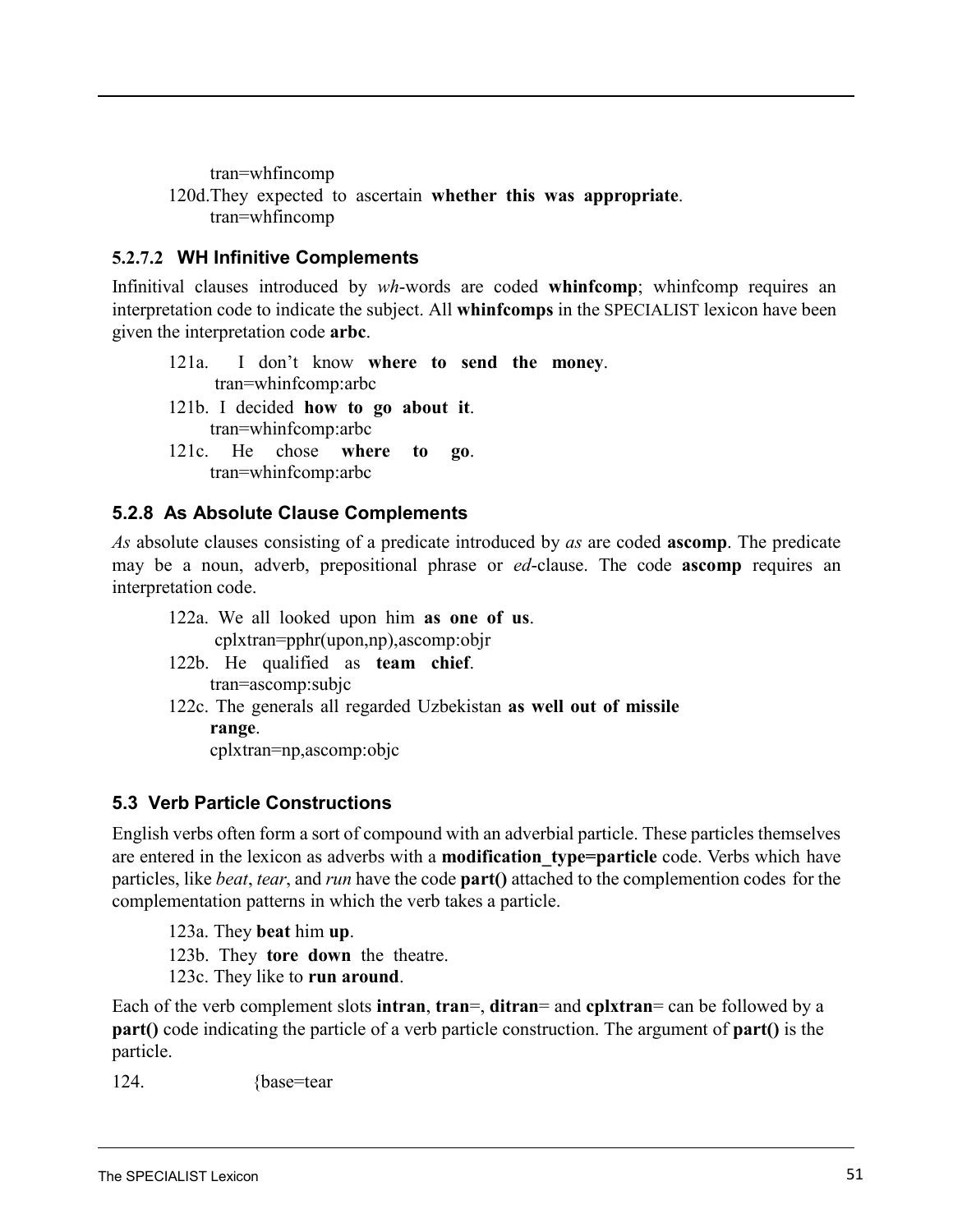```
entry=1
   cat=noun 
   variants=reg
entry=2
   cat=verb
   variants=irreg(tears,tore,torn,tearing)
   tran=np
   cplxtran=np,advbl 
   cplxtran=np,advbl;part(away)
   cplxtran=np,advbl;part(off)
   cplxtran=np,advbl;part(out) 
   cplxtran=np,advbl;part(up) 
   cplxtran=np,pphr(off,np)
}
```
### <span id="page-52-1"></span><span id="page-52-0"></span>**5.3.1 The Passive Construction**

All of the complementation patterns represented in the SPECIALIST lexicon represent the verb phrase in active mood. Each transitive, ditransitive or complex-transitive code is subject to passivization unless it has been marked with the code **nopass**. The code **nopass** is added after a semi-colon (**;**) to those patterns which have no passive counterpart. The main verb *have* does not allow passive as illu[strated in 125a.](#page-52-0) and [125b.](#page-52-1)

125a. He had a fancy coffee cup. tran=np;nopass 125b. \* A fancy coffee cup was had by him.

## **5.4 Noun Complementation**

<span id="page-52-2"></span>The slot **compl=** contains codes indicating noun complements. The possible complements of the noun are listed in [Table](#page-52-2) 24.

| <b>Slot</b> | <b>Fillers</b>   |  |
|-------------|------------------|--|
| compl=      | infcomp:interp   |  |
|             | fincomp()        |  |
|             | whfincomp        |  |
|             | whinfcomp:interp |  |
|             | pphr(            |  |
|             | ascomp:interp    |  |

**Table 24.** Fillers of noun **compl=** slot

These codes have the same meaning as when they appear as complements of a verb.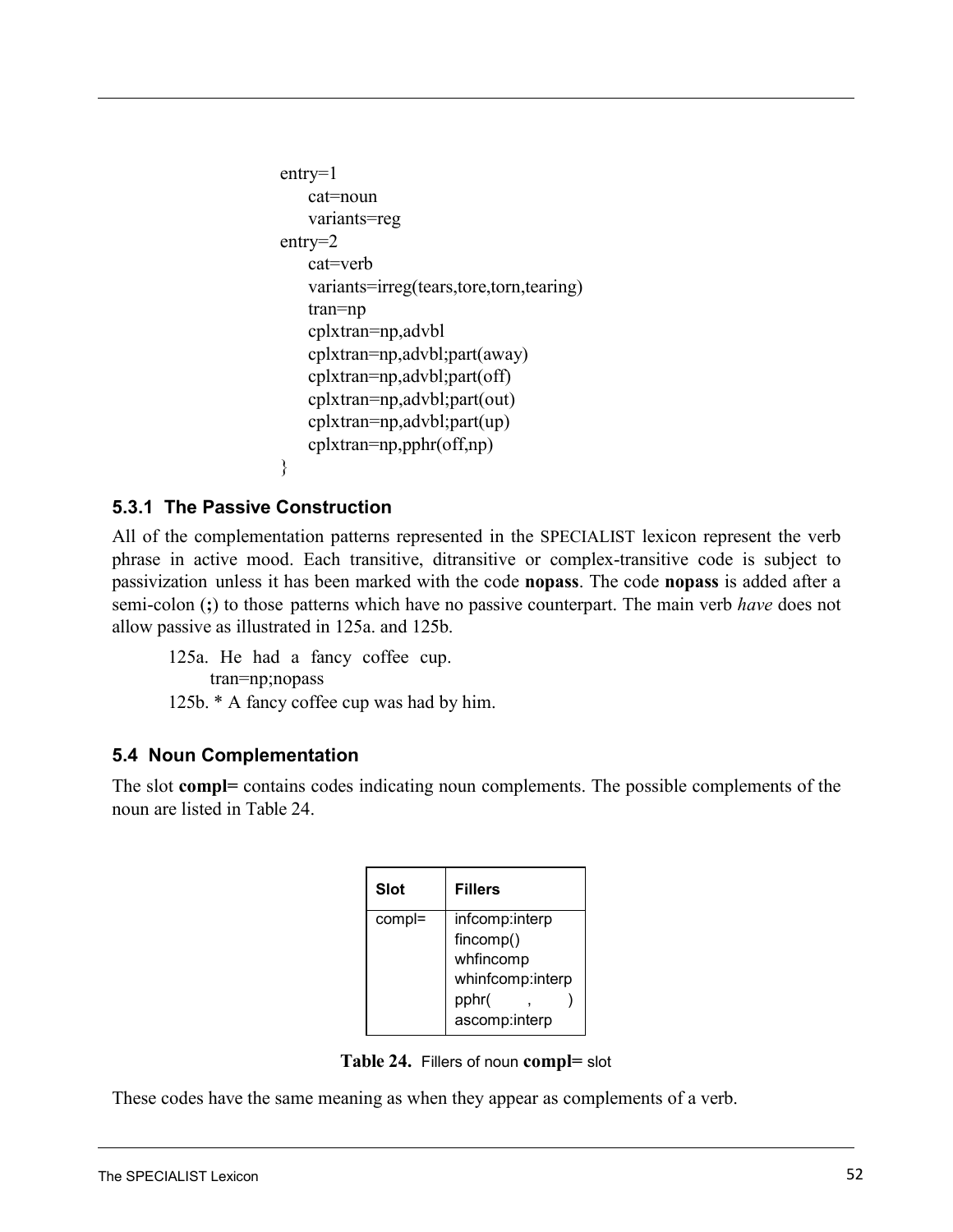## **5.4.1 Infinitive Clause Complements**

<span id="page-53-2"></span><span id="page-53-1"></span>Infinitive clause complements of nouns are coded with the code **infcomp**. Each **infcomp** is marked with an interpretation code; one of: **objr**, **objc**, **subjr**, **subjc**, **nsr**, or **arbc**. The interpretation codes are interpreted as they are for verbs, except that some nouns exhibit non-subject raising. (See ["Infinitive Clause](#page-45-2) Complements" on page 44, and "Non Subject [Raising"](#page-53-0) on page 52). The code **objc** indicates that the subject position of the **infcomp** may be controlled by an object genitive (indicated by the preposition *of,* or '*s* genitive). The code **subjc** indicates that the subject position of the **infcomp** can be controlled by a subjective genitive (*of* or '*s* genitive). The code **objr** indicates that the object genitive may be interpreted as the subject of the infcomp and not as an argument of the noun. The code **subjr** indicates that the subjective genitive may be interpreted as the subject of the infcomp and not as an argument of the noun. This is most clear in the case of nominalizations, where terms like subject and object can be analogized to the verb. Other abstract nouns can also have interpretation codes. For example, in the noun entry for *right* given in example 127, **infcomp:subjc** indicates that *John* and *suspects* in [126a.](#page-53-1) and [126b.](#page-53-2) are understood to be subjects of the infinitive complements and are arguments of *right* as well.

126a. John's right **to remain silent**. 126b. The right of suspects **to remain silent**.

<span id="page-53-0"></span>

```
127. {base=right}
                   entry=E0053603
                       cat=noun 
                       variants=reg
                       variants=uncount
                       variants=groupuncount
                       compl=pphr(to,np) 
                       compl=infcomp:subjc
```
### **5.4.2 Non Subject Raising**

}

Nouns such as *breeze* and *snap* [can trigger Non-Subject Raising. See "Non Subject](#page-57-0) Raising" on [page 54](#page-57-0) in the "Adjective [Complementation"](#page-55-0) section.

The code **nsr** indicates that the subject of a predicate noun phrase is understood as some non-subject NP in its infinitive complement. The subject of the infinitive complement is arbitrarily controlled unless an explicit *for* subject is present.

128a. This pen is a breeze **to write with**. 128b. This tool is a snap **to use**. 128c. This tool will be a snap **for even the clumsiest linguist to use**.

129. {base=breeze}

entry=E0014027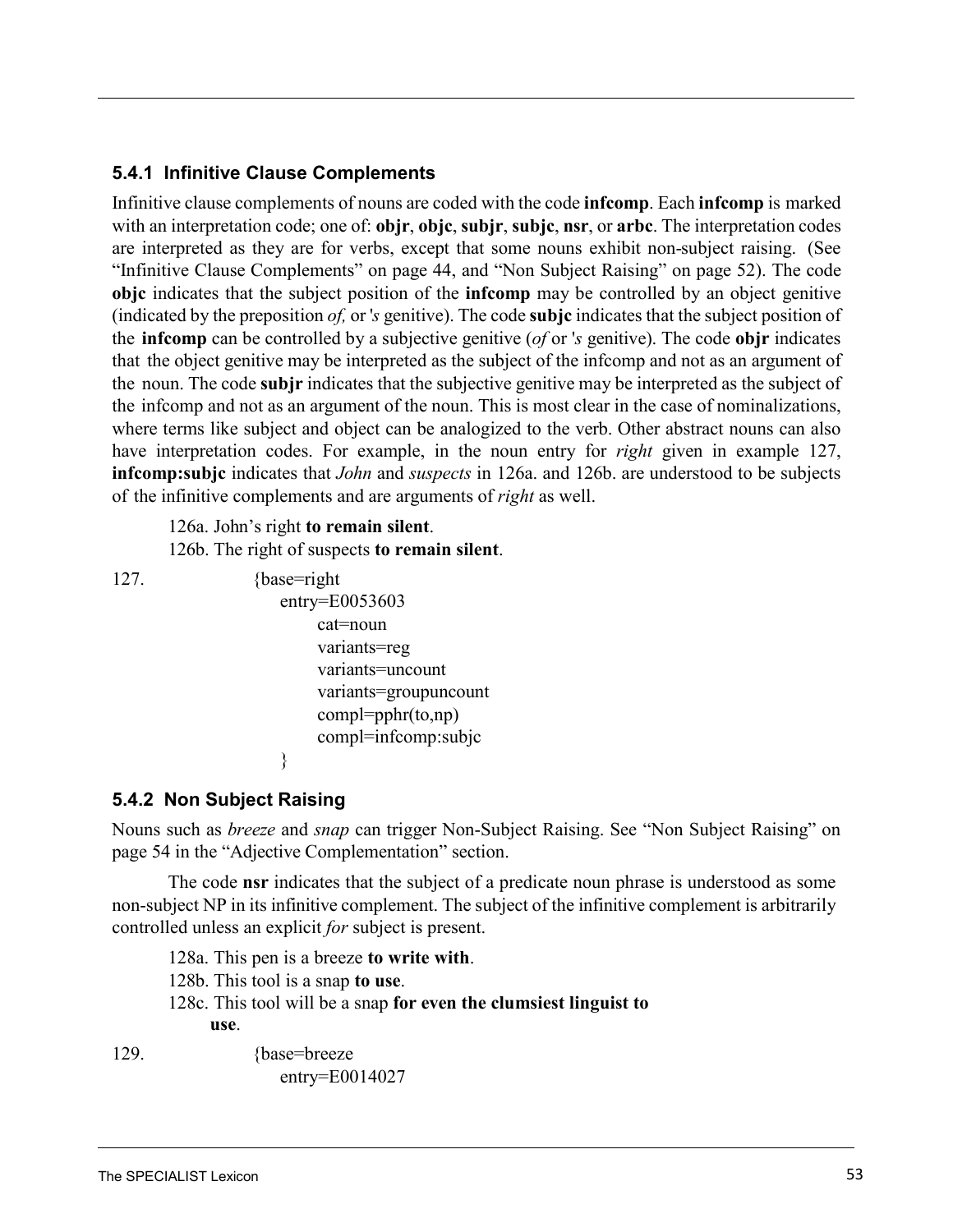```
cat=noun 
variants=reg
compl=infcomp:nsr
```
## **5.4.3 Finite Clause Complements**

}

Finite clause complements for nouns are coded **fincomp**. As a noun complement **fincomp** is allowed the same range of variation as indicated for verbs in Table [22 on page](#page-48-0) 45.

130a. His awareness **that he was wasting time** was not sufficient.

131. {base=awareness entry=E0011455 cat=noun variants=uncount compl=pphr(of,np)  $compl = fincomp(t)$ nominalization\_of=aware|adj|E0011454 }

## **5.4.4 WH Finite Clause Complements**

The code **whfincomp** has the same meaning as a noun complement that it has as a verb complement. It represents a finite complement introduced by a *wh* [word. See](#page-50-1) "WH Finite Clause [Complements"](#page-50-1) on [page 47](#page-50-1) under Section [5.2.](#page-39-0)

132a. The reason **why he decided to attend** was unclear.

133. {base=reason

```
entry=E0052127
    cat=noun 
    variants=uncount
    variants=reg
    compl=infcomp:subjc 
    compl=whfincomp
    compl = fincomp(t)}
```
## **5.4.5 Prepositional Phrase Complements**

The prepositional phrase complement codes **pphr(P,0)** and **pphr(P,O,pphr(P,O))** have the same meaning in noun entries that they do in verb entries. See "Prepositional Phrase [Complements"](#page-40-0) on [page 37.](#page-40-0)

134a. The adequacy **of the railroad system for military transportation** was brought into question.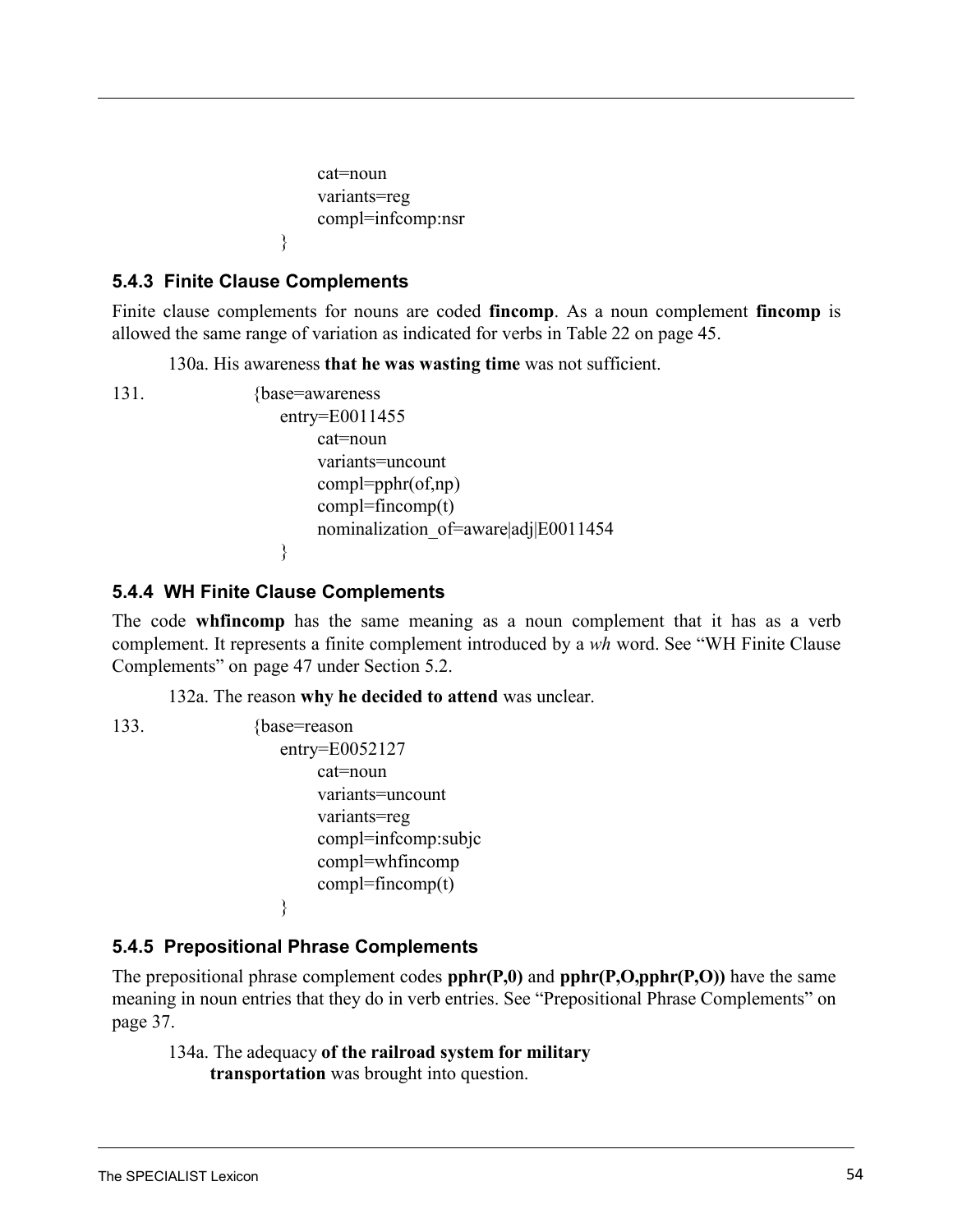```
135. {base=adequacy
                  entry=E0007344
                       cat=noun 
                       variants=uncount
                       compl=pphr(for,np)
                       compl=pphr(of,np)
                       nominalization_of=adequate|adj|E0007345
                  }
```
# **5.4.6 WH Infinitive Complements**

This code is used for an infinitive clause, introduced by a *wh* word. As with verbs, **whinfcomp** must have an [interpretation code.](#page-51-0) See "WH Infinitive Complements" on page 48.

136. The decision **when to leave** was hers alone.

```
137. {base=decision}
                   entry=E0021039
                        cat=noun 
                        variants=reg 
                        variants=uncount
                        compl=infcomp:subjc 
                        compl = fincomp(t)compl=whinfcomp:arbc 
                        compl=whfincomp
                        compl=pphr(of,np) 
                        compl=pphr(by,np)
                        nominalization_of=decide|verb|E0021018
```
# **5.5 Adjective Complementation**

}

Complements of adjectives are indicated as fillers of the **compl=** slot. The possible fillers for the complement slot of adjective entries are illustrated in [Table](#page-56-0) 25.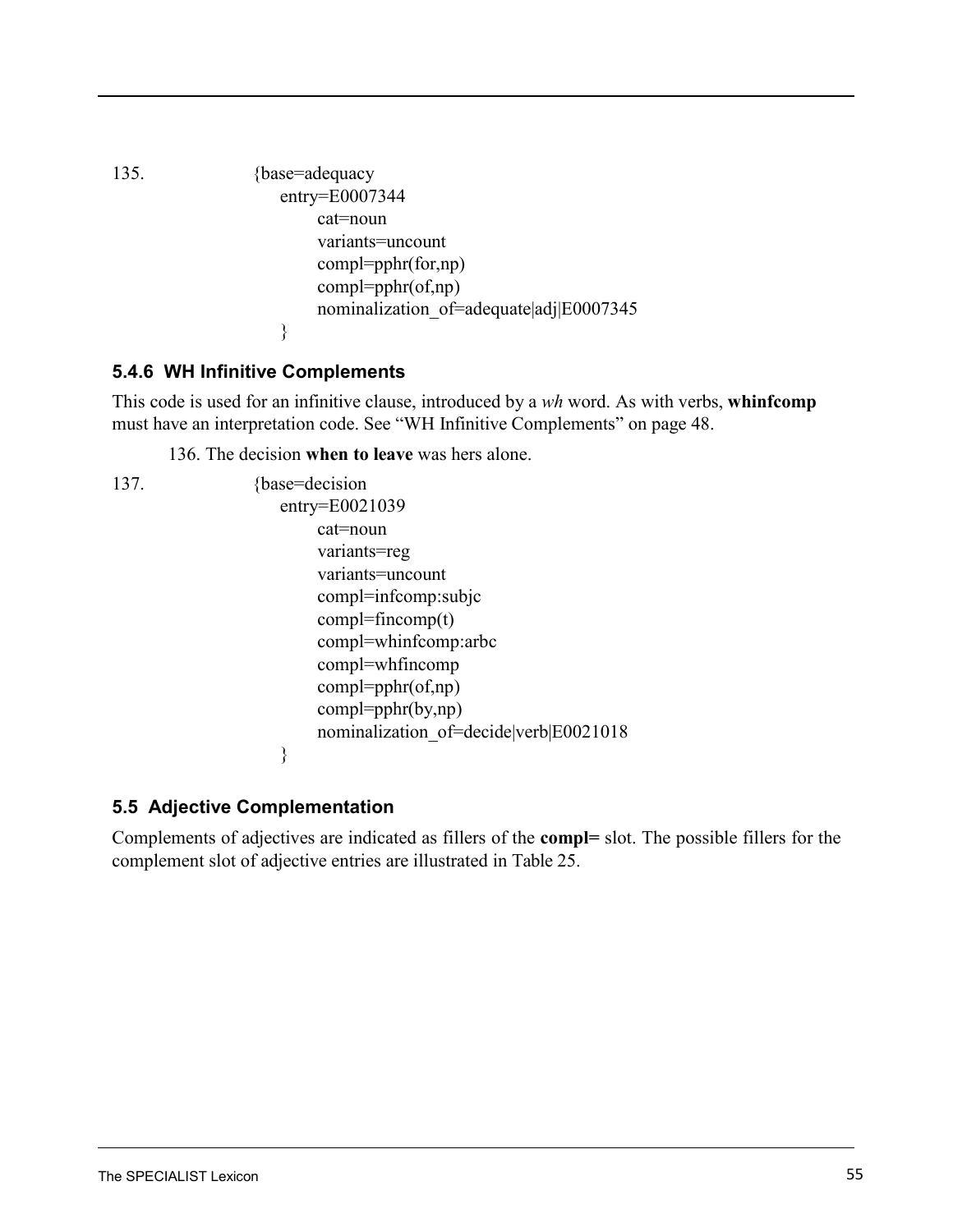<span id="page-56-0"></span>

| <b>Slot</b> | <b>Fillers</b>             |
|-------------|----------------------------|
| compl=      | infcomp:interp             |
|             | fincomp(                   |
|             | whfincomp                  |
|             | whinfcomp                  |
|             | advbl                      |
|             | pphr( , )<br>ascomp:interp |

**Table 25.** Fillers of the adjective **compl=** slot.

## **5.5.1 Infinitive Clause Complements**

<span id="page-56-1"></span>The code **infcomp** indicates a *to* infinitive clause complement. As with verbs, interpretation codes attached with a colon are used to indicate to-infinitive complements. As an adjective complement infcomp can have **subjc**, **subjr**, **arbc**, **nsr**, or **nsc** attached. The codes **subjc**, **subjr** and **arbc** are used analogously to their use in verb complements. **objc** and **objr** do not apply to **infcomps** in adjective entries, since **compl**= slots do not take double a[rguments.](#page-56-1) Table 26 illustrates the interpretation codes that go with **infcomps** in adjective entries.

<span id="page-56-3"></span><span id="page-56-2"></span>

| code    | interpretation<br>code |
|---------|------------------------|
| infcomp | subjc                  |
|         | subjr                  |
|         | arbc                   |
|         | nsc                    |
|         | nsr                    |

**Table 26.** Interpretation codes for Adjectives

The noun phrase modified by the adjective, or the subject of the linking verb in a predicative construction, is considered the subject of the adjective. *They* is the subject of *eager* as well as the subject of *please* [in 138a.](#page-56-2) and *problem* is the subject of *easy* as well as the subject of *solve* in 138[b.](#page-56-3)

138a. They are eager **to please**. compl=infcomp:subjc 138b. This is an easy problem **to solve**. compl=infcomp:subjc 138c. They are careful **to avoid mistakes**. compl=infcomp:subjc 138d.The author is ready **to write**. compl=infcomp:subjc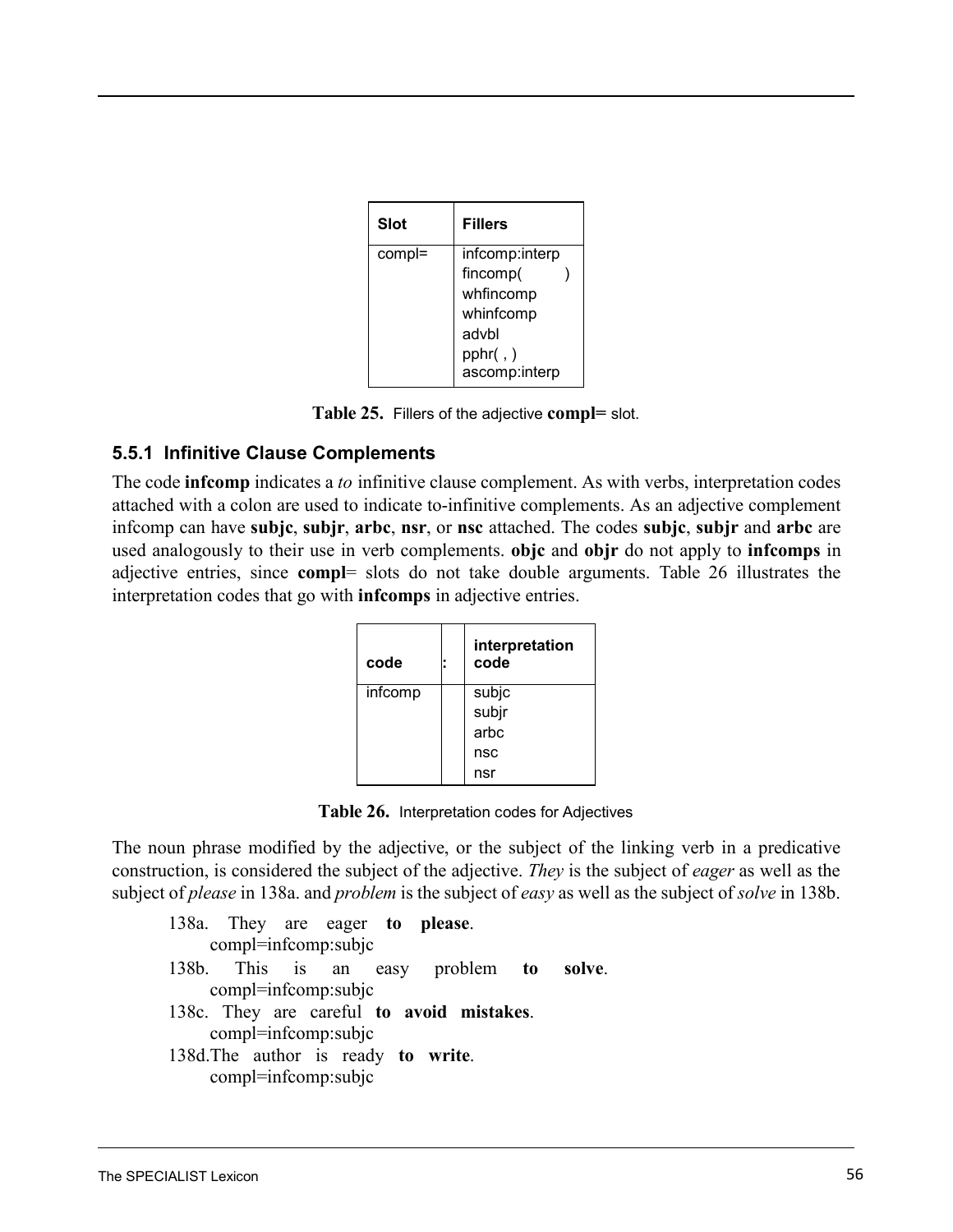138e. The potatoes are ready **to eat**. compl=infcomp:nsc

The code **nsr** (for non subject raising) appears mainly with adjectives, and the code **nsc** (for non subject control) appears with **ingcomps** in verb entries and with **infcomps** in adjective entries.

139. {base=eager entry=E0024307 cat=adj variants=inv;periph position=attrib(1) position=pred compl=infcomp:subjc compl=fincomp(ts) compl=pphr(about,np) compl=pphr(for,np) stative nominalization=eagerness|noun|E0024309 } 140. {base=careful entry=E0015340 cat=adj variants=inv;periph position=attrib(1) position=pred compl=infcomp:subjc compl=fincomp(t) compl=whfincomp nominalization=carefulness|noun|E0015342 }

# <span id="page-57-1"></span><span id="page-57-0"></span>**5.5.2 Non Subject Raising**

The code **nsr** indicates that the subject of the infinitive is arbitrarily controlled; that there is a nonsubject NP missing from the infinitive clause; and that the NP which appears as the subject of the adjective is interpreted as this missing NP, not as the logical subject of the adjective. As [example](#page-57-1) [141b.](#page-57-1) demonstrates, the missing NP need not be an argument of the verb of the infinitive clause. This phenomenon has been called Tough-Movement. Non-Subject Raising occurs only in adjectives and nouns.

141a. John is tough **to please**.

compl=infcomp:nsr

141b. This instrument is difficult **to teach students to fly with**.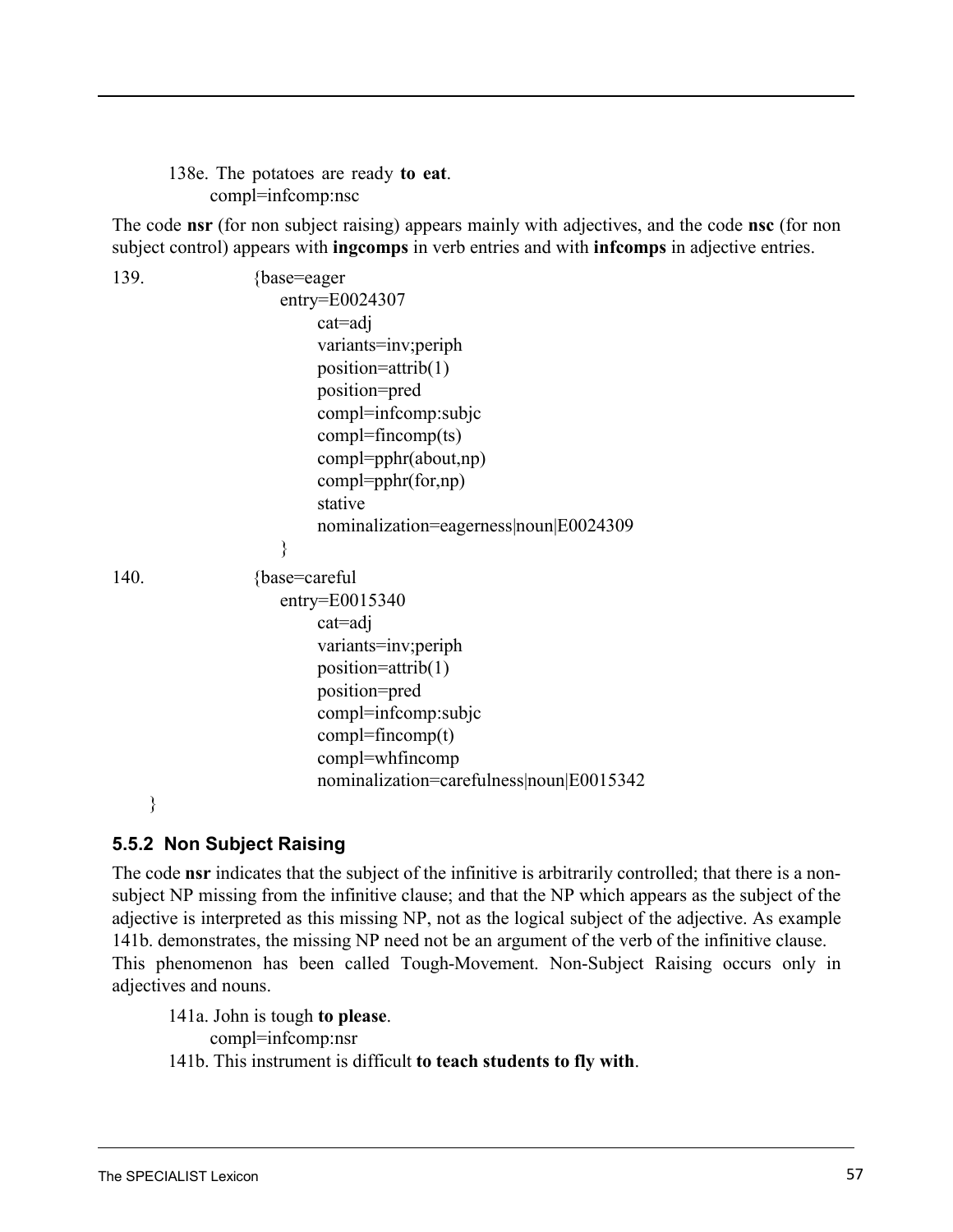<span id="page-58-0"></span>142. {base=difficult entry=E0022635 cat=adj variants=inv;periph position=attrib(1) position=attribc position=pred compl=infcomp:nsr stative nominalization=difficulty|noun|E0022636 }

## <span id="page-58-1"></span>**5.5.3 Non-Subject Control**

<span id="page-58-3"></span><span id="page-58-2"></span>The code **nsc** indicates that the subject of the infinitive clause is arbitrarily controlled; that there is a missing non-subject NP in the infinitive complement; and that the subject of the adjective is interpreted as the missing NP of the infinitive clause as well as the subject of the adjective.

143a. The book is ready **to print**. compl=infcomp:nsc

The adjective *ready* participates in both non-subject control (infcomp:nsc) and subject control (infcomp:subjc), as evidenced by the ambiguity in [example](#page-58-1) 144a.

- 144a. The chickens are ready **to eat**.
- 144b. The chickens are ready for someone to eat the chickens.
- 144c. The chickens are ready for the chickens to eat something**.**

144d. The chickens are ready.

[Example 144b.](#page-58-1) is the non-subject control paraphrase of [144a.](#page-58-1) The subject control reading is paraphrased in [144c.](#page-58-2) Both readings of [144a.](#page-58-1) entail [144d.](#page-58-3) indicating that *the chickens* is the logical subject in both cases.

## **5.5.4 Finite Clause Complements**

The code **fincomp( )** is used to indicate a finite clause complement as it is in entries for verbs. [See](#page-48-2) ["Finite Clause Complements" on page](#page-48-2) 45.

### 145. They were certain **that it would be possible**.

In some cases, the code **subj** is attached to a **fincomp( )** to indicate that the finite complement is an extraposed subject. That is, the finite complement can appear only after a predicate adjective with an expletive *it* subject.

146. It is likely that he will be there. compl=fincomp(o):subj

147. {base=likely

The SPECIALIST Lexicon 58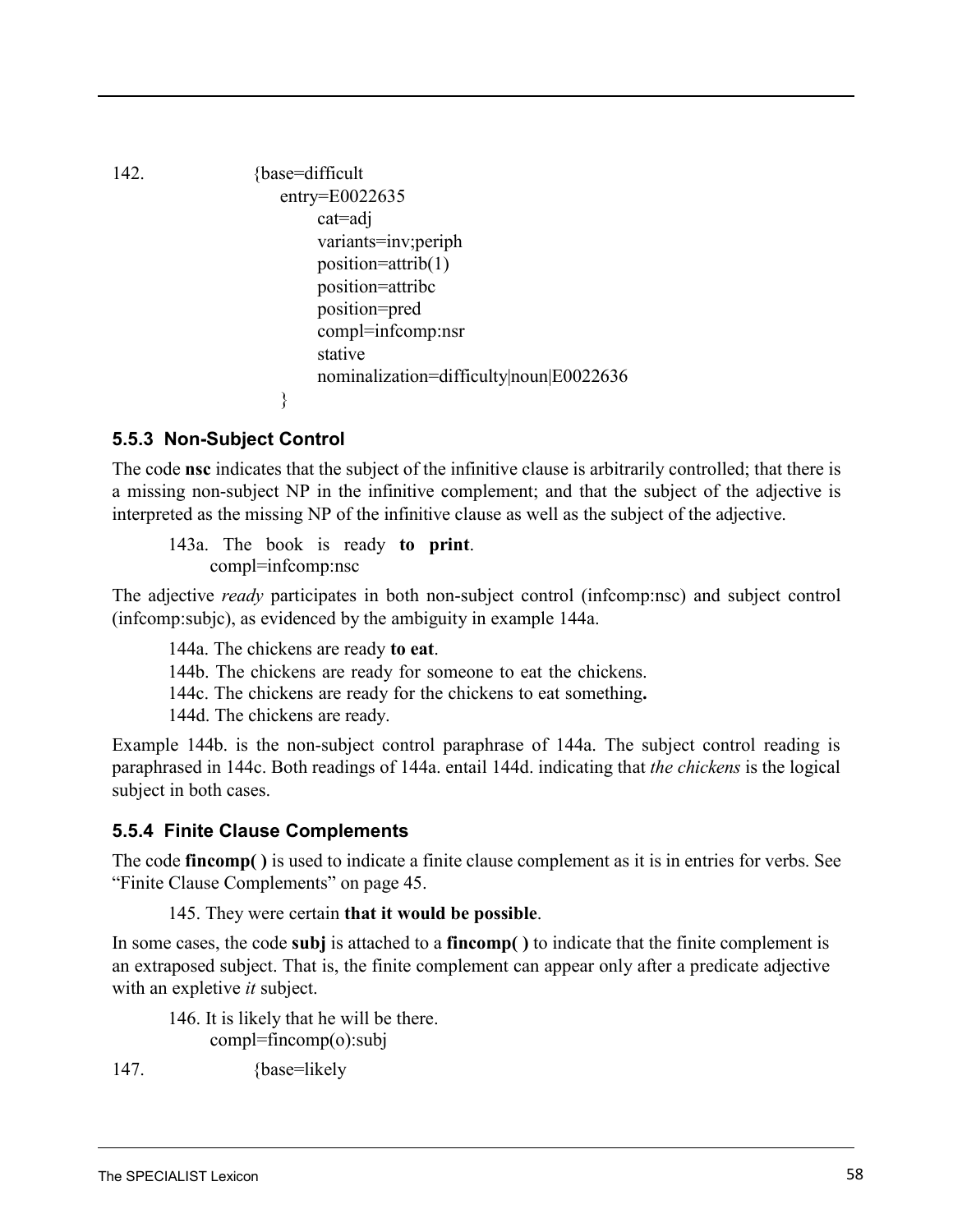```
entry=E0037555 
    cat=adj 
     variants=reg
     variants=inv;periph
     position=attrib(1) 
     position=pred
     compl=infcomp:subjr 
     compl=fincomp(o):subj
     stative
    nominalization=likelihood|noun|E0037554
}
```
### **5.5.5 WH Infinitive Clause Complements**

As with verbs**, whinfcomp: interp** indicates an infinitive clause with a *wh*-element. It requires a[n](#page-51-0) interpretation code. See "WH Infinitive [Complements" on](#page-51-0) page 48 in Section [5.2](#page-39-0) .

148. He wasn't sure **whether to go**. compl=whinfcomp:subjc 149. {base=sure}

```
entry=E0059287
    cat=adj 
    variants=reg
    variants=inv
    position=attrib(1) 
    position=attrib(3) 
    position=pred 
    compl=fincomp(o)
    compl=whfincomp
    compl=whinfcomp:subjc 
    compl=infcomp:subjr 
    compl=pphr(of,np) 
    compl=pphr(of,ingcomp:subjc) 
    stative
    nominalization=sureness|noun|E0059290
```
### **5.5.6 WH Finite Clause Complements**

}

As with verbs, the code **whfincomp** represents a finite clause introduced by a *wh*-element. Se[e](#page-50-1) ["WH Finite Clause Complements" on page](#page-50-1) 47 in Section 5.2.

150. Be careful **what you say**. compl=whfincomp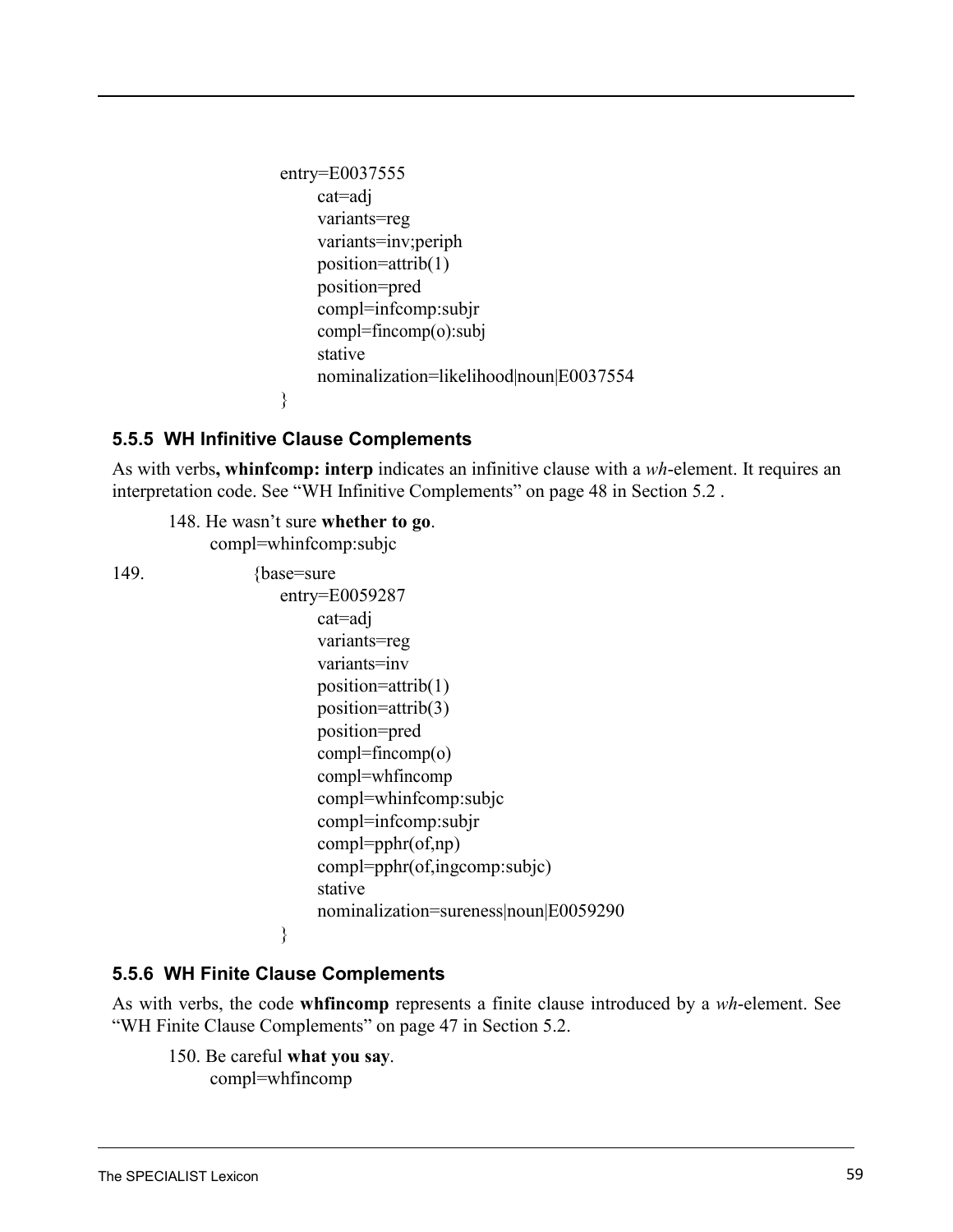### **5.5.7 Adverbial Complements**

As with verbs, **advbl** indicates an adverbial complement, i.e. an adverb or prepositional phrase. See "Adverbial [Complements" on page](#page-41-1) 38 in Section 5.2.

151. The building is situated **in a large field**. compl=advbl

### **5.5.8 Prepositional Phrase Complements**

The prepositional phrase codes **pphr(P,O)** and **pphr(P,O,pphr(P,O))** are used analogously to their use in verb [entries. See "Prepositional Phrase Complements" on page](#page-40-0) 37.

152a. adequate **for the task** 152b. adequate **for solving the problem** compl=pphr(for,np)

#### <span id="page-60-0"></span>**6. Nominalizations of Verbs and Adjectives**

Verbs and adjectives which have nominalized forms have the slot **nominalization=** filled by the base form, category (noun) and EUI of the noun which is its nominalization. Nouns that are the nominalizations of verbs or adjectives have a **nominalization\_of=** slot containing the base form, category and EUI of the verb or adjective of which they are the nominalizations. The elements of these cross references are separated by pipe "|" symbols. The verb *accumulate* has as its nominalization the noun *accumulation*[. The noun phrase in 153b.](#page-60-0) is closely related in meaning to the sentence in [153a.](#page-60-0)

153a. John accumulated wealth. 153b. John's accumulation of wealth

| 154. | {base=accumulate}                         |
|------|-------------------------------------------|
|      | $entry = E0006764$                        |
|      | $cat=verb$                                |
|      | variants=reg                              |
|      | intran                                    |
|      | $tran = np$                               |
|      | nominalization=accumulation noun E0006765 |
|      |                                           |
| 155. | {base=accumulation                        |
|      | $entry = E0006765$                        |
|      | cat=noun                                  |
|      | variants=uncount                          |
|      | variants=reg                              |
|      | $compl = pphr(of, np)$                    |
|      | $compl = pphr(by, np)$                    |
|      |                                           |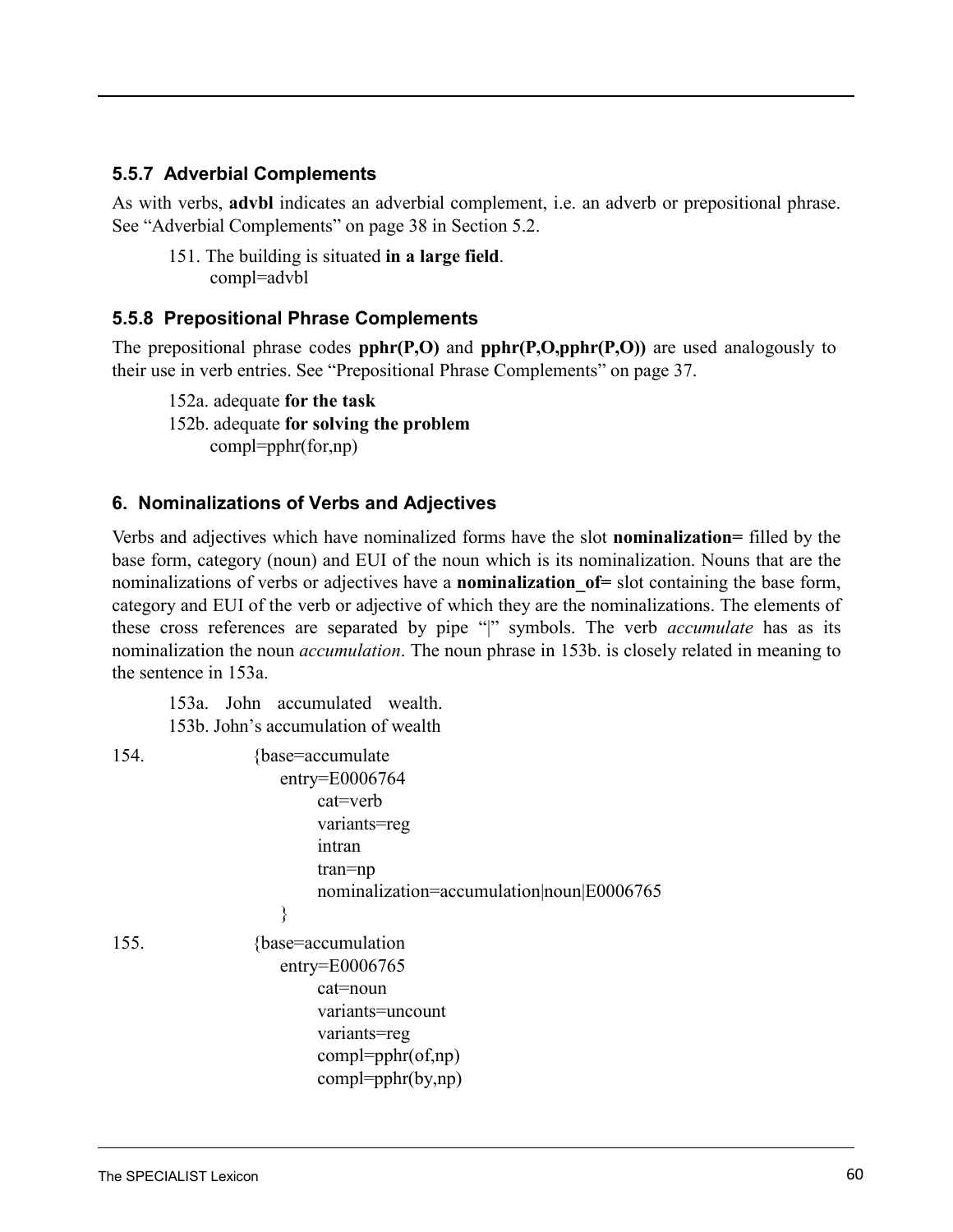```
nominalization_of=accumulate|verb|E0006764
```
## **7. Acronyms and Abbreviations**

}

Acronyms and abbreviations have the slot **acronym\_of=** or **abbreviation\_of=** followed by the base form of their expansions. If the expansion is itself in the lexicon, the EUI of the expansion is included following a pipe "|" symbol.

| 156. | {base=PCB                                    |
|------|----------------------------------------------|
|      | $entry = E0004653$                           |
|      | cat=noun                                     |
|      | variants=metareg                             |
|      | acronym_of=polychlorinated biphenyl E0048706 |
|      | }                                            |
| 157. | {base=polychlorinated biphenyl               |
|      | entry=E0048706                               |
|      | cat=noun                                     |
|      | variants=reg                                 |
|      | variants=uncount                             |
|      | }                                            |
| 158. | {base=ACh                                    |
|      | entry=E0000061                               |
|      | cat=noun                                     |
|      | variants=uncount                             |
|      | abbreviation of=acetylcholine E0006837       |
|      | ∤                                            |
| 159. | {base=acetylcholine}                         |
|      | entry=E0006837                               |
|      | cat=noun                                     |
|      | variants=reg                                 |
|      | variants=uncount                             |
|      | }                                            |

## **8. Proper Nouns**

Proper nouns are marked with the feature **proper**.

160. {base=Austria entry=E0000523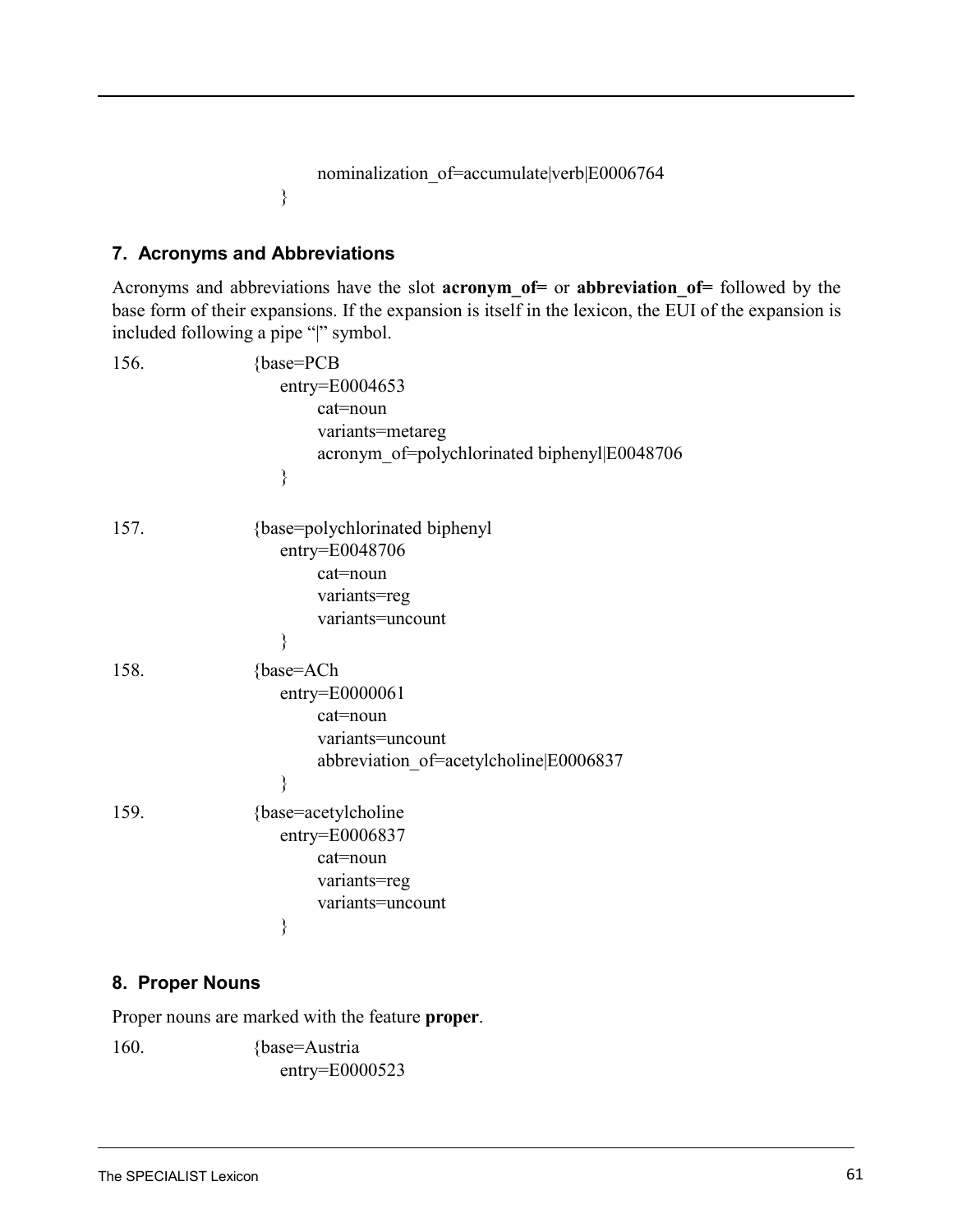```
cat=noun 
variants=uncount
proper
```
## **9. Adjective Positions**

}

SPECIALIST recognizes two main positions for adjectives: attributive and predicative. An adjective between the determiner and the head noun of a noun phrase is in attributive position. One following the verb either as a predicate adjective in a linking construction or as the second member of a complex transitive construction is predicative. Most adjectives are both attributive and predicative. In addition, SPECIALIST recognizes attributive adjectives with discontinuous complements, and adjectives that post-modify nouns. The **position=** slot records position information for adjectives.

The possible fillers for the position slots of adjectives are listed below:

| <b>Slot</b> | <b>Fillers</b> |
|-------------|----------------|
| position=   | attrib(1)      |
|             | attrib(2)      |
|             | attrib(3)      |
|             | attribc        |
|             | pred           |
|             | post           |

**Table 26.** Fillers of the **position=** slot

# <span id="page-62-0"></span>**9.1 Attributive Adjectives**

<span id="page-62-1"></span>Attributive adjectives occur between determiners and nouns:

161. The **red** apple was eaten.

The code **attrib(N)** appears in the **position**= slot of attributive adjectives; **N** is a number (1-3) to indicate its place in the normal sequence of adjectives. Some adjectives can only occur in attributive positions, e.g. *mock*, *favorite* and *roast*. But most adjectives occur in both predicative and attributive positions. As the [examples](#page-62-0) in 162a. through [162d.](#page-62-1) illustrate, *roast* is attributive only and *raw* is both attributive and predicative.

162a. They ate **roast** lamb for dinner.

162b. \*The lamb they ate for dinner was **roast**.

162c. They ate **raw** vegetables for dinner.

162d. The vegetables they ate for dinner were **raw**.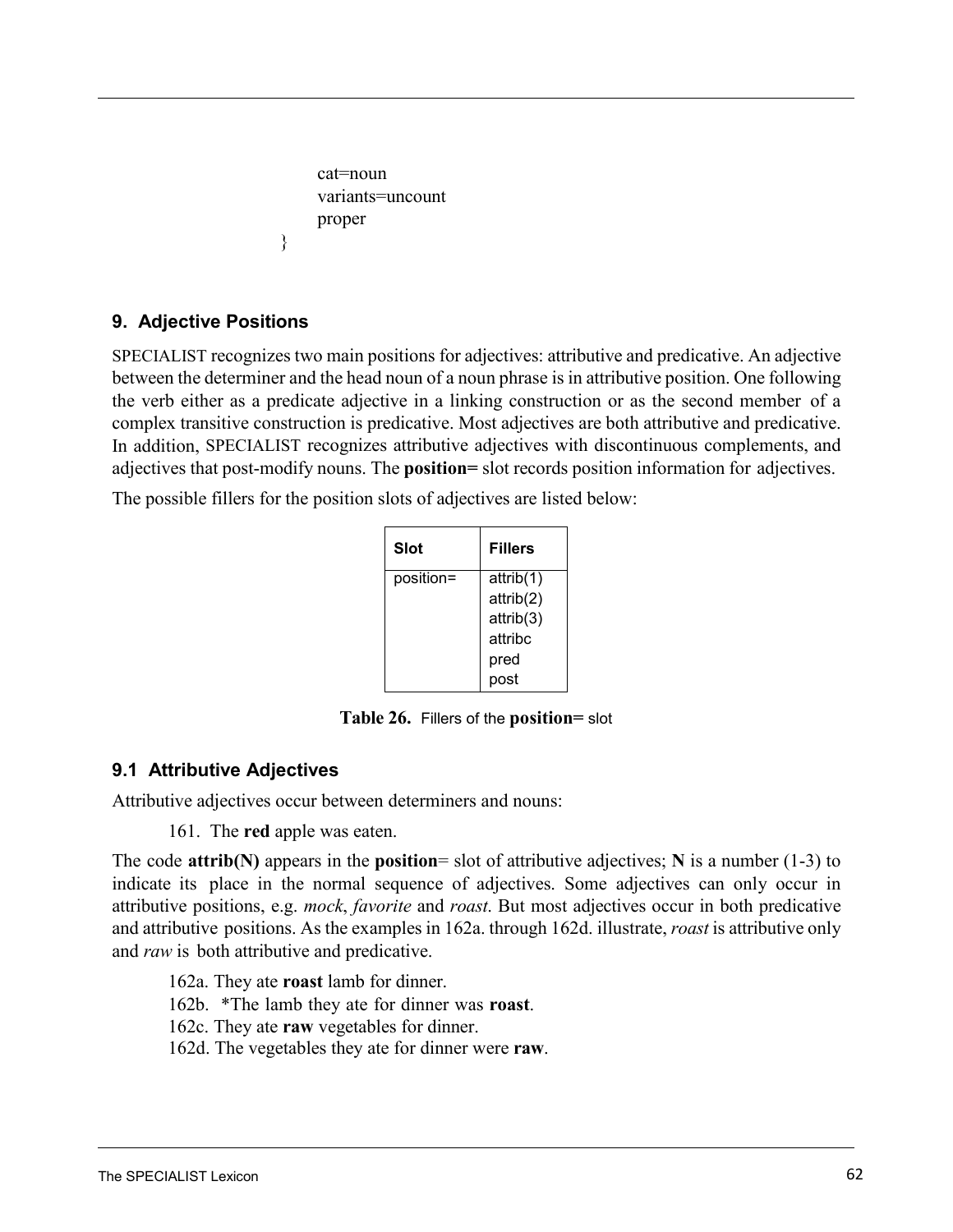### **9.1.1 Position Classes for Attributive Adjectives**

<span id="page-63-0"></span>Each attributive adjective is assigned a number indicating its type. The numbers reflect the typical order of occurrence in an NP. Qualitative adjectives (attrib(1)) generally precede color adjectives (attrib(2)) and classifying adjectives (attrib(3)). Color adjectives generally precede classifying adjectives.

<span id="page-63-1"></span>163a. The **big red stone** house.  $\text{attribute}(1)$ ,  $\text{attribute}(2)$ attrib(3) 163b. ? The **red stone big** house. attrib(2),attrib(3),attrib(1)

*Acute* is qualitative and classifying in different senses. When *acute* means perceptive, as in example [164a.,](#page-63-0) it is qualitative (attrib(1)); when it means "having a short and relatively severe course" as in [example](#page-63-1) 164b., it is classifying (attrib(3)).

164a. It was apparent only to the most **acute** observer. position=attrib(1); 164b. He suffers from **acute abdominal** hemorrhage. 164c. ? He suffers from **abdominal acute** hemorrhage.

*Abdominal* is a classifying adjective. [Example 164c.](#page-63-1) is unnatural because qualitative adjectives generally precede classifying adjectives.

| 165. | {base=acute}                           |
|------|----------------------------------------|
|      | $entry = E0007127$                     |
|      | $cat = adj$                            |
|      | variants=inv;periph                    |
|      | position=attrib(1)                     |
|      | $position=attribute(3)$                |
|      | position=pred                          |
|      | stative                                |
|      | nominalization=acuity noun E0007121    |
|      | nominalization=acuteness noun E0007129 |
|      | ∤                                      |
| 166. | {base=abdominal                        |
|      | $entry = E0006444$                     |
|      | $cat = adj$                            |
|      | variants=inv                           |
|      | $position=attribute(3)$                |
|      | position=pred                          |
|      | stative                                |
|      |                                        |
|      |                                        |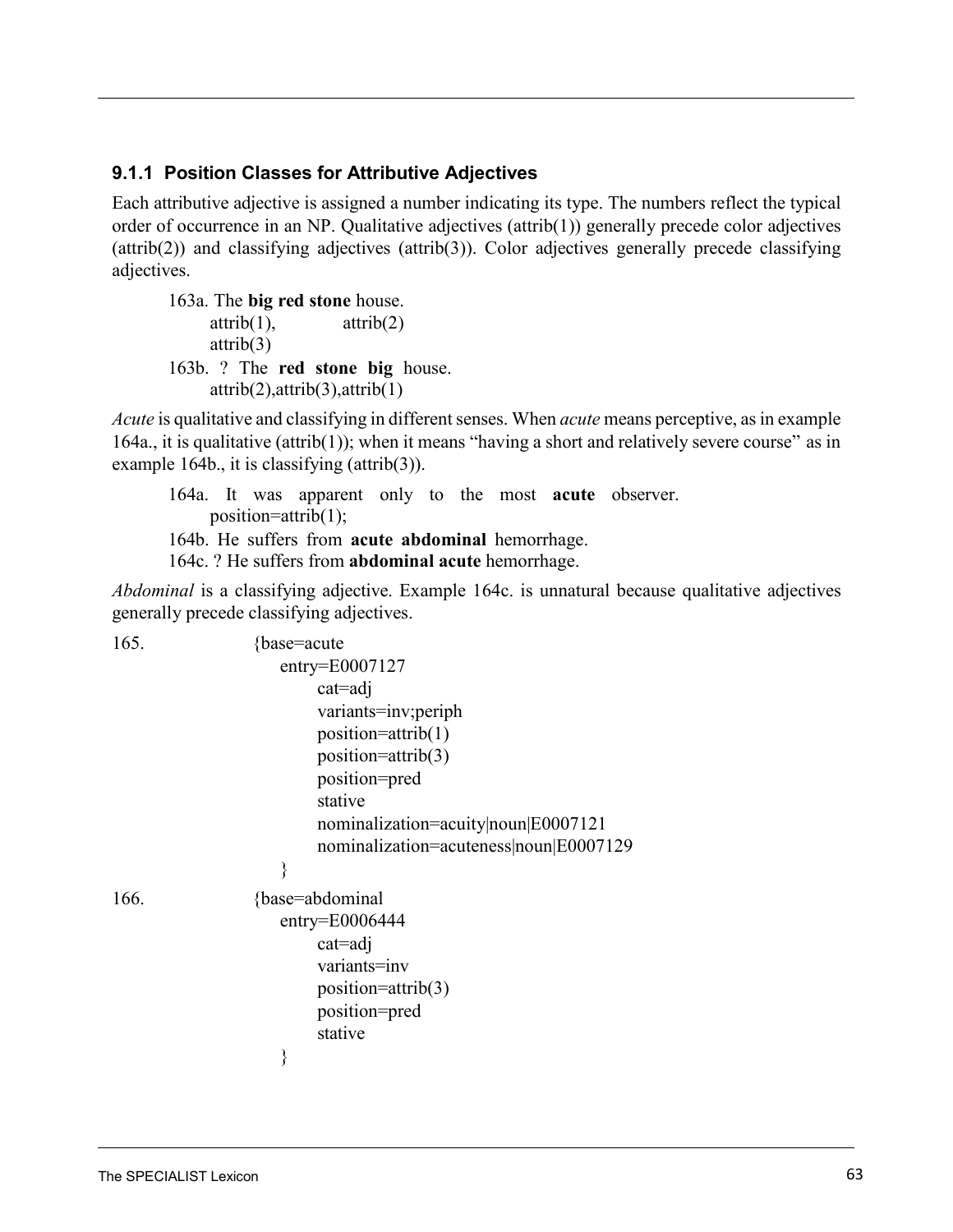*Collin's COBUILD Dictionary* makes these distinctions and has been consulted in coding adjectives. Each of the position classes is described below in sections 9.1.1.1 through 9.1.1.3.

## **9.1.1.1 Qualitative Adjectives**

A qualitative adjective can have more or less of the quality it describes, and it may be preceded by an intensifier. If several adjectives are used together, qualitative adjectives come before color and classifying adjectives. The code **attrib(1)** appears in the **position=** slot of qualitative adjectives. *Severe* is a qualitative adjective.

167a. A **severe** burn 167b. The most **severe** burn 167c. A **severe abdominal** pain 167d. ? An **abdominal severe** pain

```
168. {base=severe}
                    entry=E0055474
                        cat=adj 
                        variants=reg
                        position=attrib(1) 
                        position=pred
                        nominalization=severeness|noun|E0055476
                        nominalization=severity|noun|E0055478
                    }
```
## **9.1.1.2 Color Adjectives**

A color adjective may be modified by an adjective which describes the color more exactly, such as *clear*, *pale*, or *bright*. In a group of adjectives, the color adjective comes after any qualitative and before any classifying adjectives. The code **attrib(2**) appears in the **position=** slot of color adjectives.

169a. A rather unusual **red** flower 169b. An old **brown** wooden desk 169c. The **purple** gown

170. {base=purple entry=E0051252 cat=adj variants=reg position=attrib(2) position=pred stative nominalization=purpleness|noun|E0337506 }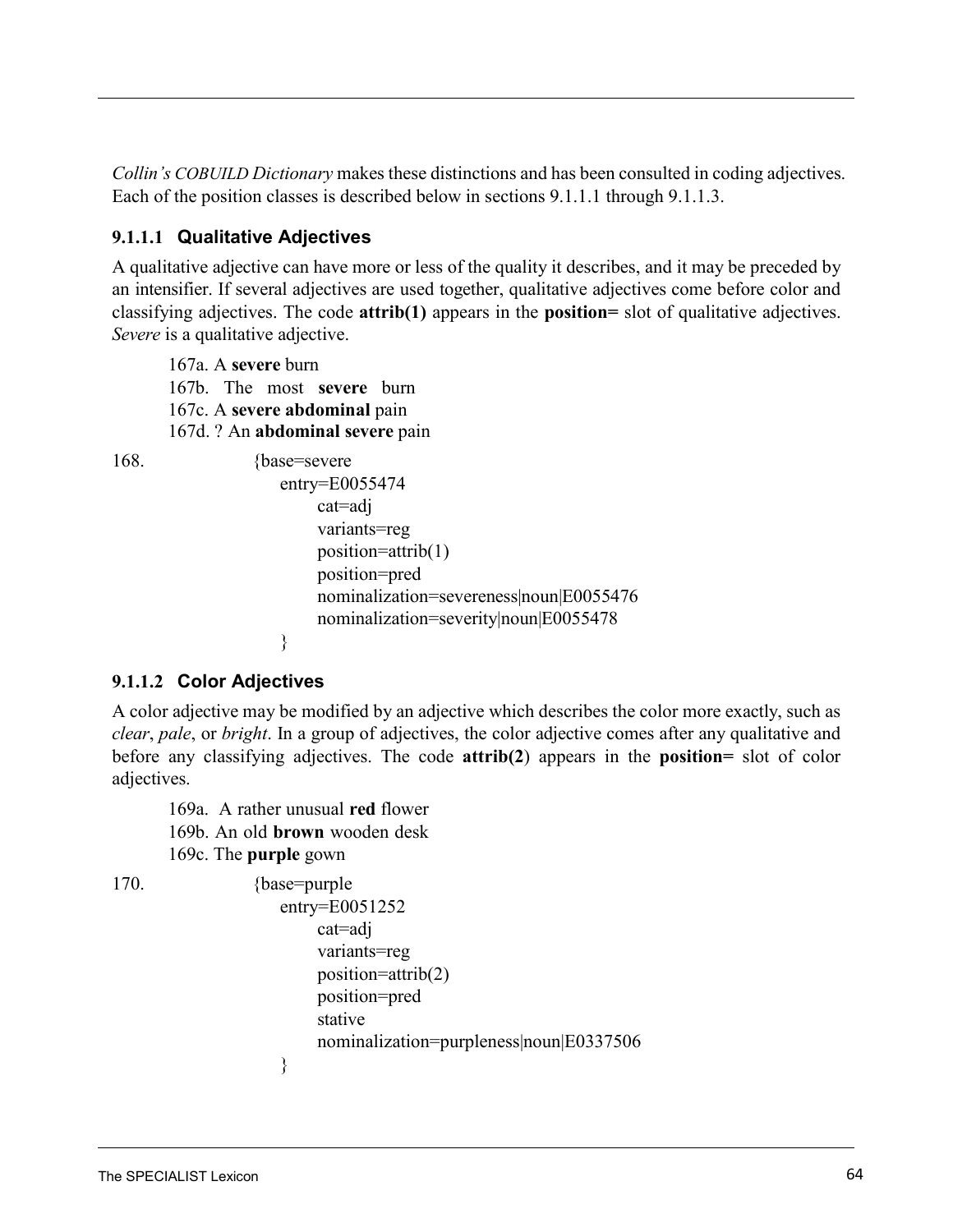### **9.1.1.3 Classifying Adjectives**

A classifying adjective cannot have more or less of the quality it describes, unlike qualitative adjectives. In a string of adjectives, classifying adjectives follow qualitative and color adjectives and come closest to the noun. The code **attrib(3)** appears in the **position=** slot of classifying adjectives. Many technical adjectives like *cardiac* which are closely related to nouns are classifying.

171a. A **steel grey cardiac** monitor 171b. ? A **cardiac steel grey** monitor.

171c. \*The most **cardiac** monitor.

172. {base=cardiac} entry=E0015228 cat=adj variants=inv position=attrib(3) position=pred stative

}

Adjectives denoting materials like *woollen*, *silken* and *earthen* are usually classifying. *Wooden*, in the sense "made of wood" is a typical classifying adjective. In the sense "leaden, stiff, unemotional" it is qualitative.

172a. A **brown wooden** desk 172b. ? A **wooden brown** desk 172c. \* A more **wooden** desk.

173. {base=wooden entry=E0065576 cat=adj variants=inv position=attrib(1) position=attrib(3) position=pred stative nominalization=woodenness|noun|E0065577 }

## **9.1.2 Attributive Adjectives with Complements**

"Attributive complement" adjectives are those attributive adjectives which have a discontinuous complement occurring after the noun. The code **attribc** indicates an attributive adjective which may take a complement.

174a. It was an **easy** problem **to solve**.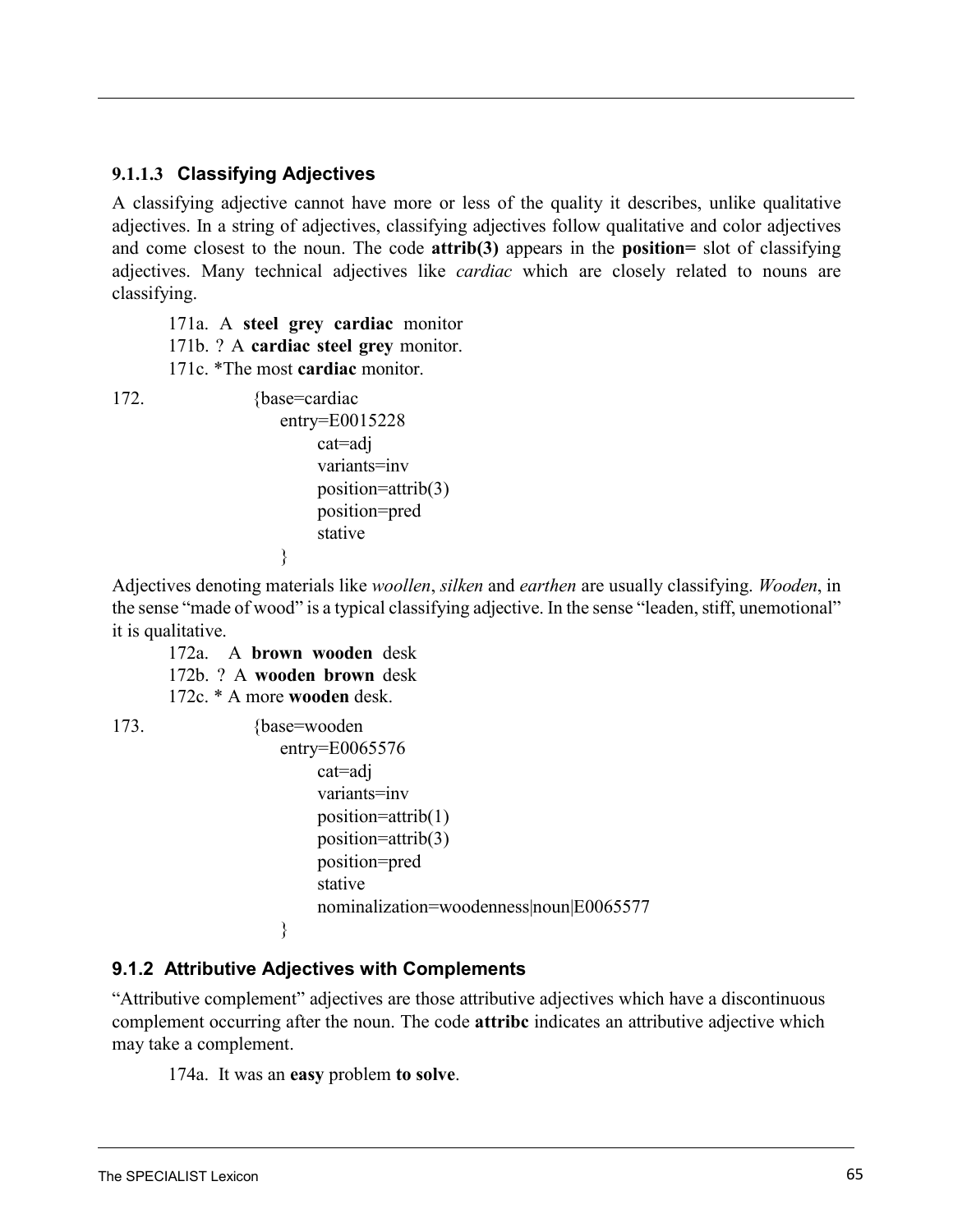#### 174b. He is a **difficult** person **to talk to**.

<span id="page-66-0"></span>Non Subject Raising ("tough movement") adjectives are generally **attribc** but not all **attribc** adjectives participate in Non Subject Raising.

### **9.2 Predicative Adjectives**

Predicative adjectives occur after the verb and are generally in a close semantic relation to the subject, [as in 175a.](#page-66-0) or in a semantic relation to another object complement, as in 175[b.](#page-66-0)

175a. The painting is **ugly**. 175b. He thought the painting **ugly**.

Predicative adjectives may have complements.

176a.He is **happy** to be here. 176b. He is **hopeful** that he will win. 176c. He was **slow** getting up. 176d. The piano is **impossible** for me to move. 176e. The problem is **easy** to solve.

Most adjectives can occur predicatively. Adjectives which can occur predicatively have the filler **pred** in their **position=** slot.

## **9.3 Post-Nominal Adjectives**

The code **post** appears in the **position**= slot of post-nominal attributive adjectives. Post-nominal attributive adjectives occur after the nouns they modify:

177a. The man **responsible** went to prison. 177b.

The president **elect** campaigned hard.

Post-nominal adjectives are quite rare. Some like *elect* and *galore* occur only post-nominally.

177c. The president **elect** 

177d. \*The **elect** president

177e. presents **galore**

}

177f. \***galore** presents

178. {base=elect}

```
entry=E0024672
     cat=adj 
     variants=inv
     position=post 
     stative
```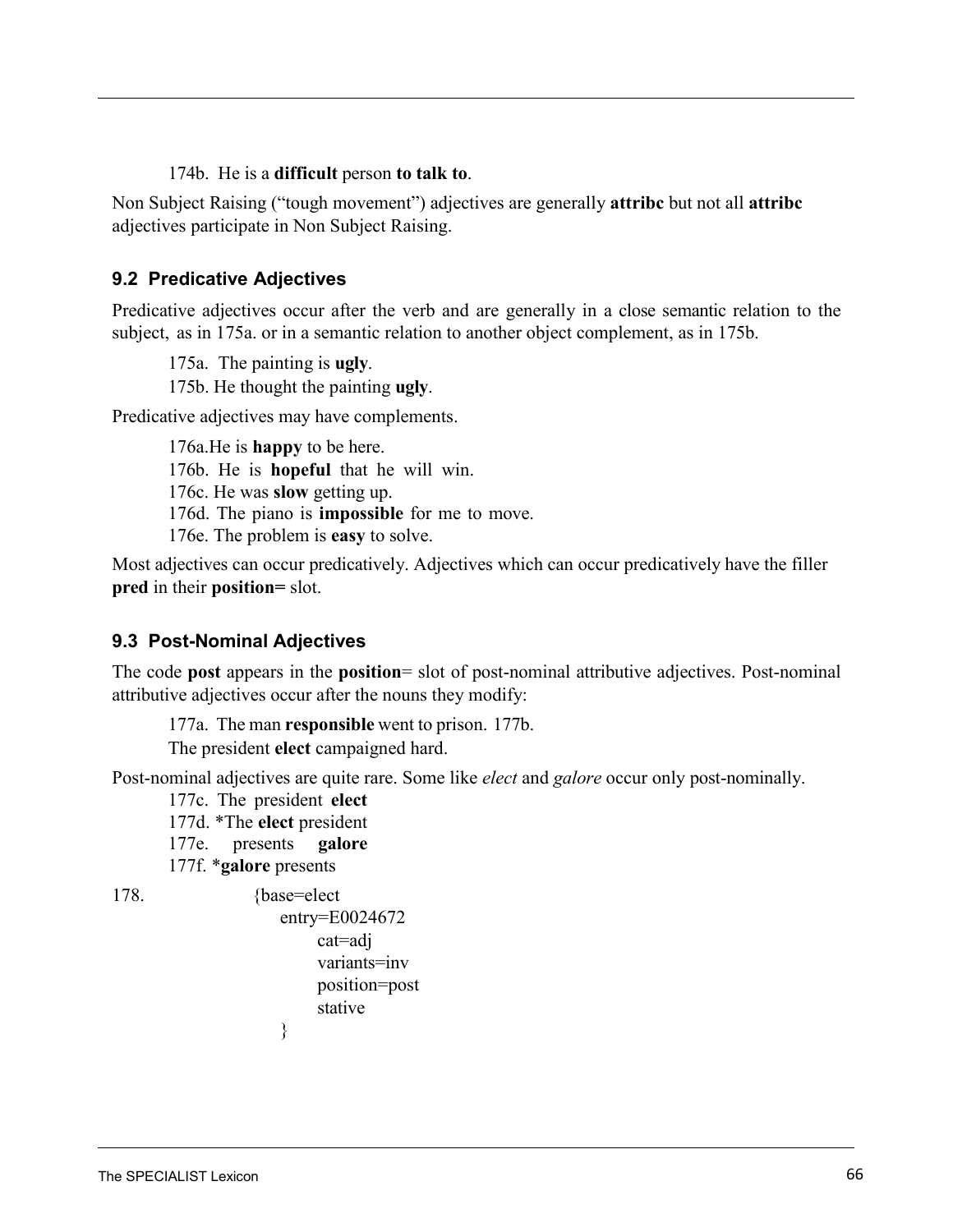<span id="page-67-0"></span>In other cases there is a sense difference which depends on whether a form is prenominal or postnominal. *Proper* is attributive in the sense shown in [179a.](#page-67-0) It is post-nominal in the sense shown in [179b.](#page-67-0)

179a. **proper** writing 179b. writing **proper** (excluding say rebuses and pictograms)

```
180. {base=proper}
                    entry=E0050395
                         cat=adj 
                         variants=inv
                         variants=inv;periph
                         position=attrib(1) 
                         position=attrib(3) 
                         position=pred 
                         position=post
                         compl=fincomp(ts):subj
                         compl=pphr(to,np)
```
<span id="page-67-1"></span>}

<span id="page-67-2"></span>Post-nominal adjectives include culinary (often borrowed) adjectives like: *florentine*, *carbonara*, and *newburg*.

The **post** code is reserved for those few adjectives which either must occur post-nominally or occur post-nominally in a special sense. Post-nominal occurrences of ordinary adjectives are considered to involve a reduced relative clause. The [examples](#page-67-1) in 181a. through [181c.](#page-67-2) are not considered instances of post-nominal adjectives.

181a. a sword **red** with blood 181b. a friend **worried** about his health 181c. an officer of the court **sworn** to uphold the law

One symptom of the difference between true post-nominal adjectives and adjectives in a reduced relative construction is that ordinary adjectives need to be conjoined or have complements in a reduced relative construction.

182a. \*a sword **red** 182b. \*a friend **worried** 182c. \*an officer of the court **sworn**

# **10. Stative Adjectives**

The feature **stative** is added to all adjectives which are static, or relatively unchanging, in nature. If an adjective cannot be used with the progressive or imperative, it is considered stative. The adjective *tall* is stative, as 183[b.](#page-68-0) and 183c. show. *Nasty* is not stative, as 184b. [and](#page-68-0) 184c. [show](#page-68-0).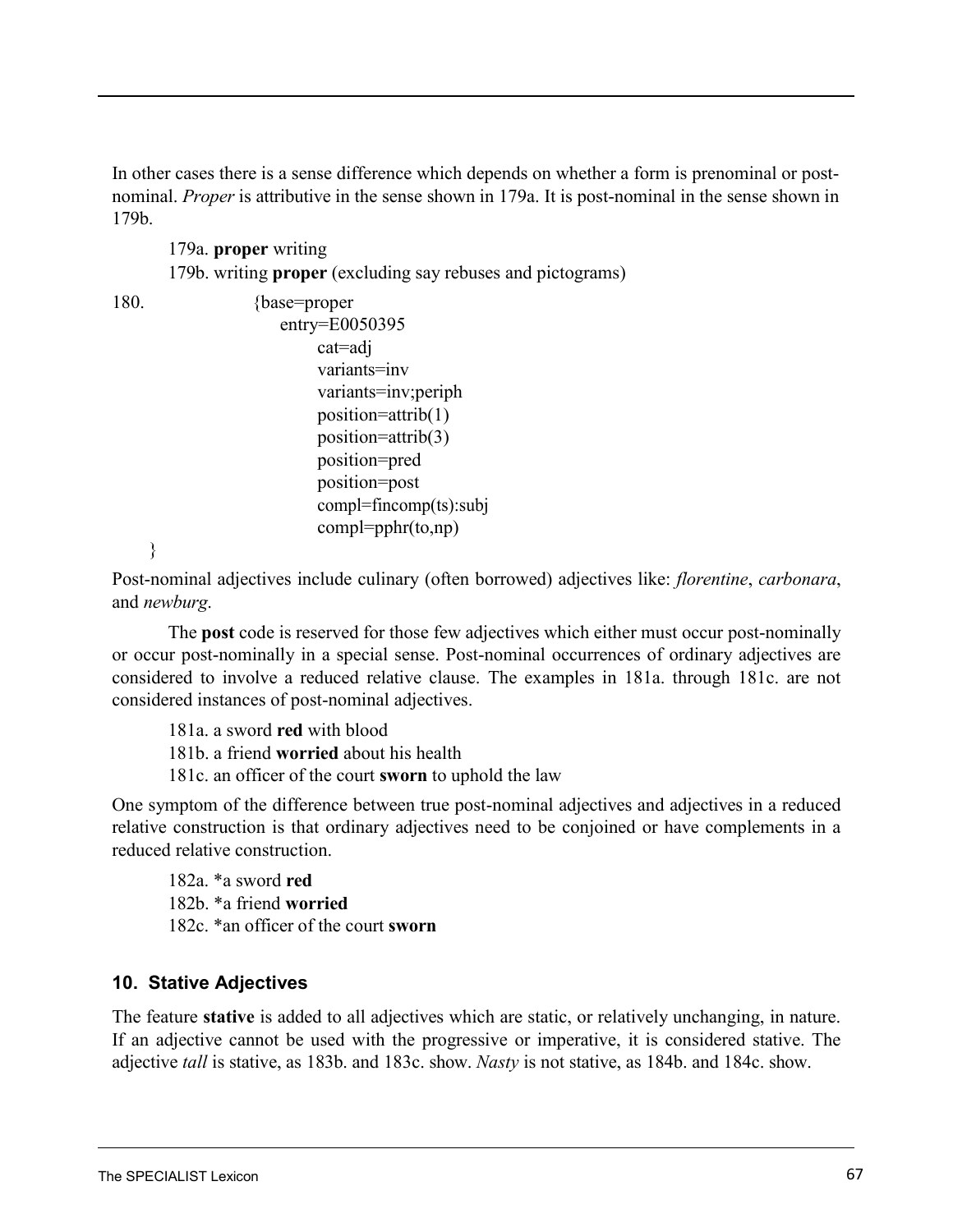<span id="page-68-0"></span>

|      | 183a. He is tall.<br>183b. *He is being tall.<br>183c. *Be tall.                                                                                                                        |
|------|-----------------------------------------------------------------------------------------------------------------------------------------------------------------------------------------|
|      | 184a. He is nasty.<br>184b. He is being nasty.<br>184c. Be nasty.                                                                                                                       |
| 185. | {base=tall}<br>$entry = E0059841$<br>cat=adj<br>variants=reg<br>$position=attribute(1)$<br>position=pred<br>position=post<br>stative<br>nominalization=tallness noun E0059842<br>∤      |
| 186. | {base=nasty<br>$entry = E0041957$<br>cat=adj<br>variants=reg<br>position=attrib(1)<br>position=pred<br>position=attribc<br>compl=infcomp:arbc<br>nominalization=nastiness noun E0041956 |
|      | ∤                                                                                                                                                                                       |

## **11. Adverb Modification types.**

<span id="page-68-1"></span>Adverbs are marked in SPECIALIST to indicate their modification type. Each adverb entry must have at least one **modification** type= slot. This slot takes four different fillers. Sentence modifiers and verb modifiers have a **manner**, **temporal** or **locative** feature. [Table](#page-68-1) 28 illustrates the fillers of the **modification\_type**= slot.

| <b>Slot</b>                                              | <b>Fillers</b>          | <b>Features</b>                |
|----------------------------------------------------------|-------------------------|--------------------------------|
| modification type=<br>sentence modifier<br>verb modifier |                         | manner<br>temporal<br>locative |
|                                                          | particle<br>intensifier |                                |

|  |  | Table 28. Fillers of the modification _type= slot |  |
|--|--|---------------------------------------------------|--|
|--|--|---------------------------------------------------|--|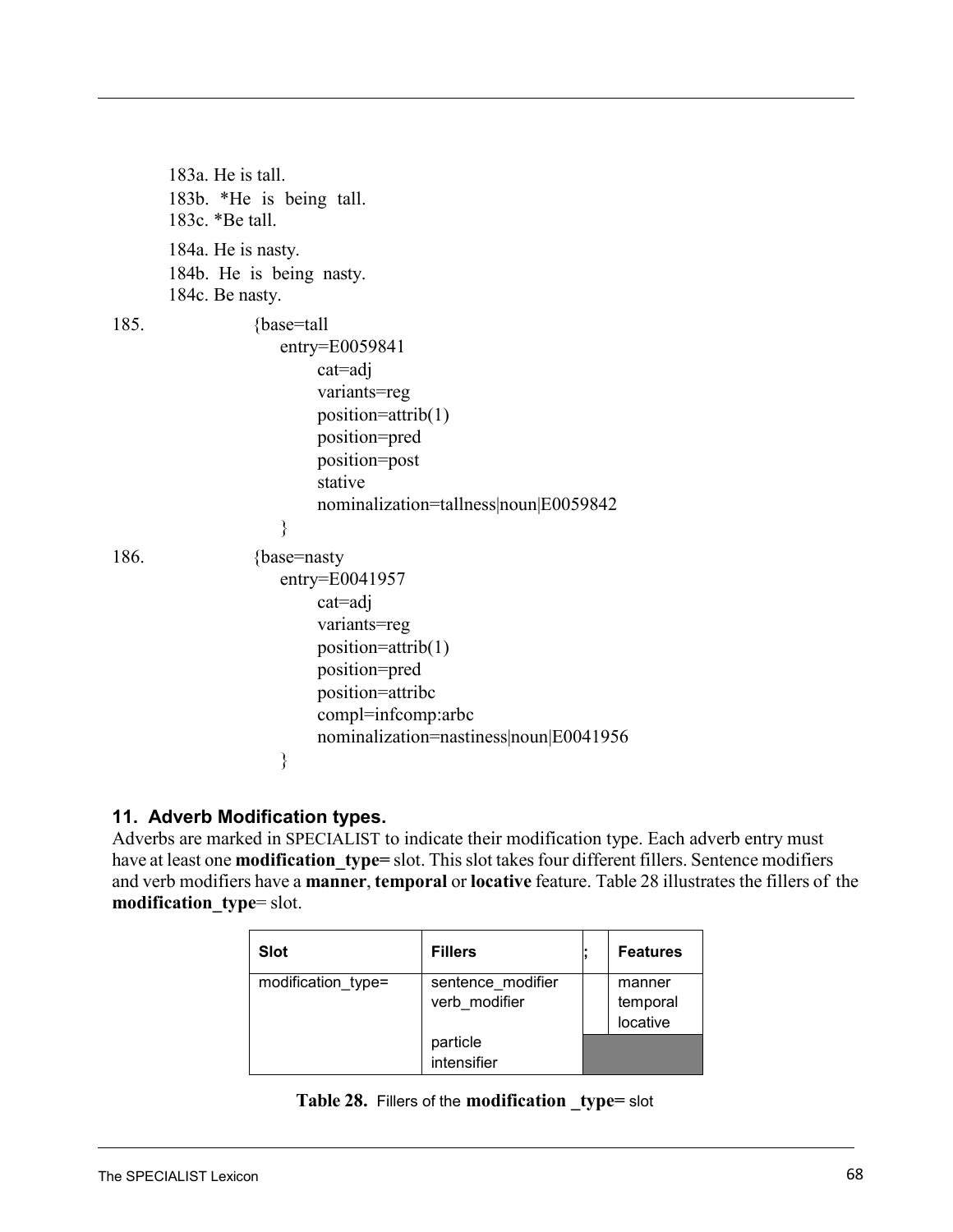#### **11.1 Adverbial Particles**

Particles are listed as adverbs in the SPECIALIST lexicon. They are given the modification type **particle**.

187. He backed **up** the hard disk. modification\_type=particle

188. {base=up} entry=E0063424 cat=adv variants=inv modification\_type=verb\_modifier;locative modification\_type=particle }

### **11.2 Intensifiers**

Intensifiers modify adjectives or adverbs. They are marked with the modification type **intensifier**.

189. They are **quite** happily married.

190. {base=quite} entry=E0051682 cat=adv variants=inv modification\_type=intensifier modification\_type=verb\_modifier;manner }

### **11.3 Sentence Modifiers**

Sentence modifiers modify whole sentences. The code for sentence modifiers is **sentence\_modifier**.

191a. **Unfortunately**, I wasn't able to visit him. 191b. **Frankly**, it wasn't very good.

192. {base=frankly} entry=E0028745 cat=adv variants=inv;periph modification\_type=intensifier modification\_type=sentence\_modifier;manner modification\_type=verb\_modifier;manner

}

### **11.4 Verb Modifiers**

Verb modifiers modify the verb phrase. The code for verb modifiers is **verb\_modifier**.

193a. Fred typed **busily** all day.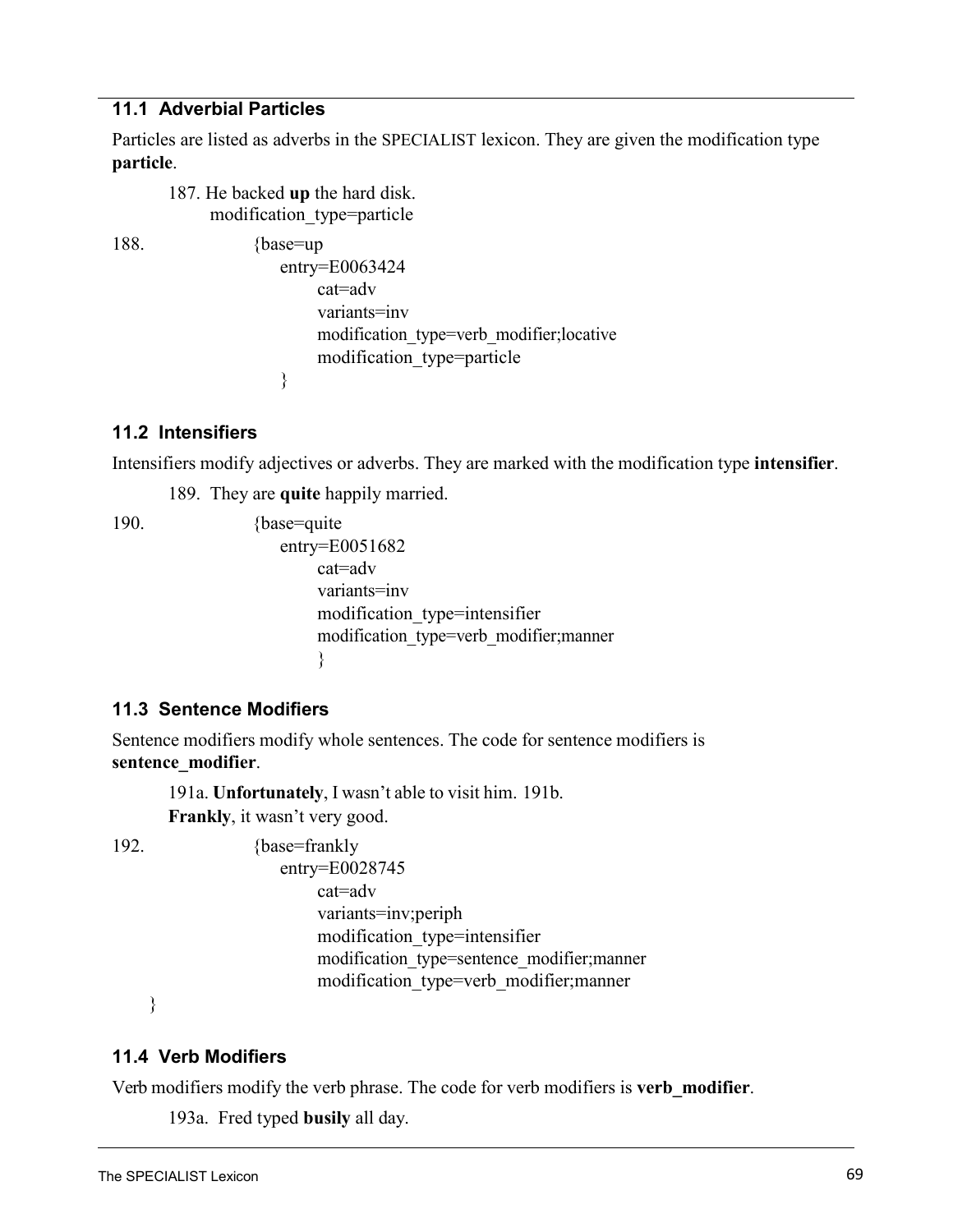193b. He worked **slowly** and **carefully.** 194. {base=carefully entry=E0015341 cat=adv variants=inv;periph modification\_type=verb\_modifier;manner }

### **11.5 Locative, Temporal and Manner Adverbs**

Sentence and verb modifiers are given one additional feature from the set **locative**, **temporal**, or **manner**.

### **11.5.1 Locative**

Locative adverbs indicate direction, location, etc. As a diagnostic, the interrogative adverb *where* generally elicits a locative adverbial answer.

195a. He didn't run **far**.

195b. He walked the dog **around**.

 196. {base=around entry=E0010426 cat=adv variants=inv modification\_type=verb\_modifier;locative modification\_type=particle }

### **11.5.2 Temporal**

Temporal adverbs indicate time, duration, etc. As a diagnostic, the interrogative adverb *when* generally elicits a temporal adverbial answer.

197a. The newspaper arrives **daily**. 197b. She exercises **often**.

198. {base=often} entry=E0043653 cat=adv variants=reg modification\_type=verb\_modifier;temporal }

#### **11.5.3 Manner**

Manner adverbs indicate the way an action was accomplished. As a diagnostic, the interrogative adverb *how* generally elicits a manner adverbial answer.

199a. The teacher **politely** assessed the student. 199b.

They taunted him **cruelly**.

200. {base=politely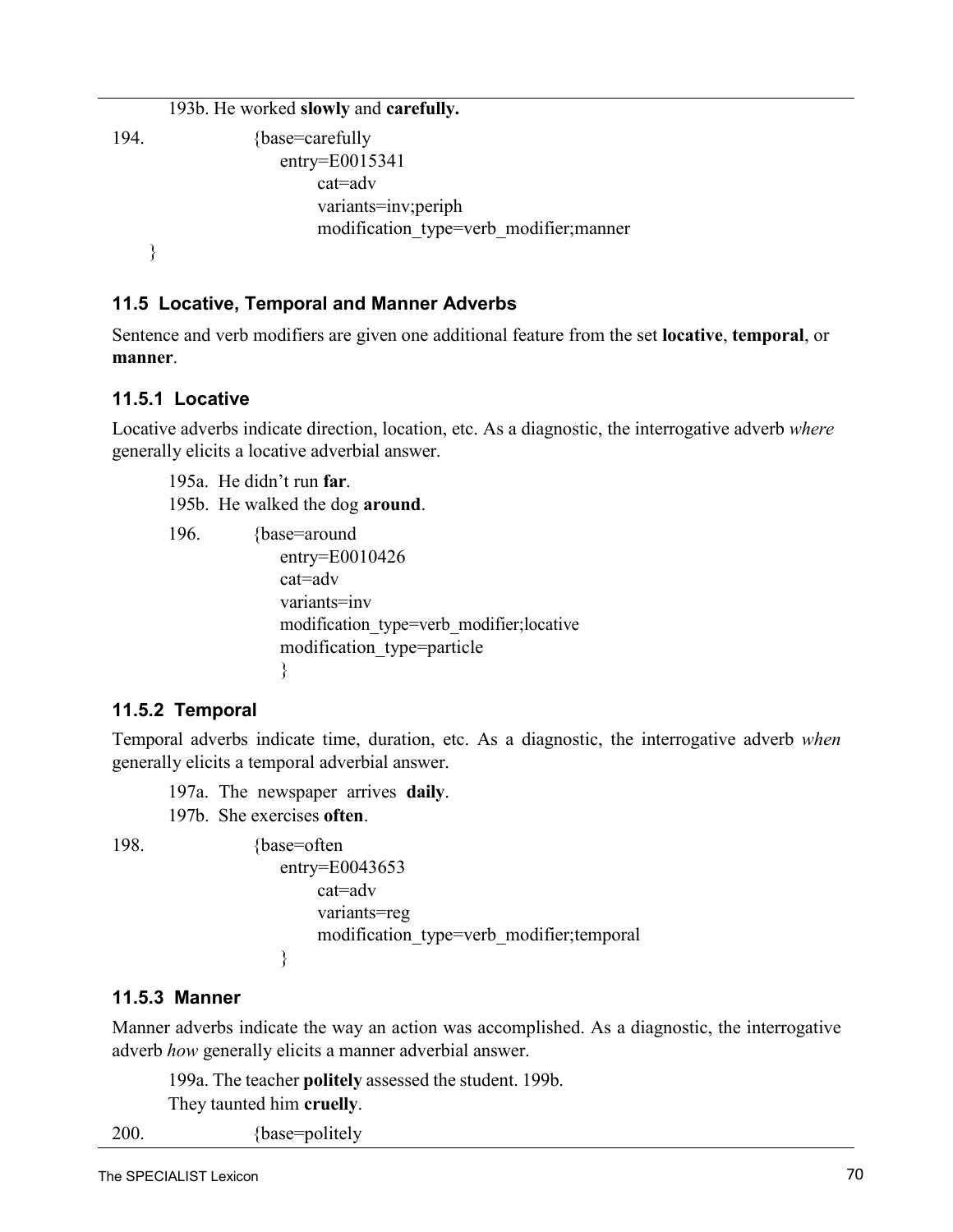```
entry=E0048641
    cat=adv 
    variants=inv;periph
    modification_type=verb_modifier;manner
}
```
### **12. Interrogative**

Certain pronouns, adverbs and determiners are subject to wh-movement in the formation of questions, and relative clauses. These wh-elements are marked with the code **interrogative**.

### **12.1 Interrogative Pronouns**

The interrogative pronouns are: *what*, *whatever*, *when*, *where*, *which*, *whichever*, *who*, *whoever*, *whom*, *whomever*, and *whose*.

201a. What did you say? 201b. Who did you see?

```
202. {base=what 
                   entry=E0065275
                        cat=pron 
                        variants=third
                        gender=neut 
                        interrogative
                        type=subj 
                        type=obj
                    }
```
## **12.2 Interrogative Adverbs**

The interrogative adverbs are: *how*, *however*, *when*, *whence*, *whenever*, *where*, *wherein*, *wherever*, *whither*, *why*, *whyever*.

203a. How did you do that? 203b. Where have you been?

204. {base=why entry=E0065412 cat=adv variants=inv interrogative modification\_type=verb\_modifier;manner

}

### **12.3 Interrogative Determiners**

The interrogative determiners are: *what*, *whatever*, *which*, *whichever*.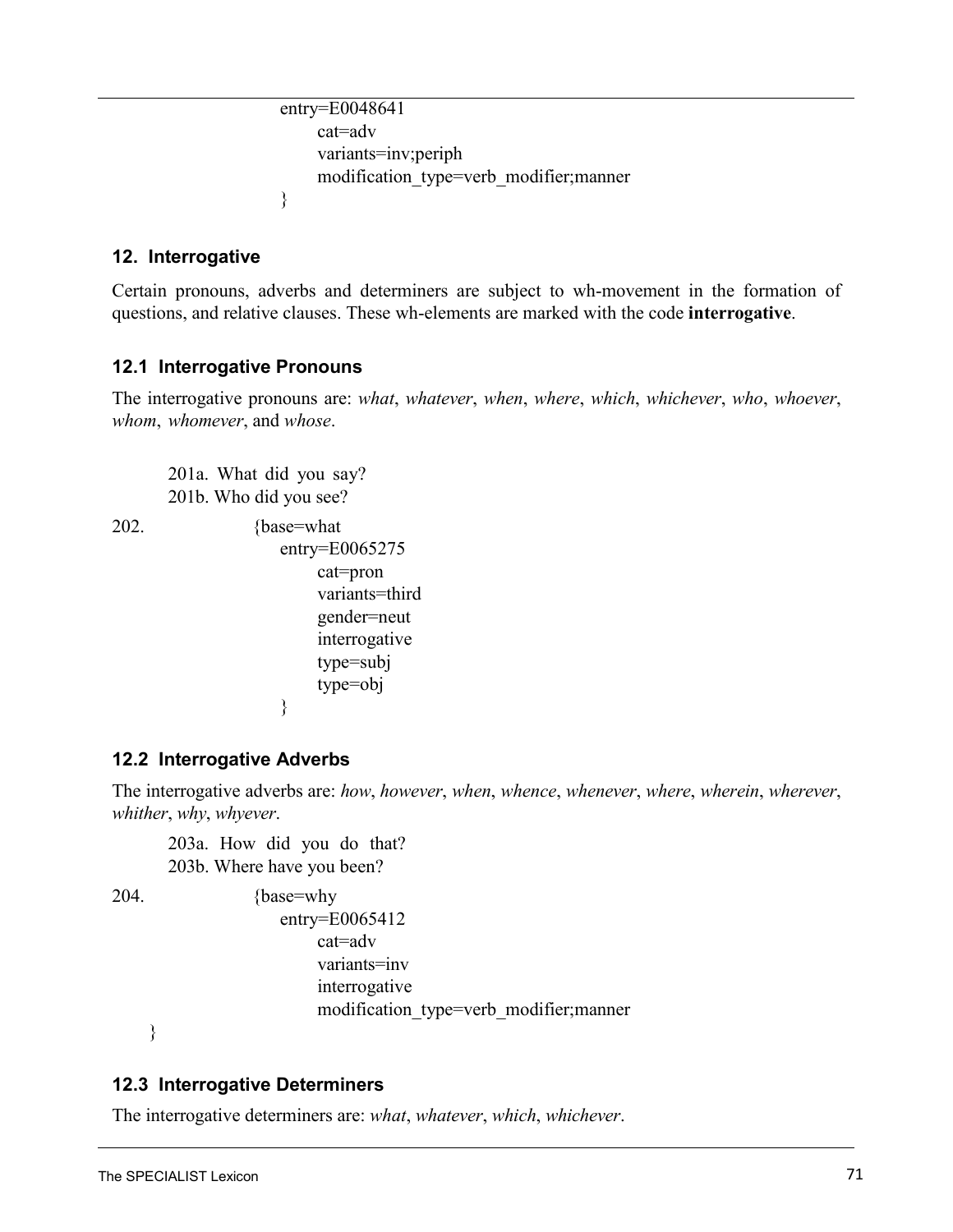205a. Which book did you buy? 205b. What book would you recomend? 206. {base=which entry=E0065318 cat=det variants=free interrogative }

### <span id="page-72-1"></span>**13. Negation**

<span id="page-72-5"></span><span id="page-72-0"></span>There are two classes of negative adverbs recognized in SPECIALIST, true sentence negators and broadly negative adverbs. The two types are discussed in 13.1 and 13.2.

## **13.1 True Negative Adverbs**

Negative adverbs, which produce true sentence negation, are given the feature **negative**. Sentence negation produces a sentence contradictory to its positive counterpart. [207b.](#page-72-0) is a sentence negation of [207a.](#page-72-1) as evidenced by the fact that [207c.](#page-72-0) is contradictory.

207a. I eat pizza. 207b. I never eat pizza. 207c. \* I eat pizza and I never eat pizza.

208. {base=never entry=E0042565 cat=adv variants=inv modification\_type=sentence\_modifier;temporal negative }

The negative contracted forms of modals and auxiliaries also have the feature **negative** with the same meaning.

## <span id="page-72-2"></span>**13.2 Broadly Negative Adverbs**

<span id="page-72-3"></span>The feature **broad\_negative** is added to the entries of terms like *hardly*, *scarcely*, *rarely*, *barely* and *seldom* which are broadly negative.

<span id="page-72-4"></span>Broadly negative adverbs are not strictly sentence negators, but they trigger certain syntactic phenomena associated with negation, specifically polarity items, positive question tags, and fronting with subject/aux inversion. They are not strict sentence negators in that they do not produce a contradiction when conjoined to their positive counterpart. [209a.](#page-72-2) and [209b.](#page-72-3) are not contradictory because *hardly* and *seldom* are broad negative adverbs. Compare those to 210a. and 210[b.](#page-72-4) which are contradictory.

209a. I hardly finished the work, but I did finish it. 209b. He seldom fails exams, but sometimes he does.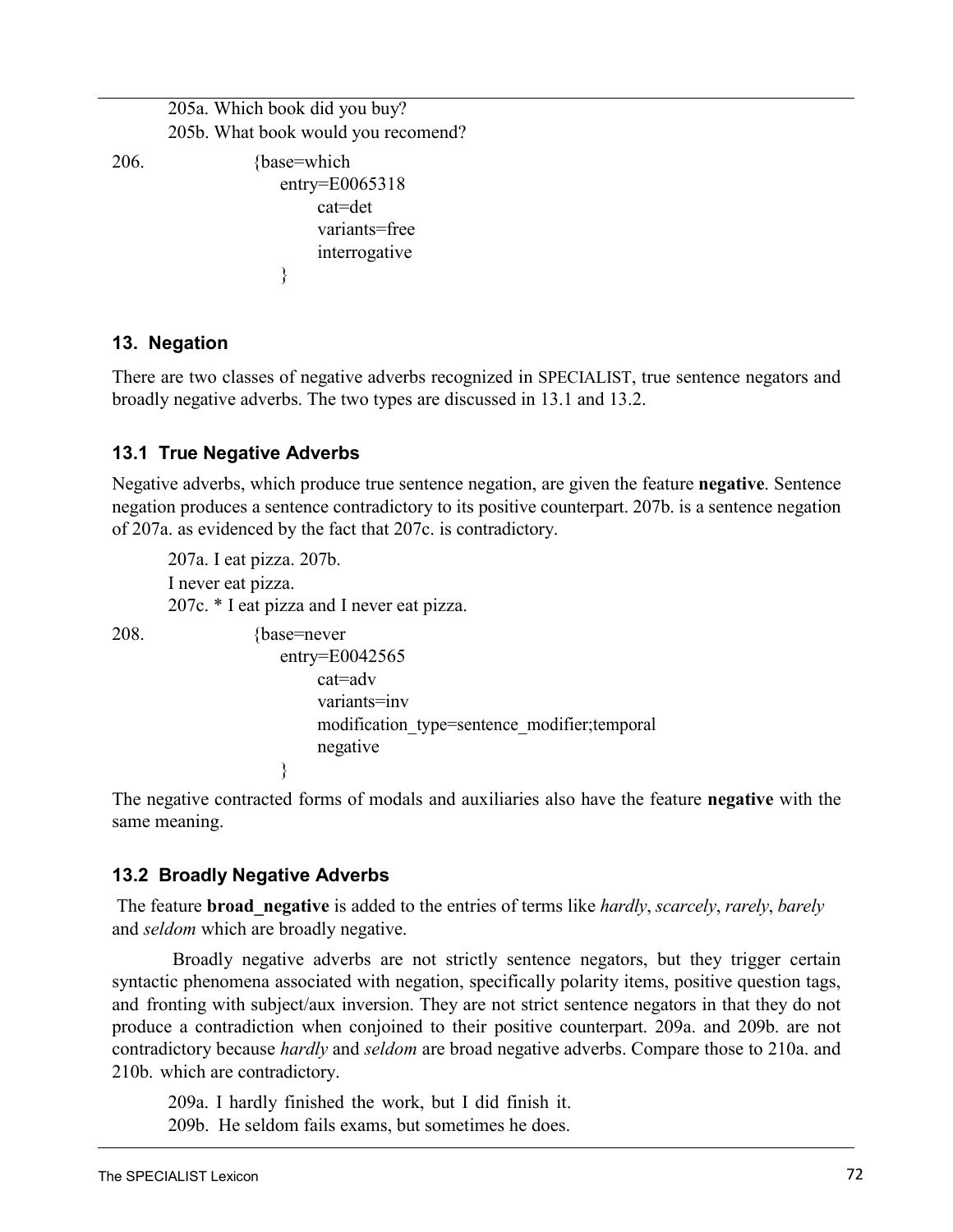210a. \*He never fails exam but sometimes he does.

210b. \*He did not finish the work, but he did finish it.

Broadly negative adverbs participate in syntactic phenomena associated with negation. Three such phenomena are discussed below.

### **Negative polarity items:**

<span id="page-73-0"></span>Broadly negative adverbs allow negative polarity items, just as strict negatives do.

211a. He never lifted a finger to help. (strict negative) 211b. I have hardly any beans left. (broad negative) 211c. I seldom had any beans left. (broad negative) 211d. \*I have any beans left. 212a. He did not lift a finger to help. (strict negative) 213a. He hardly lifted a finger to help. (broad negative) 213b. He seldom lifted a finger to help. (broad negative) 213c. \*He lifted a finger to help.

# <span id="page-73-1"></span>**Positive question tags:**

Strict negatives co-occur with positive question tags. The broad negative adverb *scarcely* [in 214b.](#page-73-0) and [214d.](#page-73-1) is subject to dialectal variation - for some speakers it is grammatical only with positive question tags, like the strict negation in 214a. and 214c., but for other speakers it is grammatical only with negative question tags, as in 214d. and 215b.

<span id="page-73-3"></span><span id="page-73-2"></span>214a. They don't seem to care, do they? (strict negative) 214b. (\*)They scarcely seem to care, do they? (broad negative) 214c. \*They don't seem to care, don't they? (strict negative) 214d. (\*)They scarcely seem to care, don't they? (broad negative) 215a. (\*)They hardly have any friends, have they? 215b. (\*)They hardly have any friends, haven't they?

## **Fronting with subject/aux inversion:**

Both strict and broad negatives allow subject/aux inversion with fronting. The broad negative i[n](#page-73-2) [216b.](#page-73-2) allows inversion with fronting just like the strict negative in 216a.

216a. Never had he seen a more perfect apple. (strict negation) 216b. Hardly have I ever used a better dictionary. (broad negative)

217. {base=seldom entry=E0055050 cat=adv variants=inv modification\_type=sentence\_modifier;manner broad\_negative }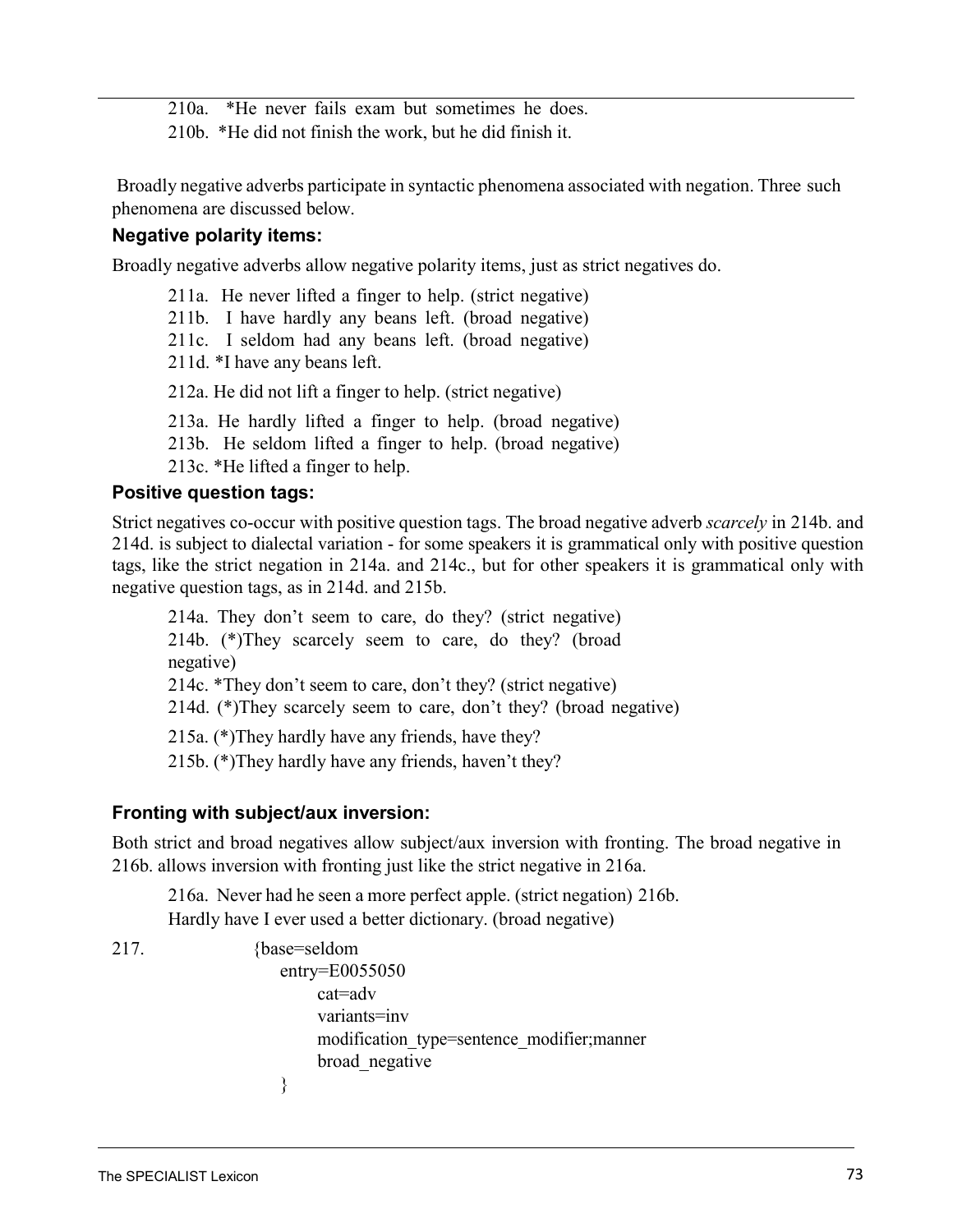### **14. Pronouns**

Pronouns in the SPECIALIST lexicon are involved in 3 systems:

- 1. variants concerns person/number verb agreement.
- 2. gender concerns reference/coreference.
- 3. type concerns government, possession, reflexiveness, quantification and deixis.

Each of these systems is discussed in sections 14.1 through 14.3 below.

### **14.1 Person and Number**

Person and number are matters of agreement or concord. The codes which mark person and number for pronouns are recorded as fillers of the **variants=** slot. They are described in [Section](#page-29-0) 4.6 on [page](#page-29-0) [26.](#page-29-0) [Table](#page-30-0) 11, which describes the fillers of the **variants**= slot for pronouns, is repeated here for convenience.

| Slot      | <b>Fillers</b> |
|-----------|----------------|
| variants= | fst plur       |
|           | fst_sing       |
|           | free           |
|           | sec plur       |
|           | sec sing       |
|           | second         |
|           | third          |
|           | thr plur       |

**Table 29.** Fillers of the **variants=** slot for pronouns.

## **14.2 Gender for Personal Pronouns**

The **gender=** slot records restrictions on the referents/antecedents of pronouns in terms of humanness and sex.

| Slot    | filler     |
|---------|------------|
| gender= | pers(masc) |
|         | pers(fem)  |
|         | pers       |
|         | neut       |

**Table 30.** Fillers of the **gender=** slot for pronouns

The organization of gender codes in SPECIALIST [is illustrated in Figure](#page-75-0) 1 on page 73. Pronouns marked **pers** refer only to humans (or figurative humans), **pers(masc)** pronouns refer only to male humans (or figurative male humans) and **pers(fem)** pronouns refer to female humans (or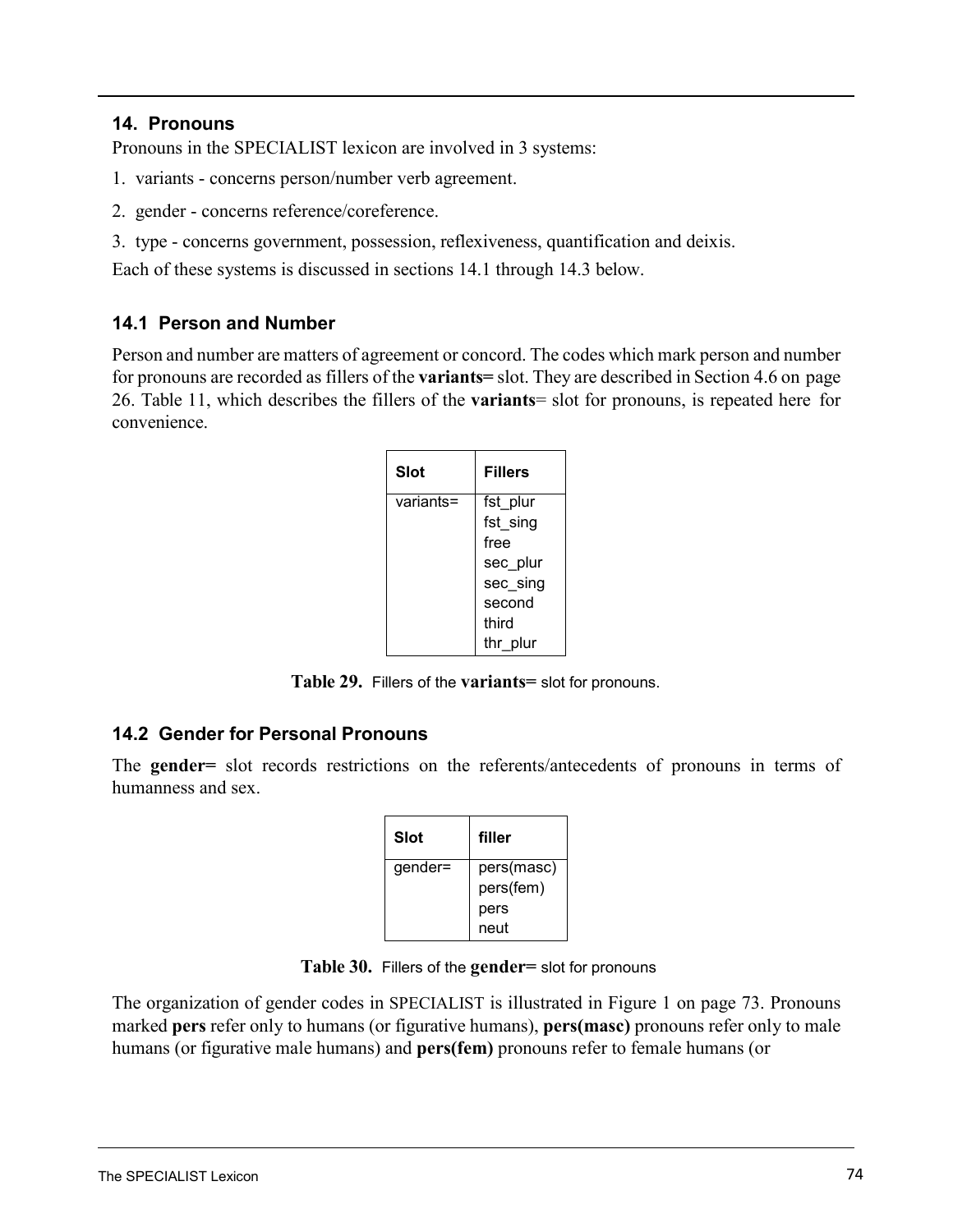

<span id="page-75-0"></span>

<span id="page-75-1"></span>figurative female humans). Pronouns marked **neut** (for neuter) refer only to non-humans. Pronouns not marked for gender place no human or sex restrictions on their referents or antecedents.

218. {base=she entry=E0055585 cat=pron variants=thr\_sing gender=pers(fem) type=subj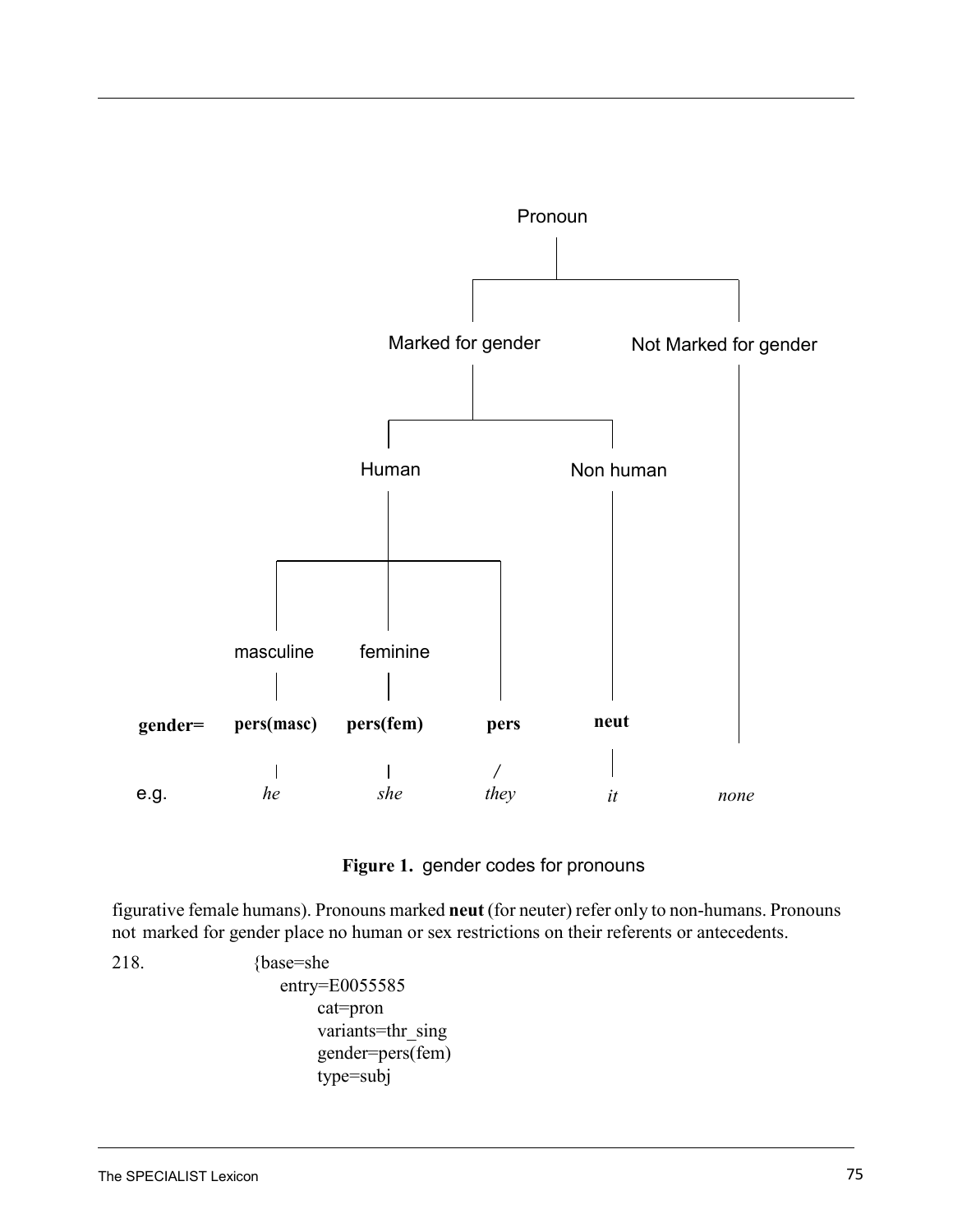<span id="page-76-2"></span>

| 219. | {base=he           |  |
|------|--------------------|--|
|      | entry=E0030918     |  |
|      | cat=pron           |  |
|      | variants=thr sing  |  |
|      | gender=pers(masc)  |  |
|      | type=subj          |  |
|      | ∤                  |  |
| 220. | $\{base=it$        |  |
|      | $entry = E0036100$ |  |
|      | $cat = pron$       |  |
|      | variants=thr sing  |  |
|      | gender=neut        |  |
|      | type=subj          |  |
|      | type=obj           |  |
|      | ∤                  |  |

# **14.3 Type**

Type covers a variety of [phenomena,](#page-76-0) discussed in 14.3.1 through [14.3.6.](#page-81-0) The fillers of the **type=** slot are summarized in [Table](#page-76-1) 31.

<span id="page-76-1"></span><span id="page-76-0"></span>

| slot  | filler           | <b>Concerned with</b> |
|-------|------------------|-----------------------|
| type= | obj              | Government            |
|       | subj             |                       |
|       | poss             | Possession            |
|       | possnom          |                       |
|       | refl             | Reflexivity           |
|       | univ             |                       |
|       | indef(neg)       | Quantification        |
|       | indef(assert)    |                       |
|       | indef(nonassert) |                       |
|       | dem              | Deixis                |

### **14.3.1 Government**

Each pronoun has a type code indicating its case: **subj** for nominative case and **obj** for accusative case. Nominative case pronouns can occur in subject position and accusative case pronouns can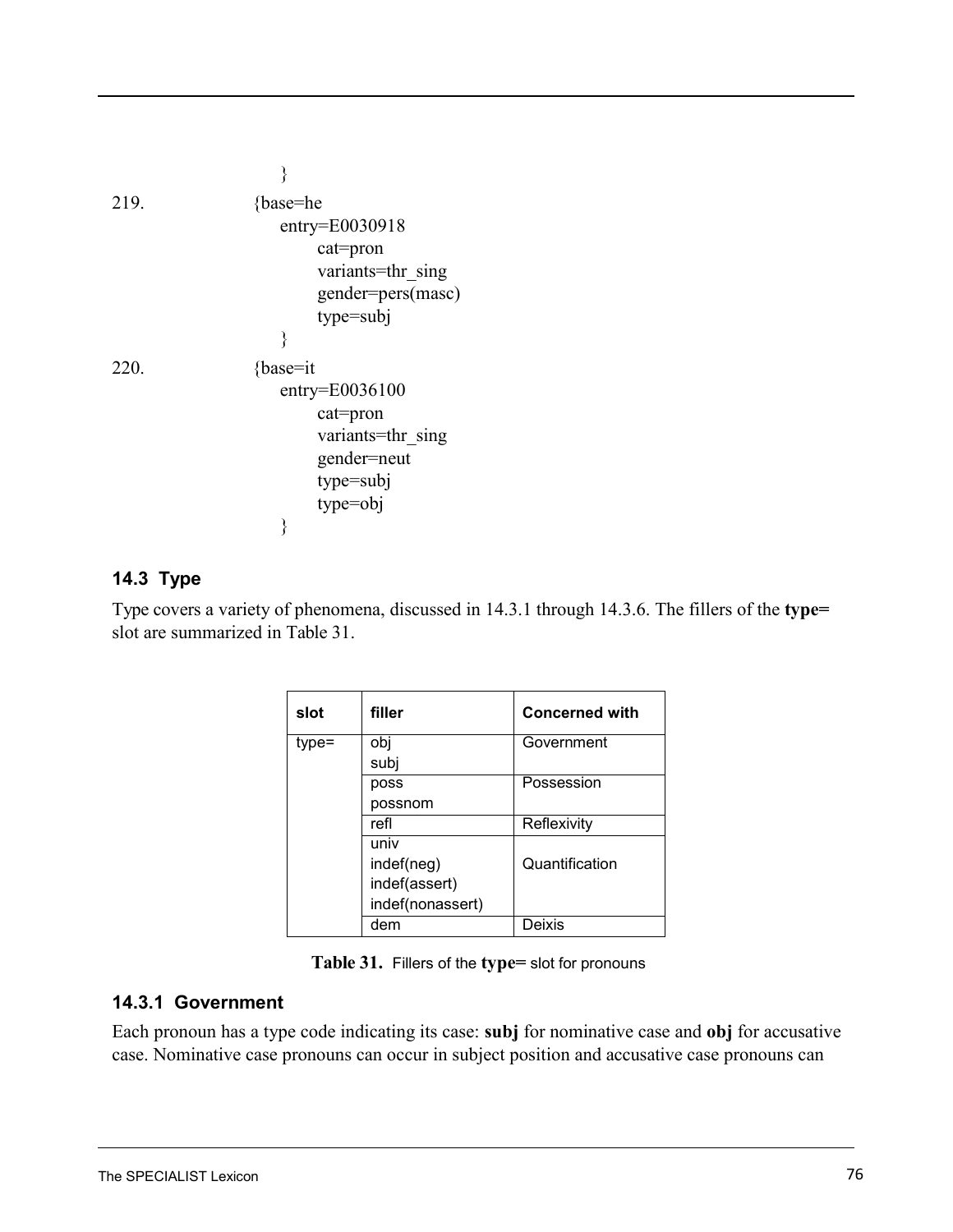<span id="page-77-0"></span>occur in object position. The pronoun *he* is nominative (**subj**), not accusative (**obj**[\); so 221b.](#page-77-0) is ill formed. *Him* is accusative (**obj**), not nominative (**subj**); so 222b. [is](#page-77-0) ill formed.

<span id="page-77-1"></span>221a. He talked to the committee. 221b. \* The committee talked to he. 222a. The committee talked to him. 222b. \* Him talked to the committee. 223. {base=he entry=E0030918 cat=pron variants=thr\_sing gender=pers(masc) type=subj } 224. {base=him entry=E0031685 cat=pron variants=thr\_sing gender=pers(masc) type=obj }

Pronouns which can occur either in subject or object positions get both **subj** and **obj** type codes. The pronoun *it* can be either nominative or accusative.

225a. It saw me. 225b. I saw it.  $226.$  {base=it} entry=E0036100 cat=pron variants=thr\_sing gender=neut type=subj type=obj

### }

## **14.3.2 Possession**

The type codes **poss** and **possnom** indicate possessive pronouns. Pronouns marked **poss** are prenominal possessive pronouns which occur before nouns in noun phrases; they cannot occur as noun phrases or heads of noun phrases.

227a. My book is on the table.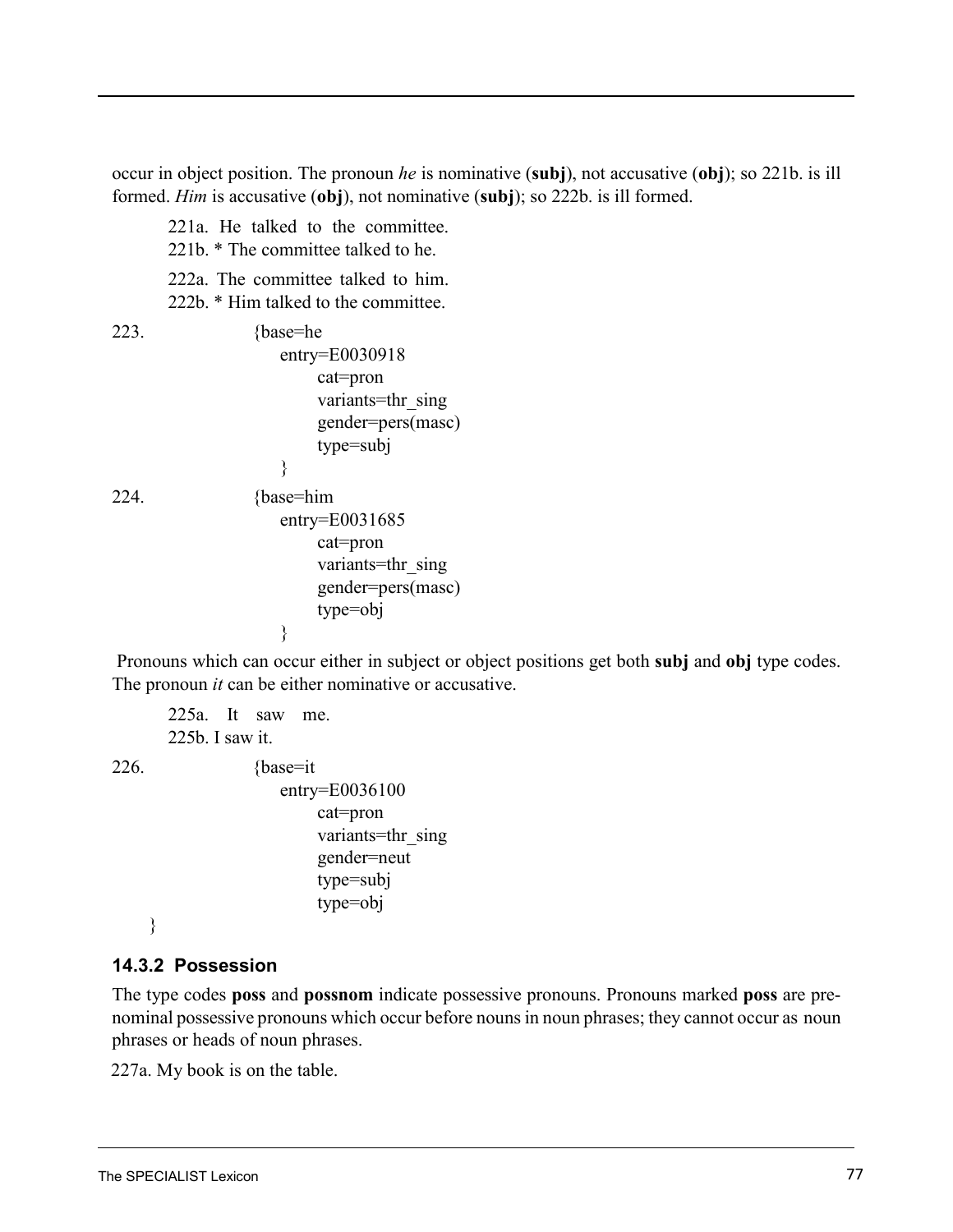<span id="page-78-0"></span>227b. His book is on the table. 227c. Its name is Fido. 227d. \*My is on the table.

The pronouns marked **poss** are: *her, his, its, my, one's, our, their, whose and your.*

228. {base=your

entry=E0065895 cat=pron variants=second gender=pers type=poss }

<span id="page-78-1"></span>Pronouns marked **possnom** are possessive nominals which can be noun phrases, or appear in predicative constructions.

229a. Mine is on the table. 229b. That book is mine. 229c. Yours died. 229d. The tadpole that died was yours. 229e. \*Her died. (poss) 229f. \*The tadpole that died was her. (poss)

Possessive nominals are doubly pronominal*; mine* represents the second person and refers to something possessed by the second person. The possessive nominal pronouns are: *hers, his, mine, ours, theirs,* and *yours.*

230.

$$
{\bf \{base= yours\atop entry= E0065896\atop cat=pron\atop variants=second\atop gender=pers\atop type=possnom\atop}}
$$

Two pronouns, *his* and *whose*, are both pre-nominal possessives and possessive nominals. They are given both codes **poss** and **possnom**. Possessive (genitive) noun phrases are like *his* in this respect.

231a. His book is on the table. 231b. His is on the table. 231c. The book on the table is his. 232a. John's book is on the table.

232b. John's is on the table.

232c. The book on the table is John's.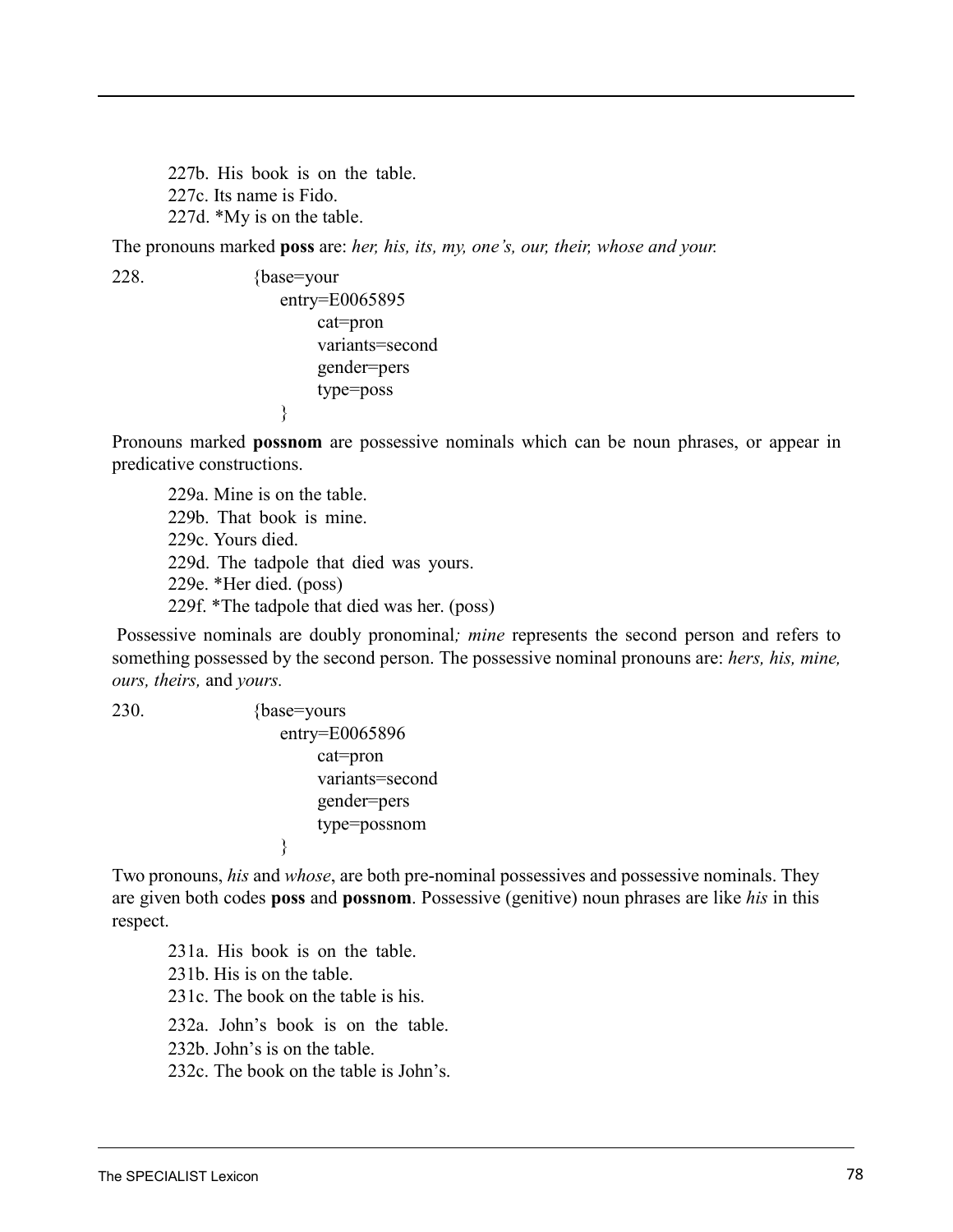<span id="page-79-2"></span>

```
233. {base=his
               entry=E0031715 
                   cat=pron 
                   variants=thr_sing
                   gender=pers(masc) 
                   type=poss 
                   type=possnom
               }
```
# <span id="page-79-1"></span>**14.3.3 Reflexive**

Reflexive pronouns, which occur obligatorily in the same clause following their antecedents, are marked with the type code **refl**.

234a. John saw himself.

234b. \*Himself saw John.

The reflexive pronouns are: *herself, himself, itself, myself, oneself, themself, themselves, yourself*, and *yourselves.*

```
235. {base=herself 
               entry=E0031461
                   cat=pron 
                    variants=thr_sing
                    gender=pers(fem) 
                    type=refl
                   type=obj
               }
```
# **14.3.4 Quantification**

Pronouns which have quantifier like properties receive one of the type codes **univ, indef(assert)**, **indef(nonassert)** or **indef(neg)**.

<span id="page-79-0"></span>Pronouns which are manifestations of a universal quantifier are marked with the code **univ** in their **type=** slot. The universally quantified pronouns are: *all*, *each*, *everybody*, *everyone*, *everything.*

Indefinite pronouns are divided into three series corresponding to the quantifiers they contain; *some*, *any* or *no*. Indefinite pronouns of the non-assertive series, (*any*) are marked **indef(nonassert)**; indefinite pronouns of the assertive series (*some*) are marked **indef(assert)**; and indefinite pronouns of the negative series (*no*) are marked **indef(neg)**. The code **indef(neg)** is equivalent to the feature **negative**. It indicates a sentence negation.

1. The **indef(nonassert)** pronouns are: *any, anybody, anyone,* and *anything.*

236. {base=anybody

entry=E0009846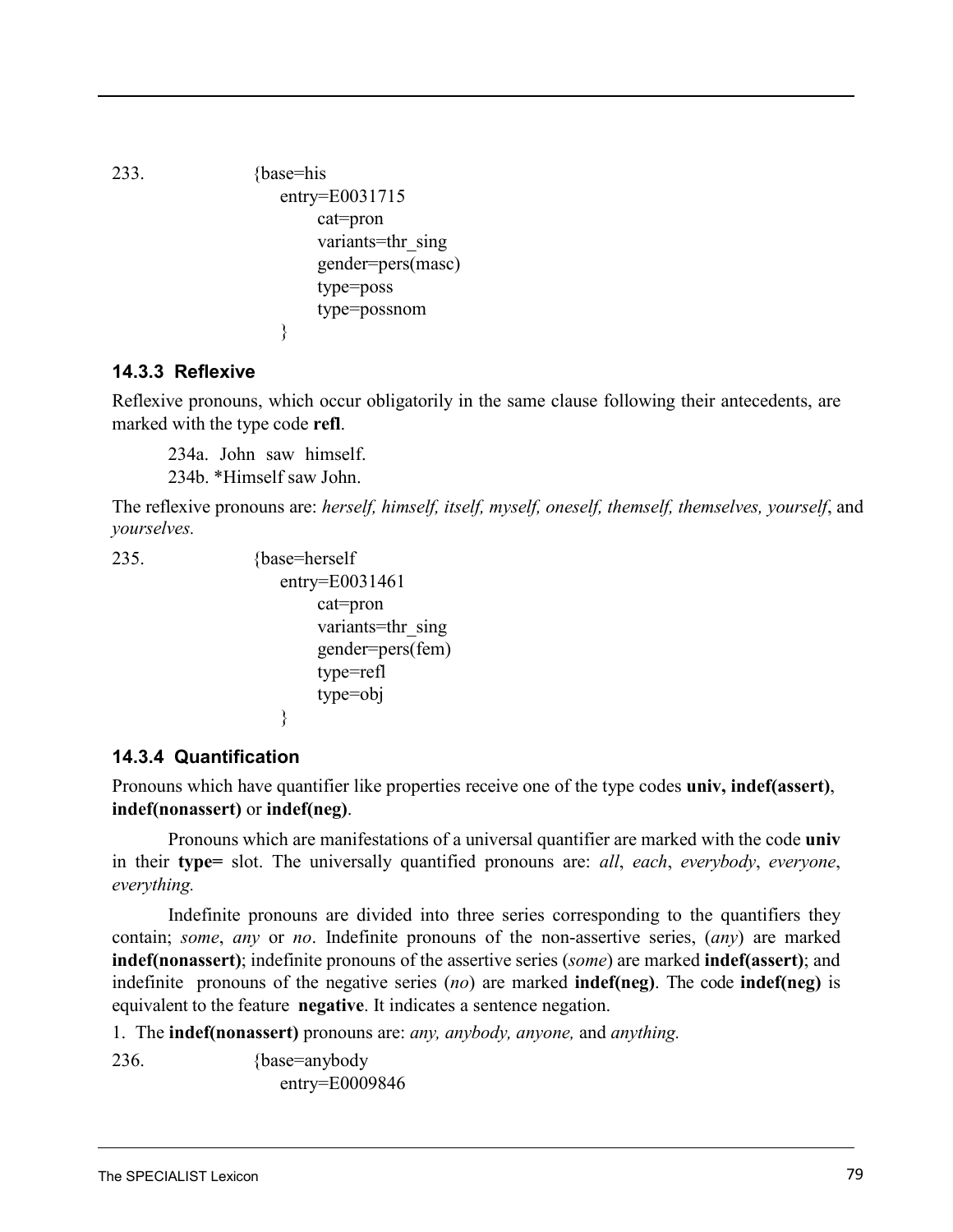cat=pron variants=thr\_sing gender=pers type=indef(nonassert) type=obj type=subj

}

}

<span id="page-80-1"></span>2. The **indef(assert)** pronouns are: *some, somebody, someone,* and *something.*

<span id="page-80-0"></span>237. {base=something

entry=E0056737 cat=pron variants=thr\_sing gender=neut type=indef(assert) type=obj type=subj

3. The **indef(neg)** pronouns are: *nobody, none, no one*, and *nothing*.

238. {base=none

entry=E0042838 cat=pron variants=third type=indef(neg) type=obj type=subj

<span id="page-80-2"></span>}

# **14.3.5 Deixis**

Demonstrative pronouns have the code **dem** in their **type=** slot. The demonstrative pronouns are: *that, these, this* and *those.* These pronouns are also demonstrative determiners, and the **type=dem** code is equivalent to the **demonstrative** code for determiners.

239a. That is a big fish. 239b. This is an even bigger one.

240. {base=this}

entry=E0060693 cat=pron variants=thr\_sing type=dem type=obj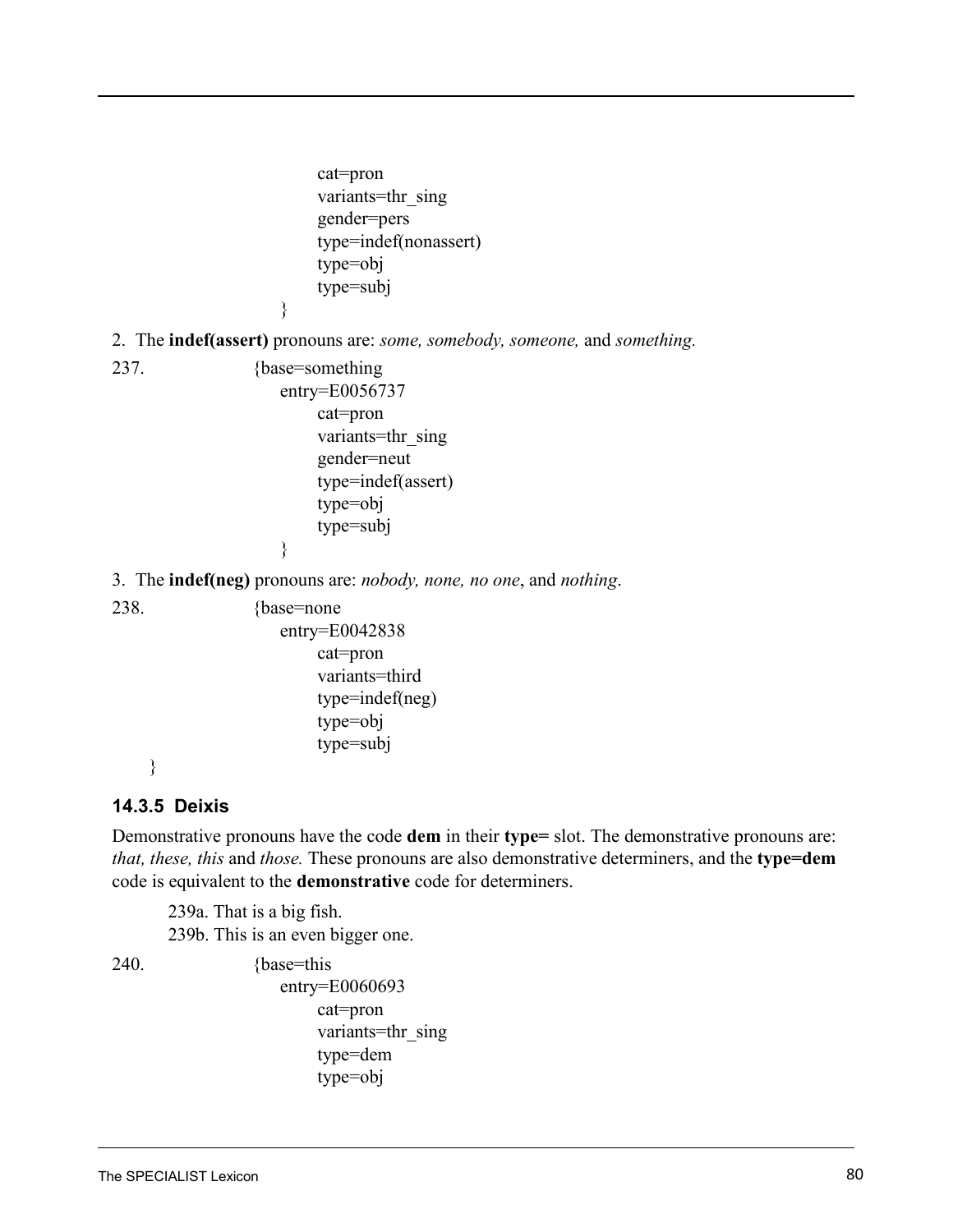type=subj

# <span id="page-81-0"></span>**14.3.6 Deictic Determiners**

The feature **demonstrative** marks the deictic determiners: *this*, *that*, *these*, and *those*. Each of those determiners is also a demonstrative pronoun.

241a. That fish is really big. 241b. This fish is even bigger.

}

242. {base=that entry=E0060479 cat=det variants=singuncount demonstrative }

# **15. Classification types**

The SPECIALIST lexicon also marks various usage-related features of lexical variants. These features are marked by five different fillers of the **class\_type** slot:

- 1. **archaic** indicates that a variant is no longer in common use
- 2. **informal** indicates that the variant is used primarily in colloquial contexts
- 3. **source** indicates the language or dialect where a variant originated
- 4. **taxonomic** indicates that a variant is a term from biological taxonomy (genus, species, etc)
- 5. **other** indicates some other type of classification information (gene, protein, etc)

Each of these **class** types is discussed in sections 15.1 through 15.5 below.

# **15.1 Archaic variants**

Lexical entries that contain variants with **class\_type**=**archaic** are those with a variant no longer used as a common form of a lexical item. These terms may have more modern equivalents within the same entry ("cold" as a synonym of the archaic "colde") or in separate lexical entries entirely ("the" as a synonym of the archaic "ye"). In either case, only the spelling variants which are archaic are tagged as such, using the following syntax: **class\_type=archaic**|{archaic base form}

243. {base=cold spelling variant=colde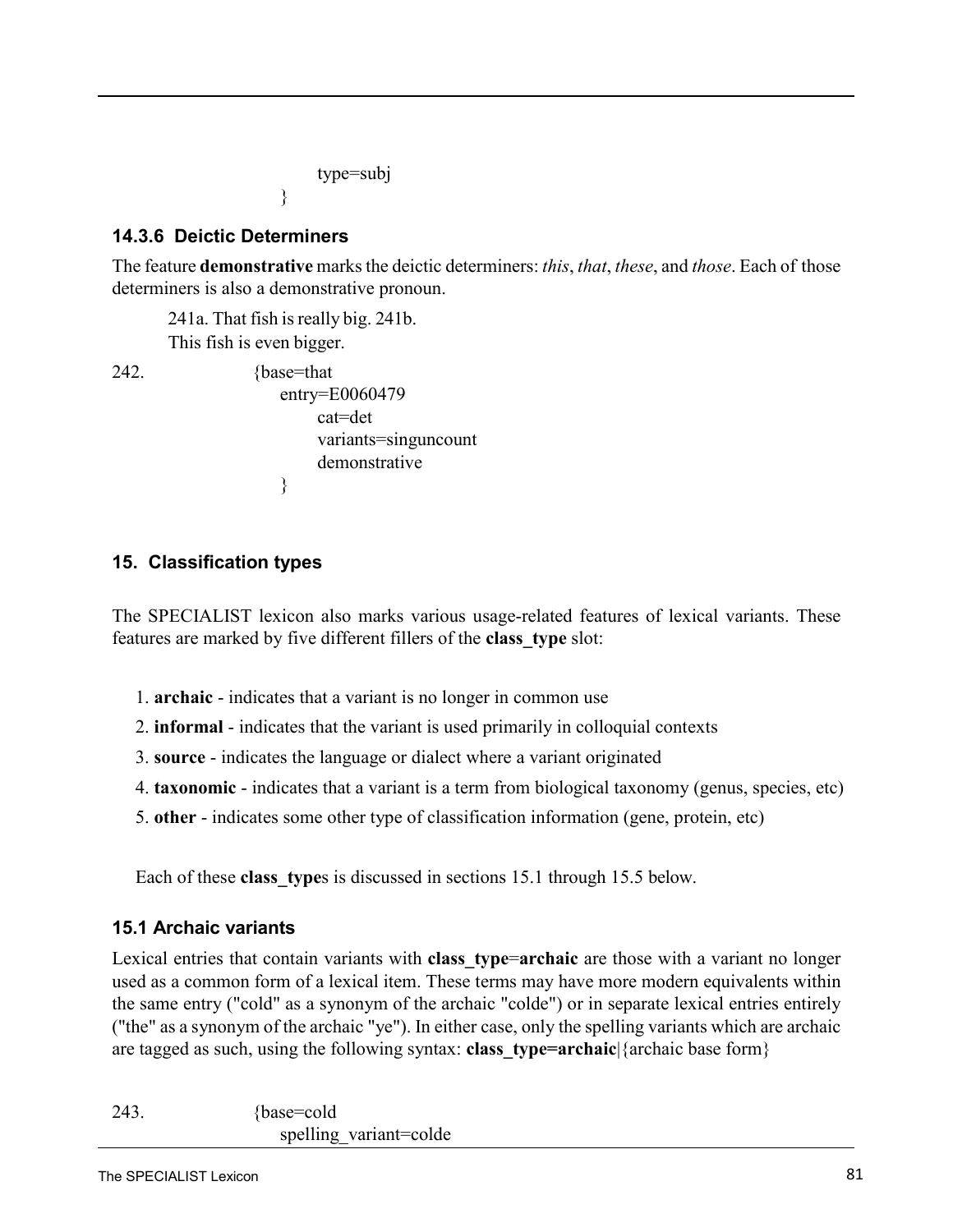```
entry=E0017762
cat=noun 
 variants=reg
 variants=uncount
 class_type=archaic|colde
 }
```
# **15.2 Informal variants**

Most entries in the SPECIALIST lexicon have been sourced from written work, so they are primarily used in formal (academic, published) contexts. The **class\_type**=**informal** variants are those lexical items which are used instead in primarily informal contexts. That is, they may be generally seen only in spoken language, or in personal notes or shorthand rather than in published documents. Colloquial terms like those seen in internet forum posts, online chats or text messaging are also included in **class\_type=informal**. Often these variants will be shortened versions of more standard/formal variants ("u" as a variant of "you"; "pls" as a variant of "please", "Xmas" as a variant of "Christmas") but this is not always the case.

Informal tags come with synonym information; the syntax is as follows: **class** type=informal|{informal base form}|{citation form of the synonym}{entry number of the synonym, if available synonym, When informal synonyms are not lexicon entries, then the final field is excluded. These synonyms are unidirectional synonyms, meaning that the formal equivalent may be a superset of the informal one. However, the part of speech of informal base forms and synonyms must always be the same. In the example below, "nite" is an informal variant (and a spelling variant) in the entry for "night", so it is tagged as a synonym of itself. If an informal term has multiple distinct senses, this information will be given by multiple **class\_type** tags.

244. {base=night spelling variant=nite entry=E0042638 cat=noun variants=reg variants=uncount  $compl = pphr($ of, np) class\_type=informal|nite|night|0042638 }

### **15.3 Source variants**

One of the main sources of spelling variation in the Lexicon comes from the distinction between British English and American (US) English. The **class\_type**=**source** tag allows for the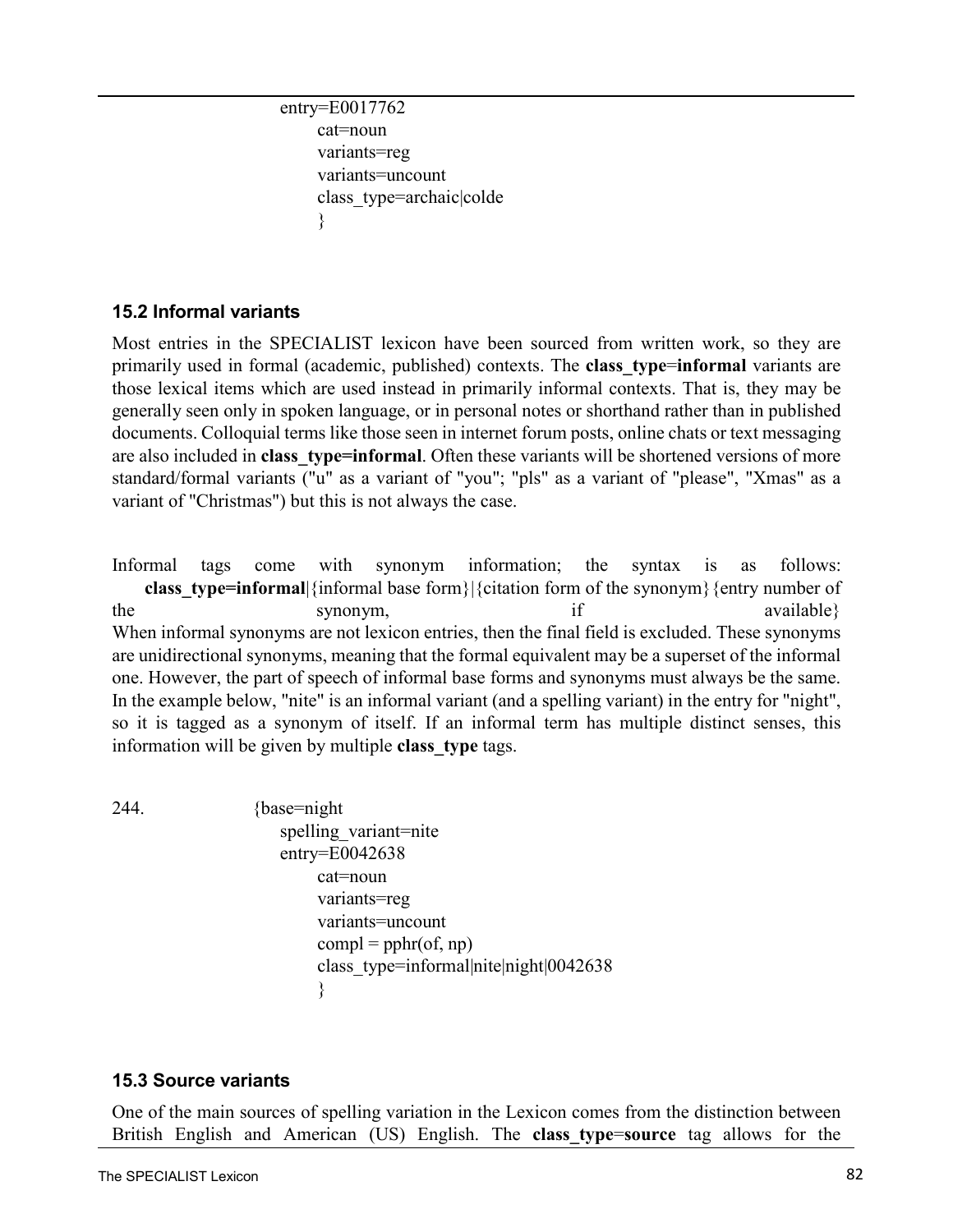classification of spelling variants as British English variants. Note that although the language attribute is termed 'British', Australia and Canada often use British English variants rather than American ones. If there are terms used exclusively in e.g. Australia and not Britain, this will be specified in the annotation slot.

Also included in this tag are foreign-language borrowings into English. The source of these terms is therefore listed as the language of origin for the borrowing. Options for the **source** are: {latin, greek, french, spanish, italian, german, british, canadian, other}. When the language of origin is not included in the list, the filler **other** is used, and the language origin information is given in the annotations slot. The syntax for source information is as follows: **class type=source**|{source variant}|{source language option}

245. {base=color spelling\_variant=colour entry=E0017902 cat=noun variants=reg variants=uncount class\_type=source|colour|british }

246. {base=bonafide entry=E0419799 cat=adv variants=inv modification\_type=intensifier class\_type=source|bonafide|latin }

## **15.4 Taxonomic variants**

Lexical entries that contain variants with **class type=taxonomic** are those with a variant that is a term from biological taxonomy. These terms may be combinations of genus and species terms (e.g. "Homo sapiens"), abbreviations of such ("H. sapiens") or other taxonomic subdivisions, like families or clades. Most typically these lexical variants are capitalized, and are tagged using the following syntax: **class\_type=taxonomic**|{taxonomic base form}

247. {base=Bacterium entry=E0456333 cat=noun variants=inv varients=uncount class\_type=taxonomic|Bacterium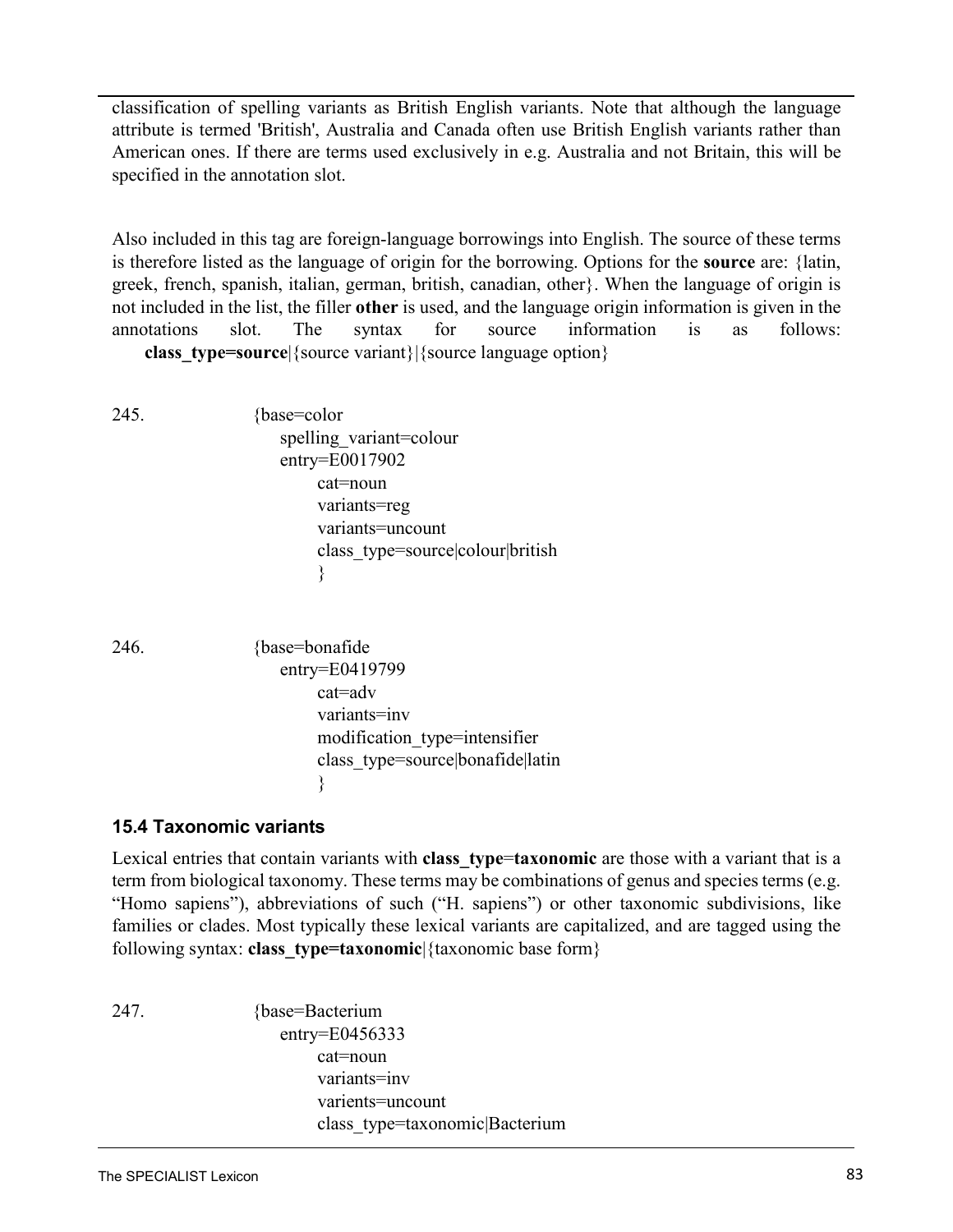### **15.5 Other variants**

}

Beyond the specific class types listed above, it is possible that in the future, other semantic groupings of terms will become useful or relevant. These groupings are currently subsumed by the **class\_type=other** tag. Potential domains of interest include: genes, proteins, biological terms, clinical terms, medical terms, technical terms, or biomedical terms. When the **class\_type=other** tag is used, the specific domain information will instead be given in the annotations slot.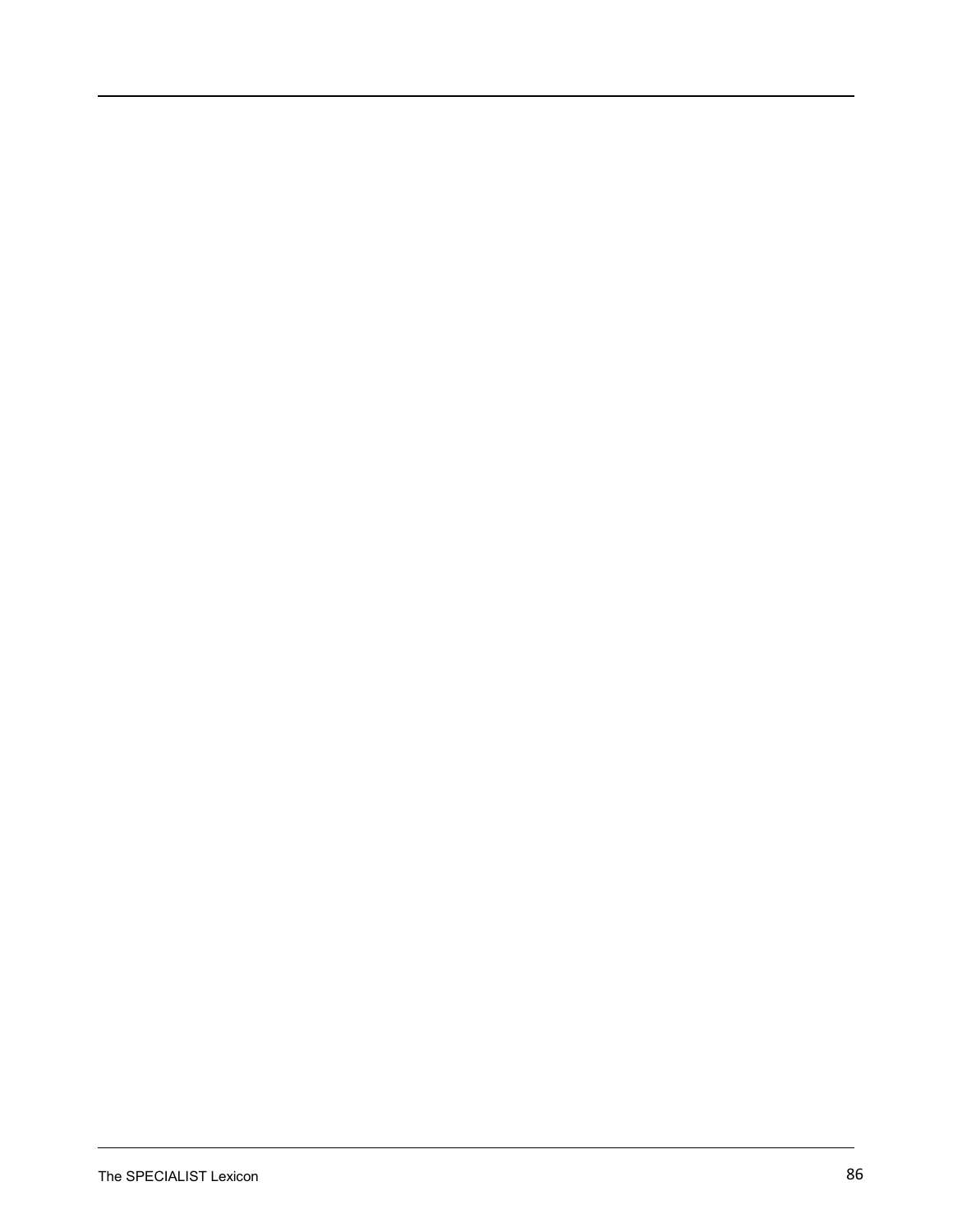### **Symbols**

A abbreviation\_of= 60 acronym\_of= 60 adj 9  $adv$  10 advbl 37 arbc 42, 52 ascomp 50  $attrib(1)$  61  $attrib(2)$  61  $attrib(3)$  61 attribc<sup>64</sup> aux 11

#### В

binfcomp 45 broad\_negative 71

#### $\mathbf{C}$

 $cat = 11$ compl 11  $compl = 32$ conj 11 cplxtran= 37

#### D

dem 75 demonstrative 79, 80  $d$ itran= 35

#### E.

edcomp 44

### $\mathsf F$

fincomp 47 fincomp( $o$ ) 47 fincomp $(p)$  47 fincomp $(s)$  48 fincomp $(sp)$  48 fincomp(t)  $47$  $fincomp(tp)$  48<br> $fincomp(ts)$  48 fincomp $(tsp)$  48 free (determiner) 32 fst\_plur 15 fst\_sing 15

#### G

gender= 73 glreg 23 group 27 groupuncount 28

#### $\mathbf{I}$

indef(assert) 79 indef(neg)  $79$ indef(nonassert) 79 infcomp 41 ingcomp 46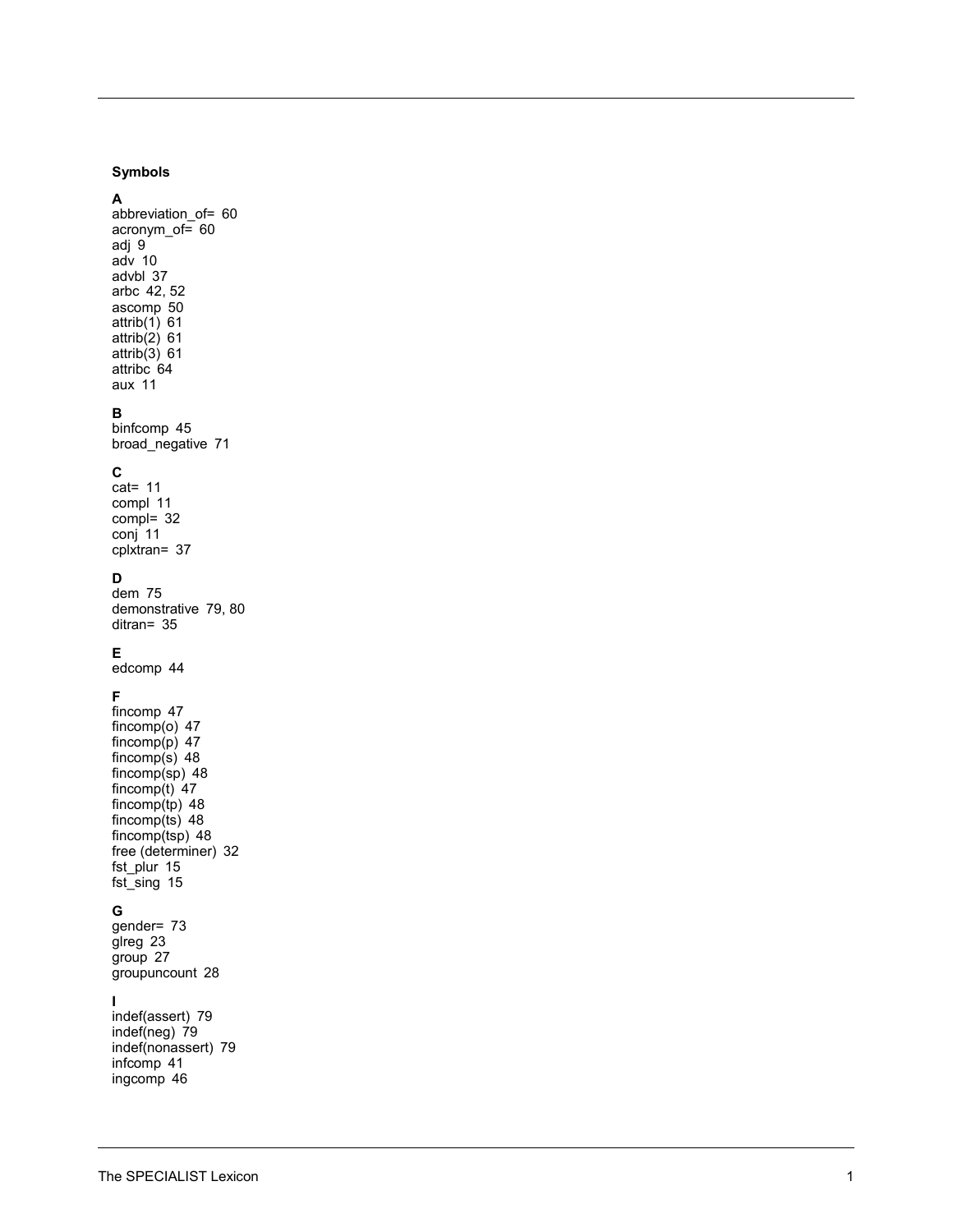intensifier 68 interrogative 70 intran 33 inv (adjective) 19 inv (adverb) 21 inv (noun)  $25$ irreg 19, 21, 24

### $\mathsf{L}% _{0}\left( \mathsf{L}_{1}\right)$

 $link = 36$ locative 69

#### M

manner 69 metareg 24 modal 15 modification\_type= 67

### $\mathbf N$

negative 71 neut 73 nominalization= 59 nominalization of= 59 nopass 51 noun 11 np 38  $nsc$  55  $nsr$  55

### $\mathbf{o}$

obj (pronoun type) 75 objc 35 objr 35

### $\mathsf P$

part() 50 particle 68 past 12 past\_part 12 periph 20 pers 73 pers(fem) 73 pers(masc) 73 plur 25 plur (determiner) 30 pluruncount 31 position= 62 poss 76 possnom 76 post 65 pphr(,  $)$  40 pphr(, ,pphr(, )) 40<br>pred 65 prep 11 pres 12 pres\_part 12  $pron<sup>-11</sup>$ proper 60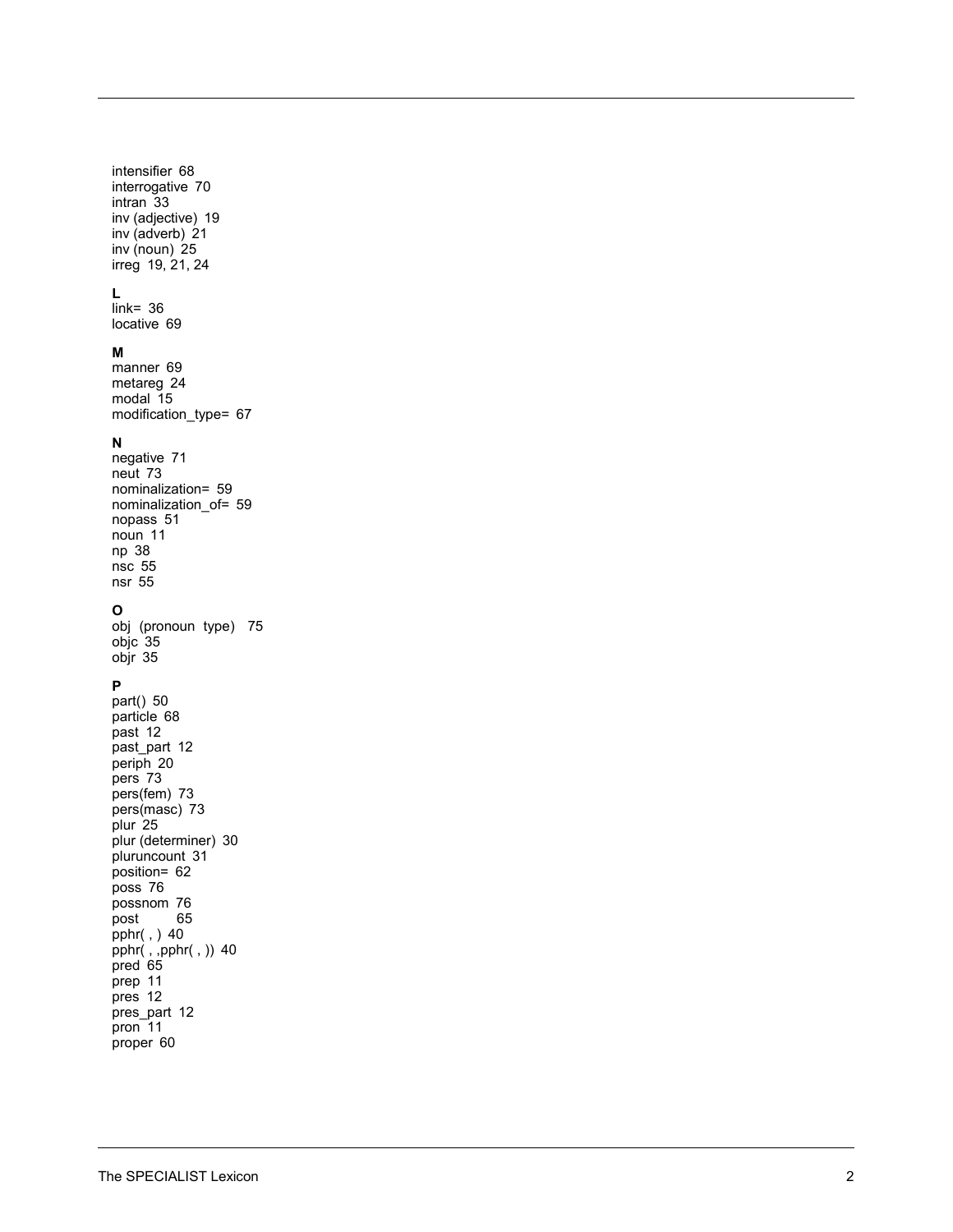#### **R**

refl 78 reg 12, 19, 20 regd 19

### **S**

sec\_plur 29 sec\_sing 29 second 15, 29 sentence\_modifier 68 sing 24 sing (determiner) 31 singuncount (determiner) 31 spelling\_variant= 5 stative 6 6 subj 50 subj (pronoun type) 75 subjc 42 subjr 42

### **T**

temporal 69 third 15, 29 thr\_plur 15, 29 thr\_sing 15, 29 tran= 34 type= 75

### **U**

uncount 27 univ 78

#### **V**

variant= 15 variants= 11, 15, 29 verb 11 verb\_modifier 68

#### **W**

whfincomp 49 whinfcomp 50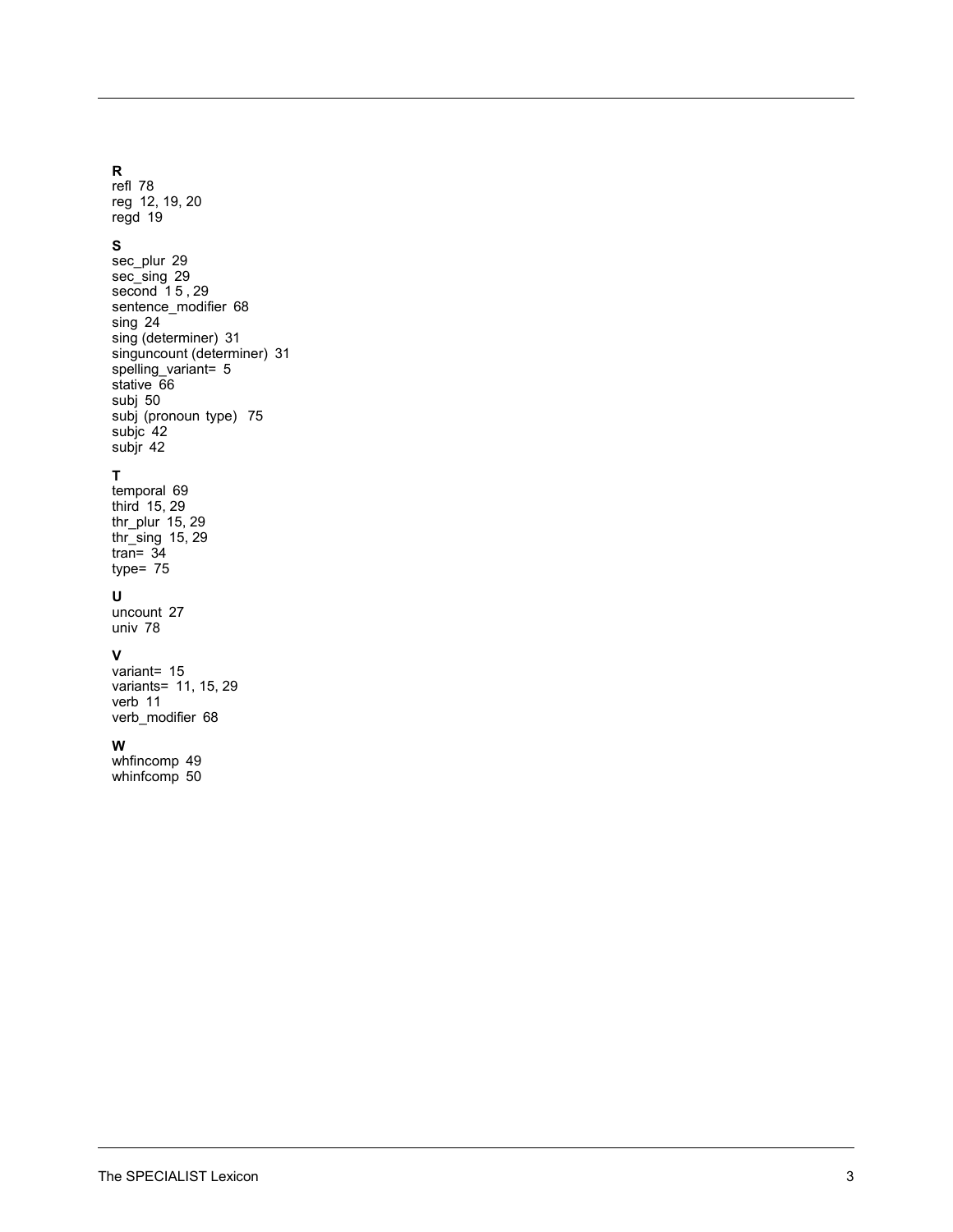# **An index of example lexical entries.**

### A

[abdominal 62](#page-63-0) [abdominal delivery](#page-8-0)  7 [accumulate 59](#page-60-0) [accumulation 59](#page-60-1) [acetylcholine 60](#page-61-0) [ACh 60](#page-61-1) [acoustic 20](#page-20-0) [Act](#page-7-0)  6 [acute 62](#page-63-1) [adequacy 54](#page-55-0) [always](#page-22-0)  2 1 [anesthetic](#page-6-0)  5 [anybody 78](#page-79-0) [appear 49](#page-50-0) [around 69](#page-70-0) [Austria 60](#page-61-2) [awareness 53](#page-54-0)

# B

[be 16](#page-17-0) [beer](#page-7-1)  6 [breeze 52](#page-53-0)

### C

[calf 24](#page-25-0) [can 18](#page-19-0) [cardiac 64](#page-65-0) [careful 56](#page-57-0) [carefully 69](#page-69-0)

## D

[decision 54](#page-55-1) [deer 25](#page-26-0) [dirt 27](#page-28-0)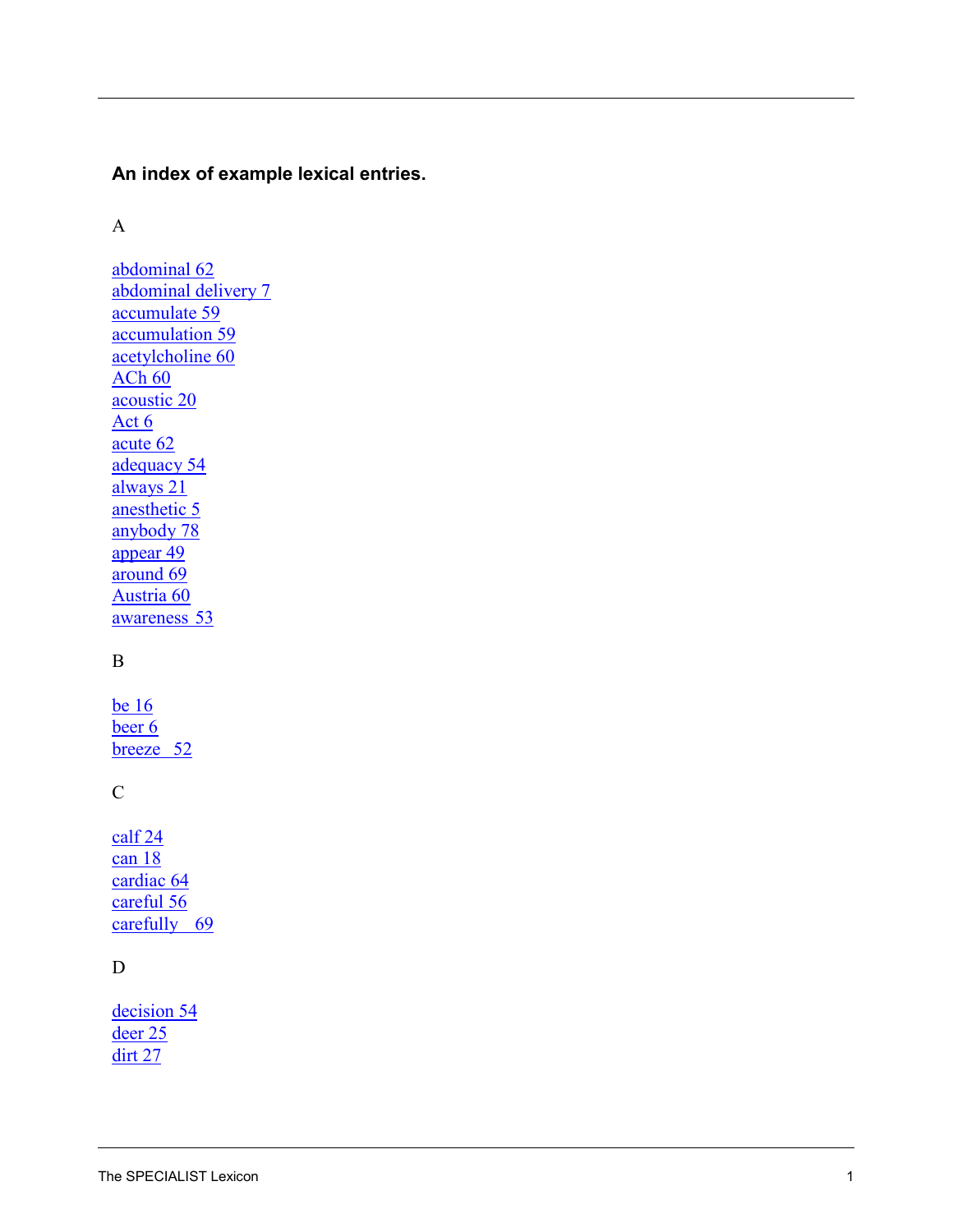# $\frac{\mathrm{d}o}{\mathrm{d}17}$

 $E$ 

each 30 eager 56 early 20  $elect 65$ 

 $\overline{\mathrm{F}}$ 

frankly 68

### $\mathbf G$

 $give$  32

### $\mathbf H$

have  $17$ he 75, 76 herself 78  $him 76$  $his$  78

# $\overline{I}$

increase 39  $\frac{\text{it }75}{\text{it}}$ 

 ${\bf L}$ 

likely 57

### $\mathbf M$

many 30  $\frac{\text{may}}{16}$ more 31 much 31  $must 16$ 

 ${\bf N}$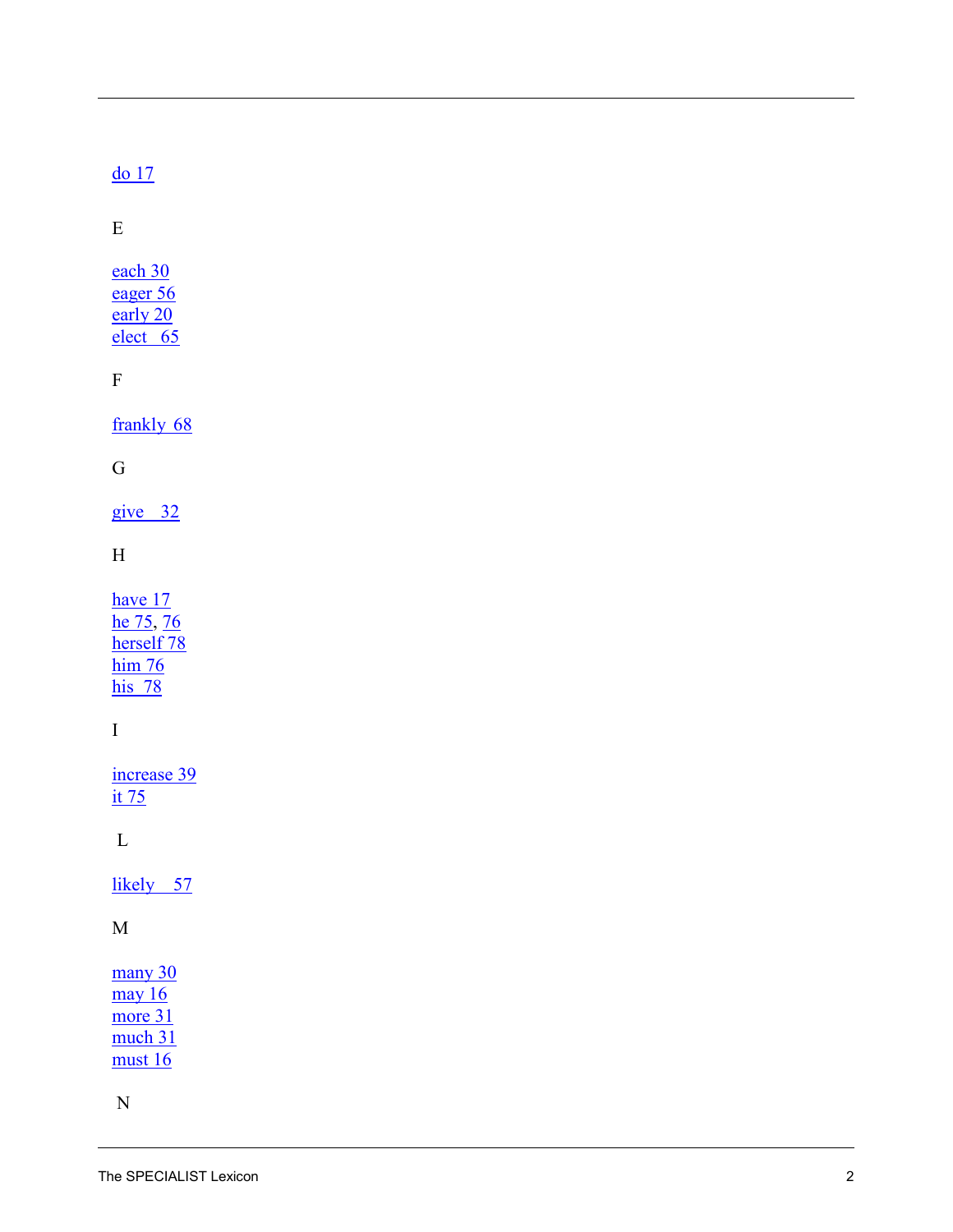nasty 67 never 71  $none$  79

# ${\cal O}$

often 21, 69

### $\, {\bf p}$

**PCB 60** politely 69 polychlorinated 60  $\frac{1}{\text{proper } 66}$ purple 63

# $\mathbf Q$

quite 68

## $\mathbf R$

reason 53  $right 52$ 

# S

seldom 72 severe 63 she  $74$ some  $32$ something 79 sure  $58$ surroundings 25

# $\mathbf T$

 $tall 67$ tear  $50$ that 80 this 31, 79  $\frac{\text{treat } 9}{\text{treat } 9}$